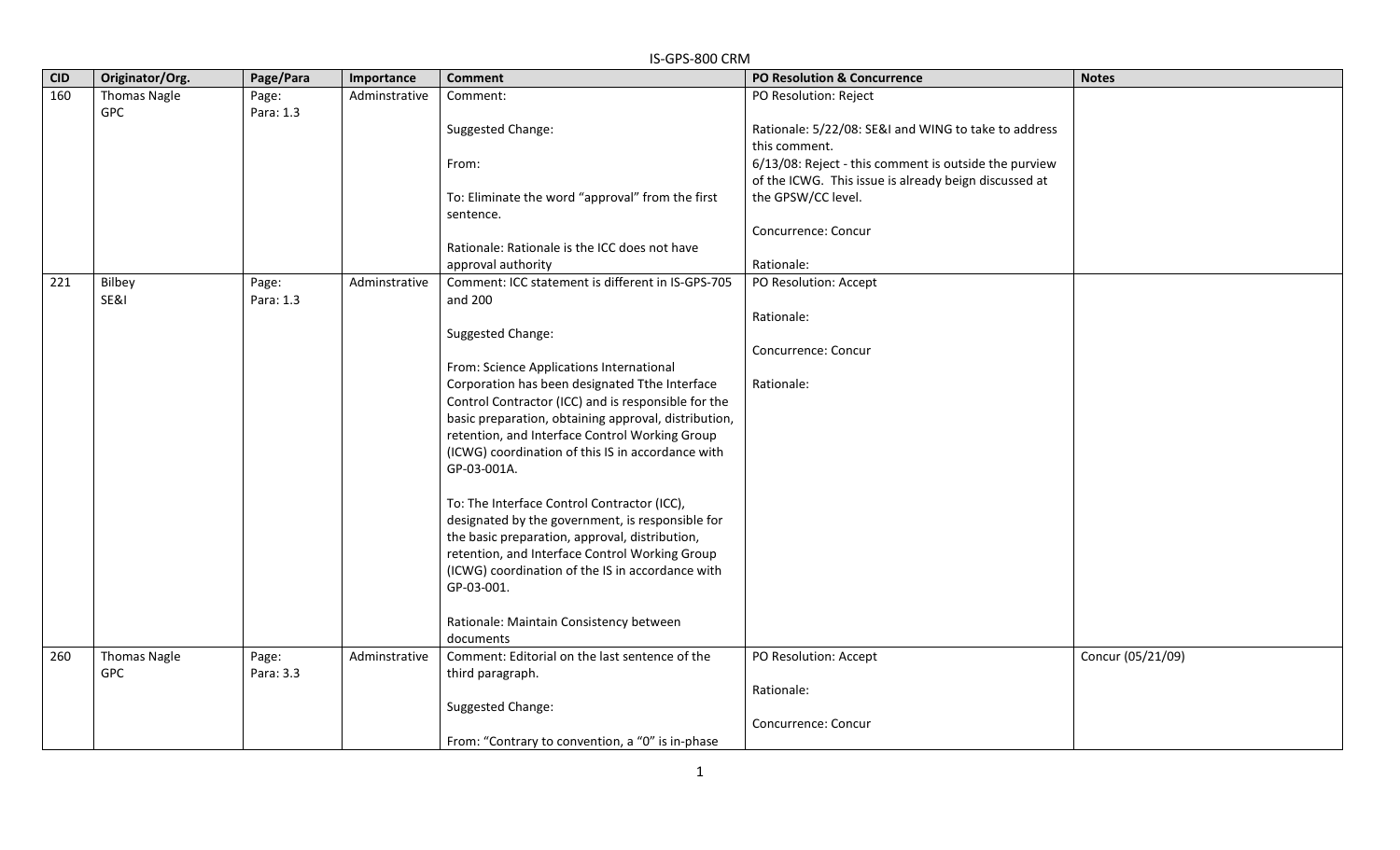|            | IS-GPS-800 CRM           |                            |               |                                                                                                                                                                                                                                   |                                                                                                        |                   |  |  |
|------------|--------------------------|----------------------------|---------------|-----------------------------------------------------------------------------------------------------------------------------------------------------------------------------------------------------------------------------------|--------------------------------------------------------------------------------------------------------|-------------------|--|--|
| <b>CID</b> | Originator/Org.          | Page/Para                  | Importance    | <b>Comment</b>                                                                                                                                                                                                                    | PO Resolution & Concurrence                                                                            | <b>Notes</b>      |  |  |
|            |                          |                            |               | with the carrier and a "1" is 180 out of phase with<br>the carrier."<br>To: TO "Contrary to convention, a "0" is in-phase<br>with the carrier and a "1" is 180 degrees out of<br>phase with the carrier."<br>Rationale: Editorial | Rationale:                                                                                             |                   |  |  |
| 294        | Charlton<br><b>MITRE</b> | Page: Page 30<br>Para: 3.3 | Adminstrative | Comment: line 1<br>Suggested Change:<br>From:                                                                                                                                                                                     | PO Resolution: Accept<br>Rationale:<br>Concurrence: Concur                                             | Concur (05/05/09) |  |  |
|            |                          |                            |               | To: add "and" before "L1C"<br>Rationale: readability                                                                                                                                                                              | Rationale:                                                                                             |                   |  |  |
| 295        | Charlton<br><b>MITRE</b> | Page: Page 30<br>Para: 3.3 | Adminstrative | Comment: para 2, line 1<br>Suggested Change:<br>From:<br>To: add "the" before "L1Cp"<br>Rationale: readability                                                                                                                    | PO Resolution: Accept<br>Rationale: Also add "signal" after L1Cp.<br>Concurrence: Concur<br>Rationale: | Concur (05/05/09) |  |  |
| 296        | Charlton<br><b>MITRE</b> | Page: Page 30<br>Para: 3.3 | Adminstrative | Comment: para 3, line 1<br>Suggested Change:<br>From:<br>To: add "the" before "L1Cd"<br>Rationale:                                                                                                                                | PO Resolution: Accept<br>Rationale:<br>Concurrence: Concur<br>Rationale:                               | Concur (05/05/09) |  |  |
| 297        | Charlton<br><b>MITRE</b> | Page: Page 30<br>Para: 3.3 | Adminstrative | Comment: inconsistent format for BOC text<br>throughout doc<br>Suggested Change:                                                                                                                                                  | PO Resolution: Accept<br>Rationale:                                                                    | Concur (05/05/09) |  |  |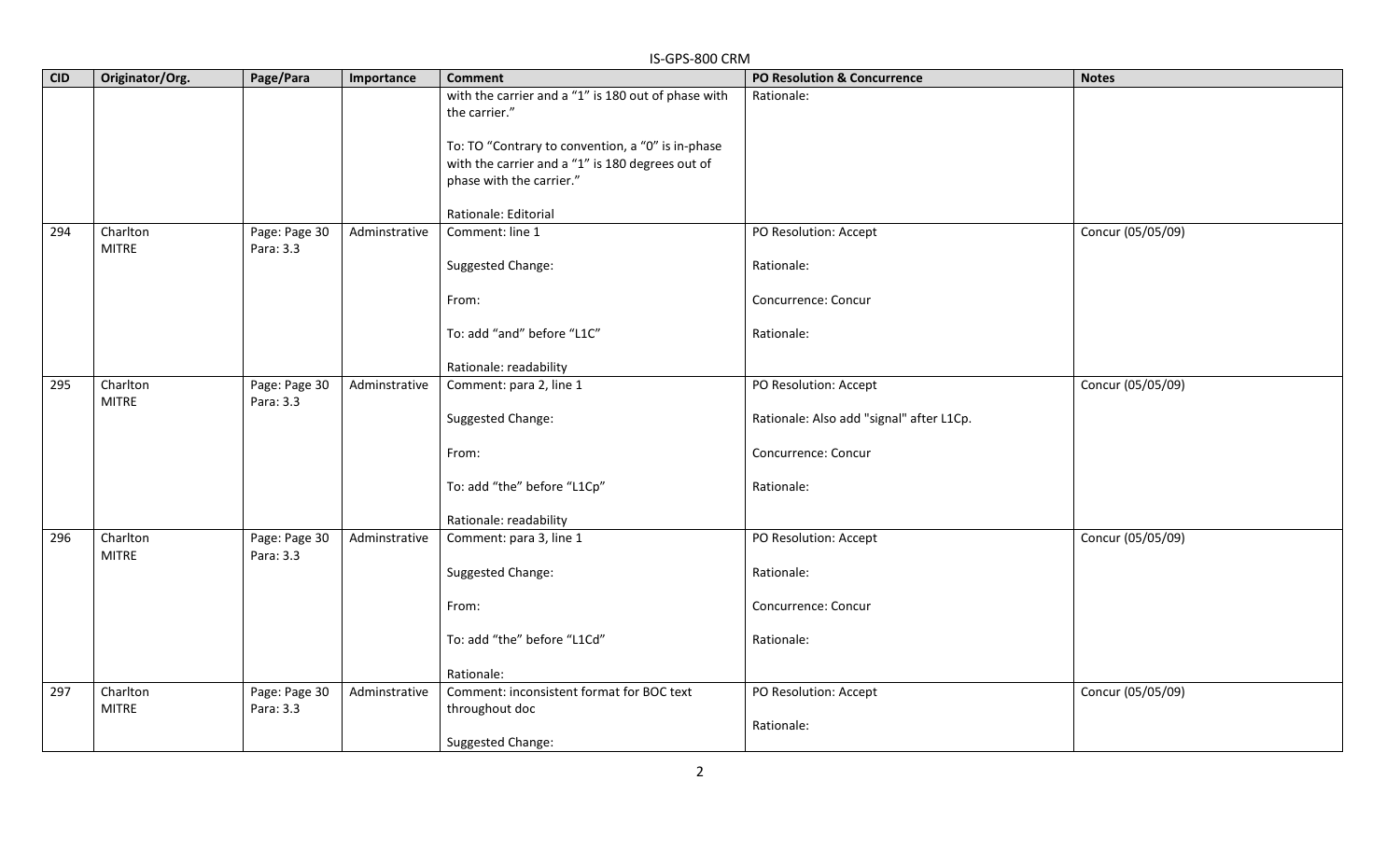|            | IS-GPS-800 CRM  |               |               |                                                         |                                                       |                   |  |  |  |
|------------|-----------------|---------------|---------------|---------------------------------------------------------|-------------------------------------------------------|-------------------|--|--|--|
| <b>CID</b> | Originator/Org. | Page/Para     | Importance    | <b>Comment</b>                                          | <b>PO Resolution &amp; Concurrence</b>                | <b>Notes</b>      |  |  |  |
|            |                 |               |               |                                                         | Concurrence: Concur                                   |                   |  |  |  |
|            |                 |               |               | From:                                                   |                                                       |                   |  |  |  |
|            |                 |               |               |                                                         | Rationale:                                            |                   |  |  |  |
|            |                 |               |               | To: make format consistent throughout document          |                                                       |                   |  |  |  |
|            |                 |               |               | (i.e. use either BOC $(x,y)$ or BOC $(x,y)$ everywhere) |                                                       |                   |  |  |  |
|            |                 |               |               |                                                         |                                                       |                   |  |  |  |
| 298        | Charlton        | Page: Page 30 | Adminstrative | Rationale: consistency<br>Comment: para 3, line 5       | PO Resolution: Accept                                 | Concur (05/05/09) |  |  |  |
|            | <b>MITRE</b>    | Para: 3.3     |               |                                                         |                                                       |                   |  |  |  |
|            |                 |               |               | Suggested Change:                                       | Rationale: Will add the words "the" as suggested. The |                   |  |  |  |
|            |                 |               |               |                                                         | word "they" is not needed.                            |                   |  |  |  |
|            |                 |               |               | From:                                                   |                                                       |                   |  |  |  |
|            |                 |               |               |                                                         | Concurrence: Concur                                   |                   |  |  |  |
|            |                 |               |               | To: add "they" before "are" and add "the" before        |                                                       |                   |  |  |  |
|            |                 |               |               | "bits" and add "the" before "L1Cd"                      | Rationale:                                            |                   |  |  |  |
|            |                 |               |               |                                                         |                                                       |                   |  |  |  |
|            |                 |               |               | Rationale: readability                                  |                                                       |                   |  |  |  |
| 299        | Charlton        | Page: Page 30 | Adminstrative | Comment: para 3, last line                              | PO Resolution: Accept                                 | Concur (05/05/09) |  |  |  |
|            | <b>MITRE</b>    | Para: 3.3     |               |                                                         |                                                       |                   |  |  |  |
|            |                 |               |               | Suggested Change:                                       | Rationale:                                            |                   |  |  |  |
|            |                 |               |               | From:                                                   | Concurrence: Concur                                   |                   |  |  |  |
|            |                 |               |               |                                                         |                                                       |                   |  |  |  |
|            |                 |               |               | To: insert "degrees" after 180                          | Rationale:                                            |                   |  |  |  |
|            |                 |               |               |                                                         |                                                       |                   |  |  |  |
|            |                 |               |               | Rationale: clarity                                      |                                                       |                   |  |  |  |
| 300        | Charlton        | Page: Page 30 | Adminstrative | Comment: para 4, first line                             | PO Resolution: Accept                                 | Concur (05/05/09) |  |  |  |
|            | <b>MITRE</b>    | Para: 3.3     |               |                                                         |                                                       |                   |  |  |  |
|            |                 |               |               | Suggested Change:                                       | Rationale:                                            |                   |  |  |  |
|            |                 |               |               |                                                         |                                                       |                   |  |  |  |
|            |                 |               |               | From:                                                   | Concurrence: Concur                                   |                   |  |  |  |
|            |                 |               |               | To: insert "the" before "L1Cp"                          | Rationale:                                            |                   |  |  |  |
|            |                 |               |               |                                                         |                                                       |                   |  |  |  |
|            |                 |               |               | Rationale: readability                                  |                                                       |                   |  |  |  |
| 301        | Charlton        | Page: Page 30 | Adminstrative | Comment: para 5, line 2                                 | PO Resolution: Accept                                 | Concur (05/05/09) |  |  |  |
|            | <b>MITRE</b>    | Para: 3.3     |               |                                                         |                                                       |                   |  |  |  |
|            |                 |               |               | Suggested Change:                                       | Rationale:                                            |                   |  |  |  |
|            |                 |               |               |                                                         |                                                       |                   |  |  |  |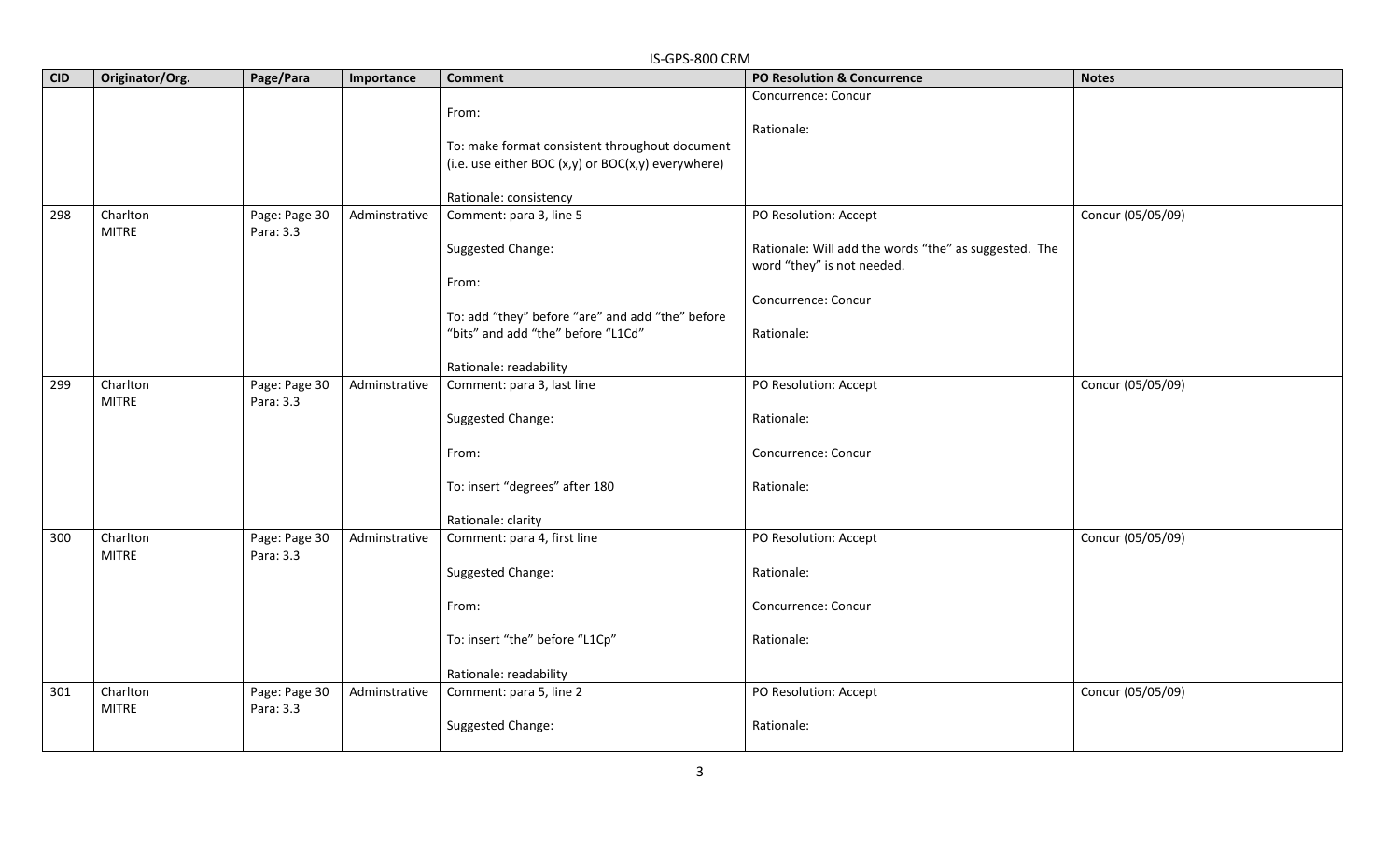|            | IS-GPS-800 CRM                    |                            |               |                                                                                                           |                                                                                                           |                                                                       |  |  |  |  |  |
|------------|-----------------------------------|----------------------------|---------------|-----------------------------------------------------------------------------------------------------------|-----------------------------------------------------------------------------------------------------------|-----------------------------------------------------------------------|--|--|--|--|--|
| <b>CID</b> | Originator/Org.                   | Page/Para                  | Importance    | <b>Comment</b>                                                                                            | <b>PO Resolution &amp; Concurrence</b>                                                                    | <b>Notes</b>                                                          |  |  |  |  |  |
|            |                                   |                            |               | From:                                                                                                     | Concurrence: Concur                                                                                       |                                                                       |  |  |  |  |  |
|            |                                   |                            |               | To: insert "for" before "L1Cp"                                                                            | Rationale:                                                                                                |                                                                       |  |  |  |  |  |
|            |                                   |                            |               | Rationale: readability                                                                                    |                                                                                                           |                                                                       |  |  |  |  |  |
| 302        | Charlton<br><b>MITRE</b>          | Page: Page 30<br>Para: 3.3 | Adminstrative | Comment: last para, line 1                                                                                | PO Resolution: Accept                                                                                     | Concur (05/05/09)                                                     |  |  |  |  |  |
|            |                                   |                            |               | Suggested Change:                                                                                         | Rationale: The sentence shall read as: "sine-phasing,<br>and so, are aligned with bits of the L1CP-code." |                                                                       |  |  |  |  |  |
|            |                                   |                            |               | From:                                                                                                     |                                                                                                           |                                                                       |  |  |  |  |  |
|            |                                   |                            |               | To: insert "they" before "are aligned" and insert                                                         | Concurrence: Concur                                                                                       |                                                                       |  |  |  |  |  |
|            |                                   |                            |               | "the" before "bits"                                                                                       | Rationale:                                                                                                |                                                                       |  |  |  |  |  |
|            |                                   |                            |               | Rationale: readability                                                                                    |                                                                                                           |                                                                       |  |  |  |  |  |
| 307        | Charlton<br><b>MITRE</b>          | Page: Page 34<br>Para: 3.5 | Adminstrative | Comment: line 1                                                                                           | PO Resolution: Reject                                                                                     | Concur (05/05/09)                                                     |  |  |  |  |  |
|            |                                   |                            |               | Suggested Change:                                                                                         | Rationale: L1C message is referred to as CNAV-2.<br>Correct as is.                                        |                                                                       |  |  |  |  |  |
|            |                                   |                            |               | From:                                                                                                     |                                                                                                           |                                                                       |  |  |  |  |  |
|            |                                   |                            |               | To: reword to read " L1C CNAV-2 message                                                                   | Concurrence: Concur                                                                                       |                                                                       |  |  |  |  |  |
|            |                                   |                            |               | structure utilizes "                                                                                      | Rationale:                                                                                                |                                                                       |  |  |  |  |  |
|            |                                   |                            |               | Rationale: readability/clarity                                                                            |                                                                                                           |                                                                       |  |  |  |  |  |
| 255        | <b>Thomas Nagle</b><br><b>GPC</b> | Page:<br>Para: 3.2.1.6     | Substantive   | Comment: Delete alternatives 1, 2, and 3 from<br>signal component phase relationship                      | PO Resolution: Reject                                                                                     | 9/11/09: Signed memo by Madden - using<br>language from July version. |  |  |  |  |  |
|            |                                   |                            |               |                                                                                                           | Rationale: See comment #163 and 256.                                                                      | 9/30/09: See comment #163 and 256.                                    |  |  |  |  |  |
|            |                                   |                            |               | Suggested Change:                                                                                         | Concurrence: Concur                                                                                       |                                                                       |  |  |  |  |  |
|            |                                   |                            |               | From:                                                                                                     | Rationale: (05/11/09) GPC rejects PO resolution and in-                                                   |                                                                       |  |  |  |  |  |
|            |                                   |                            |               | To: Specify language in alternative 4 as only phase<br>relationship, as issue is no longer TBR            | line with our rationale provided for this comment,<br>requests a more expanded explanation on why an      |                                                                       |  |  |  |  |  |
|            |                                   |                            |               |                                                                                                           | option has not yet been selected. "Phase Relationship                                                     |                                                                       |  |  |  |  |  |
|            |                                   |                            |               | Rationale: This was concurred by GPS IIIA PM and<br>Chief Engineer at LM GPS IIIA PMR. Most precision     | has not been finalized" opens several questions as to<br>why                                              |                                                                       |  |  |  |  |  |
|            |                                   |                            |               | GPS positioning, velocity determination and timing<br>systems as well as applications using carrier phase |                                                                                                           |                                                                       |  |  |  |  |  |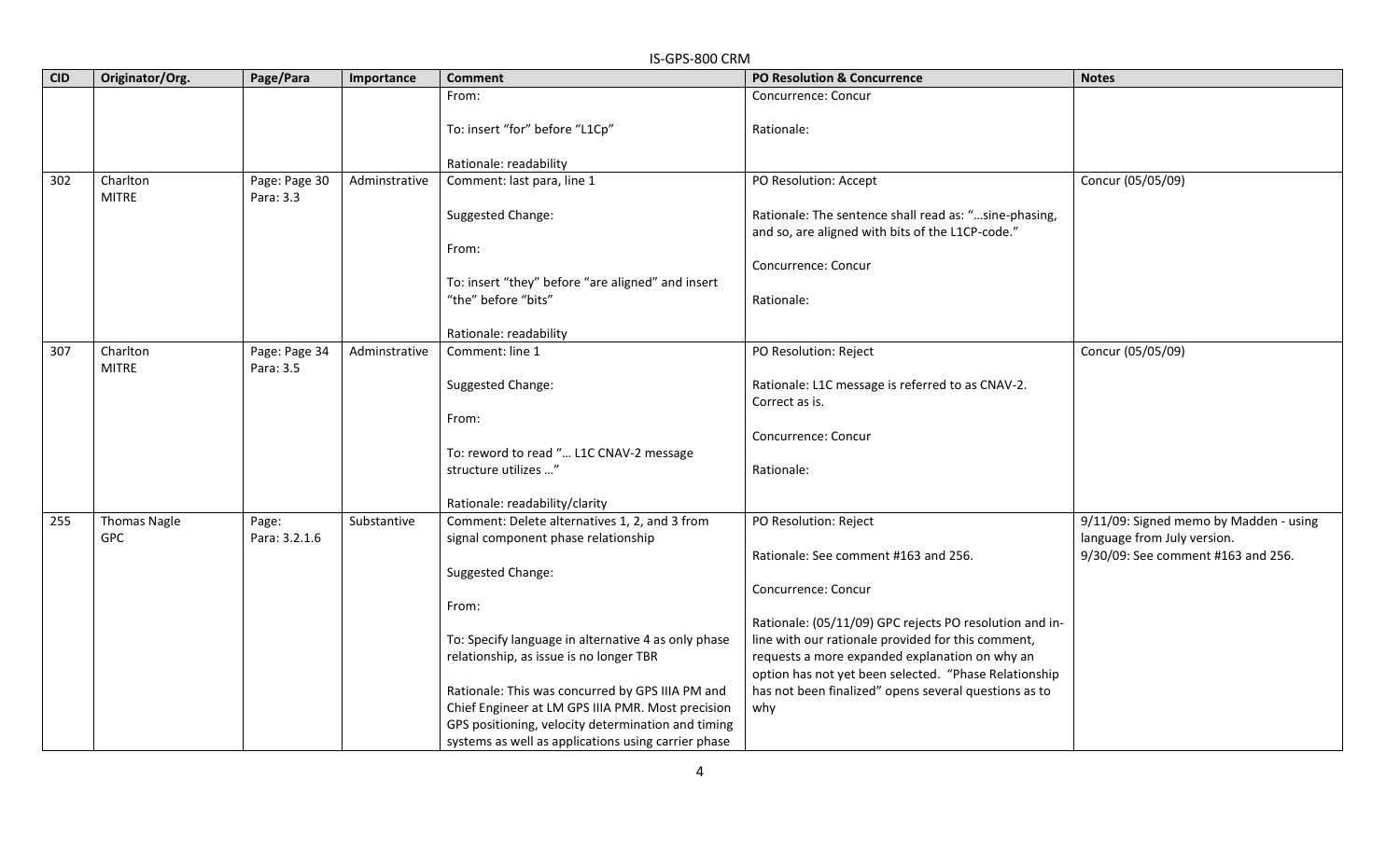| CID | Originator/Org.     | Page/Para     | Importance | יווט טטט כווט כו<br><b>Comment</b>                                                                        | PO Resolution & Concurrence                                      | <b>Notes</b>                               |
|-----|---------------------|---------------|------------|-----------------------------------------------------------------------------------------------------------|------------------------------------------------------------------|--------------------------------------------|
|     |                     |               |            | require known signal component phase                                                                      |                                                                  |                                            |
|     |                     |               |            | relationships for receiver                                                                                |                                                                  |                                            |
| 222 | Steve Brown         | Page: 6       | Critical   | Comment:                                                                                                  | PO Resolution: A/C                                               |                                            |
|     | <b>LMCO</b>         | Para: 3.2.1.2 |            |                                                                                                           |                                                                  |                                            |
|     |                     |               |            | Suggested Change:                                                                                         | Rationale: Defer. Space IPT (Soon Yi) has action to              |                                            |
|     |                     |               |            | From: The transmitted signal shall be Right-Hand                                                          | provide angular range required independent of<br>pointing error. |                                            |
|     |                     |               |            | Circularly Polarized (RHCP). For an angular range                                                         |                                                                  |                                            |
|     |                     |               |            | of ±14.3 degrees from boresight, the L1 ellipticity                                                       | Concurrence: Concur                                              |                                            |
|     |                     |               |            | shall be no worse than 1.8 dB.                                                                            |                                                                  |                                            |
|     |                     |               |            |                                                                                                           | Rationale: 11/18/08: Accept with modification -                  |                                            |
|     |                     |               |            | To: The transmitted signal shall be Right-Hand                                                            | replace "boresight" with "nadir" and remove pointing             |                                            |
|     |                     |               |            | Circularly Polarized (RHCP). For an angular range                                                         | error. Changes made real-time during ICWG.                       |                                            |
|     |                     |               |            | of ±13.8 degrees plus pointing error from                                                                 | Concurrence received at ICWG.                                    |                                            |
|     |                     |               |            | boresight, the L1 ellipticity shall be no worse than                                                      |                                                                  |                                            |
|     |                     |               |            | 1.8 dB.                                                                                                   |                                                                  |                                            |
|     |                     |               |            |                                                                                                           |                                                                  |                                            |
|     |                     |               |            | Rationale: The original text with 14.3 degrees                                                            |                                                                  |                                            |
|     |                     |               |            | allows for up to 0.5 degree pointing error. LM                                                            |                                                                  |                                            |
|     |                     |               |            | historical performance for IIR/IIR-M has been much<br>better than that with less that 0.1 degree pointing |                                                                  |                                            |
|     |                     |               |            | error. Redline allows LM to take advantage of                                                             |                                                                  |                                            |
|     |                     |               |            | better pointing error                                                                                     |                                                                  |                                            |
| 268 | <b>Thomas Nagle</b> | Page:         | Critical   | Comment: As part of the 200/705/800 ICWG                                                                  | PO Resolution: Reject                                            | 8/13/09: team maintains position to reject |
|     | <b>GPC</b>          | Para: Gen     |            | comments I submitted was the following:                                                                   |                                                                  | comment due to SE&I resource limitations.  |
|     |                     |               |            | "Comment: There is no document identifying the                                                            | Rationale: Duplicate of the original comment #104                |                                            |
|     |                     |               |            | requirements redundantly repeated in                                                                      | made by GPA in the IS-GPS-200 CRM.                               |                                            |
|     |                     |               |            | 200/705/800 documents.                                                                                    |                                                                  |                                            |
|     |                     |               |            | Suggested Change: Provide a document of some                                                              | Concurrence: Concur                                              |                                            |
|     |                     |               |            | kind identifying common/redund                                                                            |                                                                  |                                            |
|     |                     |               |            |                                                                                                           | Rationale: GPC rejects PO Resolution as the comment              |                                            |
|     |                     |               |            | Suggested Change:                                                                                         | was not answered.                                                |                                            |
|     |                     |               |            |                                                                                                           | 8/26/09: GPC withdraws comment since duplicate with              |                                            |
|     |                     |               |            | From:                                                                                                     | GPA Comment.                                                     |                                            |
|     |                     |               |            | To:                                                                                                       |                                                                  |                                            |
|     |                     |               |            |                                                                                                           |                                                                  |                                            |
|     |                     |               |            | Rationale: It's critical that changes to IS-GPS-200                                                       |                                                                  |                                            |
|     |                     |               |            | originate in the IS-GPS-200 ICWG process, and not                                                         |                                                                  |                                            |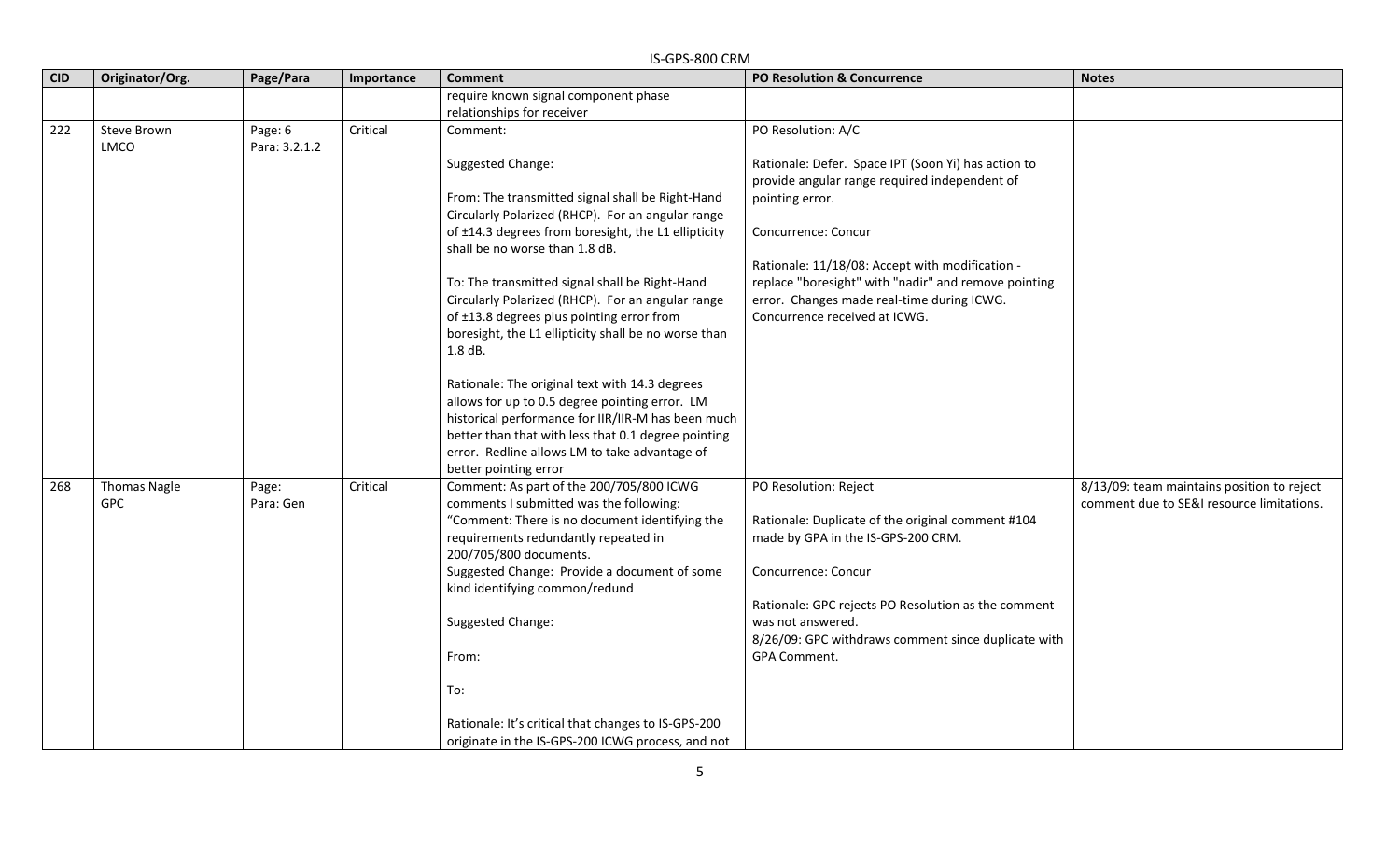|            | IS-GPS-800 CRM                          |                               |               |                                                                                                                                                                                                                                                                                                                                                   |                                                                                                                                                                                                                                                                                                                                              |                                                                                                                                                                                                                                                                               |  |  |  |  |
|------------|-----------------------------------------|-------------------------------|---------------|---------------------------------------------------------------------------------------------------------------------------------------------------------------------------------------------------------------------------------------------------------------------------------------------------------------------------------------------------|----------------------------------------------------------------------------------------------------------------------------------------------------------------------------------------------------------------------------------------------------------------------------------------------------------------------------------------------|-------------------------------------------------------------------------------------------------------------------------------------------------------------------------------------------------------------------------------------------------------------------------------|--|--|--|--|
| <b>CID</b> | Originator/Org.                         | Page/Para                     | Importance    | <b>Comment</b>                                                                                                                                                                                                                                                                                                                                    | PO Resolution & Concurrence                                                                                                                                                                                                                                                                                                                  | <b>Notes</b>                                                                                                                                                                                                                                                                  |  |  |  |  |
|            |                                         |                               |               | first initiated as part of a change to 705 or 800.<br>The only way to ensure this does not happen is to<br>modify the wording in 705 and 800 to refer to 200<br>to the maxim                                                                                                                                                                      |                                                                                                                                                                                                                                                                                                                                              |                                                                                                                                                                                                                                                                               |  |  |  |  |
| 92         | John Clark (for Raj<br>Aggarwal)<br>GPV | Page:<br>Para: 3.2.1.8        | Substantive   | Comment: There is a statement that the time bias<br>of the BOC 1,1 signal is of no consequence to us. I<br>am not familiar enough with the spectrum seen by<br>one of our receivers with the BOC signal present<br>and absent to be positive that there won't be any<br>effect on a mi<br>Suggested Change:<br>From:<br>To:<br>Rationale:         | PO Resolution: Reject<br>Rationale: As it is stated in this section, the bias term is<br>only in relation to the equipment group delay as<br>defined in this section. As it further explains, this bias<br>term is of no concern because it is already included in<br>the clock correction parameters that use<br>Concurrence:<br>Rationale: | 9/1/09: sent email requesting concurrence.<br>9/8/09: John Clark has no recollection of<br>comments. Sent email to Raj Agarwal.                                                                                                                                               |  |  |  |  |
| 270        | Charlton<br><b>MITRE</b>                | Page: page 6<br>Para: 3.2.1.1 | Adminstrative | Comment: 2nd para, line 1<br>Suggested Change:<br>From:<br>To: add "the" before "20.69 MHz"<br>Rationale: readability - consistent with word<br>usage/style in 3.2.1.5                                                                                                                                                                            | PO Resolution: A/C<br>Rationale: The sentence shall now read "within a 30.69<br>MHz bandwidth".<br>Concurrence: Concur<br>Rationale:                                                                                                                                                                                                         | Concur (05/05/09)                                                                                                                                                                                                                                                             |  |  |  |  |
| 138        | Bakeman<br>Aerospace                    | Page:<br>Para: 3.2.1.3        | Critical      | Comment: Recommend modifying the requirement<br>for carrier phase noise.<br>Suggested Change:<br>From: The phase noise spectral density of the<br>unmodulated carrier shall be such that a phase<br>locked loop of 10 Hz onesided noise bandwidth<br>shall be able to track the carrier to an accuracy of<br>0.01 radians Root Mean Square (RMS). | PO Resolution: A/C<br>Rationale: 14 Jan 2008: defer until after ATP.<br>9/1/09: Updated language from WG with Deelo,<br>Bakeman, and Holmes:<br>The phase noise spectral density of the unmodulated<br>carrier shall not exceed the magnitude of a straight line<br>(on a log-log plot) between -30 dBc/Hz at<br>Concurrence: Concur         | 5/22/08: Recommendation by FAA is to look<br>at IS-GPS-705. The new suggested change<br>may include a figure similar to section 6.3.1<br>figure from the 705 document.<br>Action Item for GPH to harmonize carrier<br>phase noise across all IS's. Provide analysis<br>to sho |  |  |  |  |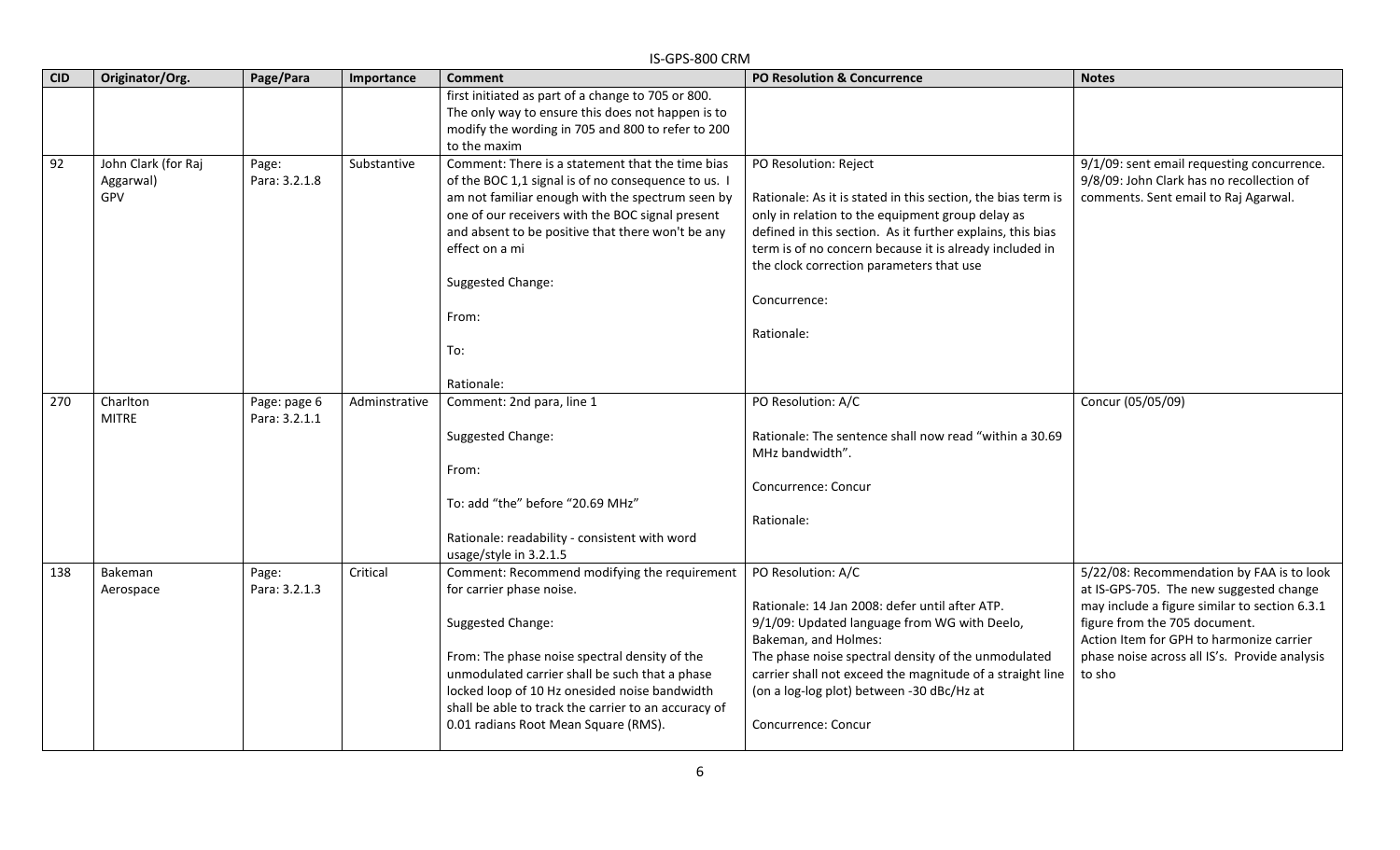| <b>CID</b> | Originator/Org. | Page/Para     | Importance  | ואוחט טטס־כדט־כו<br><b>Comment</b>                                                                  | <b>PO Resolution &amp; Concurrence</b>                 | <b>Notes</b>       |
|------------|-----------------|---------------|-------------|-----------------------------------------------------------------------------------------------------|--------------------------------------------------------|--------------------|
|            |                 |               |             | To: The phase noise spectral density of the                                                         | Rationale:                                             |                    |
|            |                 |               |             | unmodulated carrier shall be such that a                                                            |                                                        |                    |
|            |                 |               |             | reasonable approximation to a third order Jaffe-                                                    |                                                        |                    |
|            |                 |               |             | Rechtin phase lock loop, which has a 10 Hz one-                                                     |                                                        |                    |
|            |                 |               |             | sided loop noise bandwidth, shall be able to track                                                  |                                                        |                    |
|            |                 |               |             | the carrier to an accuracy o                                                                        |                                                        |                    |
|            |                 |               |             |                                                                                                     |                                                        |                    |
|            |                 |               |             | Rationale: The present spec defines phase noise                                                     |                                                        |                    |
|            |                 |               |             | only in terms of the performance of a phase lock                                                    |                                                        |                    |
|            |                 |               |             | loop, but does not completely define the loop.                                                      |                                                        |                    |
|            |                 |               |             | Also, phase noise measurements are usually made                                                     |                                                        |                    |
|            |                 |               |             | by measuring the spectral characteristics of the                                                    |                                                        |                    |
|            |                 |               |             | noise, thus requiring an                                                                            |                                                        |                    |
| 347        | Martin/Wang/Yi  | Page:         | Substantive | Comment:                                                                                            | PO Resolution: Reject                                  | (05/13/09) Accept. |
|            | Aerospace       | Para: 3.2.1.2 |             |                                                                                                     |                                                        |                    |
|            |                 |               |             | Suggested Change:                                                                                   | Rationale: The contractor has to meet the requirement  |                    |
|            |                 |               |             |                                                                                                     | inclusive of any pointing error introduced by their    |                    |
|            |                 |               |             | From: The transmitted signal shall be Right-Hand                                                    | design.                                                |                    |
|            |                 |               |             | Circularly Polarized (RHCP). For an angular range                                                   |                                                        |                    |
|            |                 |               |             | of ±13.8 degrees from nadir, the L1 ellipticity shall                                               | Concurrence: Concur                                    |                    |
|            |                 |               |             | be no worse than 1.8 dB.                                                                            |                                                        |                    |
|            |                 |               |             |                                                                                                     | Rationale:                                             |                    |
|            |                 |               |             | To: The transmitted signal shall be Right-Hand<br>Circularly Polarized (RHCP). For an angular range |                                                        |                    |
|            |                 |               |             | of ±13.8 degrees (plus pointing error) from nadir,                                                  |                                                        |                    |
|            |                 |               |             | the L1 ellipticity shall be no worse than 1.8 dB.                                                   |                                                        |                    |
|            |                 |               |             | Pointing error is described in paragraph 3.2.8.1.1.3                                                |                                                        |                    |
|            |                 |               |             | of SS-                                                                                              |                                                        |                    |
|            |                 |               |             |                                                                                                     |                                                        |                    |
|            |                 |               |             | Rationale: Clairity and consistency among the user                                                  |                                                        |                    |
|            |                 |               |             | interface specifications                                                                            |                                                        |                    |
| 348        | Rhonda Slattery | Page:         | Substantive | Comment: What happened to the impact of                                                             | PO Resolution: Reject                                  | Concur (05/06/09)  |
|            | Aerospace       | Para: 3.2.1.2 |             | pointing error? If there is a 0.5 deg pointing error,                                               |                                                        |                    |
|            |                 |               |             | does the edge of earth still get this polarization or                                               | Rationale: The contractor has to meet the requirement  |                    |
|            |                 |               |             | will it be higher?                                                                                  | inclusive of any pointing error introduced by their    |                    |
|            |                 |               |             |                                                                                                     | design. There is no general pointing error requirement |                    |
|            |                 |               |             | Suggested Change:                                                                                   | in SS-SS-800.                                          |                    |
|            |                 |               |             |                                                                                                     |                                                        |                    |
|            |                 |               |             | From:                                                                                               | Concurrence: Concur                                    |                    |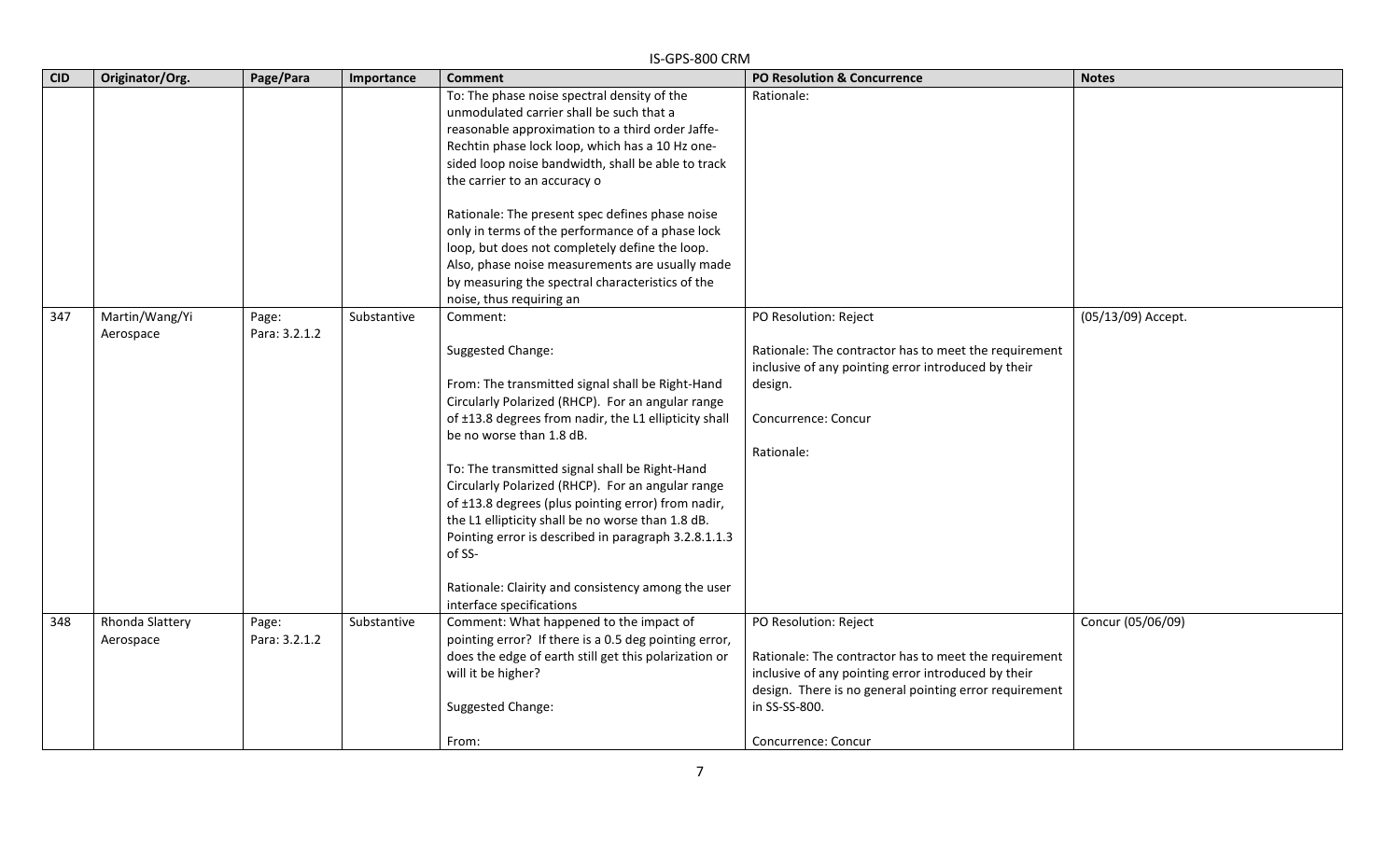|            | IS-GPS-800 CRM                    |                          |             |                                                                                                                                                                                                                                                                                                                                                                                                                                                                                                         |                                                                                        |                                                                                                                                                                                                                                                                                      |  |  |  |
|------------|-----------------------------------|--------------------------|-------------|---------------------------------------------------------------------------------------------------------------------------------------------------------------------------------------------------------------------------------------------------------------------------------------------------------------------------------------------------------------------------------------------------------------------------------------------------------------------------------------------------------|----------------------------------------------------------------------------------------|--------------------------------------------------------------------------------------------------------------------------------------------------------------------------------------------------------------------------------------------------------------------------------------|--|--|--|
| <b>CID</b> | Originator/Org.                   | Page/Para                | Importance  | <b>Comment</b>                                                                                                                                                                                                                                                                                                                                                                                                                                                                                          | <b>PO Resolution &amp; Concurrence</b>                                                 | <b>Notes</b>                                                                                                                                                                                                                                                                         |  |  |  |
|            |                                   |                          |             | To: Clarify whether this is irrespective of pointing<br>error. Be consistent between all space to user ICDs<br>Rationale: Can the user rely on this anywhere in<br>view of the SV?                                                                                                                                                                                                                                                                                                                      | Rationale:                                                                             |                                                                                                                                                                                                                                                                                      |  |  |  |
| 175        | <b>Thomas Nagle</b><br><b>GPC</b> | Page:<br>Para: 3.2.1.3   | Substantive | Comment: The accoracuy of 0.01 radians RMS is<br>not achievable.<br>Suggested Change:<br>From: to track the carrier to an accuracy of 0.01<br>radians Root Mean Square (RMS)<br>To: to track the carrier to an accuracy of 0.1<br>radians Root Mean Square (RMS)<br><b>Rationale: Correction</b>                                                                                                                                                                                                        | PO Resolution: A/C<br>Rationale: See comment 138.<br>Concurrence: Concur<br>Rationale: | 11/18/08: recommend to close with<br>resolution of comment 138.<br>8/13/09: Michael Deelo to provide language<br>by 8/28/09 generated in working group with<br>Bakeman and Holmes (same action item as<br>comment 138)<br>9/1/09: sent email requesting concurrence<br>on proposed I |  |  |  |
| 229        | <b>Thomas Nagle</b><br><b>GPC</b> | Page: 6<br>Para: 3.2.1.3 | Substantive | Comment: Carrier phase noise should be specified<br>as suggested for IS-GPS-800 in telecons during<br>August 08.<br>Suggested Change:<br>From:<br>To: Replace current text in this section with "The<br>single-sideband phase noise spectral density of the<br>L-band carrier shall not exceed: -30 dBc at Df =1 Hz<br>decreasing 30 $dB/decade$ until it reaches Df = 10<br>Hz. From 10 Hz to 10,000 Hz it decreases at 10 dB<br>pe<br>Rationale: Outcome of August 14 meeting on<br>phase noise text. | PO Resolution: A/C<br>Rationale: See comment 138.<br>Concurrence: Concur<br>Rationale: | 11/18/08: see disposition of comment 138.<br>8/13/09: Michael Deelo to provide language<br>by 8/28/09 generated in working group with<br>Bakeman and Holmes (same action item as<br>comment 138)<br>9/1/09: sent email requesting concurrence<br>on proposed language from Deelo,    |  |  |  |
| 254        | <b>Thomas Nagle</b><br><b>GPC</b> | Page:<br>Para: 3.2.1.3   | Critical    | Comment: Recommend modifying the requirement<br>for Carrier Phase Noise.<br>Suggested Change:                                                                                                                                                                                                                                                                                                                                                                                                           | PO Resolution: A/C<br>Rationale: See comment 138.                                      | 8/13/09: Michael Deelo to provide language<br>by 8/28/09 generated in working group with<br>Bakeman and Holmes (same action item as<br>comment 138)                                                                                                                                  |  |  |  |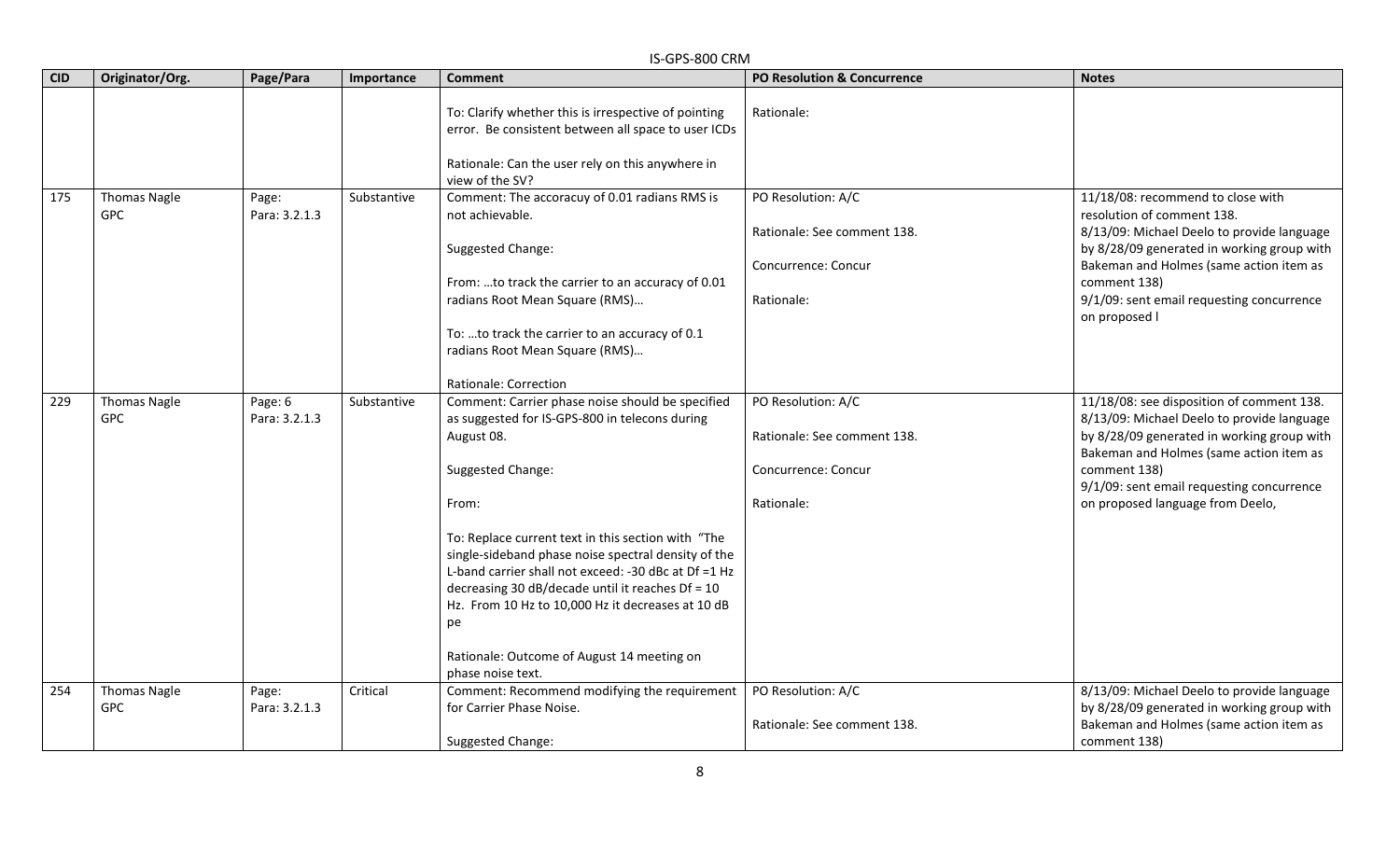|            | IS-GPS-800 CRM           |                               |               |                                                                                                                                                                                                                                                                                                                                                                                                                                                                                                                                                                                                                                                                                                                                                                                                                                                                                                                                                                                                                                                                                                                                                                                                 |                                                                                                                                                                                               |                                                                                                                               |  |  |  |
|------------|--------------------------|-------------------------------|---------------|-------------------------------------------------------------------------------------------------------------------------------------------------------------------------------------------------------------------------------------------------------------------------------------------------------------------------------------------------------------------------------------------------------------------------------------------------------------------------------------------------------------------------------------------------------------------------------------------------------------------------------------------------------------------------------------------------------------------------------------------------------------------------------------------------------------------------------------------------------------------------------------------------------------------------------------------------------------------------------------------------------------------------------------------------------------------------------------------------------------------------------------------------------------------------------------------------|-----------------------------------------------------------------------------------------------------------------------------------------------------------------------------------------------|-------------------------------------------------------------------------------------------------------------------------------|--|--|--|
| <b>CID</b> | Originator/Org.          | Page/Para                     | Importance    | <b>Comment</b>                                                                                                                                                                                                                                                                                                                                                                                                                                                                                                                                                                                                                                                                                                                                                                                                                                                                                                                                                                                                                                                                                                                                                                                  | <b>PO Resolution &amp; Concurrence</b>                                                                                                                                                        | <b>Notes</b>                                                                                                                  |  |  |  |
|            |                          |                               |               | From: Original Text: Was: "3.2.1.3 Carrier Phase<br>Noise (TBR)<br>The phase noise spectral density of the<br>unmodulated carrier shall not exceed the<br>magnitude of a straight line (on a log-log plot)<br>between -30 dBc/Hz at 1 Hz and -70 dBc/Hz at 1 x<br>10^4Hz, and the one-sided integrated phase noise<br>spectrum between 1 Hz and 10 kHz shall not<br>exceed 0.01 radians rms.<br>Or,<br>The phase noise spectral density of the<br>unmodulated carrier shall be such that an<br>approximation to the third order Jaffe-Rechtin<br>phase lock loop, which as a 10 Hz one-sided loop<br>noise bandwidth, shall be able to track the carrier<br>to an accuracy of 0.01 radians rms."<br>To: Change to: "3.2.1.3 Carrier Phase Noise<br>The one-sided phase noise spectral density of the<br>unmodulated carrier shall not exceed the<br>magnitude of a straight line (on a log-log plot)<br>between -30 dBc/Hz at 1 Hz offset and -70 dBc/Hz<br>at 10 kHz offset from th<br>Rationale: Correction of typos and simplification.<br>The suggested change text provides the user with<br>as much information as required and makes no<br>assumption regarding the user implementation. | Concurrence: Concur<br>Rationale: (05/11/09) GPC rejects the PO's disposition<br>to defer to the next ICWG or otherwise because we<br>have provided suggested new language in our<br>comment. | 9/1/09: sent email requesting concurrence<br>on proposed language from Deelo,<br>Bakeman, and Holmes.<br>9/8/09: recieved "co |  |  |  |
| 271        | Charlton<br><b>MITRE</b> | Page: Page 6<br>Para: 3.2.1.3 | Adminstrative | Comment: line 2                                                                                                                                                                                                                                                                                                                                                                                                                                                                                                                                                                                                                                                                                                                                                                                                                                                                                                                                                                                                                                                                                                                                                                                 | PO Resolution: Reject                                                                                                                                                                         | Concur (05/05/09)                                                                                                             |  |  |  |
|            |                          |                               |               | Suggested Change:                                                                                                                                                                                                                                                                                                                                                                                                                                                                                                                                                                                                                                                                                                                                                                                                                                                                                                                                                                                                                                                                                                                                                                               | Rationale:                                                                                                                                                                                    |                                                                                                                               |  |  |  |
|            |                          |                               |               | From:                                                                                                                                                                                                                                                                                                                                                                                                                                                                                                                                                                                                                                                                                                                                                                                                                                                                                                                                                                                                                                                                                                                                                                                           | Concurrence: Concur                                                                                                                                                                           |                                                                                                                               |  |  |  |
|            |                          |                               |               | To: replace "1x10^4" with 1E4"                                                                                                                                                                                                                                                                                                                                                                                                                                                                                                                                                                                                                                                                                                                                                                                                                                                                                                                                                                                                                                                                                                                                                                  | Rationale:                                                                                                                                                                                    |                                                                                                                               |  |  |  |
|            |                          |                               |               | Rationale: make consistent with notation used in<br>3.2.1.1                                                                                                                                                                                                                                                                                                                                                                                                                                                                                                                                                                                                                                                                                                                                                                                                                                                                                                                                                                                                                                                                                                                                     |                                                                                                                                                                                               |                                                                                                                               |  |  |  |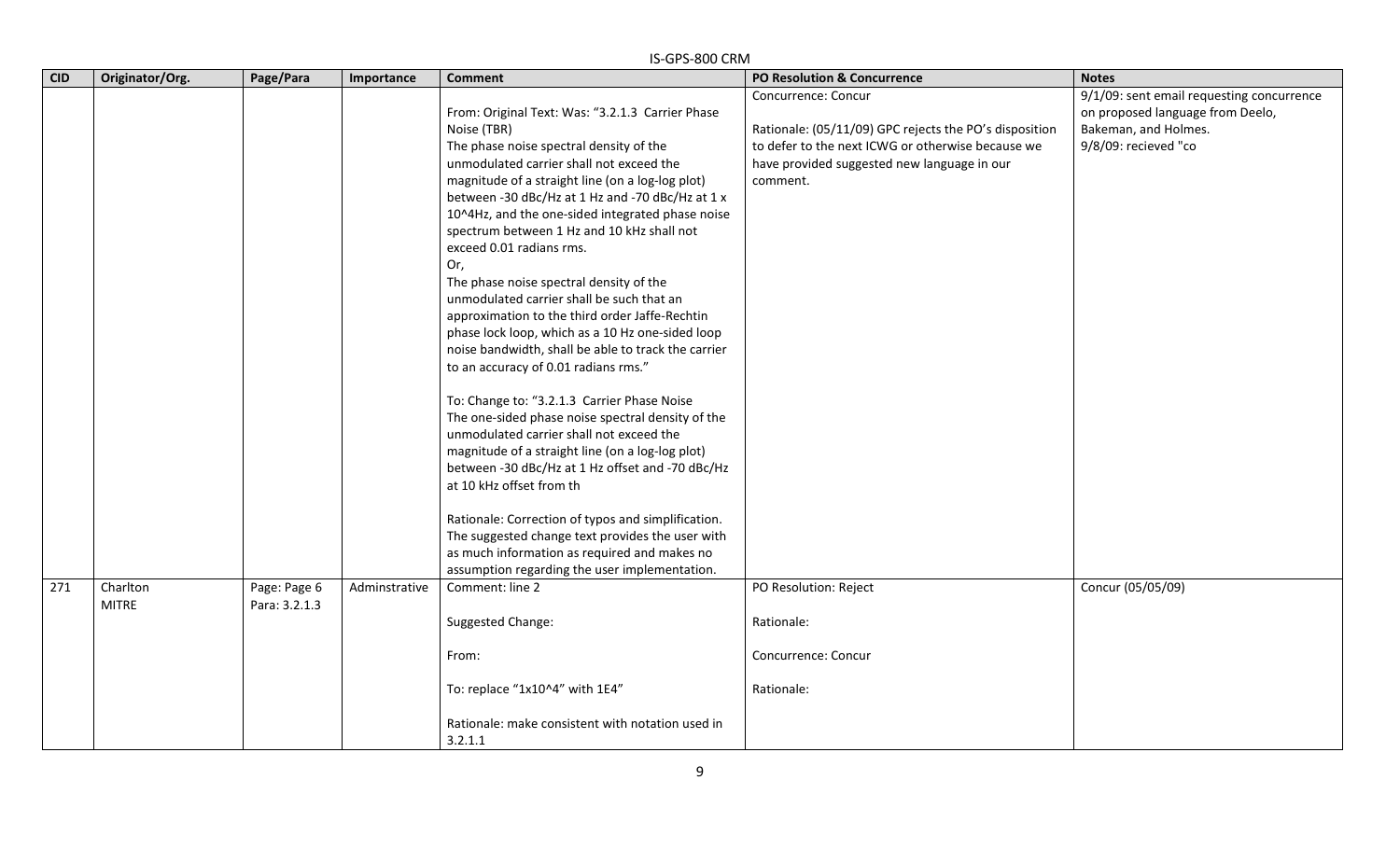|            | IS-GPS-800 CRM           |                               |               |                                                                                                        |                                                                                                           |                                                                                          |  |  |  |  |
|------------|--------------------------|-------------------------------|---------------|--------------------------------------------------------------------------------------------------------|-----------------------------------------------------------------------------------------------------------|------------------------------------------------------------------------------------------|--|--|--|--|
| <b>CID</b> | Originator/Org.          | Page/Para                     | Importance    | <b>Comment</b>                                                                                         | <b>PO Resolution &amp; Concurrence</b>                                                                    | <b>Notes</b>                                                                             |  |  |  |  |
| 272        | Charlton<br><b>MITRE</b> | Page: Page 6<br>Para: 3.2.1.3 | Adminstrative | Comment: para 2                                                                                        | PO Resolution: Reject                                                                                     | Concur (05/05/09)                                                                        |  |  |  |  |
|            |                          |                               |               | Suggested Change:                                                                                      | Rationale: New language is being created and will be<br>brought to the next ICWG for review.              |                                                                                          |  |  |  |  |
|            |                          |                               |               | From:                                                                                                  |                                                                                                           |                                                                                          |  |  |  |  |
|            |                          |                               |               |                                                                                                        | Concurrence: Concur                                                                                       |                                                                                          |  |  |  |  |
|            |                          |                               |               | To: reword if this option is chosen                                                                    |                                                                                                           |                                                                                          |  |  |  |  |
|            |                          |                               |               |                                                                                                        | Rationale:                                                                                                |                                                                                          |  |  |  |  |
|            |                          |                               |               | Rationale: wording, especially that regarding the<br>bandwidth, is awkward                             |                                                                                                           |                                                                                          |  |  |  |  |
| 139        | Bakeman                  | Page:                         | Critical      | Comment: Recommend modifying the requirement                                                           | PO Resolution: Reject                                                                                     | 5/22/08: There is a new suggested change                                                 |  |  |  |  |
|            | Aerospace                | Para: 3.2.1.5                 |               | for correlation loss.                                                                                  |                                                                                                           | proposed by Bakeman, GPH/Aero. The                                                       |  |  |  |  |
|            |                          |                               |               | Suggested Change:                                                                                      | Rationale: 14 Jan 2008: Defer until correlation loss<br>language can be uniformly described across all SV | Consensus of forum does not believe that<br>the new proposal is clearly defined. Further |  |  |  |  |
|            |                          |                               |               |                                                                                                        | documents.                                                                                                | discussion will include the SE&I update from                                             |  |  |  |  |
|            |                          |                               |               | From: Correlation loss is defined as the difference                                                    | 1 Sept 09: To use proposed language from Mike                                                             | 11/19/07. this disposition also includes #2                                              |  |  |  |  |
|            |                          |                               |               | between the SV power received in a 24 MHz                                                              | Deelo's informal WG with Bud Bakeman and Jack                                                             |                                                                                          |  |  |  |  |
|            |                          |                               |               | bandwidth (± 12 MHz of L1 carrier) and the signal                                                      | Holmes:                                                                                                   |                                                                                          |  |  |  |  |
|            |                          |                               |               | power recovered in an ideal correlation receiver of                                                    | Correlation loss is defined as the difference betwe                                                       |                                                                                          |  |  |  |  |
|            |                          |                               |               | the same bandwidth, which ideally correlates using<br>an exact replica of the waveform within an ideal | Concurrence: Non-concur                                                                                   |                                                                                          |  |  |  |  |
|            |                          |                               |               | sharp-cutoff filter bandwidth at 24 MHz with linear                                                    |                                                                                                           |                                                                                          |  |  |  |  |
|            |                          |                               |               | phase. The correlation loss apportionment due to                                                       | Rationale: 9/30/09: Mr. Bakeman does not believe the                                                      |                                                                                          |  |  |  |  |
|            |                          |                               |               | SV modulation and filter imperfections shall be 0.2                                                    | language is clear for how to verify the requirement.                                                      |                                                                                          |  |  |  |  |
|            |                          |                               |               | dB maximum.                                                                                            |                                                                                                           |                                                                                          |  |  |  |  |
|            |                          |                               |               | To: Correlation loss is defined as the difference in                                                   |                                                                                                           |                                                                                          |  |  |  |  |
|            |                          |                               |               | receiver correlation power between that produced                                                       |                                                                                                           |                                                                                          |  |  |  |  |
|            |                          |                               |               | by the SV and that produced by an ideal signal                                                         |                                                                                                           |                                                                                          |  |  |  |  |
|            |                          |                               |               | generator, which emulates the SV payload signal                                                        |                                                                                                           |                                                                                          |  |  |  |  |
|            |                          |                               |               | formation with minimum distortion; when both are<br>providing the                                      |                                                                                                           |                                                                                          |  |  |  |  |
|            |                          |                               |               | Rationale: With correlation loss due to combining                                                      |                                                                                                           |                                                                                          |  |  |  |  |
|            |                          |                               |               | now being addressed in the signal power level                                                          |                                                                                                           |                                                                                          |  |  |  |  |
|            |                          |                               |               | requirement, this requirement addresses just the<br>correlation loss due to unnecessary signal         |                                                                                                           |                                                                                          |  |  |  |  |
|            |                          |                               |               | distortion created by the payload when                                                                 |                                                                                                           |                                                                                          |  |  |  |  |
|            |                          |                               |               | transmitting at full power (e.g., evil                                                                 |                                                                                                           |                                                                                          |  |  |  |  |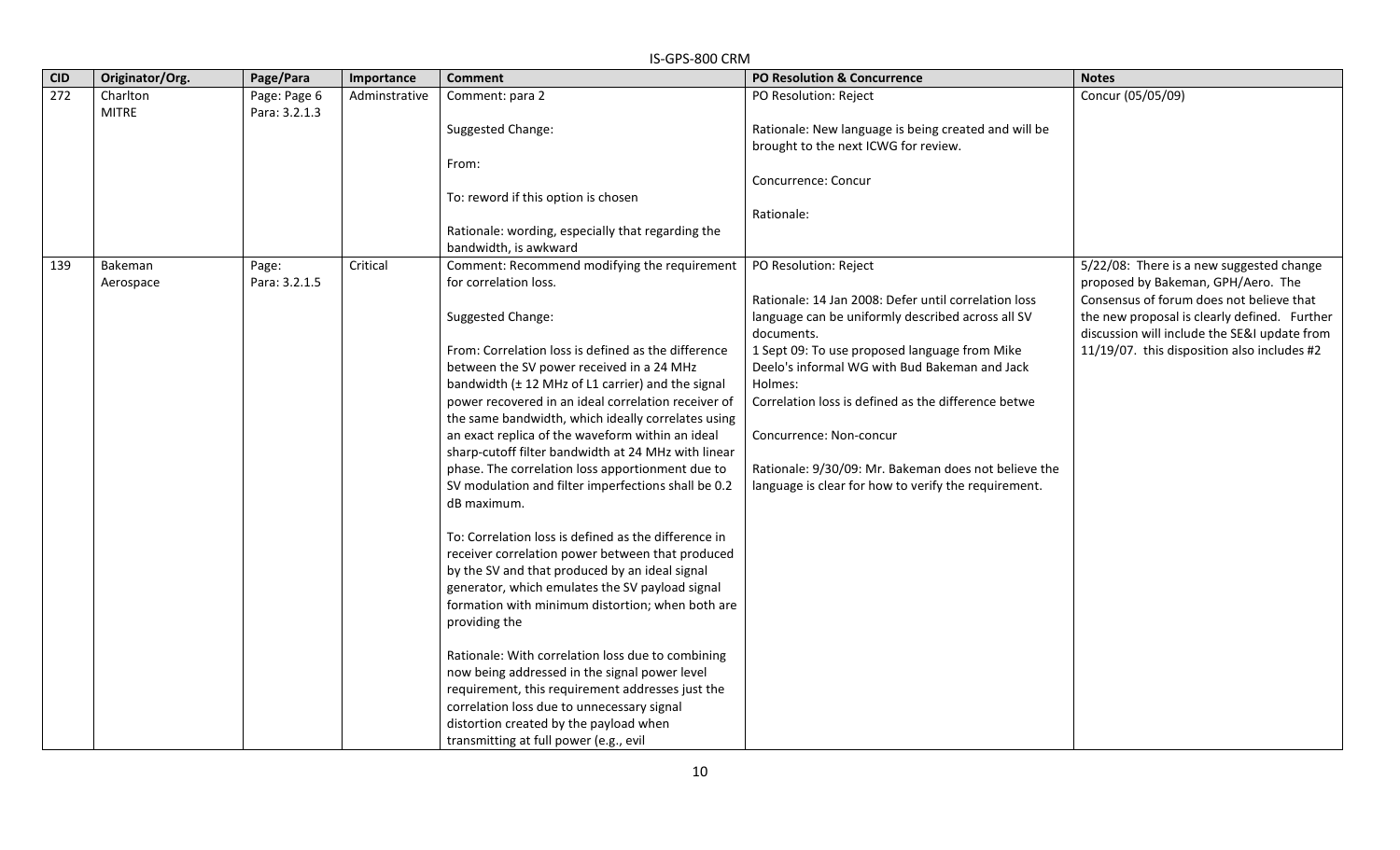|            | IS-GPS-800 CRM                    |                          |               |                                                                                                                                                                                                                                                                                                                                                                                                                      |                                                                                                                                                                                                                                                                                                                                                                                           |                                                                                                                                                                                                                                                                           |  |  |  |
|------------|-----------------------------------|--------------------------|---------------|----------------------------------------------------------------------------------------------------------------------------------------------------------------------------------------------------------------------------------------------------------------------------------------------------------------------------------------------------------------------------------------------------------------------|-------------------------------------------------------------------------------------------------------------------------------------------------------------------------------------------------------------------------------------------------------------------------------------------------------------------------------------------------------------------------------------------|---------------------------------------------------------------------------------------------------------------------------------------------------------------------------------------------------------------------------------------------------------------------------|--|--|--|
| <b>CID</b> | Originator/Org.                   | Page/Para                | Importance    | <b>Comment</b>                                                                                                                                                                                                                                                                                                                                                                                                       | <b>PO Resolution &amp; Concurrence</b>                                                                                                                                                                                                                                                                                                                                                    | <b>Notes</b>                                                                                                                                                                                                                                                              |  |  |  |
| 230        | <b>Thomas Nagle</b><br><b>GPC</b> | Page: 7<br>Para: 3.2.1.4 | Adminstrative | Comment: Commonly expressed as L1 signals,<br>instead of L1 waveforms.<br>Suggested Change:<br>From: In-band spurious transmissions are defined<br>as transmissions within the band which are not<br>expressly components of the L1 waveforms.<br>To: In-band spurious transmissions are defined as<br>transmissions within the band which are not<br>expressly components of the L1 signals."<br>Rationale: Clarity | PO Resolution: A/C<br>Rationale: 9/30/09: Updated real time in ICWG to<br>maintain consistency with public interface documents:<br>In-band spurious transmissions, from the SV, shall be at<br>or below -40 dBc over the band specified in 3.2.1.1. In-<br>band spurious transmissions are defined as transm<br>Concurrence: Concur<br>Rationale: 9/30/09: Concurrence real time in ICWG. |                                                                                                                                                                                                                                                                           |  |  |  |
| 126        | J. Betz<br><b>MITRE</b>           | Page:<br>Para: 3.2.1.5   | Critical      | Comment: This section should be consistent with<br>3.2.1.1<br>Suggested Change:<br>From:<br>To: Correlation loss is defined as the difference<br>between the SV signal power received in a 24 MHz<br>the bandwidth (±12 MHz of L1 carrier) defined in<br>3.2.1.1 and the signal power recovered in an ideal<br>correlation receiver of the same bandwidth, which<br>ideally co<br>Rationale: Consistent with 3.2.1.1 | PO Resolution: Reject<br>Rationale: Correlation loss language is currently under<br>development. Sentence will be revised to read:<br>"Correlation loss is defined as the difference between<br>the SV power received in the bandwidth defined in<br>3.2.1.1 and the signal power recovered in an ideal<br>correl<br>Concurrence: Non-concur<br>Rationale: See comment 139                | 5/22/08: There is a new suggested change<br>proposed by Bakeman, GPH/Aero. The<br>consensus of forum does not believe that<br>the new proposal is clearly defined. Further<br>discussion will include the SE&I update from<br>11/19/07. This disposition also includes #2 |  |  |  |
| 249        | Steve Brown<br><b>LMCO</b>        | Page:<br>Para: 3.2.1.6   | Critical      | Comment:<br>Suggested Change:<br>From: [Alternative 1. Carriers of the two L1C<br>components defined in Section 3.1 shall be in<br>phase quadrature within ±100 milliradians. The<br>L1CP signal carrier shall lag the L1CD carrier by 90<br>degrees, so that L1CP carrier phase is the same<br>(within ±100 milliradians) as C/A-code carrier                                                                       | PO Resolution: Reject<br>Rationale: See comment #163 and 256.<br>Concurrence: Concur<br>Rationale:                                                                                                                                                                                                                                                                                        | 11/18/08: Defer. Refer to Comment #148.<br>12/11/08: Accept; see comment #148.<br>9/11/09: Signed memo by Madden - using<br>language from July version.<br>9/30/09: See comment #163 and 256.                                                                             |  |  |  |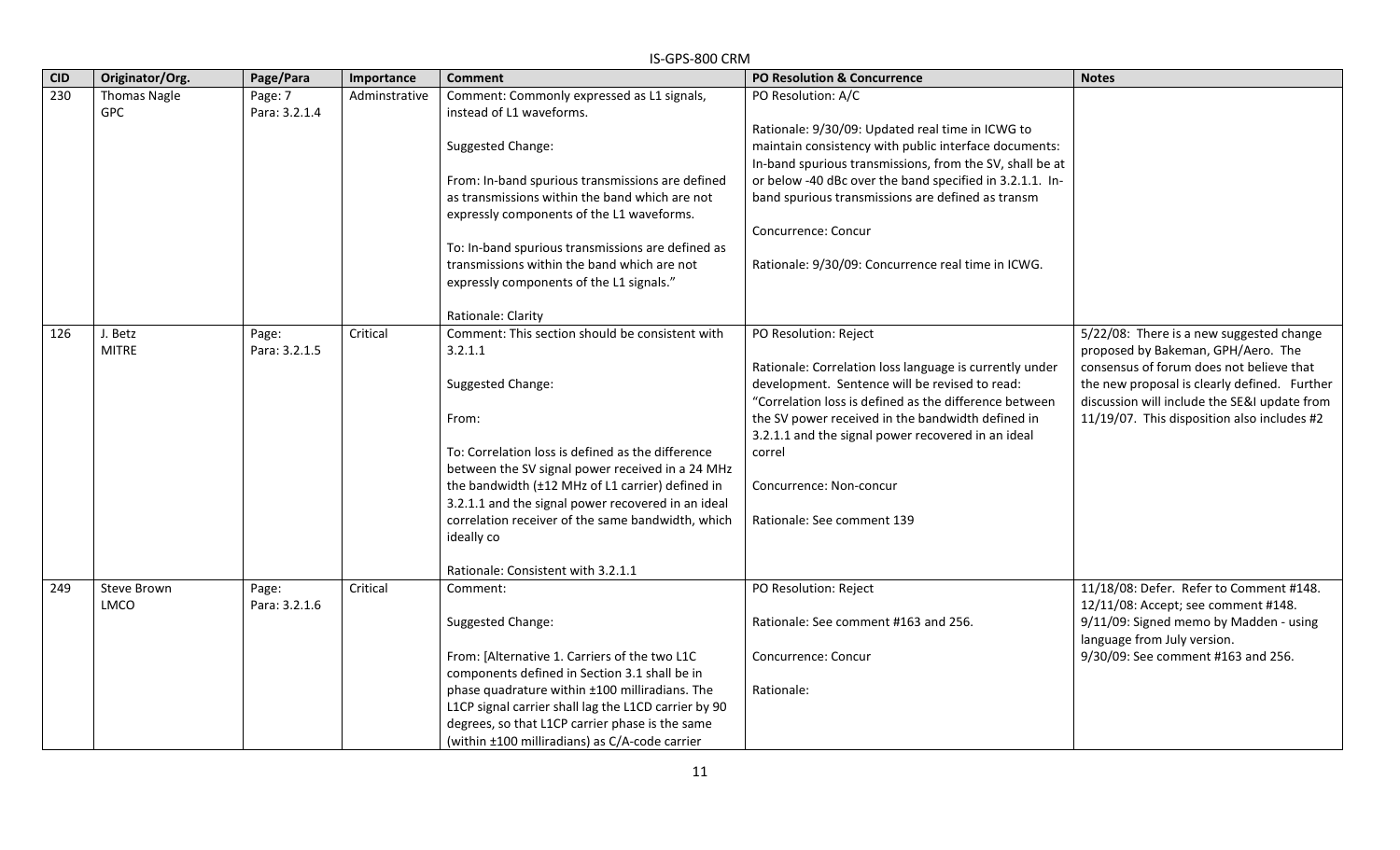### IS-GPS-800 CRM **CID Originator/Org. Page/Para Importance Comment PO Resolution & Concurrence Notes** phase, and L1CD carrier phase is the same (within ±100 milliradians) as P(Y)-code carrier phase. Referring to the phase of the L1CD carrier when L1CDi(t) equals zero as the "zero phase angle", the L1CD and L1CP values shall control the respective signal phases in the following manner: when L1CDi(t) equals one, a 180-degree phase reversal of the L1CD-carrier occurs; when L1CPi(t) equals one, the L1CP carrier advances 90 degrees; when the L1CPi(t) equals zero, the L1CP carrier shall be retarded 90 degrees (such that when L1CPi(t) changes state, a 180-degree phase reversal of the L1CP carrier occurs).] To: [Alternative 1. Carriers of the two L1C components defined in Section 3.1 shall be in phase quadrature within ±100 milliradians. The L1CP signal carrier shall lag the L1CD carrier by 90 degrees, so that L1CP carrier phase is the same (within ±100 millirad Rationale: NAV IPT informed by E. Wang that implementation of phase relation would not be dictated to GPS III contractor 148 | Thomas Nagle GPC Page: Para: 3.2.1.6 Critical Comment: Hold the phase relationship of civilian L1 signals fixed. Suggested Change: From: To: In the first sentence of 3.2.1.6, delete "or in same phase." At the beginning of the second sentence, delete "When in phase quadrature," and capitalize the following letter. Replace the second paragraph that currently begins "The phase relationship info Rationale: The variable phase feature of the L1C PO Resolution: Reject Rationale: 25 Jan 2008: defer until after the NPEF phase change working group completes its findings. <UNDATED>: Agree per GPSW Chief Engineer and NPEF resolution. Change the entire second subparagraph of paragraph 3.2.1.6 which currently reads as: "The phase rela Concurrence: Concur Rationale: 8 Feb 2008: Document is unacceptable until all language regarding phase change is removed. 8/13/09 - team says there is a signed agreement by Colonel Madden to choose Alternative 4. Once we get a copy of the signed agreement will incorporate into document. Bill Notely to see if Captain Palmer has a copy. 9/11/09: Signed memo by Madden - using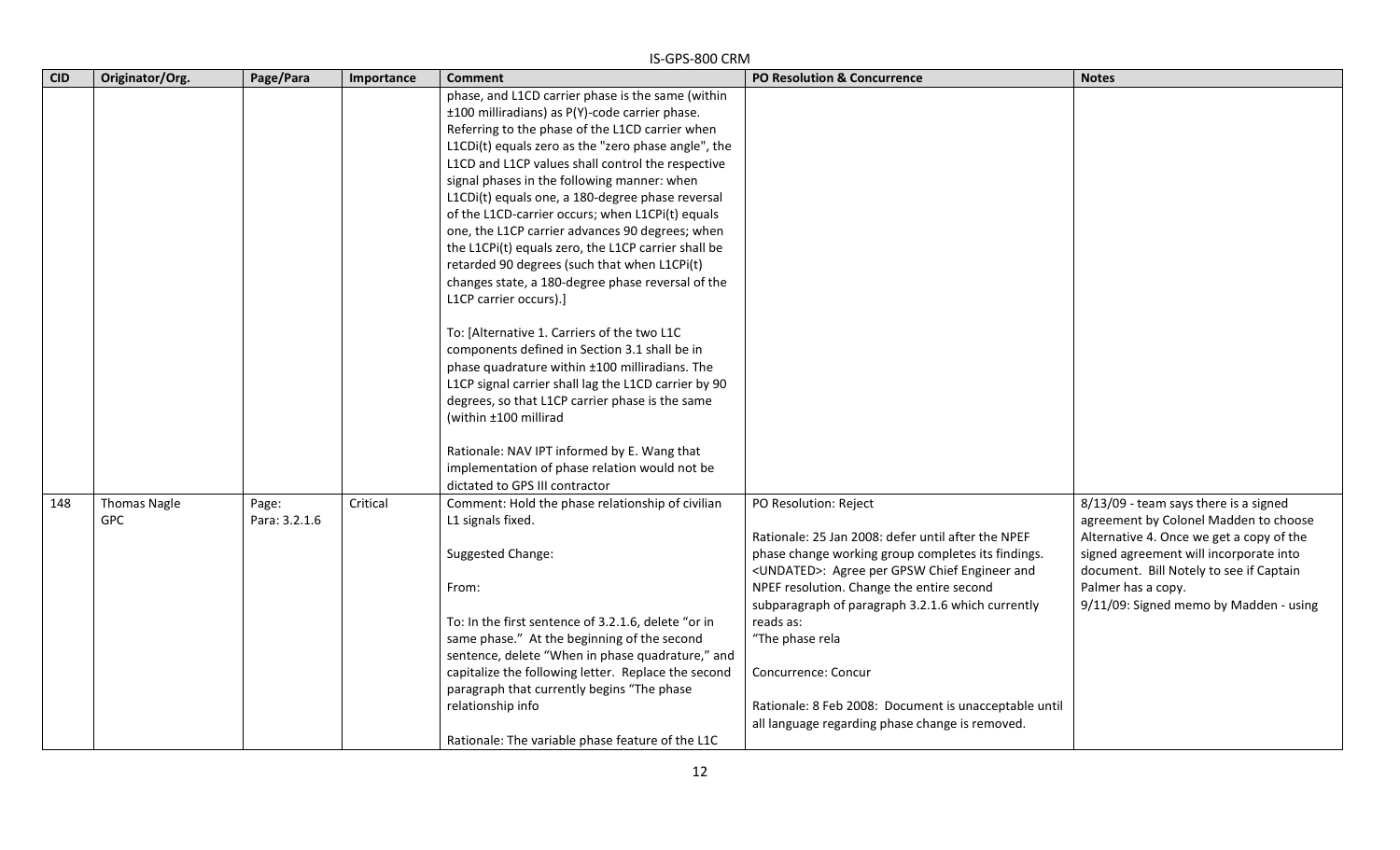#### IS-GPS-800 CRM **CID Originator/Org. Page/Para Importance Comment PO Resolution & Concurrence Notes** signal as currently defined in this document renders this signal useless for precision dual frequency use as required in Agricultural, Construction, Seismic, Surveying, Scientific, and other uses, including in augment 163 Thomas Nagle GPC Page: Para: 3.2.1.6 Substantive | Comment: Section 3.2.1.6 Signal Component Phase Relationship (TBD) currently contains 4 possible alternatives for that section. Suggested Change: From: To: One alternative should be selected before the next release of this document. Rationale: Completion PO Resolution: A/C Rationale: 5/22/08: defer until contractor provides input/decision. 2/19/09: see comment #148. 9/11/09: Language developed by Karl Kovach: 3.2.1.6.1 Phase Relationship Carriers of the two L1C components defined in Section 3.1 shall be in the same phase within ±100 Concurrence: Concur Rationale: 9/30/09: ICWG members concur (including GPC representatives) 8/13/09 - team says there is a signed agreement by Colonel Madden to choose Alternative 4. Once we get a copy of the signed agreement will incorporate into document. Bill Notely to see if Captain Palmer has a copy. 9/11/09: Signed memo by Madden - using 154 | Mike Morgan GPL Page: Para: 3.2.1.6 Substantive | Comment: Does Text have a most significant bit (MSB)? Suggested Change: From: To: Add explanation such as: For non-numeric data MSB signifies first letter or other non-numeric symbol first. Rationale: Clearer terminology, in fact would prefer new term to replace MSB such as first transmitted symbol (FTS) for any data that is not numerical. PO Resolution: Reject Rationale: The GPS convention of labeling the first bit of every subframe as MSB also appears is IS-GPS-200D. Since both documents use the same approach, the SE&I resolution is to leave the convention as is. Concurrence: Concur Rationale: 11/18/08: Stakeholders agree to reject the comment. 135 | Chris Hegarty MITRE Page: Para: 3.2.1.6 Substantive | Comment: The paragraph as currently written does not specify an allowable range of errors for the "in phase" condition. Suggested Change: PO Resolution: Reject Rationale: The incorporationg of this language is contigent on the findings of the phase change working group of the NPEF. A decision will be made when a 5/22/08: Concur. 2/19/09: See comment #148 8/13/09: Comment now OBE - see comment #163 and 256.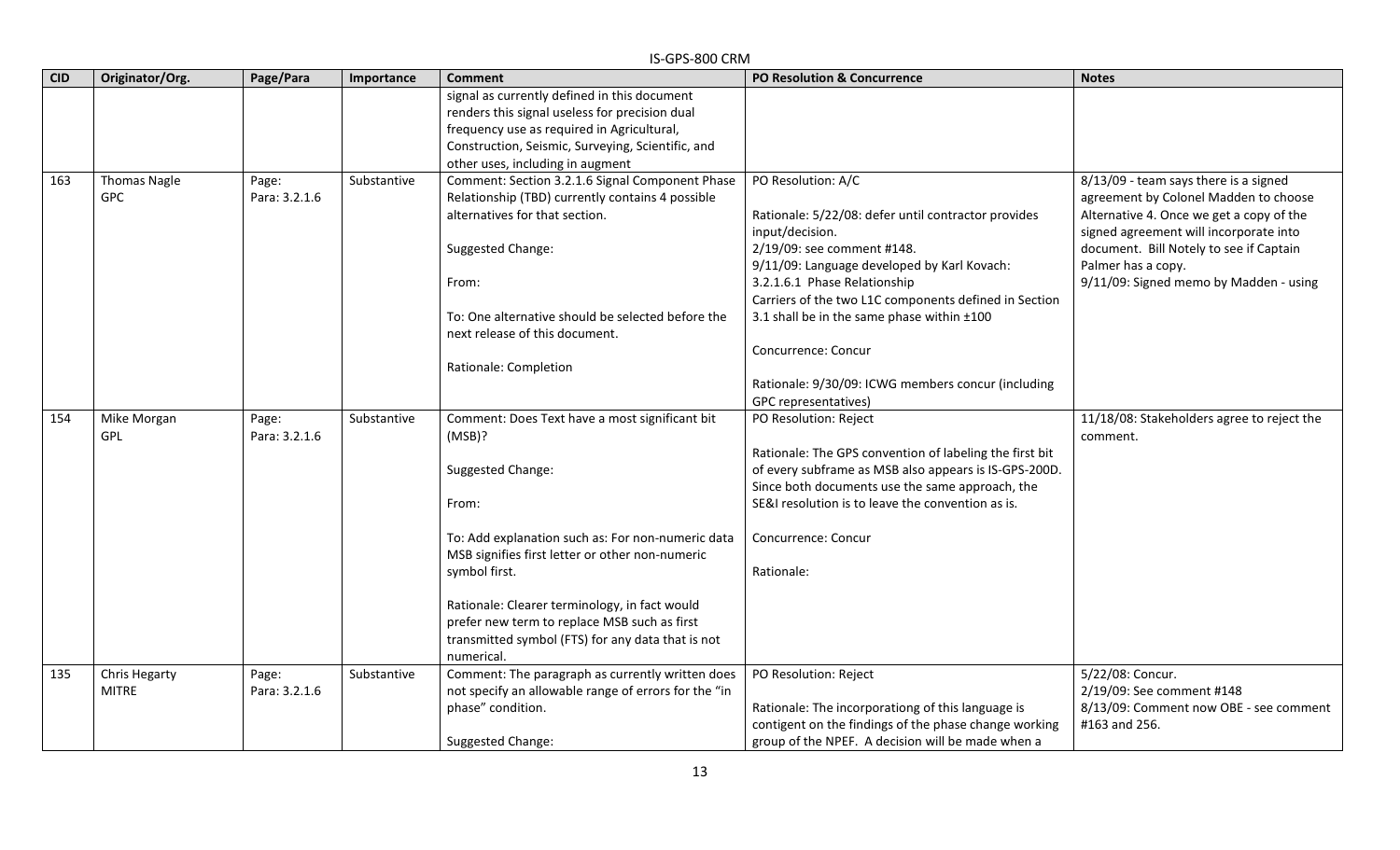|            |                    |               |             | יוויט טטט־כ זט־כו                                    |                                                            |                                         |
|------------|--------------------|---------------|-------------|------------------------------------------------------|------------------------------------------------------------|-----------------------------------------|
| <b>CID</b> | Originator/Org.    | Page/Para     | Importance  | <b>Comment</b>                                       | <b>PO Resolution &amp; Concurrence</b>                     | <b>Notes</b>                            |
|            |                    |               |             |                                                      | more mature technical perspective is available. This       |                                         |
|            |                    |               |             | From: "in phase quadrature (within +/- 100           | will tentatively be resolved by 10 March 2008.             |                                         |
|            |                    |               |             | milliradians) or in same phase                       | $9/30/09$ :                                                |                                         |
|            |                    |               |             |                                                      |                                                            |                                         |
|            |                    |               |             | To: "in phase quadrature or in the same phase        | Concurrence: Concur                                        |                                         |
|            |                    |               |             | (within +/- 100 milliradians)"                       |                                                            |                                         |
|            |                    |               |             |                                                      | Rationale:                                                 |                                         |
|            |                    |               |             | Rationale: Ensures that the "in phase" mode of       |                                                            |                                         |
|            |                    |               |             | operation will be achieved with the same tolerance   |                                                            |                                         |
|            |                    |               |             | as the "phase quadrature" mode.                      |                                                            |                                         |
| 107        | S Lazar            | Page:         | Substantive | Comment: First paragraph. The four phases of the     | PO Resolution: Reject                                      | 9/11/09: Signed memo by Madden - using  |
|            | Aerospace          | Para: 3.2.1.6 |             | carrier described here as a function of the state of |                                                            | language from July version.             |
|            |                    |               |             | the codes applies to the components in phase         | Rationale: The first sentence of the paragraph states      | 9/30/09: See comment #163 and 256.      |
|            |                    |               |             | quadrature. The first sentence states that the       | that the TWO COMPONENTS (i.e L1CD and L1CP) are            |                                         |
|            |                    |               |             | components may also be modulated on the carrier      | either in phase quadrature or in the same phase. The       |                                         |
|            |                    |               |             | with the same phase.                                 | remainder of the paragraph describes the quadrature        |                                         |
|            |                    |               |             |                                                      | relationship as it is clearly stated in the second sentenc |                                         |
|            |                    |               |             | Suggested Change:                                    |                                                            |                                         |
|            |                    |               |             |                                                      | Concurrence:                                               |                                         |
|            |                    |               |             | From:                                                |                                                            |                                         |
|            |                    |               |             |                                                      | Rationale:                                                 |                                         |
|            |                    |               |             | To:                                                  |                                                            |                                         |
|            |                    |               |             |                                                      |                                                            |                                         |
|            |                    |               |             | Rationale: Recommend clarifying.                     |                                                            |                                         |
| 250        | <b>Steve Brown</b> | Page:         | Critical    | Comment:                                             | PO Resolution: Reject                                      | 11/18/08: Defer. Refer to Comment #148. |
|            | <b>LMCO</b>        | Para: 3.2.1.6 |             |                                                      |                                                            | 12/11/08: Accept; see comment #148.     |
|            |                    |               |             | Suggested Change:                                    | Rationale: See comment #163 and 256.                       | 9/11/09: Signed memo by Madden - using  |
|            |                    |               |             |                                                      |                                                            | language from July version.             |
|            |                    |               |             | From: [Alternative 2. Carriers of the two L1C        | Concurrence: Concur                                        | 9/30/09: See comment #163 and 256.      |
|            |                    |               |             | components defined in Section 3.1 shall be in        |                                                            |                                         |
|            |                    |               |             | phase quadrature within ±100 milliradians. The       | Rationale:                                                 |                                         |
|            |                    |               |             | L1CD signal carrier shall lag the L1CP carrier by 90 |                                                            |                                         |
|            |                    |               |             | degrees, so that L1CD carrier phase is the same      |                                                            |                                         |
|            |                    |               |             | (within ±100 milliradians) as C/A-code carrier       |                                                            |                                         |
|            |                    |               |             | phase, and L1CP carrier phase is the same (within    |                                                            |                                         |
|            |                    |               |             | ±100 milliradians) as P(Y)-code carrier phase.       |                                                            |                                         |
|            |                    |               |             | Referring to the phase of the L1CP carrier when      |                                                            |                                         |
|            |                    |               |             | L1CPi(t) equals zero as the "zero phase angle", the  |                                                            |                                         |
|            |                    |               |             | L1CD and L1CP values shall control the respective    |                                                            |                                         |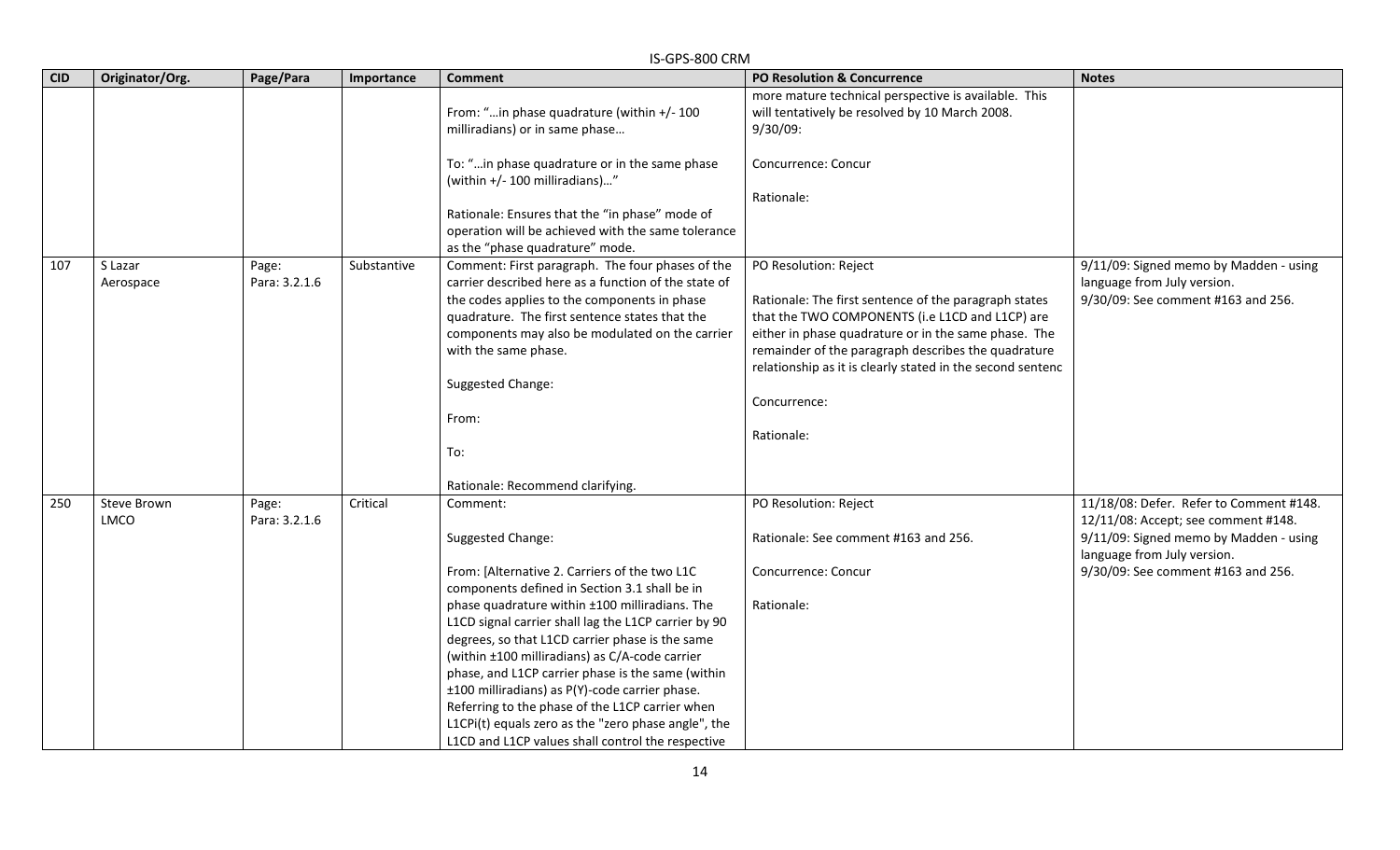|            |                 |               |            | IS-GPS-800 CRM                                            |                                      |                                         |
|------------|-----------------|---------------|------------|-----------------------------------------------------------|--------------------------------------|-----------------------------------------|
| <b>CID</b> | Originator/Org. | Page/Para     | Importance | <b>Comment</b>                                            | PO Resolution & Concurrence          | <b>Notes</b>                            |
|            |                 |               |            | signal phases in the following manner: when               |                                      |                                         |
|            |                 |               |            | L1CPi(t) equals one, a 180-degree phase reversal of       |                                      |                                         |
|            |                 |               |            | the L1CP-carrier occurs; when L1CDi(t) equals one,        |                                      |                                         |
|            |                 |               |            | the L1CD carrier advances 90 degrees; when the            |                                      |                                         |
|            |                 |               |            | L1CDi(t) equals zero, the L1CD carrier shall be           |                                      |                                         |
|            |                 |               |            | retarded 90 degrees (such that when L1CDi(t)              |                                      |                                         |
|            |                 |               |            | changes state, a 180-degree phase reversal of the         |                                      |                                         |
|            |                 |               |            | L1CD carrier occurs).]                                    |                                      |                                         |
|            |                 |               |            | To: [Alternative 2. Carriers of the two L1C               |                                      |                                         |
|            |                 |               |            | components defined in Section 3.1 shall be in             |                                      |                                         |
|            |                 |               |            | phase quadrature within ±100 milliradians. The            |                                      |                                         |
|            |                 |               |            | L1CD signal carrier shall lag the L1CP carrier by 90      |                                      |                                         |
|            |                 |               |            | degrees, so that L1CD carrier phase is the same           |                                      |                                         |
|            |                 |               |            | (within ±100 millirad                                     |                                      |                                         |
|            |                 |               |            | Rationale: NAV IPT informed by E. Wang that               |                                      |                                         |
|            |                 |               |            | implementation of phase relation would not be             |                                      |                                         |
|            |                 |               |            | dictated to GPS III contractor                            |                                      |                                         |
| 251        | Steve Brown     | Page:         | Critical   | Comment:                                                  | PO Resolution: Reject                | 11/18/08: Defer. Refer to Comment #148. |
|            | <b>LMCO</b>     | Para: 3.2.1.6 |            |                                                           |                                      | 12/11/08: Accept; see comment #148.     |
|            |                 |               |            | Suggested Change:                                         | Rationale: See comment #163 and 256. | 9/11/09: Signed memo by Madden - using  |
|            |                 |               |            |                                                           |                                      | language from July version.             |
|            |                 |               |            | From: [Alternative 3. Carriers of the two L1C             | Concurrence: Concur                  | 9/30/09: See comment #163 and 256.      |
|            |                 |               |            | components defined in Section 3.1 shall be in the         |                                      |                                         |
|            |                 |               |            | same phase within ±100 milliradians, with the             | Rationale:                           |                                         |
|            |                 |               |            | same carrier phase (within ±100 milliradians) as          |                                      |                                         |
|            |                 |               |            | C/A-code carrier phase. Referring to the phase of         |                                      |                                         |
|            |                 |               |            | the L1CP and L1CD carrier when L1CPi(t) equals            |                                      |                                         |
|            |                 |               |            | zero as the "zero phase angle", the L1CD and L1CP         |                                      |                                         |
|            |                 |               |            | values shall control the respective signal phases in      |                                      |                                         |
|            |                 |               |            | the following manner: when $L1CPi(t) \oplus L1CDi(t)$     |                                      |                                         |
|            |                 |               |            | equals one (where $\oplus$ indicates exclusive or) a 180- |                                      |                                         |
|            |                 |               |            | degree phase reversal of the L1CP and L1CD carrier        |                                      |                                         |
|            |                 |               |            | occurs; when L1CPi(t) $\oplus$ L1CDi(t) equals zero the   |                                      |                                         |
|            |                 |               |            | L1CP and L1CD carrier phase is not changed.]              |                                      |                                         |
|            |                 |               |            | To: [Alternative 3. Carriers of the two L1C               |                                      |                                         |
|            |                 |               |            | components defined in Section 3.1 shall be in the         |                                      |                                         |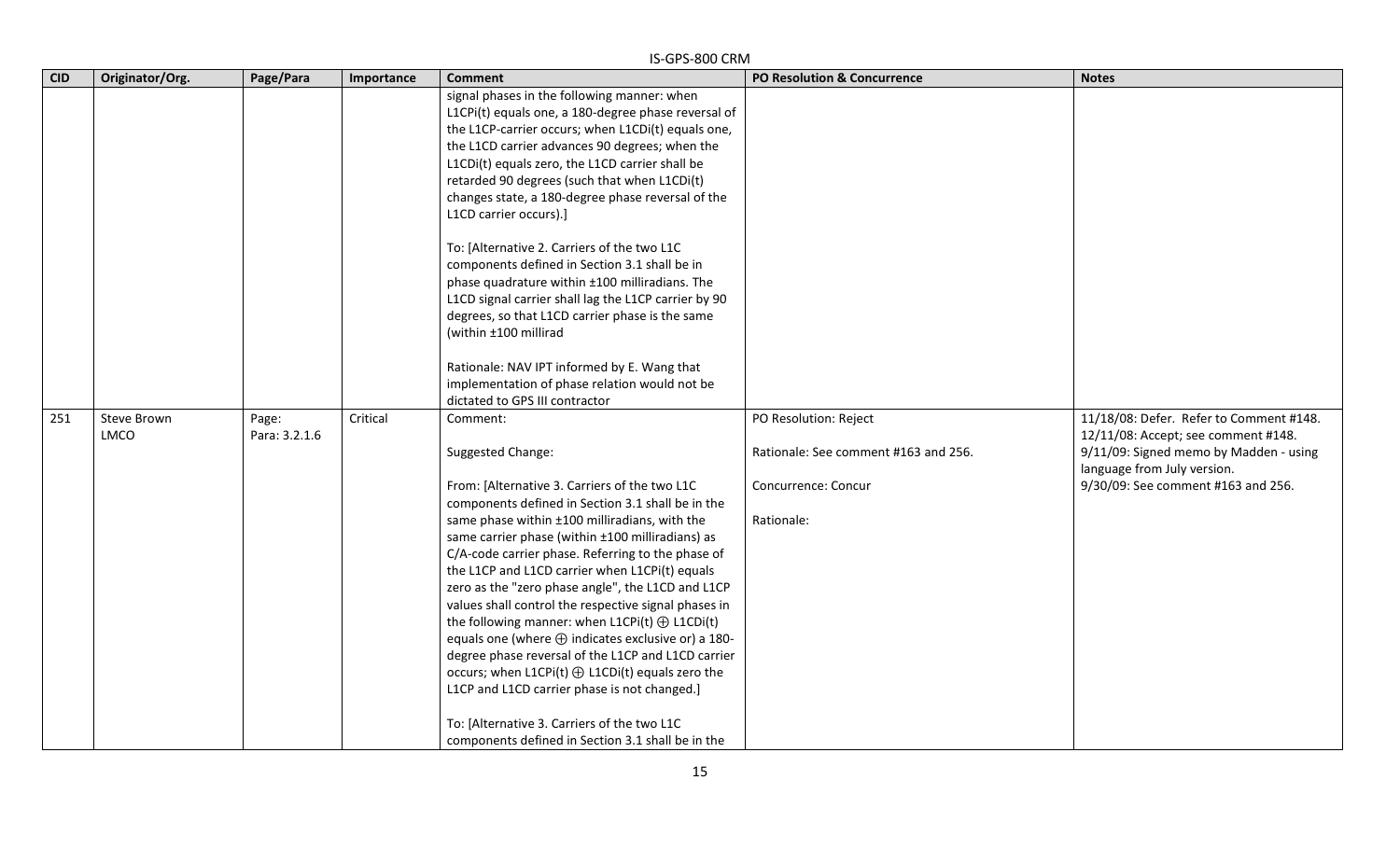| <b>CID</b><br>Originator/Org.<br>Page/Para<br><b>PO Resolution &amp; Concurrence</b><br><b>Comment</b><br><b>Notes</b><br>Importance<br>same phase within ±100 milliradians, with the<br>same carrier phase (within ±100 milliradians) as<br>C/A-code carrier phase.<br>Rationale: NAV IPT informed by E. Wang that<br>implementation of phase relation would not be |  |
|----------------------------------------------------------------------------------------------------------------------------------------------------------------------------------------------------------------------------------------------------------------------------------------------------------------------------------------------------------------------|--|
|                                                                                                                                                                                                                                                                                                                                                                      |  |
|                                                                                                                                                                                                                                                                                                                                                                      |  |
|                                                                                                                                                                                                                                                                                                                                                                      |  |
| dictated to GPS III contractor                                                                                                                                                                                                                                                                                                                                       |  |
| 252<br>Critical<br><b>Steve Brown</b><br>Page:<br>Comment:<br>PO Resolution: Reject<br>11/18/08: Defer. Refer to Comment #148.<br><b>LMCO</b><br>Para: 3.2.1.6<br>12/11/08: Accept; see comment #148.                                                                                                                                                                |  |
| 9/11/09: Signed memo by Madden - using<br>Suggested Change:<br>Rationale: See comment #163 and 256.<br>language from July version.                                                                                                                                                                                                                                   |  |
| 9/30/09: See comment #163 and 256.<br>From: [Alternative 4. Carriers of the two L1C<br>Concurrence: Concur<br>components defined in Section 3.1 shall be in the                                                                                                                                                                                                      |  |
| same phase within ±100 milliradians, with the<br>Rationale:<br>same carrier phase (within ±100 milliradians) of                                                                                                                                                                                                                                                      |  |
| P(Y)-code carrier phase. Referring to the phase of<br>the L1CP and L1CD carrier when L1CPi(t) equals                                                                                                                                                                                                                                                                 |  |
| zero as the "zero phase angle", the L1CD and L1CP<br>values shall control the respective signal phases in                                                                                                                                                                                                                                                            |  |
| the following manner: when $L1CPi(t) \oplus L1CDi(t)$<br>equals one (where $\oplus$ indicates exclusive or) a 180-                                                                                                                                                                                                                                                   |  |
| degree phase reversal of the L1CP and L1CD carrier<br>occurs; when L1CPi(t) $\oplus$ L1CDi(t) equals zero the                                                                                                                                                                                                                                                        |  |
| L1CP and L1CD carrier phase is not changed.]                                                                                                                                                                                                                                                                                                                         |  |
| To: [Alternative 4. Carriers of the two L1C<br>components defined in Section 3.1 shall be in the                                                                                                                                                                                                                                                                     |  |
| same phase within ±100 milliradians, with the                                                                                                                                                                                                                                                                                                                        |  |
| same carrier phase (within ±100 milliradians) of                                                                                                                                                                                                                                                                                                                     |  |
| P(Y)-code carrier phase.                                                                                                                                                                                                                                                                                                                                             |  |
| Rationale: NAV IPT informed by E. Wang that<br>implementation of phase relation would not be<br>dictated to GPS III contractor                                                                                                                                                                                                                                       |  |
| 231<br><b>Thomas Nagle</b><br>Page: 8<br>Comment: : It is believed that "the chip transitions<br>PO Resolution: A/C<br>11/18/08: Request better rationale for<br>Substantive                                                                                                                                                                                         |  |
| Para: 3.2.1.7.1<br>proposed change. Action assigned to GPC<br><b>GPC</b><br>of two modulating signals (i.e., that containing the                                                                                                                                                                                                                                     |  |
| L1CP-code and that containing the L1CD-code)<br>for followup.<br>Rationale: 9/2/09: Updated language from Mike Deelo,                                                                                                                                                                                                                                                |  |
| shall be such that the average time difference<br>Bud Bakeman, and Jack Holmes:<br>8/13/09: Purvis to followup and gather<br>between the transitions does not exceed 10<br>"All transmitted signals for a particular SV shall be<br>better rationale. What's the risk if the regt                                                                                    |  |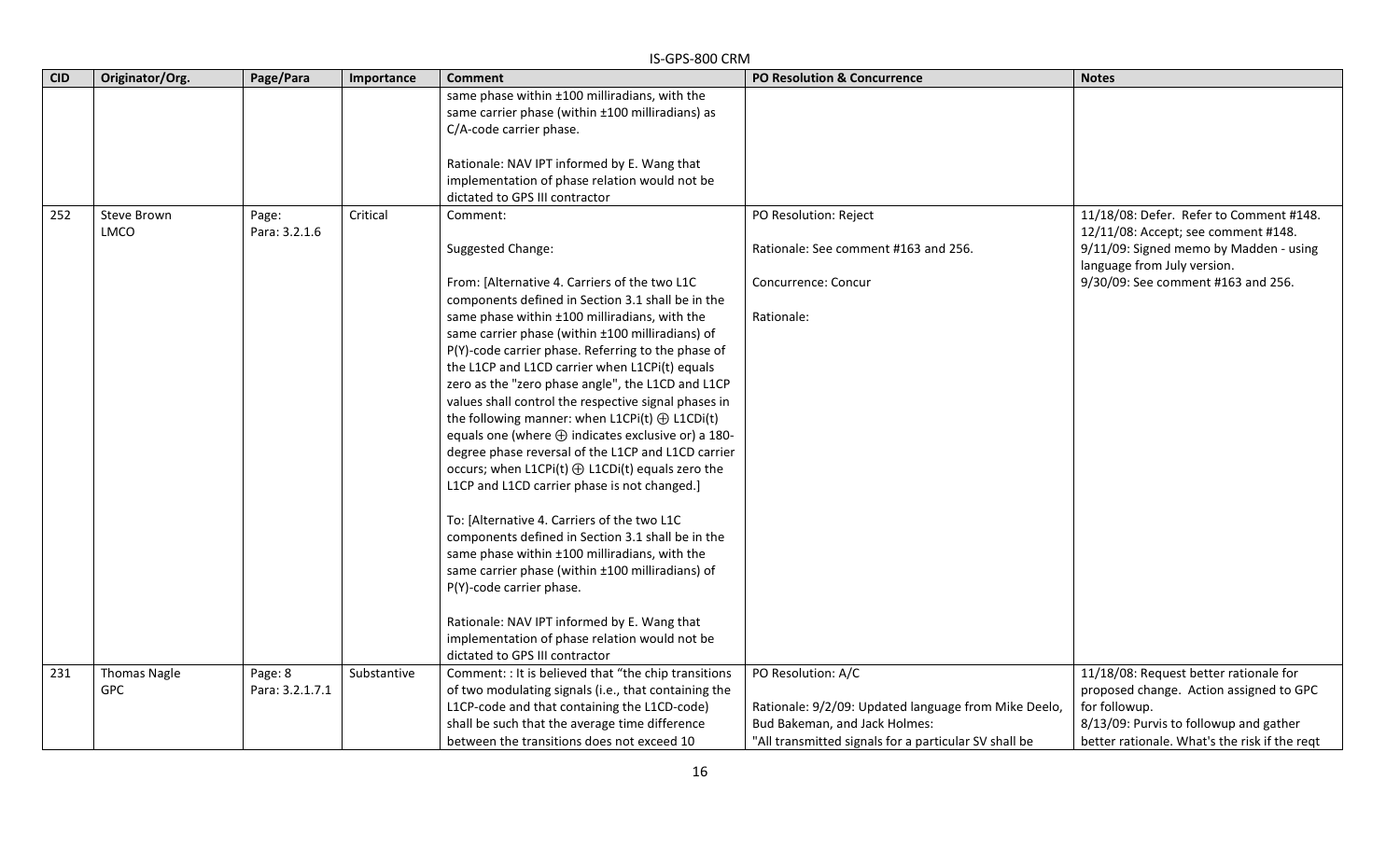|            |                                   |                          |               | IS-GPS-800 CRM                                                                                                                                              |                                                                                                                                                    |                                                                                     |
|------------|-----------------------------------|--------------------------|---------------|-------------------------------------------------------------------------------------------------------------------------------------------------------------|----------------------------------------------------------------------------------------------------------------------------------------------------|-------------------------------------------------------------------------------------|
| <b>CID</b> | Originator/Org.                   | Page/Para                | Importance    | <b>Comment</b>                                                                                                                                              | <b>PO Resolution &amp; Concurrence</b>                                                                                                             | <b>Notes</b>                                                                        |
|            |                                   |                          |               | nanoseconds 95% of the                                                                                                                                      | coherently derived from the same on-board frequency<br>standard. On the L1 channel, the chip transitions of                                        | isn't tightened?<br>9/1/09: email sent requesting concurrence                       |
|            |                                   |                          |               | Suggested Change:                                                                                                                                           | the two modulating sign                                                                                                                            | based on latest I                                                                   |
|            |                                   |                          |               | From: "On the L1 channel, the chip transitions of<br>two modulating signals (i.e., L1CD/L1CP) shall be                                                      | Concurrence: Concur                                                                                                                                |                                                                                     |
|            |                                   |                          |               | such that the average time difference between the<br>transitions shall not exceed 10 nanoseconds 95%<br>of the time"                                        | Rationale:                                                                                                                                         |                                                                                     |
|            |                                   |                          |               | To: "On the L1 channel, the chip transitions of two<br>modulating signals (i.e., L1CD/L1CP) shall be such<br>that the average time difference between the   |                                                                                                                                                    |                                                                                     |
|            |                                   |                          |               | transitions shall not exceed 2 nanoseconds 95% of<br>the time"                                                                                              |                                                                                                                                                    |                                                                                     |
|            |                                   |                          |               | Rationale: The L1CP-code and the L1CD-code can<br>be synchronized with the same flip-flop                                                                   |                                                                                                                                                    |                                                                                     |
|            |                                   |                          |               | register/registers connecting to the same clock<br>driver line. With today technology, less than 10 ns<br>(two-sigma) is readily achievable. It is believed |                                                                                                                                                    |                                                                                     |
|            |                                   |                          |               | that this requirement can b                                                                                                                                 |                                                                                                                                                    |                                                                                     |
| 253        | <b>Scott Thomason</b><br>A5P      | Page: 5<br>Para: 3.2.1.6 | Adminstrative | Comment:                                                                                                                                                    | PO Resolution: Reject                                                                                                                              | 5/06/09: Concur                                                                     |
|            |                                   |                          |               | Suggested Change:                                                                                                                                           | Rationale:                                                                                                                                         |                                                                                     |
|            |                                   |                          |               | From: "L1CP and L1CD                                                                                                                                        | Concurrence: Concur                                                                                                                                |                                                                                     |
|            |                                   |                          |               | To: L1CD and L1CP                                                                                                                                           | Rationale:                                                                                                                                         |                                                                                     |
|            |                                   |                          |               | Rationale: Consistency with earlier paragraphs                                                                                                              |                                                                                                                                                    |                                                                                     |
| 256        | <b>Thomas Nagle</b><br><b>GPC</b> | Page:<br>Para: 3.2.1.6   | Critical      | Comment: Phase continuity is not specified in the<br>interface specification.                                                                               | PO Resolution: A/C                                                                                                                                 | 9/11/09: Signed memo by Madden - using<br>language from July version.               |
|            |                                   |                          |               | Request GPS Wing formally commence Technical<br>Interface Meetings (TIMs) with participation by                                                             | Rationale: Karl Kovach has developed some continuity<br>language to replace 3.3.1.5. Need to discuss the                                           | 9/30/09: Changed to language suggested by<br>LM (Concurred to by ICWG). LM believed |
|            |                                   |                          |               | government only stakeholders and their direct<br>support government contractors to support the<br>evo                                                       | implementation at the next ICWG.<br>7/1/09: While a satellite is broadcasting standard L1CP<br>code and standard L1CD code signals with data which | previous language could be construed to<br>violate their SV design.                 |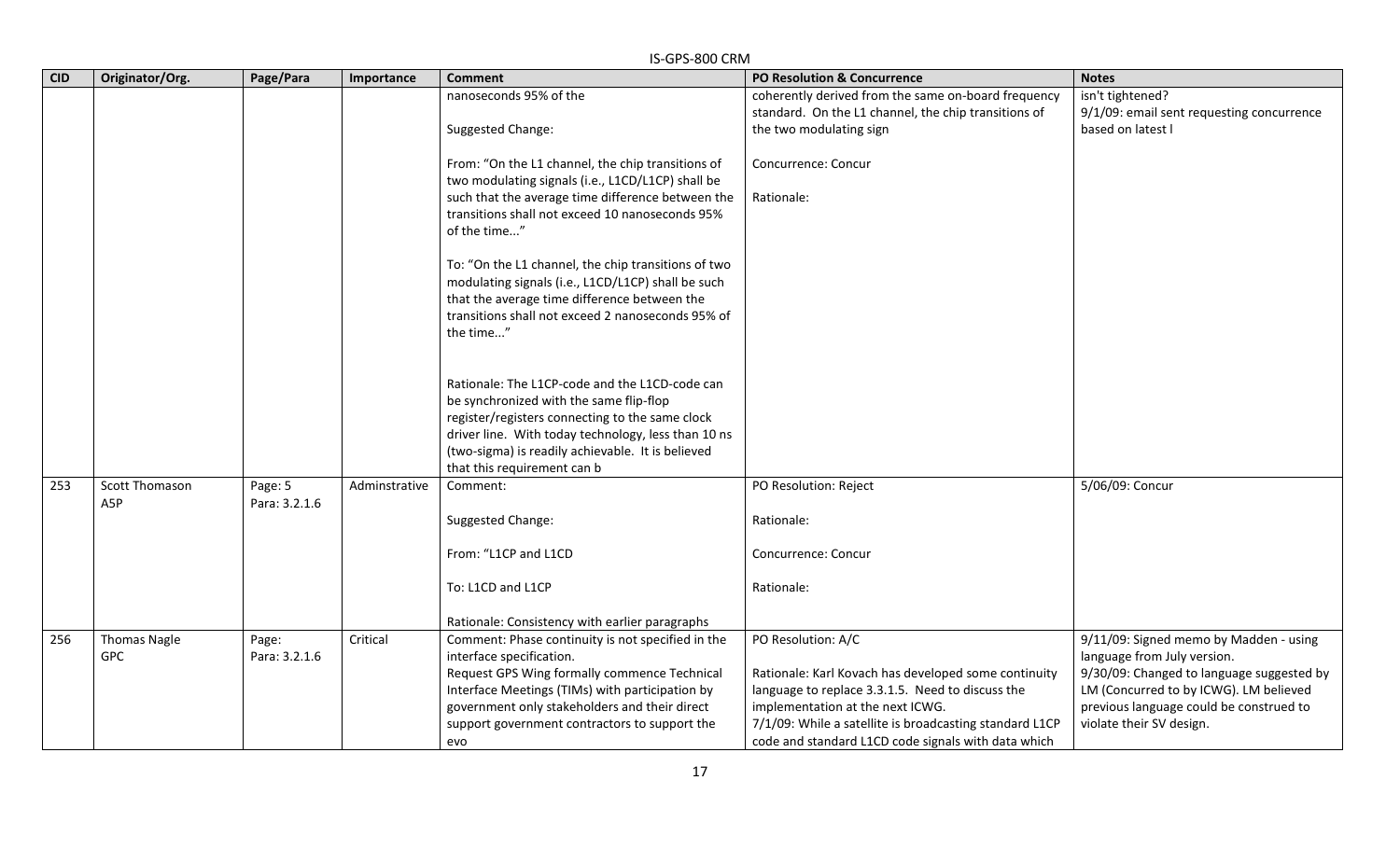|            |                          |                               |               | IS-GPS-800 CRM                                                                                                                                                                                                                                                                                                                                                                                                                                                                            |                                                                                                                                                                                                                                                                                                                                       |                   |
|------------|--------------------------|-------------------------------|---------------|-------------------------------------------------------------------------------------------------------------------------------------------------------------------------------------------------------------------------------------------------------------------------------------------------------------------------------------------------------------------------------------------------------------------------------------------------------------------------------------------|---------------------------------------------------------------------------------------------------------------------------------------------------------------------------------------------------------------------------------------------------------------------------------------------------------------------------------------|-------------------|
| <b>CID</b> | Originator/Org.          | Page/Para                     | Importance    | <b>Comment</b>                                                                                                                                                                                                                                                                                                                                                                                                                                                                            | PO Resolution & Concurrence                                                                                                                                                                                                                                                                                                           | <b>Notes</b>      |
|            |                          |                               |               | Suggested Change:<br>From:<br>To: Insert the following paragraph after paragraph<br>3.2.1.6<br>3.2.1.6.1<br><b>Phase Continuity</b><br>While a satellite is broadcasting standard L1CP<br>code and standard L1CD code signals, there shall<br>be no discontinuities that exceed 10 degrees (TBR)<br>as measured ov<br>Rationale: Most precision GPS positioning, velocity<br>determination and timing systems as well as<br>applications using carrier phase require phase<br>continuity. | indicates L1C signal h<br>Concurrence: Concur<br>Rationale: (05/11/09) GPC rejects absence of PO's<br>recognition of GPC's follow-on comment submitted for<br>this CRM for review cycle March 2009. First, request<br>for the Civil's to be involved in TIMs with Karl Kovach to<br>coordinate, facilitate and lastly expedite an int |                   |
| 273        | Charlton<br><b>MITRE</b> | Page: Page 7<br>Para: 3.2.1.6 | Adminstrative | Comment: line 2<br>Suggested Change:<br>From:<br>To: either delete "a" or delete "information"<br>Rationale: readability                                                                                                                                                                                                                                                                                                                                                                  | PO Resolution: Reject<br>Rationale: Will delete 'information".<br>Concurrence: Concur<br>Rationale:                                                                                                                                                                                                                                   | Concur (05/05/09) |
| 274        | Charlton<br><b>MITRE</b> | Page: Page 7<br>Para: 3.2.1.6 | Adminstrative | Comment: line 3<br>Suggested Change:<br>From:<br>To: add "the" before "L1Cp" and make "signal"<br>plural to read "signals"<br>Rationale: readability                                                                                                                                                                                                                                                                                                                                      | PO Resolution: Reject<br>Rationale:<br>Concurrence: Concur<br>Rationale:                                                                                                                                                                                                                                                              | Concur (05/05/09) |
| 275        | Charlton<br><b>MITRE</b> | Page: Page 7<br>Para: 3.2.1.6 | Adminstrative | Comment: line 5<br>Suggested Change:                                                                                                                                                                                                                                                                                                                                                                                                                                                      | PO Resolution: Reject<br>Rationale:                                                                                                                                                                                                                                                                                                   | Concur (05/05/09) |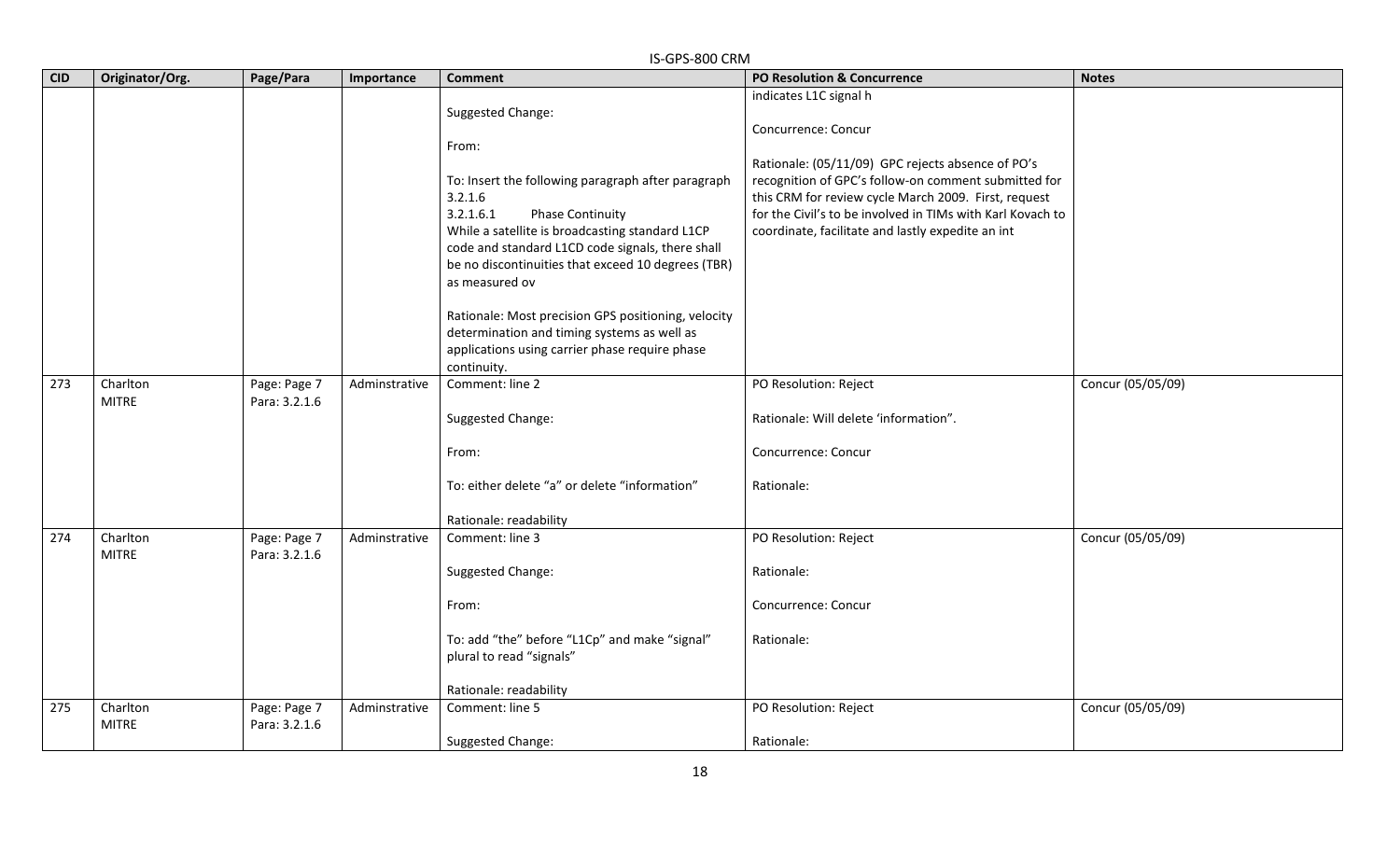|            |                                   |                               |               | IS-GPS-800 CRM                                                                                                                                         |                                                                                                                        |                                                                   |
|------------|-----------------------------------|-------------------------------|---------------|--------------------------------------------------------------------------------------------------------------------------------------------------------|------------------------------------------------------------------------------------------------------------------------|-------------------------------------------------------------------|
| <b>CID</b> | Originator/Org.                   | Page/Para                     | Importance    | <b>Comment</b>                                                                                                                                         | <b>PO Resolution &amp; Concurrence</b>                                                                                 | <b>Notes</b>                                                      |
|            |                                   |                               |               | From:<br>To: delete extra space before closing square                                                                                                  | Concurrence: Concur<br>Rationale:                                                                                      |                                                                   |
|            |                                   |                               |               | bracket and add period at the end of the sentence,<br>inside bracket                                                                                   |                                                                                                                        |                                                                   |
|            |                                   |                               |               | Rationale: grammar                                                                                                                                     |                                                                                                                        |                                                                   |
| 276        | Charlton<br><b>MITRE</b>          | Page: Page 8<br>Para: 3.2.1.6 | Adminstrative | Comment: line 2, "Alternative 4"                                                                                                                       | PO Resolution: Reject                                                                                                  | Concur (05/05/09)                                                 |
|            |                                   |                               |               | Suggested Change:                                                                                                                                      | Rationale: This is temporary text; currently TBR.                                                                      |                                                                   |
|            |                                   |                               |               | From:                                                                                                                                                  | Concurrence: Concur                                                                                                    |                                                                   |
|            |                                   |                               |               | To: change "of" to "as" so that text reads "<br>(within +/- 100 milliradians) as P(Y)-code carrier<br>phase.]"                                         | Rationale:                                                                                                             |                                                                   |
|            |                                   |                               |               | Rationale: readability - make consistent with style<br>of Alternate 3                                                                                  |                                                                                                                        |                                                                   |
| 349        | Rhonda Slattery<br>Aerospace      | Page:<br>Para: 3.2.1.6        | Critical      | Comment: Since IIIA is at PDR, isn't this defined? If<br>not when will it be? Is Lockheed carrying four                                                | PO Resolution: Reject                                                                                                  | Concur (05/06/09)<br>9/11/09: Signed memo by Madden - using       |
|            |                                   |                               |               | options?                                                                                                                                               | Rationale: Decision has not yet been made by Space<br>IPT and no date has been provided for closure.                   | language from July version.<br>9/30/09: See comment #163 and 256. |
|            |                                   |                               |               | Suggested Change:                                                                                                                                      | Concurrence: Concur                                                                                                    |                                                                   |
|            |                                   |                               |               | From:                                                                                                                                                  | Rationale:                                                                                                             |                                                                   |
|            |                                   |                               |               | To: Insert Lockheed's PDR design.                                                                                                                      |                                                                                                                        |                                                                   |
|            |                                   |                               |               | Rationale: Carrying four answers just complicates<br>the user design.                                                                                  |                                                                                                                        |                                                                   |
| 258        | <b>Thomas Nagle</b><br><b>GPC</b> | Page:<br>Para: 3.2.1.8.3      | Substantive   | Comment: Section 3.2.1.8.3 is a brief description of<br>the space service volume group delay differential.                                             | PO Resolution: Reject                                                                                                  | Concur (05/21/09)<br>9/9/09: Comment OBE now with updated         |
|            |                                   |                               |               | It is listed as TBD, waiting for the values by the<br>Block IIIA Space Contractor. IS-GPS-200E<br>(3.3.1.7.3) and IS-GPS-705A (3.3.1.7.3) contains the | Rationale: Will change IS -GPS-800 to read "GPSIII".<br>See Action Item # 22 for IS-GPS-800 (in reference to<br>TBDs). | changes.<br>9/30/09: OBE. See comment 346.                        |
|            |                                   |                               |               | same requir                                                                                                                                            | 9/6/09: The group delay differential between the<br>radiated L1 with respect to the Earth coverage signal              |                                                                   |

19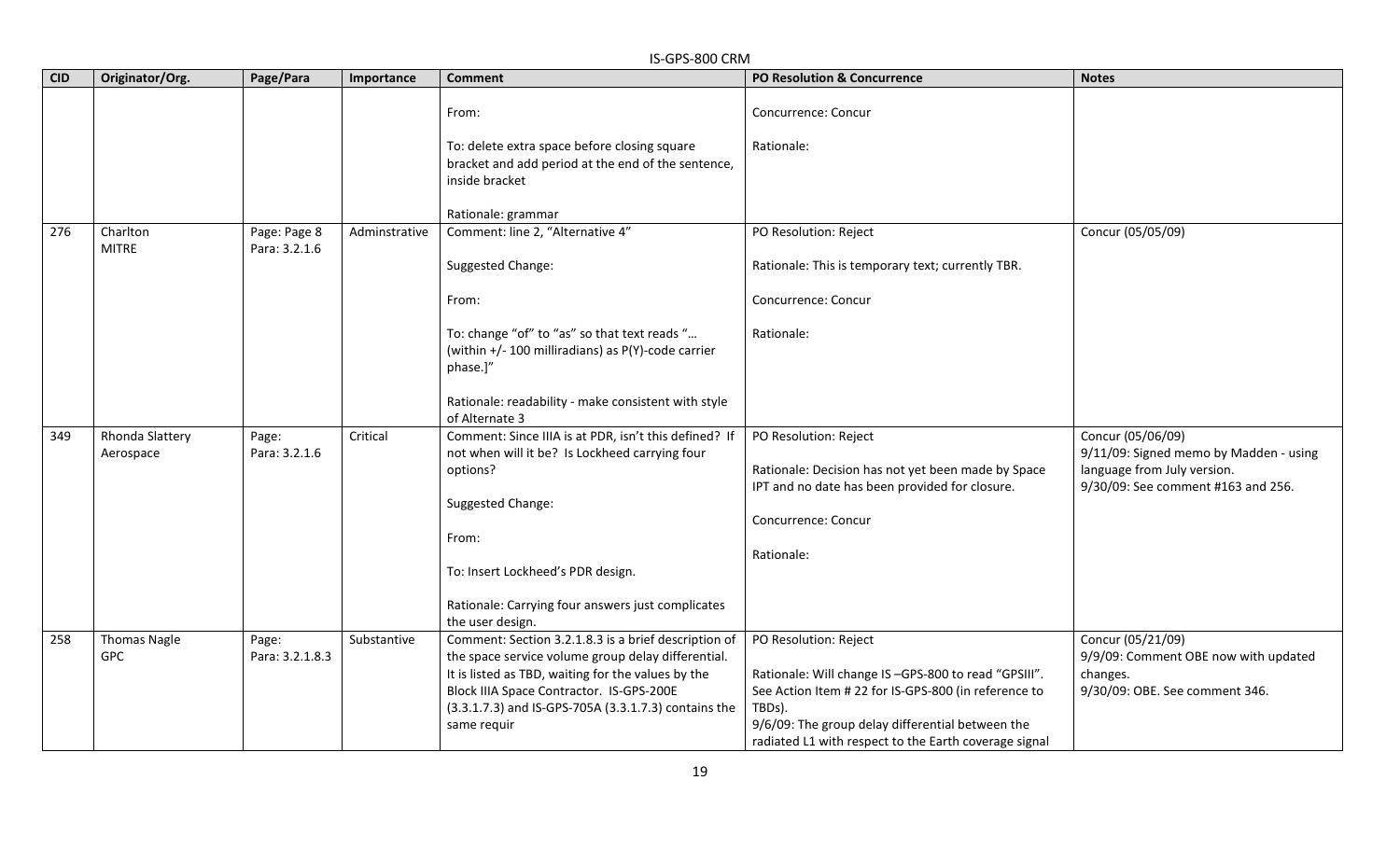|            | IS-GPS-800 CRM                    |                          |             |                                                                                                                                                     |                                                                                                                     |                                                                                     |  |  |
|------------|-----------------------------------|--------------------------|-------------|-----------------------------------------------------------------------------------------------------------------------------------------------------|---------------------------------------------------------------------------------------------------------------------|-------------------------------------------------------------------------------------|--|--|
| <b>CID</b> | Originator/Org.                   | Page/Para                | Importance  | <b>Comment</b>                                                                                                                                      | PO Resolution & Concurrence                                                                                         | <b>Notes</b>                                                                        |  |  |
|            |                                   |                          |             | Suggested Change:                                                                                                                                   | for users of the Space Service Volume are provid                                                                    |                                                                                     |  |  |
|            |                                   |                          |             | From:                                                                                                                                               | Concurrence: Concur                                                                                                 |                                                                                     |  |  |
|            |                                   |                          |             | To: Change "Block IIIA" to "Block III" or modify<br>200E and 705A to reflect "Block IIIA" instead of<br>"Block III". In addition, resolve the TBDs. | Rationale:                                                                                                          |                                                                                     |  |  |
|            |                                   |                          |             | Rationale: Consistency and completion.                                                                                                              |                                                                                                                     |                                                                                     |  |  |
| 176        | <b>Thomas Nagle</b><br><b>GPC</b> | Page:<br>Para: 3.2.1.7.1 | Substantive | Comment: The L1C signal shall be clocked<br>coherently with the clock of the P-code signal, NOT                                                     | PO Resolution: Reject                                                                                               | 11/18/08: Staekholders agree to leave<br>original text unchanged. Comment rejected. |  |  |
|            |                                   |                          |             | the transitions.                                                                                                                                    | Rationale: The intent is for every N transitions to align,<br>however with the selection of TMBOC, the relationship |                                                                                     |  |  |
|            |                                   |                          |             | Suggested Change:                                                                                                                                   | is more complex. We need to consider how to best<br>state the desired relationships.                                |                                                                                     |  |  |
|            |                                   |                          |             | From: The L1C signal shall be clocked coherently<br>with the P-code signal transitions.                                                             | Concurrence: Concur                                                                                                 |                                                                                     |  |  |
|            |                                   |                          |             | To: The L1C signal shall be clocked coherently with<br>the P-code signal clock.                                                                     | Rationale:                                                                                                          |                                                                                     |  |  |
|            |                                   |                          |             | Rationale: Clarity. The P-code signal is clocked at<br>around 10.23 MHz. The L1C signal is clocked at                                               |                                                                                                                     |                                                                                     |  |  |
|            |                                   |                          |             | around 1.023 MHz. The L1C signal clock will use<br>the same P-code signal clock but the clock enable-                                               |                                                                                                                     |                                                                                     |  |  |
|            |                                   |                          |             | strobe will happen at every 10 P-code chips, a<br>counter of 10 P-cod                                                                               |                                                                                                                     |                                                                                     |  |  |
| 257        | <b>Thomas Nagle</b><br><b>GPC</b> | Page:<br>Para: 3.2.1.7.1 | Substantive | Comment: Please provide the further clarification<br>of "On the L1 channel, the chip transitions of the                                             | PO Resolution: Reject                                                                                               | (05/11/09) GPC withdraws comment.<br>8/13/09: Change to Reject and Concur.          |  |  |
|            |                                   |                          |             | two modulating signals (i.e., L1CD/L1CP) shall be<br>such that the average time difference between the                                              | Rationale: Please provide more information on the<br>changes.                                                       |                                                                                     |  |  |
|            |                                   |                          |             | transitions shall not exceed 10 nanoseconds 95%                                                                                                     |                                                                                                                     |                                                                                     |  |  |
|            |                                   |                          |             | of the time fo                                                                                                                                      | Concurrence: Concur                                                                                                 |                                                                                     |  |  |
|            |                                   |                          |             | Suggested Change:                                                                                                                                   | Rationale:                                                                                                          |                                                                                     |  |  |
|            |                                   |                          |             | From:                                                                                                                                               |                                                                                                                     |                                                                                     |  |  |
|            |                                   |                          |             | To: Please clarify.                                                                                                                                 |                                                                                                                     |                                                                                     |  |  |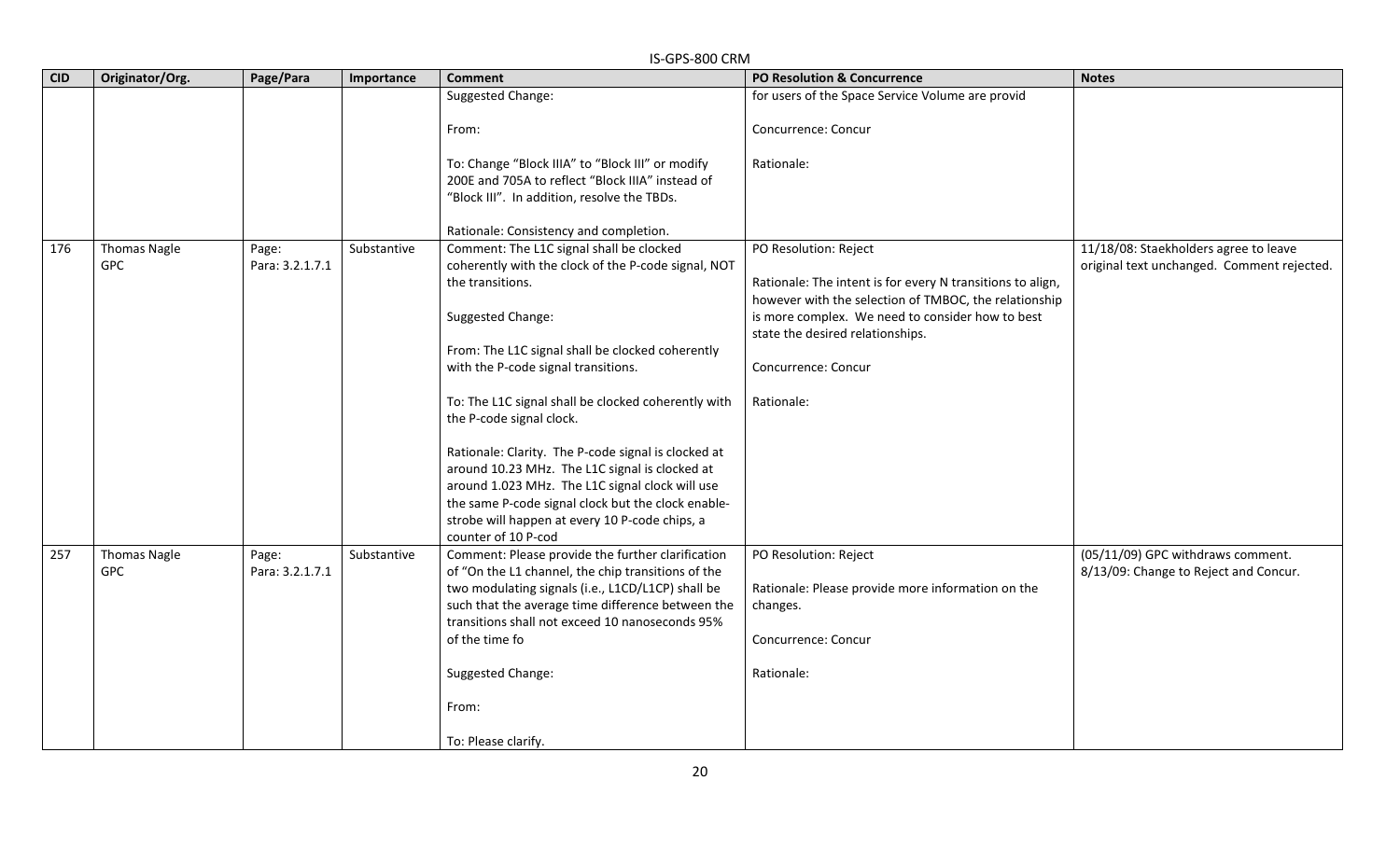|     | IS-GPS-800 CRM               |                                 |               |                                                                                                       |                                                                                                                |                                                                  |  |  |
|-----|------------------------------|---------------------------------|---------------|-------------------------------------------------------------------------------------------------------|----------------------------------------------------------------------------------------------------------------|------------------------------------------------------------------|--|--|
| CID | Originator/Org.              | Page/Para                       | Importance    | <b>Comment</b>                                                                                        | <b>PO Resolution &amp; Concurrence</b>                                                                         | <b>Notes</b>                                                     |  |  |
|     |                              |                                 |               | Rationale: Need requirement clarification from<br>ICWG.                                               |                                                                                                                |                                                                  |  |  |
| 277 | Charlton<br><b>MITRE</b>     | Page: Page 8<br>Para: 3.2.1.7.1 | Adminstrative | Comment: last line                                                                                    | PO Resolution: Accept                                                                                          | Concur (05/05/09)                                                |  |  |
|     |                              |                                 |               | Suggested Change:                                                                                     | Rationale:                                                                                                     |                                                                  |  |  |
|     |                              |                                 |               | From:                                                                                                 | Concurrence: Concur                                                                                            |                                                                  |  |  |
|     |                              |                                 |               | To: add period at end of paragraph                                                                    | Rationale:                                                                                                     |                                                                  |  |  |
|     |                              |                                 |               | Rationale: grammar                                                                                    |                                                                                                                |                                                                  |  |  |
| 278 | Charlton<br><b>MITRE</b>     | Page: Page 9<br>Para: 3.2.1.8   | Adminstrative | Comment: line 6                                                                                       | PO Resolution: Reject                                                                                          | Concur (05/05/09)                                                |  |  |
|     |                              |                                 |               | Suggested Change:                                                                                     | Rationale: This is a statement of fact. 05/01/09: Defer.                                                       |                                                                  |  |  |
|     |                              |                                 |               | From:                                                                                                 | After speaking to the commenter, the ICC POC believes<br>the sentence can be removed altogether. Will bring to |                                                                  |  |  |
|     |                              |                                 |               |                                                                                                       | next ICWG for input.                                                                                           |                                                                  |  |  |
|     |                              |                                 |               | To: Change "The uncertainty (variation) of this                                                       |                                                                                                                |                                                                  |  |  |
|     |                              |                                 |               | delay, as well as the group delay differential,                                                       | Concurrence: Concur                                                                                            |                                                                  |  |  |
|     |                              |                                 |               | between the reference signal and the signals of<br>L1C, are defined in the following subsections." to |                                                                                                                |                                                                  |  |  |
|     |                              |                                 |               | read "The allowable uncertainty (variation) of this                                                   | Rationale:                                                                                                     |                                                                  |  |  |
|     |                              |                                 |               | delay and                                                                                             |                                                                                                                |                                                                  |  |  |
|     |                              |                                 |               | Rationale: readability/grammar                                                                        |                                                                                                                |                                                                  |  |  |
| 350 | Rhonda Slattery<br>Aerospace | Page:<br>Para: 3.2.1.8.1        | Critical      | Comment: This value is larger than the SS-SS-800                                                      | PO Resolution: Reject                                                                                          | 11/16/09: Please rereview. The value was<br>changed at the ICWG. |  |  |
|     |                              |                                 |               | Suggested Change:                                                                                     | Rationale: The comment is incomplete. The                                                                      |                                                                  |  |  |
|     |                              |                                 |               | From:                                                                                                 | commenter must be more specific.                                                                               |                                                                  |  |  |
|     |                              |                                 |               |                                                                                                       | Concurrence:                                                                                                   |                                                                  |  |  |
|     |                              |                                 |               | To: Use value from SS-SS-800                                                                          |                                                                                                                |                                                                  |  |  |
|     |                              |                                 |               |                                                                                                       | Rationale: The requirements do exist in both the SS                                                            |                                                                  |  |  |
|     |                              |                                 |               | Rationale: Consistency across baseline                                                                | and CS specifications. They are the requirements for                                                           |                                                                  |  |  |
|     |                              |                                 |               |                                                                                                       | the errors between two signals. If you don't                                                                   |                                                                  |  |  |
|     |                              |                                 |               |                                                                                                       | understand the comment, please call the commenter                                                              |                                                                  |  |  |
|     |                              |                                 |               |                                                                                                       | for clarification before rejecting.                                                                            |                                                                  |  |  |
| 233 | <b>Thomas Nagle</b>          | Page: 9                         | Substantive   | Comment: Normally, the group delay differential                                                       | PO Resolution: Reject                                                                                          | 11/18/08: refer to disposition of comment                        |  |  |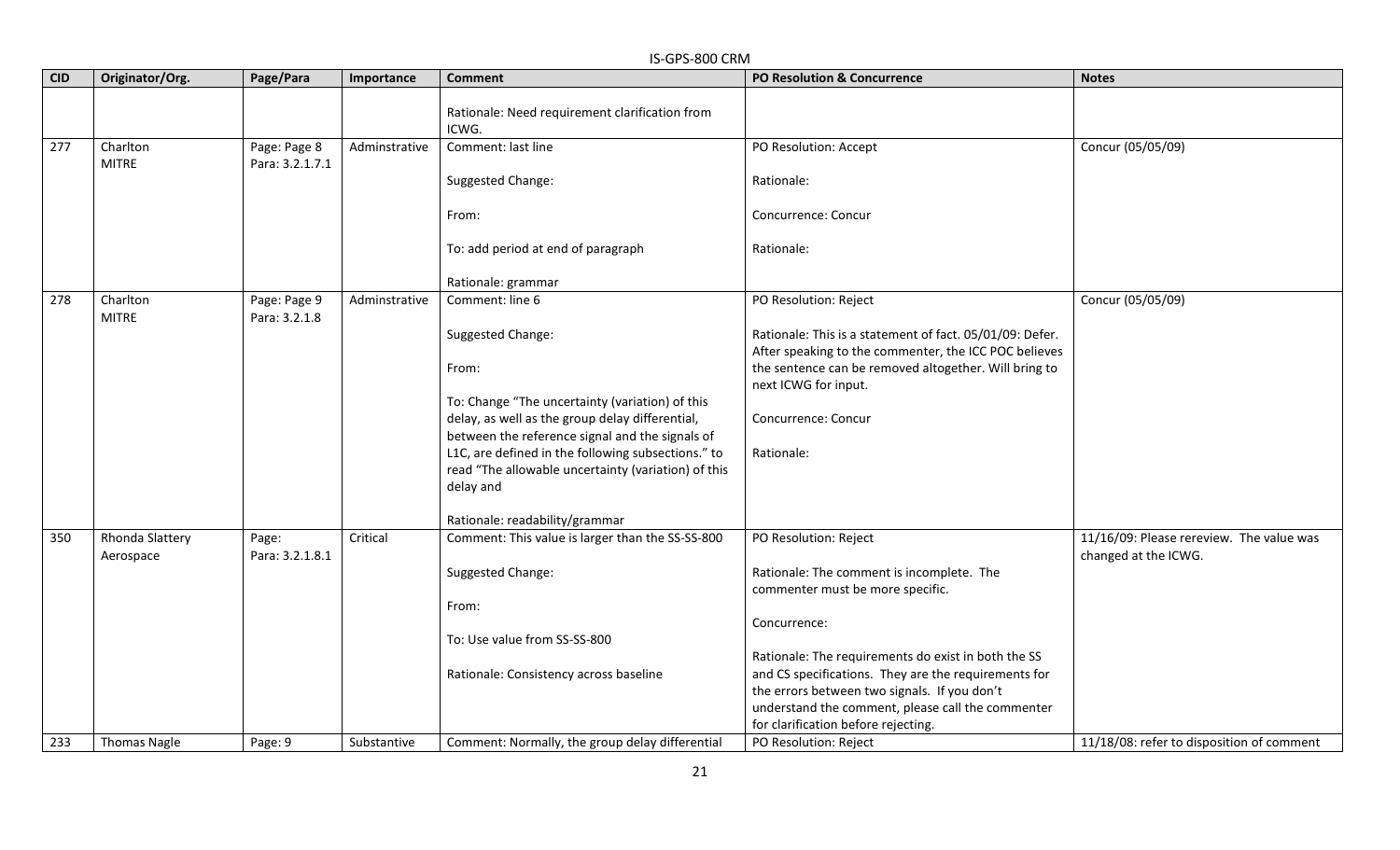|            |                                   |                            |             | IS-GPS-800 CRM                                                                                                                                                                                                                                                                                                                                                                                                                                                                                                                                                                                                                                                                                                                                                                                                             |                                                                                                               |                                                                                                                                            |
|------------|-----------------------------------|----------------------------|-------------|----------------------------------------------------------------------------------------------------------------------------------------------------------------------------------------------------------------------------------------------------------------------------------------------------------------------------------------------------------------------------------------------------------------------------------------------------------------------------------------------------------------------------------------------------------------------------------------------------------------------------------------------------------------------------------------------------------------------------------------------------------------------------------------------------------------------------|---------------------------------------------------------------------------------------------------------------|--------------------------------------------------------------------------------------------------------------------------------------------|
| <b>CID</b> | Originator/Org.                   | Page/Para                  | Importance  | <b>Comment</b>                                                                                                                                                                                                                                                                                                                                                                                                                                                                                                                                                                                                                                                                                                                                                                                                             | <b>PO Resolution &amp; Concurrence</b>                                                                        | <b>Notes</b>                                                                                                                               |
|            | <b>GPC</b>                        | Para: 3.2.1.8.3            |             | includes a bias component and a random<br>component. It is unclear how "an additional 3.5<br>nanoseconds (two sigma) accuracy degradation<br>may apply to the signal" applies.                                                                                                                                                                                                                                                                                                                                                                                                                                                                                                                                                                                                                                             | Rationale: Defer to discussion at Public ICWG.<br>Concurrence: Concur                                         | 246. Section removed - comment OBE.<br>Stakeholders concur.<br>9/30/09: OBE. See comment 346.                                              |
|            |                                   |                            |             | Suggested Change:<br>From: "If this bias term is not applied to the signal,<br>an additional 3.5 nanoseconds (two-sigma)<br>accuracy degradation may apply to the signal."<br>To: "If this bias term is not applied to the signal, an<br>additional 1.75 nanoseconds may apply to the<br>absolute value of the mean differential delay with<br>respect to the Earth-coverage signal."<br>Rationale: Clarity                                                                                                                                                                                                                                                                                                                                                                                                                | Rationale:                                                                                                    |                                                                                                                                            |
| 232        | <b>Thomas Nagle</b><br><b>GPC</b> | Page: 9<br>Para: 3.2.1.8.3 | Substantive | Comment: Please specify that the group delay<br>differential in this section is an addition to the<br>terrestrial group delay differential. The additional<br>bias of group delay differential for SSV users, with<br>respect to EC users, is specified as "values", given<br>by the Bl<br>Suggested Change:<br>From: "The group delay differential between the<br>radiated L1 with respect to the Earth-coverage<br>signal for users of the Space Service Volume are<br>given as values by the Block IIIA Space Contractor<br>(TBD)."<br>To: "An additional group delay differential<br>between the radiated L1 with respect to the Earth-<br>coverage signal for users of the Space Service<br>Volume is given as a value by the Block III Space<br>Contractor (TBD). This bias value may be different<br>for other SVs. | PO Resolution: Reject<br>Rationale: Defer for discussion at Public ICWG.<br>Concurrence: Concur<br>Rationale: | 11/18/08: refer to disposition of comment<br>246. Section removed - comment OBE.<br>Stakeholders concur.<br>9/30/09: OBE. See comment 346. |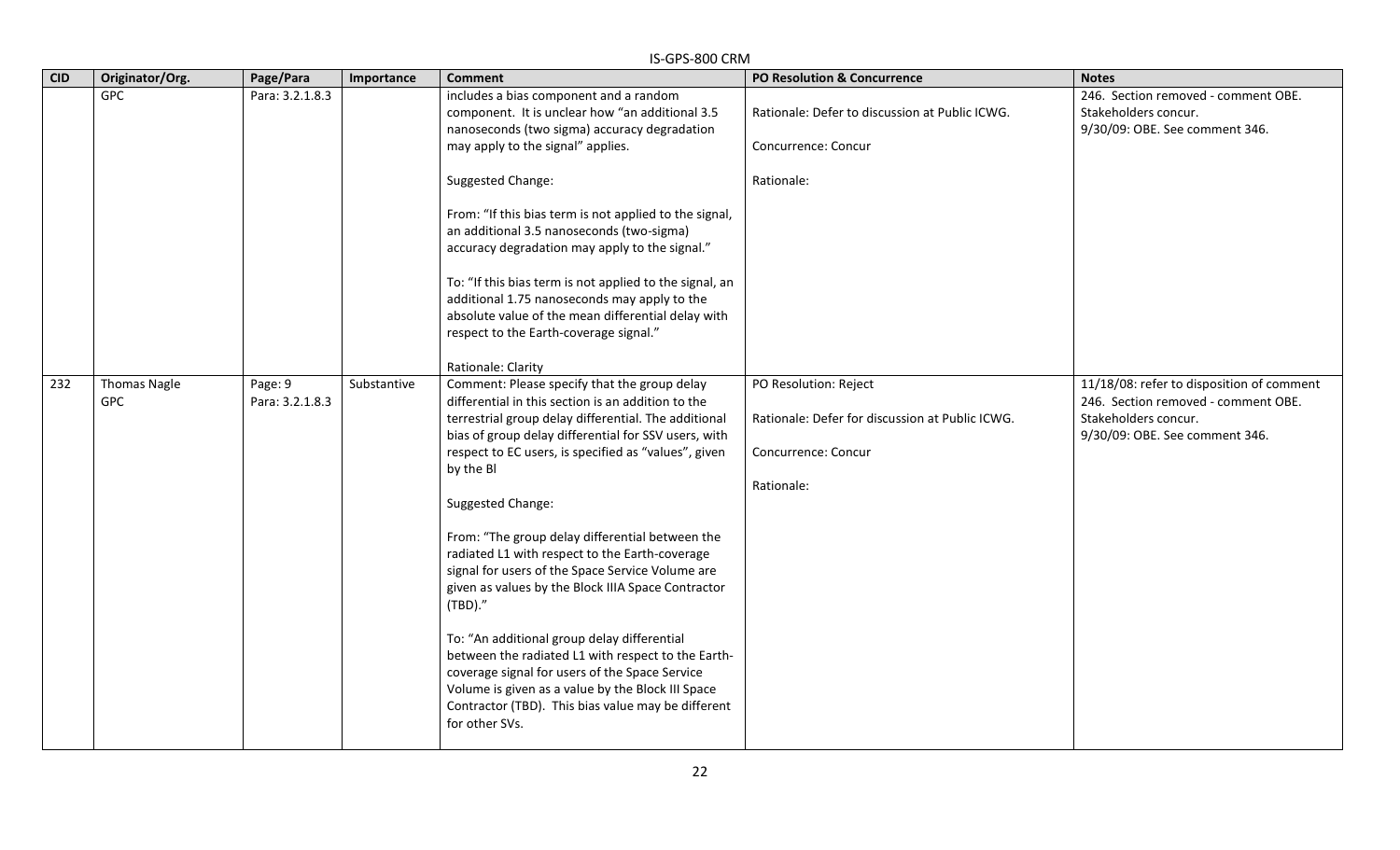| <b>CID</b> | Originator/Org.     | Page/Para       | Importance    | <b>Comment</b>                                       | <b>PO Resolution &amp; Concurrence</b>                                         | <b>Notes</b>                               |
|------------|---------------------|-----------------|---------------|------------------------------------------------------|--------------------------------------------------------------------------------|--------------------------------------------|
|            |                     |                 |               | Rationale: Clarity                                   |                                                                                |                                            |
| 225        | Kawakami            | Page: 19        | Adminstrative | Comment: using both "degrees" and "°"                | PO Resolution: Reject                                                          | 9/30/09: OBE. See comment 346.             |
|            | <b>GPD</b>          | Para: 3.2.1.8.3 |               |                                                      |                                                                                |                                            |
|            |                     |                 |               | Suggested Change:                                    | Rationale: For the port to DOORS, we are converting                            |                                            |
|            |                     |                 |               |                                                      | symbols to words as much as possible. However, in                              |                                            |
|            |                     |                 |               | From:                                                | some cases like equations, will likely leave the symbols                       |                                            |
|            |                     |                 |               |                                                      | as is - will try and be as consistent as possible, but must                    |                                            |
|            |                     |                 |               | To: decide which one will be used and then           | also be pragmatic with approach.                                               |                                            |
|            |                     |                 |               | consistently use it throughout the document          |                                                                                |                                            |
|            |                     |                 |               |                                                      | Concurrence: Concur                                                            |                                            |
|            |                     |                 |               | Rationale: Consistency                               |                                                                                |                                            |
|            |                     |                 |               |                                                      | Rationale:                                                                     |                                            |
| 351        | Rhonda Slattery     | Page:           | Substantive   | Comment: Why is the space contractor for IIIA        | PO Resolution: Accept                                                          | 9/10/09: sent email for concurrence        |
|            | Aerospace           | Para: 3.2.1.8.3 |               | TBD?                                                 |                                                                                | 9/30/09: OBE. See comment 346.             |
|            |                     |                 |               | Suggested Change:                                    | Rationale: Currently this is a placeholder until the TBD<br>has been resolved. |                                            |
|            |                     |                 |               |                                                      | 05/05/09: Accept. The ICC POC re-evaluated                                     |                                            |
|            |                     |                 |               | From:                                                | comment.                                                                       |                                            |
|            |                     |                 |               |                                                      | 9/30/09: Updated real time in ICWG.                                            |                                            |
|            |                     |                 |               | To: Remove 1st TBD or clarify where it applies       |                                                                                |                                            |
|            |                     |                 |               |                                                      | Concurrence:                                                                   |                                            |
|            |                     |                 |               | Rationale: The Space contractor is Lockheed, not     |                                                                                |                                            |
|            |                     |                 |               | TBD.                                                 | Rationale: The IIIA contractor has been resolved - it's                        |                                            |
|            |                     |                 |               |                                                      | Lockheed. Do not need a TBD. (05/06/09)                                        |                                            |
| 259        | <b>Thomas Nagle</b> | Page:           | Substantive   | Comment: Please provide the values for the SSV       | PO Resolution: Reject                                                          | 8/13/09: Change non-concur to concur. Bill |
|            | <b>GPC</b>          | Para: 3.2.1.8.3 |               | group delay differential.                            |                                                                                | Notley to let comment originator know.     |
|            |                     |                 |               |                                                      | Rationale: See Action Item # 22 for IS-GPS-800. The                            | 9/30/09: OBE. See comment 346.             |
|            |                     |                 |               | Suggested Change:                                    | action was for GPC to determine the best location for                          |                                            |
|            |                     |                 |               |                                                      | these values.                                                                  |                                            |
|            |                     |                 |               | From:                                                |                                                                                |                                            |
|            |                     |                 |               |                                                      | Concurrence: Concur                                                            |                                            |
|            |                     |                 |               | To: Please provide the values.                       |                                                                                |                                            |
|            |                     |                 |               |                                                      | Rationale: GPC Rejects PO's Resolution. Comment                                |                                            |
|            |                     |                 |               | Rationale: Requirement.                              | should be noted as a deferral until Action #22 is                              |                                            |
|            |                     |                 |               |                                                      | satisfied. (05/21/09)                                                          |                                            |
| 346        | Martin/Wang/Yi      | Page:           | Substantive   | Comment: 9/30/09: Discussed real time in ICWG.       | PO Resolution: Accept                                                          | (0513/09) Accept. Consistency in needed    |
|            | Aerospace           | Para: 3.2.1.8.3 |               | Since IS-GPS-800 only applies to the L1C signal, SSV |                                                                                | among the civil specs.                     |
|            |                     |                 |               | group delay differential (as defined in the IS-GPS-  | Rationale: Currently this is a placeholder until the TBD                       | 9/30/09: Updated real time ICWG.           |
|            |                     |                 |               | 200 and IS-GPS-705 pertaining to multiple signals)   | has been resolved.                                                             |                                            |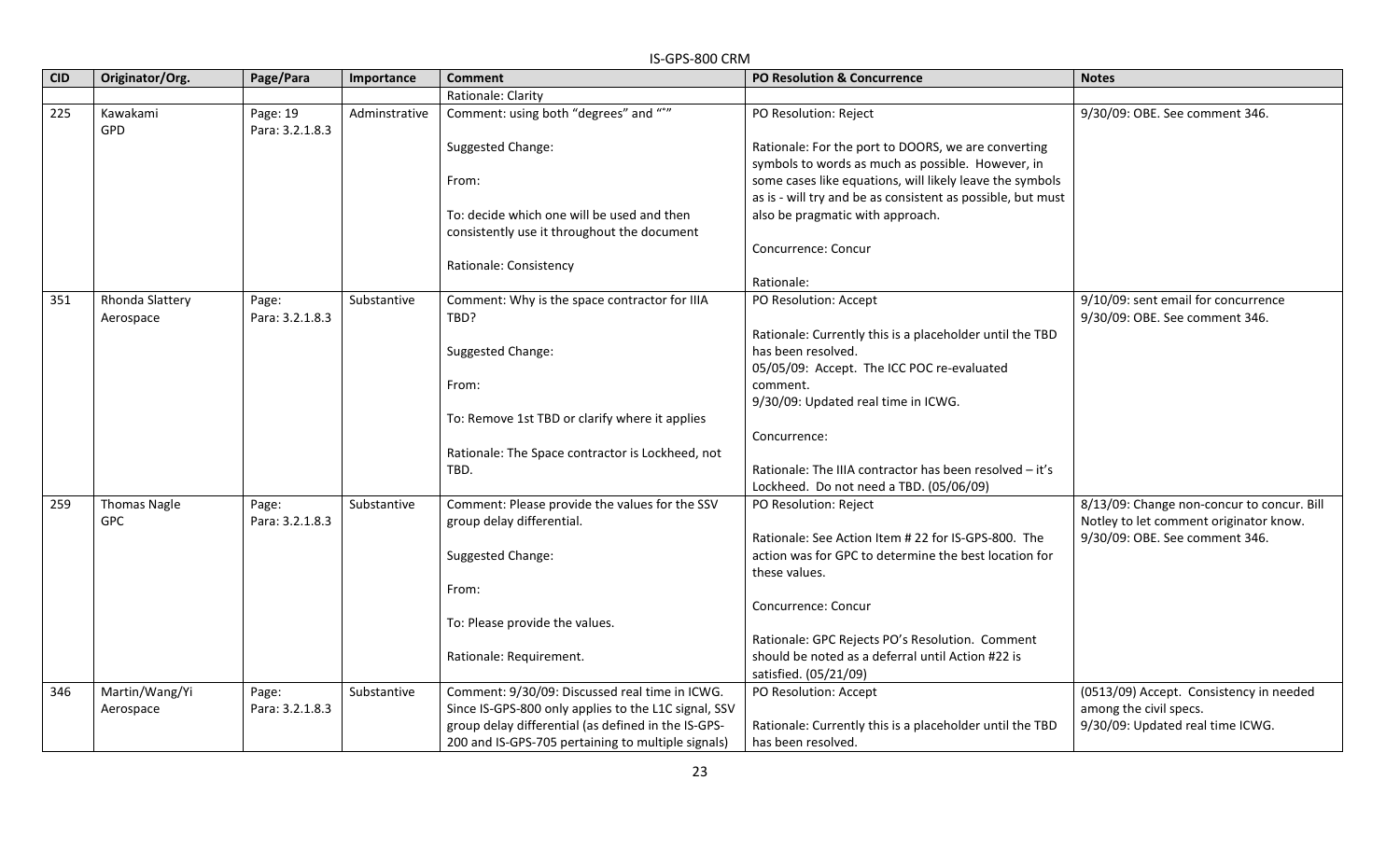|            |                                   |                          |            | IS-GPS-800 CRM                                      |                                                                           |                                           |
|------------|-----------------------------------|--------------------------|------------|-----------------------------------------------------|---------------------------------------------------------------------------|-------------------------------------------|
| <b>CID</b> | Originator/Org.                   | Page/Para                | Importance | <b>Comment</b>                                      | <b>PO Resolution &amp; Concurrence</b>                                    | <b>Notes</b>                              |
|            |                                   |                          |            | does not apply.                                     | 9/30/09: Updated real-time in ICWG:                                       |                                           |
|            |                                   |                          |            |                                                     | Not applicable. See Sections 3.2.1.7.1 (Signal                            |                                           |
|            |                                   |                          |            | Suggested Change:                                   | Coherence) and 3.5.3.9.1 (Inter-Signal Group Delay                        |                                           |
|            |                                   |                          |            |                                                     | Differential Correction).                                                 |                                           |
|            |                                   |                          |            | From: The group delay differential between the      |                                                                           |                                           |
|            |                                   |                          |            | radiated L1 with respect to the Earth coverage      | Concurrence: Concur                                                       |                                           |
|            |                                   |                          |            | signal for users of the Space Service Volume are    |                                                                           |                                           |
|            |                                   |                          |            | given as values by the Block IIIA Space Contractor  | Rationale:                                                                |                                           |
|            |                                   |                          |            | (TBD). The details are provided in TBD              |                                                                           |                                           |
|            |                                   |                          |            | To: (Remove whole paragraph)                        |                                                                           |                                           |
|            |                                   |                          |            | 9/30/09: 3.2.1.8.3 Space Service Volume Group       |                                                                           |                                           |
|            |                                   |                          |            | Delay Differential                                  |                                                                           |                                           |
|            |                                   |                          |            | Not applicable. See Sections 3.2.1.7.1 (Signal      |                                                                           |                                           |
|            |                                   |                          |            | Coherence) and 3.5.3.9.1 (Inter-Signal Group Delay  |                                                                           |                                           |
|            |                                   |                          |            | Differential Correction).                           |                                                                           |                                           |
|            |                                   |                          |            | Rationale: CRM disposition: reviewers concurred to  |                                                                           |                                           |
|            |                                   |                          |            | remove section. Update likely when language in      |                                                                           |                                           |
|            |                                   |                          |            | other user interface specifications are resolved    |                                                                           |                                           |
|            |                                   |                          |            | 9/30/09: Updated real time in ICWG. Since IS-GPS-   |                                                                           |                                           |
|            |                                   |                          |            | 800 only applies to the L1C signal, SSV group delay |                                                                           |                                           |
|            |                                   |                          |            | differential (as                                    |                                                                           |                                           |
| 224        | <b>Steve Brown</b><br><b>LMCO</b> | Page: 9<br>Para: 3.2.1.9 | Critical   | Comment:                                            | PO Resolution: Accept                                                     |                                           |
|            |                                   |                          |            | Suggested Change:                                   | Rationale: Accept change. The requirements should be                      |                                           |
|            |                                   |                          |            |                                                     | independent of implementation (e.g SV attitude error).                    |                                           |
|            |                                   |                          |            | From: The SV attitude error shall be less than 0.5  |                                                                           |                                           |
|            |                                   |                          |            | degeree.                                            | Concurrence: Concur                                                       |                                           |
|            |                                   |                          |            | To: <delete></delete>                               | Rationale: 11/18/08: Accept deletion. See comment<br>222 for disposition. |                                           |
|            |                                   |                          |            | Rationale: The original text with 14.3 degrees      |                                                                           |                                           |
|            |                                   |                          |            | allows for up to 0.5 degree pointing error. LM      |                                                                           |                                           |
|            |                                   |                          |            | historical performacne for IIR/IIR-M has been much  |                                                                           |                                           |
|            |                                   |                          |            | better than that with less than 0.1 degree pointing |                                                                           |                                           |
|            |                                   |                          |            | error. Redline allows LM to take advantage of       |                                                                           |                                           |
|            |                                   |                          |            | better pointing error                               |                                                                           |                                           |
| 223        | Steve Brown                       | Page: 9                  | Critical   | Comment:                                            | PO Resolution: A/C                                                        | 9/30/09: Language discussed and agreed to |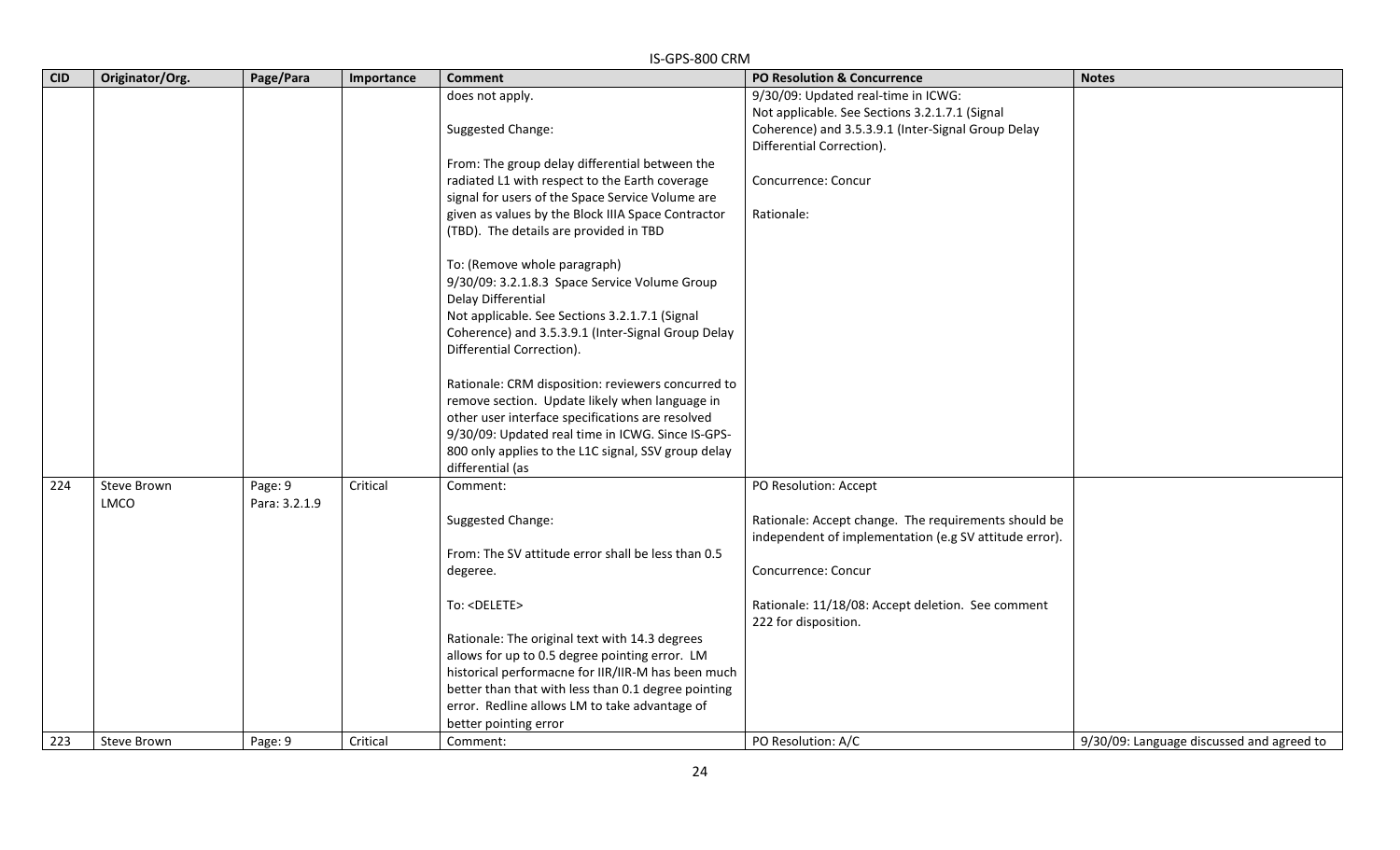|            |                                                |                        |            | IS-GPS-800 CRM                                                                                                                                                                                                                                                                                                                                                                                                                                                                                                                                                                                                                                                                                                                                                                                              |                                                                                                                                                                                                                                                                                                                                                                                                                                                                                                                                                                             |                                                                                                                                                                                                                                                                                |
|------------|------------------------------------------------|------------------------|------------|-------------------------------------------------------------------------------------------------------------------------------------------------------------------------------------------------------------------------------------------------------------------------------------------------------------------------------------------------------------------------------------------------------------------------------------------------------------------------------------------------------------------------------------------------------------------------------------------------------------------------------------------------------------------------------------------------------------------------------------------------------------------------------------------------------------|-----------------------------------------------------------------------------------------------------------------------------------------------------------------------------------------------------------------------------------------------------------------------------------------------------------------------------------------------------------------------------------------------------------------------------------------------------------------------------------------------------------------------------------------------------------------------------|--------------------------------------------------------------------------------------------------------------------------------------------------------------------------------------------------------------------------------------------------------------------------------|
| <b>CID</b> | Originator/Org.                                | Page/Para              | Importance | <b>Comment</b>                                                                                                                                                                                                                                                                                                                                                                                                                                                                                                                                                                                                                                                                                                                                                                                              | <b>PO Resolution &amp; Concurrence</b>                                                                                                                                                                                                                                                                                                                                                                                                                                                                                                                                      | <b>Notes</b>                                                                                                                                                                                                                                                                   |
|            | <b>LMCO</b>                                    | Para: 3.2.1.9          |            | Suggested Change:<br>From: The SV shall provide signals with the<br>following characteristic: the off-axis power gain<br>shall not decrease by more than 2 dB from the<br>Edge-of-Earth (EOE) to nadir, nor more than 10 dB<br>from EOE to 20 degrees off nadir, and no more<br>than 18 dB from EOE to 23.5 degrees off nadir; the<br>power drop off between EOE and ±23.5 degrees off<br>nadir shall be in a monotonically decreasing<br>fashion.<br>To: The SV shall provide signals with the following<br>characteristic: the off-axis power gain shall not<br>decrease by more than 2 dB from the Edge-of-<br>Earth (EOE) to nadir, nor more than 19 dB from<br>EOE to 23.5 degrees off nadir; the power drop off<br>between EOE and<br>Rationale: New text added for GPS III specific<br>requirements. | Rationale: Defer. Space IPT (Soon Yi) has action to<br>provide angular range required independent of<br>pointing error.<br>9/11/09: Added clarifying language to the requirement:<br>"the off-axis relative power (referenced to peak<br>transmitted power) "<br>Concurrence: Concur<br>Rationale: 11/18/08: required modification - replace<br>"18 dB" with "19.5 dB". Leave in "20 degrees off nadir"<br>requirement. Changes made in real time during ICWG.<br>Stakeholders concur.<br>Secondary issue. Some discussion on changing this to a<br>power spec. Antenna gai | at ICWG.                                                                                                                                                                                                                                                                       |
| 140        | Bakeman, Holmes,<br>Wang, Wishner<br>Aerospace | Page:<br>Para: 3.2.1.9 | Critical   | Comment: Recommend adding a new requirement<br>for signal combining.<br>Suggested Change:<br>From:<br>To: When a signal combining technique is used<br>that affects receiver correlation output of the<br>components of the combi ned output, the received<br>RF signal power level of each component of the<br>combined output shall be referenced to the output<br>of the receiver's c<br>Rationale: Due to the addition of L1C in GPS III,<br>new code combining techniques are needed in the<br>SV which may cause loss of correlation power, and                                                                                                                                                                                                                                                       | PO Resolution: A/C<br>Rationale: 14 Jan 2008: defer until after ATP.<br>9/3/2009: Changed to "A/C". The combining<br>implementation is out scope for this interface<br>document. However we can add the following text:<br>"The combining loss is compensated by increasing the<br>SV transmitted power and t<br>Concurrence:<br>Rationale:                                                                                                                                                                                                                                 | 5/22/08: continued discussion of Aerospace<br>additions to the comment. Mike Jeffris to<br>get together with Soon Yi to finalize<br>wording. ICWG community declares that<br>the new clarification of the signal power<br>definition is not an issue. It has been agreed<br>th |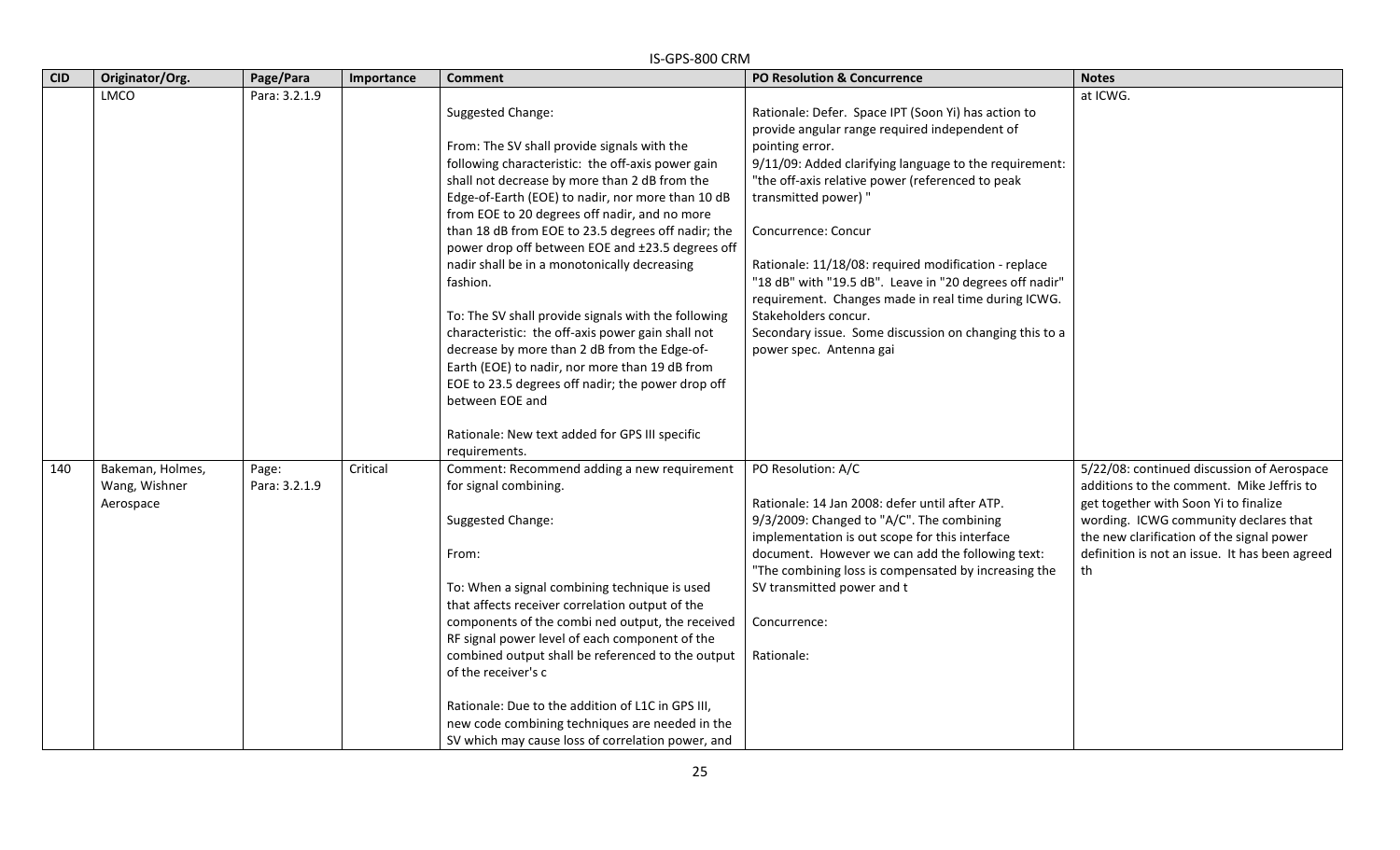|            |                                   |                           |               | IS-GPS-800 CRM                                                                                                                                                                                                                                                                                                                                                                                                                                                    |                                                                                                                                                                                                                                                                                                                                                      |                                                                                                                                                                                                                                                                                    |
|------------|-----------------------------------|---------------------------|---------------|-------------------------------------------------------------------------------------------------------------------------------------------------------------------------------------------------------------------------------------------------------------------------------------------------------------------------------------------------------------------------------------------------------------------------------------------------------------------|------------------------------------------------------------------------------------------------------------------------------------------------------------------------------------------------------------------------------------------------------------------------------------------------------------------------------------------------------|------------------------------------------------------------------------------------------------------------------------------------------------------------------------------------------------------------------------------------------------------------------------------------|
| <b>CID</b> | Originator/Org.                   | Page/Para                 | Importance    | <b>Comment</b>                                                                                                                                                                                                                                                                                                                                                                                                                                                    | <b>PO Resolution &amp; Concurrence</b>                                                                                                                                                                                                                                                                                                               | <b>Notes</b>                                                                                                                                                                                                                                                                       |
|            |                                   |                           |               | therefore S/N, in the user receivers. This loss of<br>correlation power must be compensated by<br>increased signal RF power                                                                                                                                                                                                                                                                                                                                       |                                                                                                                                                                                                                                                                                                                                                      |                                                                                                                                                                                                                                                                                    |
| 234        | <b>Thomas Nagle</b><br><b>GPC</b> | Page: 10<br>Para: 3.2.1.9 | Substantive   | Comment: Please provide information on "received<br>minimum RF signal strength" for orbital users such<br>as "LEO, MEO, or GEO" users and the off-axis angle<br>relative to nadir.<br>Suggested Change:<br>From:<br>To: Add "The received minimum RF signal strength<br>is for GEO orbital users at a 23.5 deg off-axis angle<br>relative to nadir."<br>Rationale: Clarity                                                                                        | PO Resolution: A/C<br>Rationale: 9/30/09: Changed "ellipticity" to "axial ratio"<br>for consistency:<br>For orbital users, the minimum effective received<br>signal power is measured at the output of a 0 dBi ideal<br>right-hand circularly polarized (i.e. 0 dB axial ratio) user<br>receiving antenna (in g<br>Concurrence: Concur<br>Rationale: | 11/18/08: Stakeholders concur with<br>proposed change.<br>9/30/09: Cleaned up real time during ICWG.                                                                                                                                                                               |
| 248        | <b>Thomas Nagle</b><br><b>GPC</b> | Page:<br>Para: 3.2.1.9    | Substantive   | Comment: This paragraph states variously that the<br>received signal power is 1. measured at the<br>antenna output and 2. measured at the correlation<br>outputs of a receiver. Describing a receiver<br>'without combining loss" is confusing.<br>Suggested Change:<br>From:<br>To: Specify powering in a manner parallel to the<br>SS-SYS-800C definition of received power.<br>Rationale: Remove inconsistency by specifying<br>power at the receiver antenna. | PO Resolution: Reject<br>Rationale: The signal power is measured at the<br>antenna output, but the measured power should<br>include any loss from combining multiple signals into a<br>signal amplifier. The document states that the<br>effective received power is "referenced to a receiver<br>whose correlati<br>Concurrence:<br>Rationale:      | 11/18/08: comment deferred - GPC to follow<br>up.<br>8/13/09: Mike Munoz to help develop<br>proper verbiage. Do not want to just specify<br>power at the antenna because ultimately all<br>we care about is what the user sees. Need to<br>clarify up "combining" language.<br>9/8 |
| 228        | Kawakami<br>GPD                   | Page: 9<br>Para: 3.2.1.9  | Adminstrative | Comment: changed the numerical precision<br>"23.5" was changed to "23"<br>Suggested Change:<br>From: "23"                                                                                                                                                                                                                                                                                                                                                         | PO Resolution: A/C<br>Rationale: OBE. Value is 23.5<br>Concurrence: Concur<br>Rationale:                                                                                                                                                                                                                                                             |                                                                                                                                                                                                                                                                                    |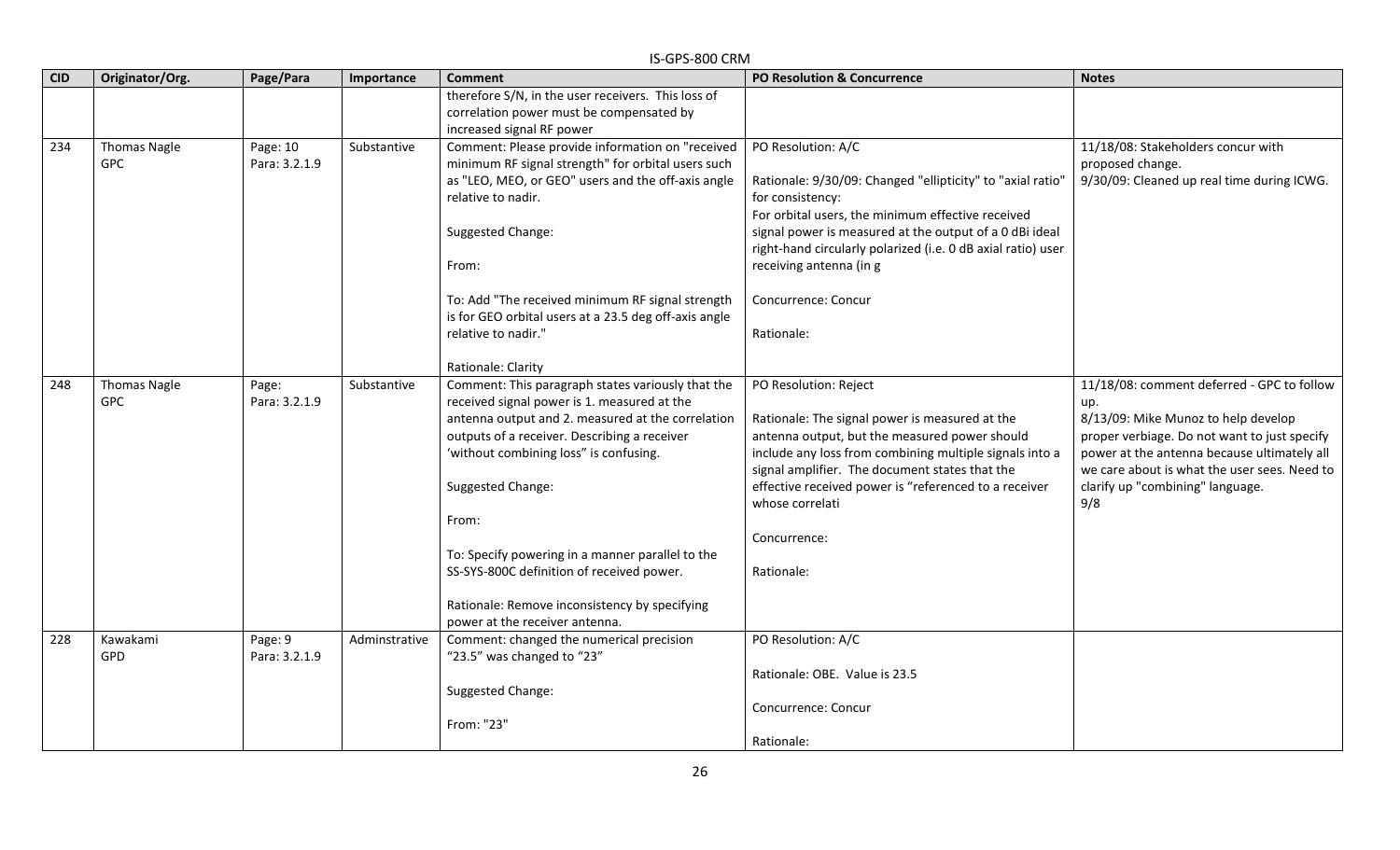|            | IS-GPS-800 CRM  |               |               |                                                   |                                                         |                                 |  |  |  |
|------------|-----------------|---------------|---------------|---------------------------------------------------|---------------------------------------------------------|---------------------------------|--|--|--|
| <b>CID</b> | Originator/Org. | Page/Para     | Importance    | <b>Comment</b>                                    | PO Resolution & Concurrence                             | <b>Notes</b>                    |  |  |  |
|            |                 |               |               | To: "23.0"                                        |                                                         |                                 |  |  |  |
|            |                 |               |               |                                                   |                                                         |                                 |  |  |  |
|            |                 |               |               | Rationale: Numerical precision.                   |                                                         |                                 |  |  |  |
| 219        | Chris Sedgwick  | Page:         | Adminstrative | Comment: IS-GPS-800 states "For orbital user, the | PO Resolution: Defer                                    | 27 Aug 08: concur from 50th SW. |  |  |  |
|            | 2SOPS           | Para: 3.2.1.9 |               | minimum effective received signal power is        |                                                         |                                 |  |  |  |
|            |                 |               |               | measured at the output of a 0 dBi ideal righthand | Rationale: Defer until all antenna area coverage        |                                 |  |  |  |
|            |                 |               |               | circularly polarized (i.e. 0 dB ellipticity) user | language can be uniformly described across all          |                                 |  |  |  |
|            |                 |               |               | receiving antenna (in geosynchronous orbit) at    | documents.                                              |                                 |  |  |  |
|            |                 |               |               | 23.5 degrees off nadir a                          | IS-GPS-800 specifies 23.5 degrees to account for up to  |                                 |  |  |  |
|            |                 |               |               |                                                   | 0.5 degrees of pointing error; IS-GPS-200 specifies the |                                 |  |  |  |
|            |                 |               |               | Suggested Change:                                 | required coverage area to include pointing erro         |                                 |  |  |  |
|            |                 |               |               | From:                                             | Concurrence: Concur                                     |                                 |  |  |  |
|            |                 |               |               | To: Recommend aligning IS-GPS-800 with IS-GPS-    | Rationale:                                              |                                 |  |  |  |
|            |                 |               |               | 200 for consistency unless there is a technical   |                                                         |                                 |  |  |  |
|            |                 |               |               | reason why there is a difference. If, so, please  |                                                         |                                 |  |  |  |
|            |                 |               |               | provide.                                          |                                                         |                                 |  |  |  |
|            |                 |               |               |                                                   |                                                         |                                 |  |  |  |
|            |                 |               |               | Rationale:                                        |                                                         |                                 |  |  |  |
| 279        | Charlton        | Page: Page 9  | Adminstrative | Comment: line 1                                   | PO Resolution: Reject                                   | Concur (05/05/09)               |  |  |  |
|            | <b>MITRE</b>    | Para: 3.2.1.9 |               |                                                   |                                                         |                                 |  |  |  |
|            |                 |               |               | Suggested Change:                                 | Rationale: Will provide alternative language.           |                                 |  |  |  |
|            |                 |               |               |                                                   |                                                         |                                 |  |  |  |
|            |                 |               |               | From:                                             | Concurrence: Concur                                     |                                 |  |  |  |
|            |                 |               |               | To: change wording to "The SV shall provide a     | Rationale:                                              |                                 |  |  |  |
|            |                 |               |               | worst-case L1C signal strength at EOL in order to |                                                         |                                 |  |  |  |
|            |                 |               |               | meet "                                            |                                                         |                                 |  |  |  |
|            |                 |               |               |                                                   |                                                         |                                 |  |  |  |
|            |                 |               |               | Rationale: clarity/readability                    |                                                         |                                 |  |  |  |
| 280        | Charlton        | Page: Page 10 | Adminstrative | Comment: 3rd para, line 1                         | PO Resolution: A/C                                      | Concur (05/05/09)               |  |  |  |
|            | <b>MITRE</b>    | Para: 3.2.1.9 |               |                                                   |                                                         |                                 |  |  |  |
|            |                 |               |               | Suggested Change:                                 | Rationale: Will not insert the comma, but will remove   |                                 |  |  |  |
|            |                 |               |               |                                                   | "attitude".                                             |                                 |  |  |  |
|            |                 |               |               | From:                                             |                                                         |                                 |  |  |  |
|            |                 |               |               |                                                   | Concurrence: Concur                                     |                                 |  |  |  |
|            |                 |               |               | To: insert comma following "attitude"             |                                                         |                                 |  |  |  |
|            |                 |               |               |                                                   | Rationale:                                              |                                 |  |  |  |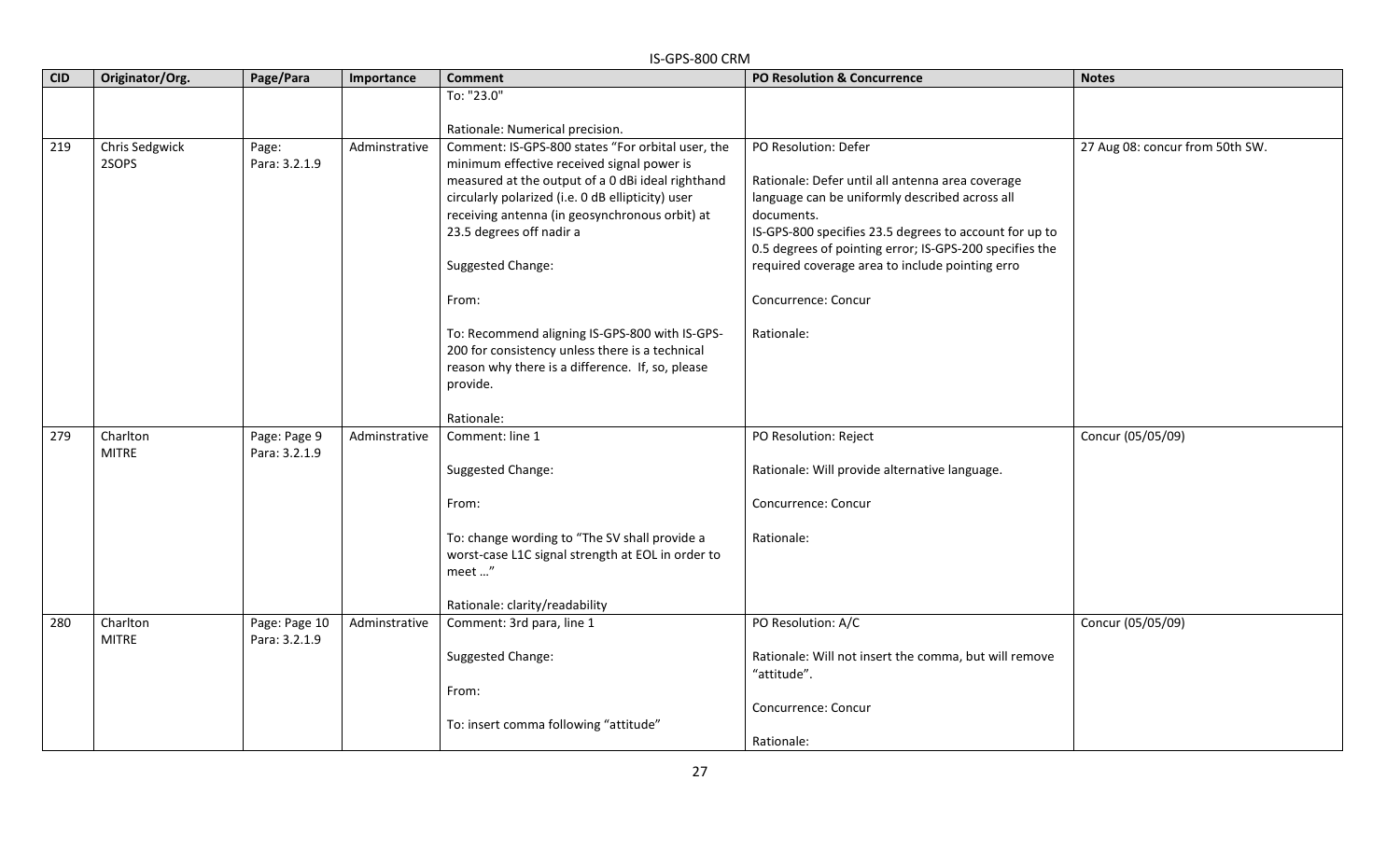| <b>CID</b> | Originator/Org.            | Page/Para                        | Importance    | <b>Comment</b>                                                                                                                                                                                                                                                                                                                                                                                                                | PO Resolution & Concurrence                                                                                                                                                                                                                                                                                      | <b>Notes</b>                                                                                                                |
|------------|----------------------------|----------------------------------|---------------|-------------------------------------------------------------------------------------------------------------------------------------------------------------------------------------------------------------------------------------------------------------------------------------------------------------------------------------------------------------------------------------------------------------------------------|------------------------------------------------------------------------------------------------------------------------------------------------------------------------------------------------------------------------------------------------------------------------------------------------------------------|-----------------------------------------------------------------------------------------------------------------------------|
|            |                            |                                  |               | Rationale: grammar/readability                                                                                                                                                                                                                                                                                                                                                                                                |                                                                                                                                                                                                                                                                                                                  |                                                                                                                             |
| 343        | M. Jeffris<br><b>MITRE</b> | Page:<br>Para: 3.2.1.9           | Critical      | Comment: Clarify wording and change numerical<br>value in second paragraph.<br>Suggested Change:<br>From:<br>To: The terrestrial user's maximum received signal                                                                                                                                                                                                                                                               | PO Resolution: Reject<br>Rationale: Commenter needs to provide traceability of<br>the new values.<br>9/3/2009: Changed to "Reject". Based on information<br>from Mike Munoz: Per Public ICWG discussion, typical<br>receivers have a dynamic range in excess of 90dB, the<br>difference between "not expected to | 8/27/09 - check with Karl to see if these<br>values contradict any agreed-upon values<br>with the rest of the stakeholders. |
|            |                            |                                  |               | power level resulting from these factors is not<br>expected to exceed -154 -153.3 dBW total for the<br>composite L1C signal. For purposes of establishing<br>user receiver dynamic range for receiver design<br>and test, t<br>Rationale: Raising the max power ensures receivers<br>are designed with adequate but reasonable<br>margins to provide fault free operation and to<br>support potential future power increases. | Concurrence:<br>Rationale:                                                                                                                                                                                                                                                                                       |                                                                                                                             |
| 281        | Charlton<br><b>MITRE</b>   | Page: Page 11<br>Para: 3.2.2.1.1 | Adminstrative | Comment: 3rd para, line 4<br>Suggested Change:<br>From:<br>To: change punctuation at end of line with<br>equation for Wi to a period instead of a comma.<br>Rationale: grammar                                                                                                                                                                                                                                                | PO Resolution: Accept<br>Rationale:<br>Concurrence: Concur<br>Rationale:                                                                                                                                                                                                                                         | Concur (05/05/09)                                                                                                           |
| 282        | Charlton<br><b>MITRE</b>   | Page: Page 11<br>Para: 3.2.2.1.1 | Adminstrative | Comment: 4th para, line 2<br>Suggested Change:<br>From:<br>To: change wording to "The expansion sequence is<br>composed of the seven bit values "<br>Rationale: readability                                                                                                                                                                                                                                                   | PO Resolution: Accept<br>Rationale:<br>Concurrence: Concur<br>Rationale:                                                                                                                                                                                                                                         | Concur (05/05/09)                                                                                                           |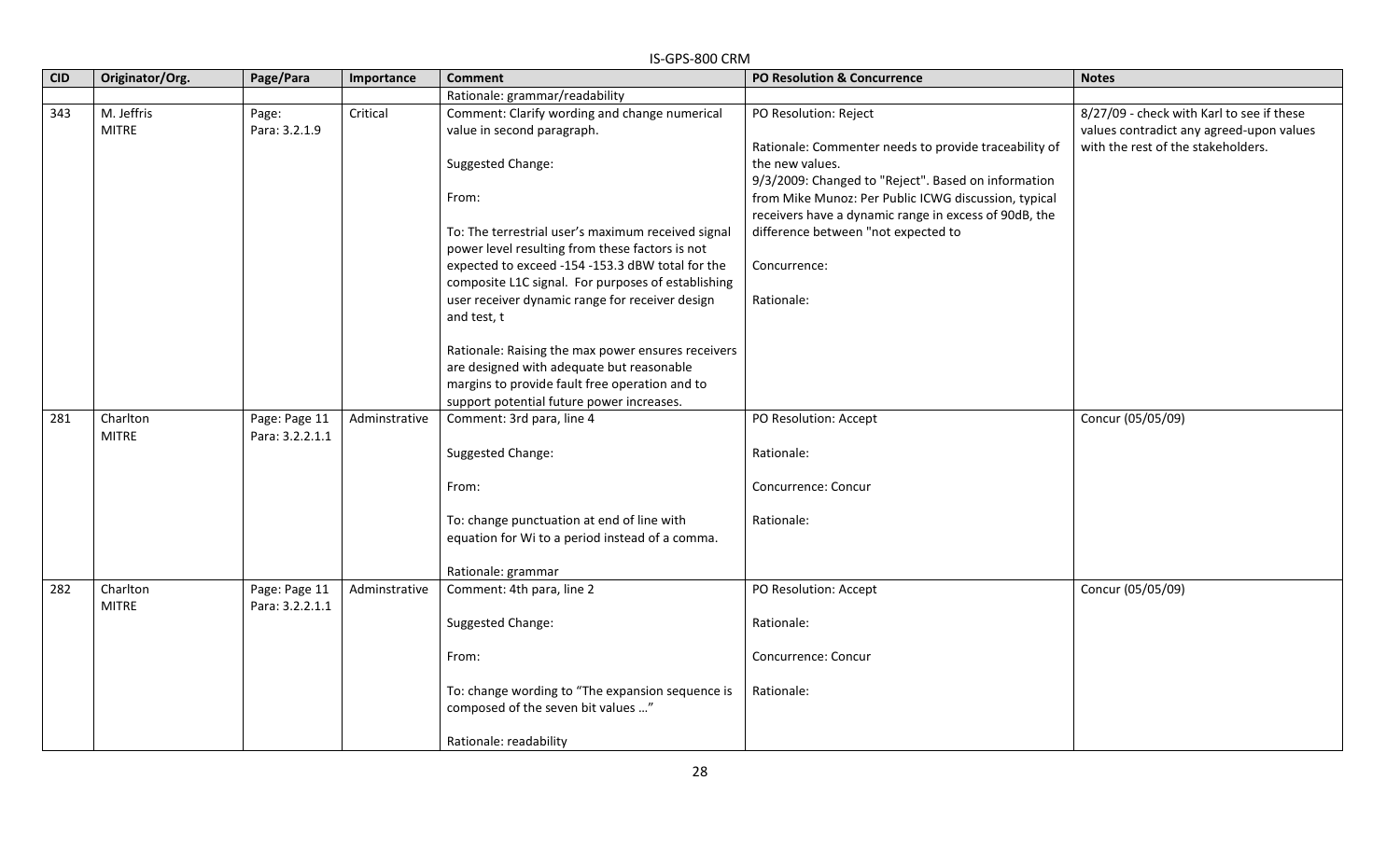|            | IS-GPS-800 CRM      |                 |               |                                                                  |                                                                                           |                                                                          |  |  |  |
|------------|---------------------|-----------------|---------------|------------------------------------------------------------------|-------------------------------------------------------------------------------------------|--------------------------------------------------------------------------|--|--|--|
| <b>CID</b> | Originator/Org.     | Page/Para       | Importance    | <b>Comment</b>                                                   | <b>PO Resolution &amp; Concurrence</b>                                                    | <b>Notes</b>                                                             |  |  |  |
| 283        | Charlton            | Page: Page 12   | Adminstrative | Comment: line 2                                                  | PO Resolution: Accept                                                                     | Concur (05/05/09)                                                        |  |  |  |
|            | <b>MITRE</b>        | Para: 3.2.2.1.2 |               |                                                                  |                                                                                           |                                                                          |  |  |  |
|            |                     |                 |               | Suggested Change:                                                | Rationale:                                                                                |                                                                          |  |  |  |
|            |                     |                 |               |                                                                  |                                                                                           |                                                                          |  |  |  |
|            |                     |                 |               | From:                                                            | Concurrence: Concur                                                                       |                                                                          |  |  |  |
|            |                     |                 |               |                                                                  |                                                                                           |                                                                          |  |  |  |
|            |                     |                 |               | To: change wording to "truncated to 1800-bit<br>long sequences " | Rationale:                                                                                |                                                                          |  |  |  |
|            |                     |                 |               |                                                                  |                                                                                           |                                                                          |  |  |  |
|            |                     |                 |               | Rationale: readability                                           |                                                                                           |                                                                          |  |  |  |
| 284        | Charlton            | Page: Page 12   | Adminstrative | Comment: para 2, line 6                                          | PO Resolution: Reject                                                                     | Concur (05/05/09)                                                        |  |  |  |
|            | <b>MITRE</b>        | Para: 3.2.2.1.2 |               |                                                                  |                                                                                           |                                                                          |  |  |  |
|            |                     |                 |               | Suggested Change:                                                | Rationale: The word "sequence" does not need to be                                        |                                                                          |  |  |  |
|            |                     |                 |               |                                                                  | capitalized. 05/01/09: Accept. Spoke to commenter.                                        |                                                                          |  |  |  |
|            |                     |                 |               | From:                                                            | The word 'sequence' will not be capitalized and the                                       |                                                                          |  |  |  |
|            |                     |                 |               |                                                                  | 2nd 'the' will be added to the sentence.                                                  |                                                                          |  |  |  |
|            |                     |                 |               | To: "The sequence S2 is added to the S1 Sequence                 |                                                                                           |                                                                          |  |  |  |
|            |                     |                 |               | to $\ldots''$                                                    | Concurrence: Concur                                                                       |                                                                          |  |  |  |
|            |                     |                 |               |                                                                  |                                                                                           |                                                                          |  |  |  |
|            |                     |                 |               | Rationale: readability                                           | Rationale:                                                                                |                                                                          |  |  |  |
| 183        | <b>Thomas Nagle</b> | Page: Figure    | Substantive   | Comment: : Please label m0 and m11 on this figure                | PO Resolution: A/C                                                                        | 11/18/08: GPC to follow up and clarify                                   |  |  |  |
|            | <b>GPC</b>          | $3.2 - 2$       |               | as discussed in the NOTES section of Table 3.2-3.                |                                                                                           | comment or withdraw.                                                     |  |  |  |
|            |                     | Para: 3.2.2.1.2 |               | Suggested Change:                                                | Rationale: Accept with comment.<br>Added note to Figure 3.2-2: "For S1 polynomial, m11 is | 8/13/09: Add clarifying note at the bottom<br>of the figure that m11 =1. |  |  |  |
|            |                     |                 |               |                                                                  | equal to 1"                                                                               |                                                                          |  |  |  |
|            |                     |                 |               | From:                                                            | Clarified note in Table 3.2-3: "1, m10, , m1, 1"                                          |                                                                          |  |  |  |
|            |                     |                 |               |                                                                  | Clarified column in Table 3.2-3: "mi,j" to "mij"                                          |                                                                          |  |  |  |
|            |                     |                 |               | To: Label $m0 = 1$ and $m11 = 1$ on figure 3.2-2.                |                                                                                           |                                                                          |  |  |  |
|            |                     |                 |               |                                                                  | Concurrence:                                                                              |                                                                          |  |  |  |
|            |                     |                 |               | Rationale: Clarity and consistency.                              |                                                                                           |                                                                          |  |  |  |
|            |                     |                 |               |                                                                  | Rationale:                                                                                |                                                                          |  |  |  |
| 93         | John Clark (for Raj | Page:           | Substantive   | Comment: There is a statement that the SVs are                   | PO Resolution: Reject                                                                     | 9/1/09: sent email requesting concurrence.                               |  |  |  |
|            | Aggarwal)           | Para: 3.2.2.2   |               | capable of turning off or on the NSCP and NCSD                   |                                                                                           | 9/8/09: John Clark has no recollection of                                |  |  |  |
|            | GPV                 |                 |               | codes but there doesn't seem to be any                           | Rationale: Outside of scope of this document.                                             | comments. Sent email to Raj Agarwal.                                     |  |  |  |
|            |                     |                 |               | provision/constraint that says that the output                   |                                                                                           |                                                                          |  |  |  |
|            |                     |                 |               | signal levels of the P/Y and M code signals will                 | Concurrence:                                                                              |                                                                          |  |  |  |
|            |                     |                 |               | remain constant when this happens.                               |                                                                                           |                                                                          |  |  |  |
|            |                     |                 |               |                                                                  | Rationale:                                                                                |                                                                          |  |  |  |
|            |                     |                 |               | Suggested Change:                                                |                                                                                           |                                                                          |  |  |  |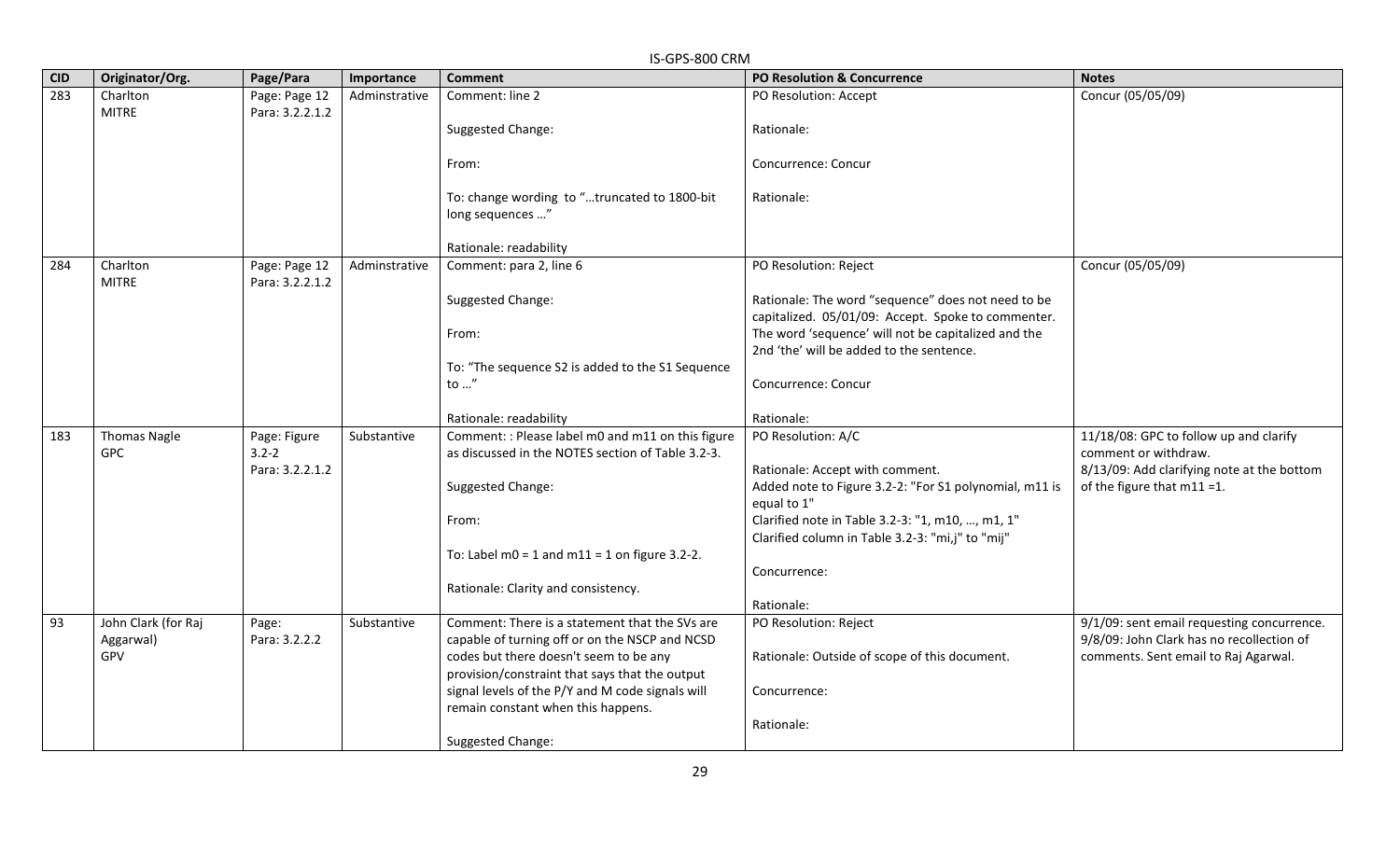|            | IS-GPS-800 CRM                    |                              |               |                                                                                                                                                            |                                                                                                |                                                                                                                             |  |  |  |
|------------|-----------------------------------|------------------------------|---------------|------------------------------------------------------------------------------------------------------------------------------------------------------------|------------------------------------------------------------------------------------------------|-----------------------------------------------------------------------------------------------------------------------------|--|--|--|
| <b>CID</b> | Originator/Org.                   | Page/Para                    | Importance    | <b>Comment</b>                                                                                                                                             | <b>PO Resolution &amp; Concurrence</b>                                                         | <b>Notes</b>                                                                                                                |  |  |  |
|            |                                   |                              |               | From:<br>To:                                                                                                                                               |                                                                                                |                                                                                                                             |  |  |  |
|            |                                   |                              |               |                                                                                                                                                            |                                                                                                |                                                                                                                             |  |  |  |
|            |                                   |                              |               | Rationale:                                                                                                                                                 |                                                                                                |                                                                                                                             |  |  |  |
| 285        | Charlton<br><b>MITRE</b>          | Page: Page 21<br>Para: 3.2.3 | Adminstrative | Comment: line 1                                                                                                                                            | PO Resolution: Accept                                                                          | Concur (05/05/09)                                                                                                           |  |  |  |
|            |                                   |                              |               | Suggested Change:                                                                                                                                          | Rationale:                                                                                     |                                                                                                                             |  |  |  |
|            |                                   |                              |               | From:                                                                                                                                                      | Concurrence: Concur                                                                            |                                                                                                                             |  |  |  |
|            |                                   |                              |               | To: add "the" before the second L1C to read "<br>content of the L1C message "                                                                              | Rationale:                                                                                     |                                                                                                                             |  |  |  |
|            |                                   |                              |               | Rationale: readability                                                                                                                                     |                                                                                                |                                                                                                                             |  |  |  |
| 188        | T. Nagle<br><b>GPC</b>            | Page:<br>Para: 3.2.3.1       | Substantive   | Comment: It is stated that "Multiple frames (i.e.<br>superframe) are required to broadcast a complete<br>data message set to users. However, no definition | PO Resolution: Defer<br>Rationale: Will be added to the upcoming ICWG                          | 11/18/08: Remove superframe concept.<br>Changes made in real time during ICWG.<br>Action assigned to Mike Munoz to create a |  |  |  |
|            |                                   |                              |               | is given on how superframe is made of frames. In<br>addition, it is desirable from receiver perspective<br>to specify a                                    | agenda.<br>9/30/09: Must wait so we can add in results from the<br>fall out of SVN-49 anomaly. | similar table to IS-200 Table 30-XII.<br>Comment to remain open.<br>8/13/09: Mike Munoz to create table.                    |  |  |  |
|            |                                   |                              |               | Suggested Change:                                                                                                                                          | Concurrence:                                                                                   |                                                                                                                             |  |  |  |
|            |                                   |                              |               | From:                                                                                                                                                      | Rationale:                                                                                     |                                                                                                                             |  |  |  |
|            |                                   |                              |               | To:                                                                                                                                                        |                                                                                                |                                                                                                                             |  |  |  |
|            |                                   |                              |               | Rationale: Specify how superframe is composed of                                                                                                           |                                                                                                |                                                                                                                             |  |  |  |
|            |                                   |                              |               | frames and provide time constraints for frames                                                                                                             |                                                                                                |                                                                                                                             |  |  |  |
|            |                                   |                              |               | within a superframe if appropriate                                                                                                                         |                                                                                                |                                                                                                                             |  |  |  |
| 236        | <b>Thomas Nagle</b><br><b>GPC</b> | Page: 22<br>Para: 3.2.3.1    | Adminstrative | Comment: Specify as SV time epoch.                                                                                                                         | PO Resolution: Accept                                                                          |                                                                                                                             |  |  |  |
|            |                                   |                              |               | Suggested Change:                                                                                                                                          | Rationale:                                                                                     |                                                                                                                             |  |  |  |
|            |                                   |                              |               | From: Subframe 1 provides 9-bit TOI data that<br>corresponds to the time epoch "                                                                           | Concurrence: Concur                                                                            |                                                                                                                             |  |  |  |
|            |                                   |                              |               |                                                                                                                                                            | Rationale:                                                                                     |                                                                                                                             |  |  |  |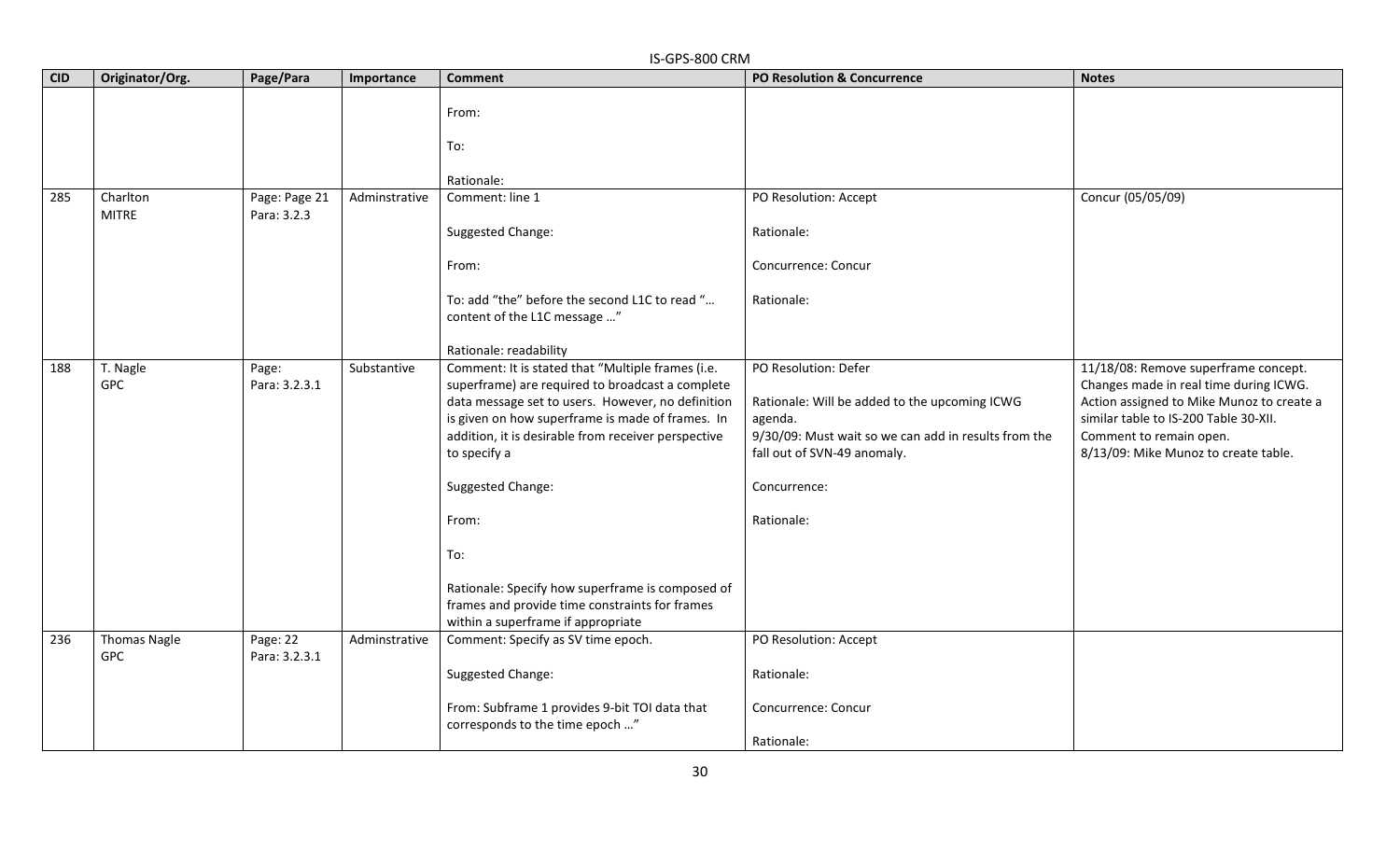|            | IS-GPS-800 CRM           |                                |               |                                                                                  |                             |                   |  |  |
|------------|--------------------------|--------------------------------|---------------|----------------------------------------------------------------------------------|-----------------------------|-------------------|--|--|
| <b>CID</b> | Originator/Org.          | Page/Para                      | Importance    | <b>Comment</b>                                                                   | PO Resolution & Concurrence | <b>Notes</b>      |  |  |
|            |                          |                                |               | To: Subframe 1 provides 9-bit TOI data that<br>corresponds to the SV time epoch  |                             |                   |  |  |
|            |                          |                                |               | Rationale: Clarity                                                               |                             |                   |  |  |
| 286        | Charlton<br><b>MITRE</b> | Page: Page 23<br>Para: 3.2.3.2 | Adminstrative | Comment: line 3                                                                  | PO Resolution: Accept       | Concur (05/05/09) |  |  |
|            |                          |                                |               | Suggested Change:                                                                | Rationale:                  |                   |  |  |
|            |                          |                                |               | From:                                                                            | Concurrence: Concur         |                   |  |  |
|            |                          |                                |               | To: change "a" to "an"                                                           | Rationale:                  |                   |  |  |
|            |                          |                                |               | Rationale: readability                                                           |                             |                   |  |  |
| 287        | Charlton<br><b>MITRE</b> | Page: Page 23<br>Para: 3.2.3.2 | Adminstrative | Comment: para 2, line 1                                                          | PO Resolution: Accept       | Concur (05/05/09) |  |  |
|            |                          |                                |               | Suggested Change:                                                                | Rationale:                  |                   |  |  |
|            |                          |                                |               | From:                                                                            | Concurrence: Concur         |                   |  |  |
|            |                          |                                |               | To: change to " the 52 UE-received soft decisions<br>$\cdots$ <sup>u</sup>       | Rationale:                  |                   |  |  |
|            |                          |                                |               | Rationale: readability                                                           |                             |                   |  |  |
| 288        | Charlton<br><b>MITRE</b> | Page: Page 25<br>Para: 3.2.3.3 | Adminstrative | Comment: first equation                                                          | PO Resolution: Accept       | Concur (05/05/09) |  |  |
|            |                          |                                |               | Suggested Change:                                                                | Rationale:                  |                   |  |  |
|            |                          |                                |               | From:                                                                            | Concurrence: Concur         |                   |  |  |
|            |                          |                                |               | To: add period following "otherwise" in symbol<br>definitions for first equation | Rationale:                  |                   |  |  |
|            |                          |                                |               | Rationale: grammar                                                               |                             |                   |  |  |
| 289        | Charlton<br><b>MITRE</b> | Page: Page 25<br>Para: 3.2.3.3 | Adminstrative | Comment: polynomial definition                                                   | PO Resolution: Accept       | Concur (05/05/09) |  |  |
|            |                          |                                |               | Suggested Change:                                                                | Rationale:                  |                   |  |  |
|            |                          |                                |               | From:                                                                            | Concurrence: Concur         |                   |  |  |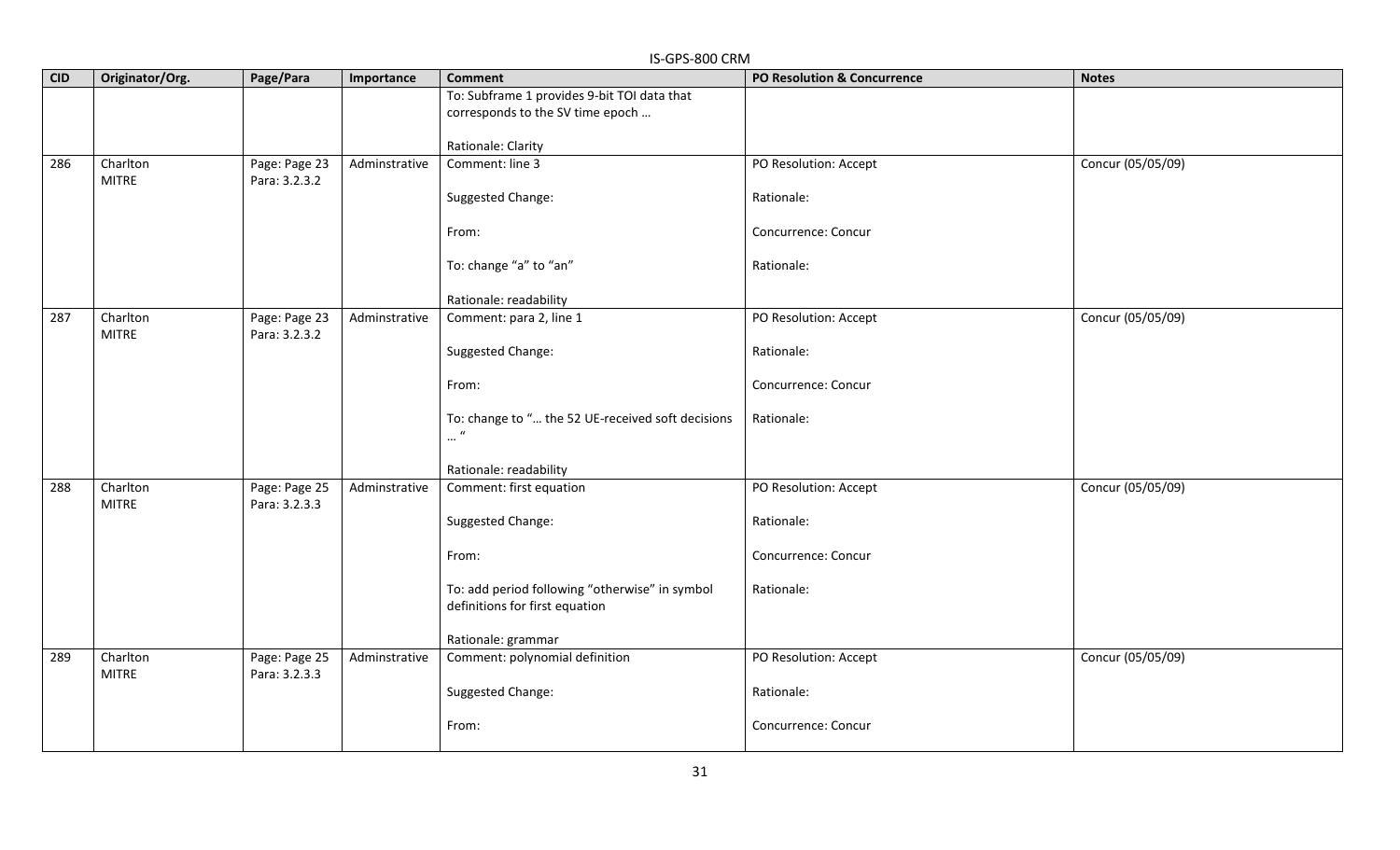|            | IS-GPS-800 CRM           |                                |               |                                                                                                           |                                                        |                               |  |  |  |
|------------|--------------------------|--------------------------------|---------------|-----------------------------------------------------------------------------------------------------------|--------------------------------------------------------|-------------------------------|--|--|--|
| <b>CID</b> | Originator/Org.          | Page/Para                      | Importance    | <b>Comment</b>                                                                                            | PO Resolution & Concurrence                            | <b>Notes</b>                  |  |  |  |
|            |                          |                                |               | To: add period following polynomial definition                                                            | Rationale:                                             |                               |  |  |  |
|            |                          |                                |               | Rationale: grammar                                                                                        |                                                        |                               |  |  |  |
| 290        | Charlton<br><b>MITRE</b> | Page: Page 25<br>Para: 3.2.3.3 | Adminstrative | Comment: second to last line                                                                              | PO Resolution: Reject                                  | Concur (05/05/09)             |  |  |  |
|            |                          |                                |               | Suggested Change:                                                                                         | Rationale: The word is correctly punctuated.           |                               |  |  |  |
|            |                          |                                |               | From:                                                                                                     | Concurrence: Concur                                    |                               |  |  |  |
|            |                          |                                |               | To: make "the" lower case in second to last line                                                          | Rationale:                                             |                               |  |  |  |
|            |                          |                                |               | Rationale: grammar                                                                                        |                                                        |                               |  |  |  |
| 291        | Charlton<br><b>MITRE</b> | Page: Page 25<br>Para: 3.2.3.3 | Adminstrative | Comment: m(X) equation                                                                                    | PO Resolution: A/C                                     | Concur (05/05/09)             |  |  |  |
|            |                          |                                |               | Suggested Change:                                                                                         | Rationale: A period will be placed after the equation. |                               |  |  |  |
|            |                          |                                |               | From:                                                                                                     | Concurrence: Concur                                    |                               |  |  |  |
|            |                          |                                |               | To: end line with $m(X)$ equation with a comma                                                            | Rationale:                                             |                               |  |  |  |
|            |                          |                                |               | Rationale: grammar                                                                                        |                                                        |                               |  |  |  |
| 220        | Dr. Pam Neal<br>SE&I     | Page:<br>Para: 3.2.2.2         | Substantive   | Comment: Clarify wording to avoid confusion and<br>make document consistent with IS-GPS-200.              | PO Resolution: A/C                                     | 11/18/08: Stakeholder concur. |  |  |  |
|            |                          |                                |               |                                                                                                           | Rationale: 9/30/09: changed real time in ICWG from     |                               |  |  |  |
|            |                          |                                |               | Suggested Change:                                                                                         | "receiving" to "tracking"                              |                               |  |  |  |
|            |                          |                                |               | From: The non-standard codes, used to protect the<br>user from a malfunction in the SV, are not for       | Concurrence: Concur                                    |                               |  |  |  |
|            |                          |                                |               | utilization by the user and, therefore, are not<br>defined in this document.                              | Rationale:                                             |                               |  |  |  |
|            |                          |                                |               | To: The non-standard codes, used to protect the<br>user from receiving anomalous NAV data, are not        |                                                        |                               |  |  |  |
|            |                          |                                |               | for utilization by the user and, therefore, are not<br>defined in this document.                          |                                                        |                               |  |  |  |
|            |                          |                                |               | Rationale: This statement was changed in IS-GPS-                                                          |                                                        |                               |  |  |  |
|            |                          |                                |               | 200 to reflect the fact that the cause of anomalous<br>NAV signals is not limited to a malfunction in the |                                                        |                               |  |  |  |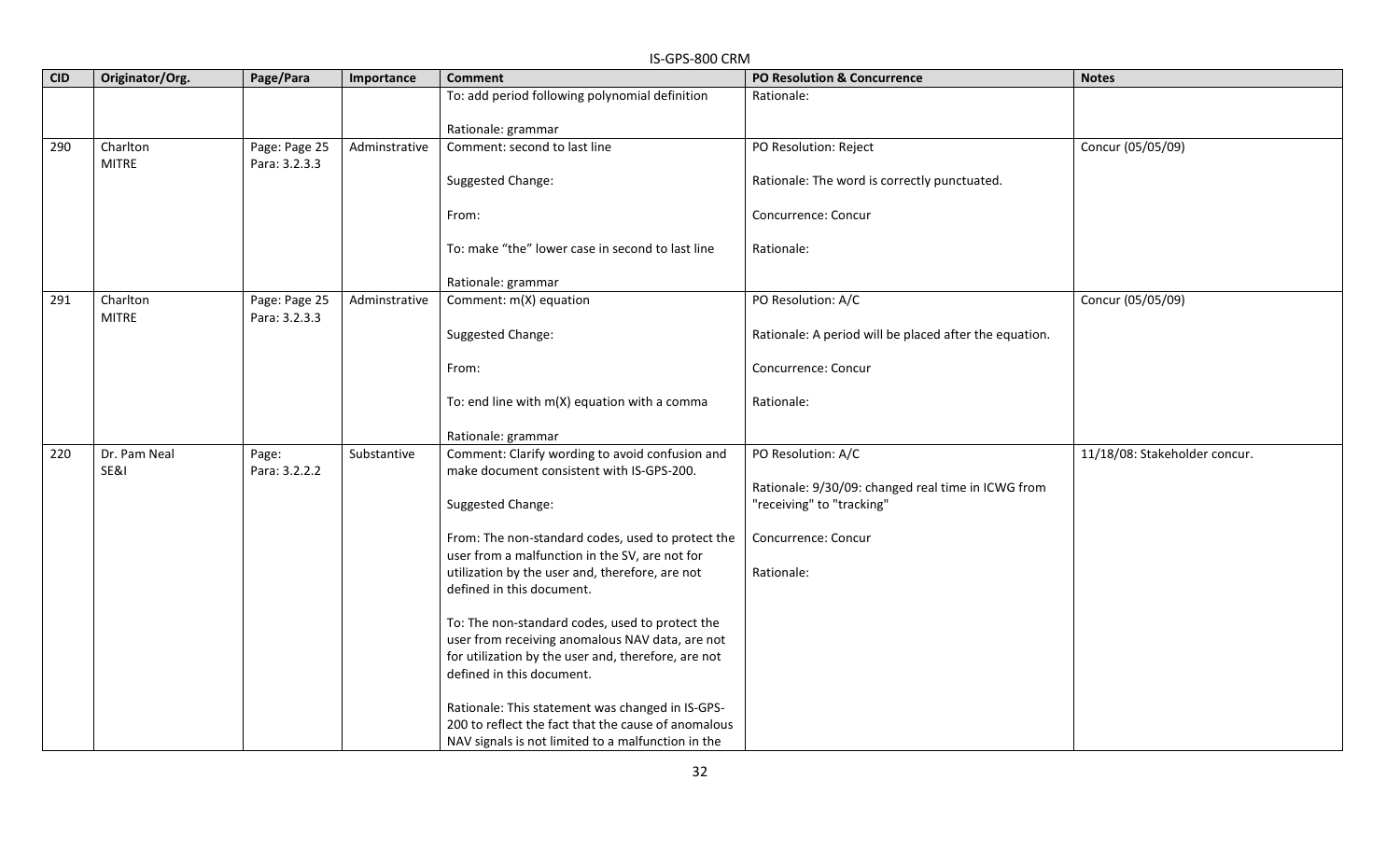|            | IS-GPS-800 CRM           |                                |               |                                                               |                                                                                                         |                   |  |  |  |
|------------|--------------------------|--------------------------------|---------------|---------------------------------------------------------------|---------------------------------------------------------------------------------------------------------|-------------------|--|--|--|
| <b>CID</b> | Originator/Org.          | Page/Para                      | Importance    | <b>Comment</b>                                                | <b>PO Resolution &amp; Concurrence</b>                                                                  | <b>Notes</b>      |  |  |  |
|            |                          |                                |               | SV.                                                           |                                                                                                         |                   |  |  |  |
| 293        | Charlton<br><b>MITRE</b> | Page: Page 28<br>Para: 3.2.3.5 | Adminstrative | Comment: last line<br>Suggested Change:                       | PO Resolution: Accept<br>Rationale:                                                                     | Concur (05/05/09) |  |  |  |
|            |                          |                                |               | From:                                                         | Concurrence: Concur                                                                                     |                   |  |  |  |
|            |                          |                                |               | To: delete extra "space" between "last" and<br>"column"       | Rationale:                                                                                              |                   |  |  |  |
|            |                          |                                |               | Rationale: grammar                                            |                                                                                                         |                   |  |  |  |
| 303        | Charlton<br><b>MITRE</b> | Page: Page 33<br>Para: 3.4.1   | Adminstrative | Comment: line 2                                               | PO Resolution: A/C                                                                                      | Concur (05/05/09) |  |  |  |
|            |                          |                                |               | Suggested Change:                                             | Rationale: The sentence will read as: "(UTC), as<br>realized by the U.S. Naval Observatory (UTC(USNO)), |                   |  |  |  |
|            |                          |                                |               | From:                                                         | zero time-point".                                                                                       |                   |  |  |  |
|            |                          |                                |               | To: insert "with" before "zero time-point"                    | Concurrence: Concur                                                                                     |                   |  |  |  |
| 304        | Charlton                 | Page: Page 33                  |               | Rationale: readability<br>Comment: para 2, line 2             | Rationale:<br>PO Resolution: Accept                                                                     | Concur (05/05/09) |  |  |  |
|            | <b>MITRE</b>             | Para: 3.4.1                    | Adminstrative |                                                               |                                                                                                         |                   |  |  |  |
|            |                          |                                |               | Suggested Change:                                             | Rationale:                                                                                              |                   |  |  |  |
|            |                          |                                |               | From:                                                         | Concurrence: Concur                                                                                     |                   |  |  |  |
|            |                          |                                |               | To: delete second "shall" and change "relate" to<br>"relates" | Rationale:                                                                                              |                   |  |  |  |
|            |                          |                                |               | Rationale: grammar                                            |                                                                                                         |                   |  |  |  |
| 305        | Charlton<br><b>MITRE</b> | Page: Page 33<br>Para: 3.4.1   | Adminstrative | Comment: last line                                            | PO Resolution: Accept                                                                                   | Concur (05/05/09) |  |  |  |
|            |                          |                                |               | Suggested Change:                                             | Rationale:                                                                                              |                   |  |  |  |
|            |                          |                                |               | From:                                                         | Concurrence: Concur                                                                                     |                   |  |  |  |
|            |                          |                                |               | To: delete comma between "weeks" and<br>"thereafter"          | Rationale:                                                                                              |                   |  |  |  |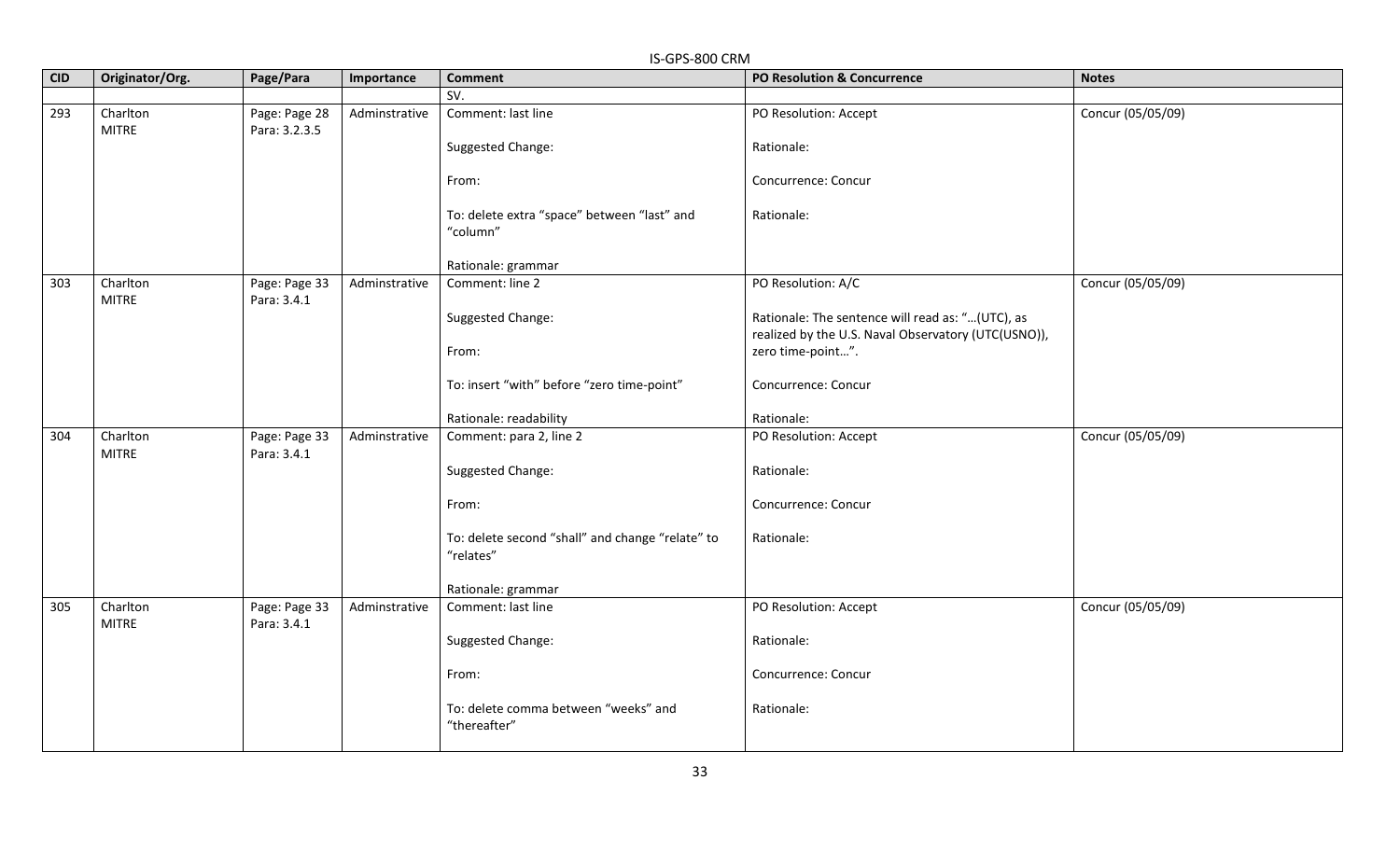|            | IS-GPS-800 CRM                    |                              |               |                                                                                                                    |                                                    |                                                        |  |  |  |
|------------|-----------------------------------|------------------------------|---------------|--------------------------------------------------------------------------------------------------------------------|----------------------------------------------------|--------------------------------------------------------|--|--|--|
| <b>CID</b> | Originator/Org.                   | Page/Para                    | Importance    | <b>Comment</b>                                                                                                     | <b>PO Resolution &amp; Concurrence</b>             | <b>Notes</b>                                           |  |  |  |
|            |                                   |                              |               | Rationale: grammar                                                                                                 |                                                    |                                                        |  |  |  |
| 306        | Charlton<br><b>MITRE</b>          | Page: Page 33<br>Para: 3.4.3 | Adminstrative | Comment: second line                                                                                               | PO Resolution: Accept                              | Concur (05/05/09)                                      |  |  |  |
|            |                                   |                              |               | Suggested Change:                                                                                                  | Rationale:                                         |                                                        |  |  |  |
|            |                                   |                              |               | From:                                                                                                              | Concurrence: Concur                                |                                                        |  |  |  |
|            |                                   |                              |               | To: add blank line following definition of speed of<br>light to be consistent with format elsewhere in<br>document | Rationale:                                         |                                                        |  |  |  |
|            |                                   |                              |               | Rationale: consistency                                                                                             |                                                    |                                                        |  |  |  |
| 308        | Charlton<br><b>MITRE</b>          | Page: Page 34<br>Para: 3.5.2 | Adminstrative | Comment: line 1                                                                                                    | PO Resolution: Accept                              | Concur (05/05/09)                                      |  |  |  |
|            |                                   |                              |               | Suggested Change:                                                                                                  | Rationale:                                         |                                                        |  |  |  |
|            |                                   |                              |               | From:                                                                                                              | Concurrence: Concur                                |                                                        |  |  |  |
|            |                                   |                              |               | To: insert "word" after "9-bit data"                                                                               | Rationale:                                         |                                                        |  |  |  |
|            |                                   |                              |               | Rationale: clarity                                                                                                 |                                                    |                                                        |  |  |  |
| 237        | <b>Thomas Nagle</b><br><b>GPC</b> | Page: 29<br>Para: 3.2.3.5    | Substantive   | Comment: The last section/paragraph is confusing.                                                                  | PO Resolution: Accept                              | 11/18/08: Stakeholders concur with<br>proposed change. |  |  |  |
|            |                                   |                              |               | Suggested Change:                                                                                                  | Rationale:                                         |                                                        |  |  |  |
|            |                                   |                              |               | From:                                                                                                              | Concurrence: Concur                                |                                                        |  |  |  |
|            |                                   |                              |               | To: Delete "The above described block<br>interleaverless than or equal to z."                                      | Rationale:                                         |                                                        |  |  |  |
|            |                                   |                              |               | Rationale: First paragraph and figure 3.2-6 already<br>understandable.                                             |                                                    |                                                        |  |  |  |
| 192        | <b>Thomas Nagle</b>               | Page:                        | Substantive   | Comment: At the bottom of the page it is stated                                                                    | PO Resolution: A/C                                 | 11/18/08: comment deferred; action                     |  |  |  |
|            | <b>GPC</b>                        | Para: 3.5.3                  |               | that "The clock parameters in a data set shall be                                                                  |                                                    | assignedf to PSICA WG.                                 |  |  |  |
|            |                                   |                              |               | valid during the interval of time in which they are                                                                | Rationale: Defer to PSICA Working Group.           | 8/13/09: Jeffris to follow up with PSICA WG            |  |  |  |
|            |                                   |                              |               | transmitted and shall remain valid for an additional                                                               | 9/9/09: Use Vimal Gopal's language:                | 8/26/09: Bob Castro to propose language in             |  |  |  |
|            |                                   |                              |               | period of time after transmission of the next data                                                                 | The clock parameters of subframe 2 describe the SV | email to PSICA WG.                                     |  |  |  |
|            |                                   |                              |               | set has st                                                                                                         | time scale during the period of validity. The      | 9/30/09: See comment 264.                              |  |  |  |
|            |                                   |                              |               |                                                                                                                    | parameters are applicable during the time in which |                                                        |  |  |  |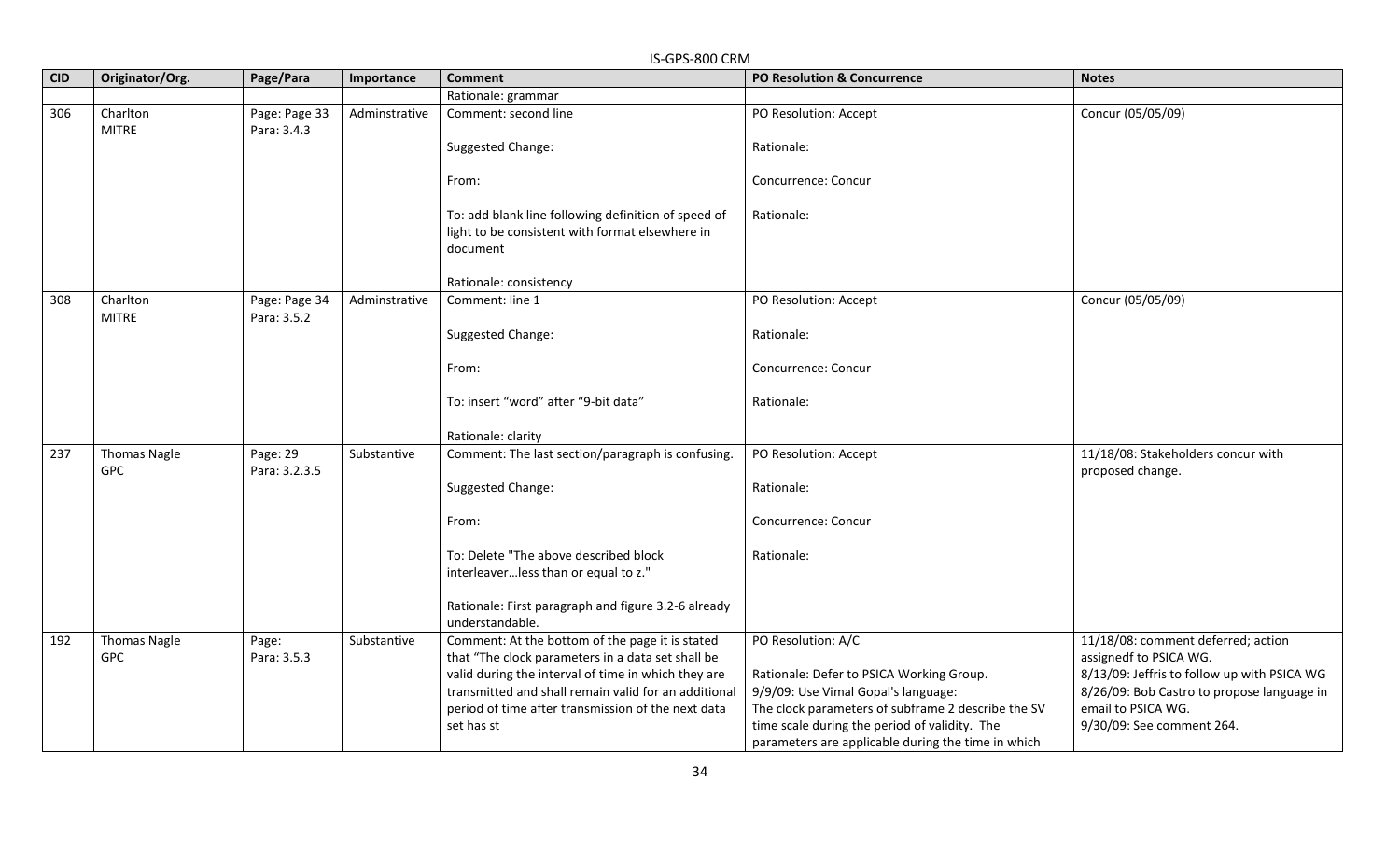|            | IS-GPS-800 CRM           |                              |               |                                                                                                             |                                         |                   |  |  |  |
|------------|--------------------------|------------------------------|---------------|-------------------------------------------------------------------------------------------------------------|-----------------------------------------|-------------------|--|--|--|
| <b>CID</b> | Originator/Org.          | Page/Para                    | Importance    | <b>Comment</b>                                                                                              | <b>PO Resolution &amp; Concurrence</b>  | <b>Notes</b>      |  |  |  |
|            |                          |                              |               | Suggested Change:                                                                                           | they are transmitted. Beyond that time, |                   |  |  |  |
|            |                          |                              |               | From: The IS should provide a value for the                                                                 | Concurrence:                            |                   |  |  |  |
|            |                          |                              |               | duration of the "additional period of time" that the                                                        |                                         |                   |  |  |  |
|            |                          |                              |               | clock parameters will be valid. Will the URAoc                                                              | Rationale:                              |                   |  |  |  |
|            |                          |                              |               | continue to bound (with integrity) the clock                                                                |                                         |                   |  |  |  |
|            |                          |                              |               | parameters during this period when the integrity                                                            |                                         |                   |  |  |  |
|            |                          |                              |               | status flag is set?                                                                                         |                                         |                   |  |  |  |
|            |                          |                              |               | To:                                                                                                         |                                         |                   |  |  |  |
|            |                          |                              |               | Rationale: Spec should provide a value for the                                                              |                                         |                   |  |  |  |
|            |                          |                              |               | duration that the clock parameters from a previous                                                          |                                         |                   |  |  |  |
|            |                          |                              |               | data set will remain valid after the transmission of                                                        |                                         |                   |  |  |  |
|            |                          |                              |               | a new data set.                                                                                             |                                         |                   |  |  |  |
| 263        | <b>Thomas Nagle</b>      | Page:                        | Adminstrative | Comment: Section 3.5.3, paragraph 4, last                                                                   | PO Resolution: Accept                   | Concur (05/21/09) |  |  |  |
|            | <b>GPC</b>               | Para: 3.5.3                  |               | sentence states                                                                                             |                                         |                   |  |  |  |
|            |                          |                              |               |                                                                                                             | Rationale:                              |                   |  |  |  |
|            |                          |                              |               | Suggested Change:                                                                                           |                                         |                   |  |  |  |
|            |                          |                              |               |                                                                                                             | Concurrence: Concur                     |                   |  |  |  |
|            |                          |                              |               | From: "The eight LSBs of toe for each data set shall<br>be different from the eight LSBs of toe transmitted | Rationale:                              |                   |  |  |  |
|            |                          |                              |               | during the previous six hours by the SV." The word                                                          |                                         |                   |  |  |  |
|            |                          |                              |               | for should not be within the subscript of "                                                                 |                                         |                   |  |  |  |
|            |                          |                              |               |                                                                                                             |                                         |                   |  |  |  |
|            |                          |                              |               | To: Change                                                                                                  |                                         |                   |  |  |  |
|            |                          |                              |               |                                                                                                             |                                         |                   |  |  |  |
|            |                          |                              |               | Rationale: Clarity                                                                                          |                                         |                   |  |  |  |
| 309        | Charlton<br><b>MITRE</b> | Page: Page 44<br>Para: 3.5.3 | Adminstrative | Comment: para 2, line 1                                                                                     | PO Resolution: Reject                   | Concur (05/05/09) |  |  |  |
|            |                          |                              |               | Suggested Change:                                                                                           | Rationale: Language is correct as is.   |                   |  |  |  |
|            |                          |                              |               |                                                                                                             |                                         |                   |  |  |  |
|            |                          |                              |               | From:                                                                                                       | Concurrence: Concur                     |                   |  |  |  |
|            |                          |                              |               |                                                                                                             |                                         |                   |  |  |  |
|            |                          |                              |               | To: change second "of" to "in"                                                                              | Rationale:                              |                   |  |  |  |
|            |                          |                              |               | Rationale: readability                                                                                      |                                         |                   |  |  |  |
| 310        | Charlton                 | Page: Page 44                | Adminstrative | Comment: para 3, line 4                                                                                     | PO Resolution: Accept                   | Concur (05/05/09) |  |  |  |
|            | <b>MITRE</b>             | Para: 3.5.3                  |               |                                                                                                             |                                         |                   |  |  |  |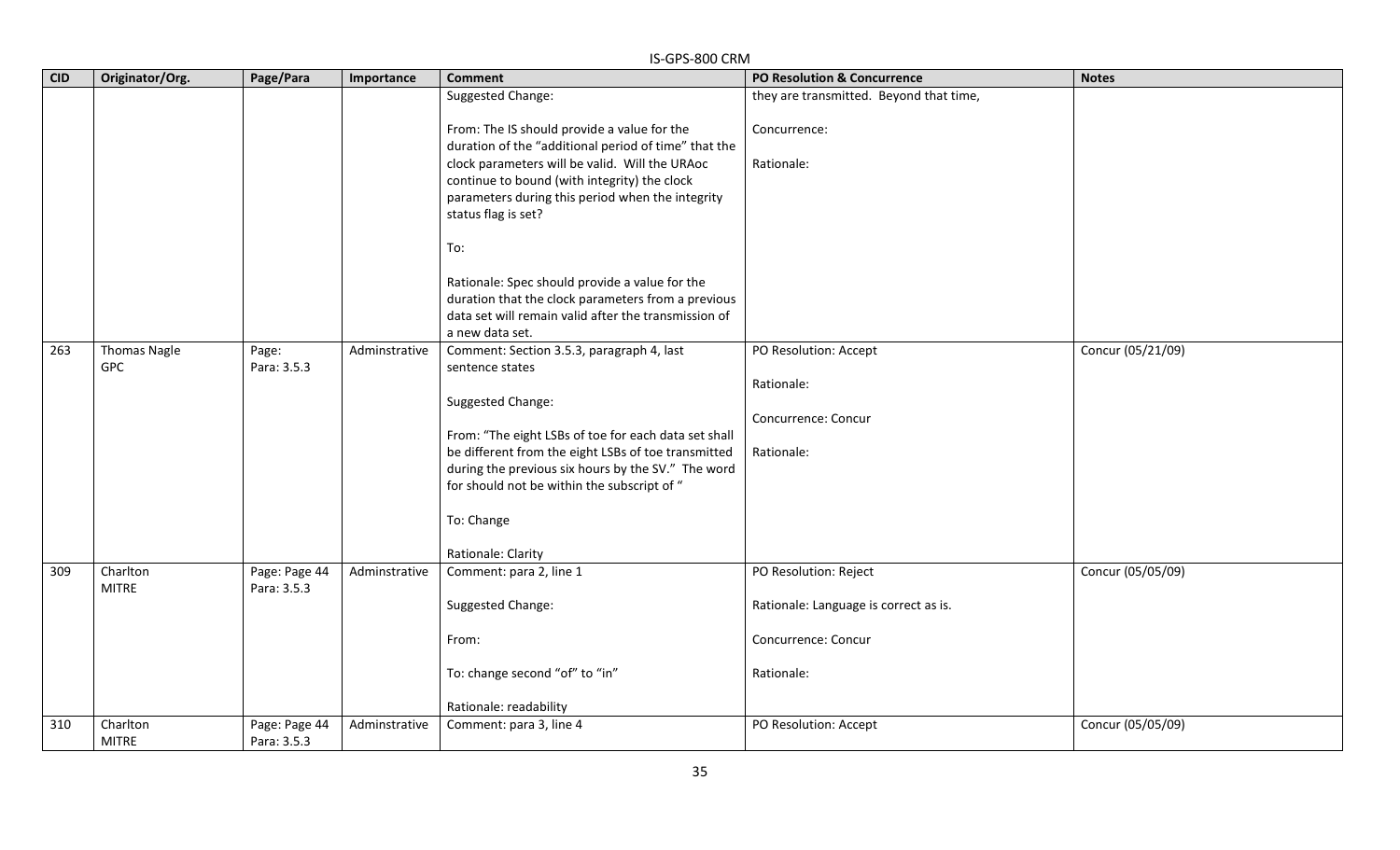|            | IS-GPS-800 CRM           |                              |               |                                                                                                           |                                                                                           |                                                                  |  |  |
|------------|--------------------------|------------------------------|---------------|-----------------------------------------------------------------------------------------------------------|-------------------------------------------------------------------------------------------|------------------------------------------------------------------|--|--|
| <b>CID</b> | Originator/Org.          | Page/Para                    | Importance    | <b>Comment</b>                                                                                            | <b>PO Resolution &amp; Concurrence</b>                                                    | <b>Notes</b>                                                     |  |  |
|            |                          |                              |               | Suggested Change:                                                                                         | Rationale:                                                                                |                                                                  |  |  |
|            |                          |                              |               | From:                                                                                                     | Concurrence: Concur                                                                       |                                                                  |  |  |
|            |                          |                              |               | To: delete extra space following semi-colon                                                               | Rationale:                                                                                |                                                                  |  |  |
|            |                          |                              |               | Rationale: grammar                                                                                        |                                                                                           |                                                                  |  |  |
| 311        | Charlton<br><b>MITRE</b> | Page: Page 44<br>Para: 3.5.3 | Adminstrative | Comment: para 5, line 1                                                                                   | PO Resolution: Accept                                                                     | Concur (05/05/09)                                                |  |  |
|            |                          |                              |               | Suggested Change:                                                                                         | Rationale:                                                                                |                                                                  |  |  |
|            |                          |                              |               | From:                                                                                                     | Concurrence: Concur                                                                       |                                                                  |  |  |
|            |                          |                              |               | To: change second "of" to "in"                                                                            | Rationale:                                                                                |                                                                  |  |  |
|            |                          |                              |               | Rationale: readability                                                                                    |                                                                                           |                                                                  |  |  |
| 312        | Charlton<br><b>MITRE</b> | Page: Page 44<br>Para: 3.5.3 | Substantive   | Comment: para 5, lines 3 and 4                                                                            | PO Resolution: A/C                                                                        | Concur (05/05/09)<br>8/27/09 - Bob Castro to propose language.   |  |  |
|            |                          |                              |               | Suggested Change:                                                                                         | Rationale:                                                                                | Make sure Michael Tran is involved.<br>9/30/09: See comment 264. |  |  |
|            |                          |                              |               | From:                                                                                                     | Concurrence:                                                                              |                                                                  |  |  |
|            |                          |                              |               | To: quantify " shall remain valid for an additional<br>period of time after transmission of the next data | Rationale:                                                                                |                                                                  |  |  |
|            |                          |                              |               | set has started."                                                                                         |                                                                                           |                                                                  |  |  |
|            |                          |                              |               | Rationale: for this line to mean something, it                                                            |                                                                                           |                                                                  |  |  |
|            |                          |                              |               | requires clarification of how long it shall remain                                                        |                                                                                           |                                                                  |  |  |
| 264        | <b>Thomas Nagle</b>      | Page:                        | Substantive   | valid, unless any duration is acceptable<br>Comment: The last sentence states that "The clock             | PO Resolution: A/C                                                                        | 8/13/09 - will resolve prior to ICWG. Mike                       |  |  |
|            | <b>GPC</b>               | Para: 3.5.3                  |               | parameter in a data set shall be valid during the                                                         |                                                                                           | Munoz to look into.                                              |  |  |
|            |                          |                              |               | interval of time in which they are transmitted and                                                        | Rationale: Will provide alternative language. Low                                         | 9/30/09: discussed at ICWG. Chris Hegarty                        |  |  |
|            |                          |                              |               | shall remain valid for an additional period of time                                                       | priority.                                                                                 | felt that verbiage was still a little vague, but                 |  |  |
|            |                          |                              |               | after transmission of the next data set has                                                               | 8/13/09 - will resolve prior to ICWG                                                      | others argued that it added clarity. In the                      |  |  |
|            |                          |                              |               | started."                                                                                                 | 9/9/09: Use Vimal Gopal's language:<br>The clock parameters of subframe 2 describe the SV | end, ICWG members concurred change.                              |  |  |
|            |                          |                              |               | Suggested Change:                                                                                         | time scale during the period of validity. The                                             |                                                                  |  |  |
|            |                          |                              |               | From:                                                                                                     | parameters are applicable during t                                                        |                                                                  |  |  |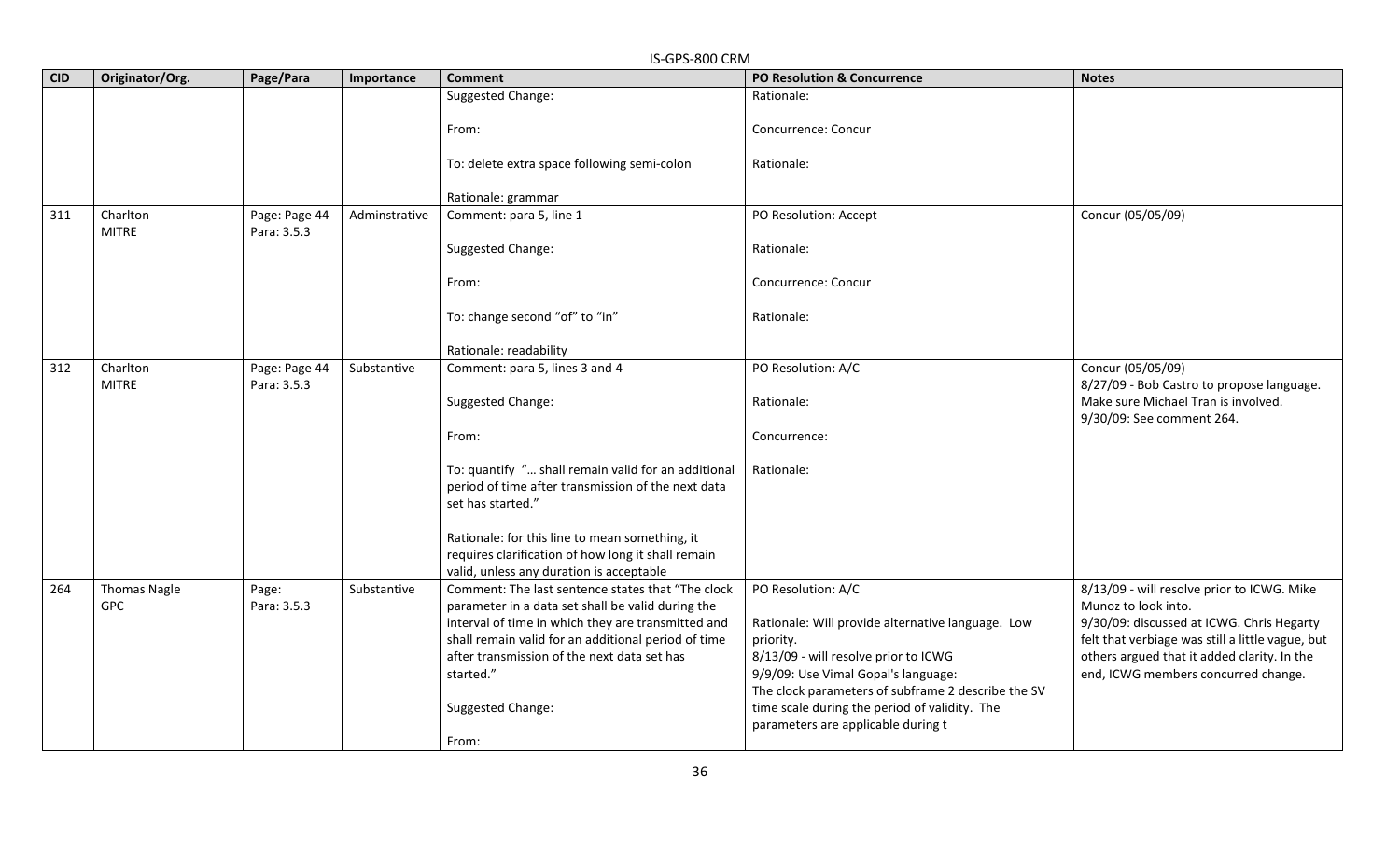| <b>CID</b> | Originator/Org.     | Page/Para     | Importance    | <b>Comment</b>                                                                                  | PO Resolution & Concurrence                            | <b>Notes</b>                                    |
|------------|---------------------|---------------|---------------|-------------------------------------------------------------------------------------------------|--------------------------------------------------------|-------------------------------------------------|
|            |                     |               |               |                                                                                                 | Concurrence:                                           |                                                 |
|            |                     |               |               | To: Please specify the value for "the additional                                                |                                                        |                                                 |
|            |                     |               |               | period of time".                                                                                | Rationale: GPC Rejects PO's Resolution. PO is actually |                                                 |
|            |                     |               |               |                                                                                                 | deferring with an additional action to be supported by |                                                 |
|            |                     |               |               | Rationale: Requirement.                                                                         | the PO. This is actually accept, deferred.             |                                                 |
| 262        | <b>Thomas Nagle</b> | Page: Figure  | Substantive   | Comment: Would be good to include ISCs for                                                      | PO Resolution: Accept                                  | 8/25/09 - Karl Kovach reviewed                  |
|            | <b>GPC</b>          | $3.5 - 2$     |               | L1C/A, L2C, L5I5, and L5Q5?                                                                     |                                                        | recommended bits and "concurs"                  |
|            |                     | Para: 3.5.2   |               |                                                                                                 | Rationale: Duplicate of comment #191.                  | 8/25/09 - Working meeting GPC "Concur"          |
|            |                     |               |               | Suggested Change:                                                                               |                                                        |                                                 |
|            |                     |               |               |                                                                                                 | Concurrence: Concur                                    |                                                 |
|            |                     |               |               | From:                                                                                           |                                                        |                                                 |
|            |                     |               |               |                                                                                                 | Rationale: (05/11/09) GPC rejects PO resolution and    |                                                 |
|            |                     |               |               | To: Add the ISCs for these signals.                                                             | provides the below input in follow-up: These           |                                                 |
|            |                     |               |               |                                                                                                 | parameters are 13-bits each, so all four together      |                                                 |
|            |                     |               |               | Rationale: Not yet implemented per - 11/18/08:                                                  | require 52 bits. Suggestion is to place the four       |                                                 |
|            |                     |               |               | Need to determine location (which message) to<br>include the ISCs. This information needs to be | parameters together in Subframe 3, Page 1, beginning   |                                                 |
|            |                     |               |               | included in this revision of the document.                                                      | at bit 177 (177                                        |                                                 |
| 243        | <b>Thomas Nagle</b> | Page: 48      | Substantive   | Comment: Relates to comment 239 and 238.                                                        | PO Resolution: Reject                                  | 11/18/08: Stakeholder concur with               |
|            | <b>GPC</b>          | Para: 3.5.3.4 |               |                                                                                                 |                                                        | proposed change. Change pending                 |
|            |                     |               |               | Suggested Change:                                                                               | Rationale: Defer to ICWG discussion.                   | assignment of additional health bits (see       |
|            |                     |               |               |                                                                                                 |                                                        | CRM #239). Language describing health bits      |
|            |                     |               |               | From:                                                                                           | Concurrence:                                           | will be similar if not identical to IS-GPS-200. |
|            |                     |               |               |                                                                                                 |                                                        | 9/1/09: Changed to Reject because L2 and        |
|            |                     |               |               | To: Reword this section to describe L1, L2, and L5                                              | Rationale:                                             | L5 health bi                                    |
|            |                     |               |               | signal health.                                                                                  |                                                        |                                                 |
|            |                     |               |               |                                                                                                 |                                                        |                                                 |
|            |                     |               |               | Rationale: Consistency with IS-GPS-200 and IS-GPS-                                              |                                                        |                                                 |
|            |                     |               |               | 705.                                                                                            |                                                        |                                                 |
| 313        | Charlton            | Page: Page 48 | Adminstrative | Comment: para 2, last line                                                                      | PO Resolution: Accept                                  | Concur (05/05/09)                               |
|            | <b>MITRE</b>        | Para: 3.5.3.4 |               |                                                                                                 |                                                        |                                                 |
|            |                     |               |               | Suggested Change:                                                                               | Rationale:                                             |                                                 |
|            |                     |               |               |                                                                                                 |                                                        |                                                 |
|            |                     |               |               | From:                                                                                           | Concurrence: Concur                                    |                                                 |
|            |                     |               |               |                                                                                                 |                                                        |                                                 |
|            |                     |               |               | To: add period to end of line                                                                   | Rationale:                                             |                                                 |
|            |                     |               |               | Rationale: grammar                                                                              |                                                        |                                                 |
| 165        | <b>Thomas Nagle</b> | Page: Figure  | Substantive   | Comment: ICD does not define the Integrity Status                                               | PO Resolution: Accept                                  |                                                 |
|            |                     |               |               |                                                                                                 |                                                        |                                                 |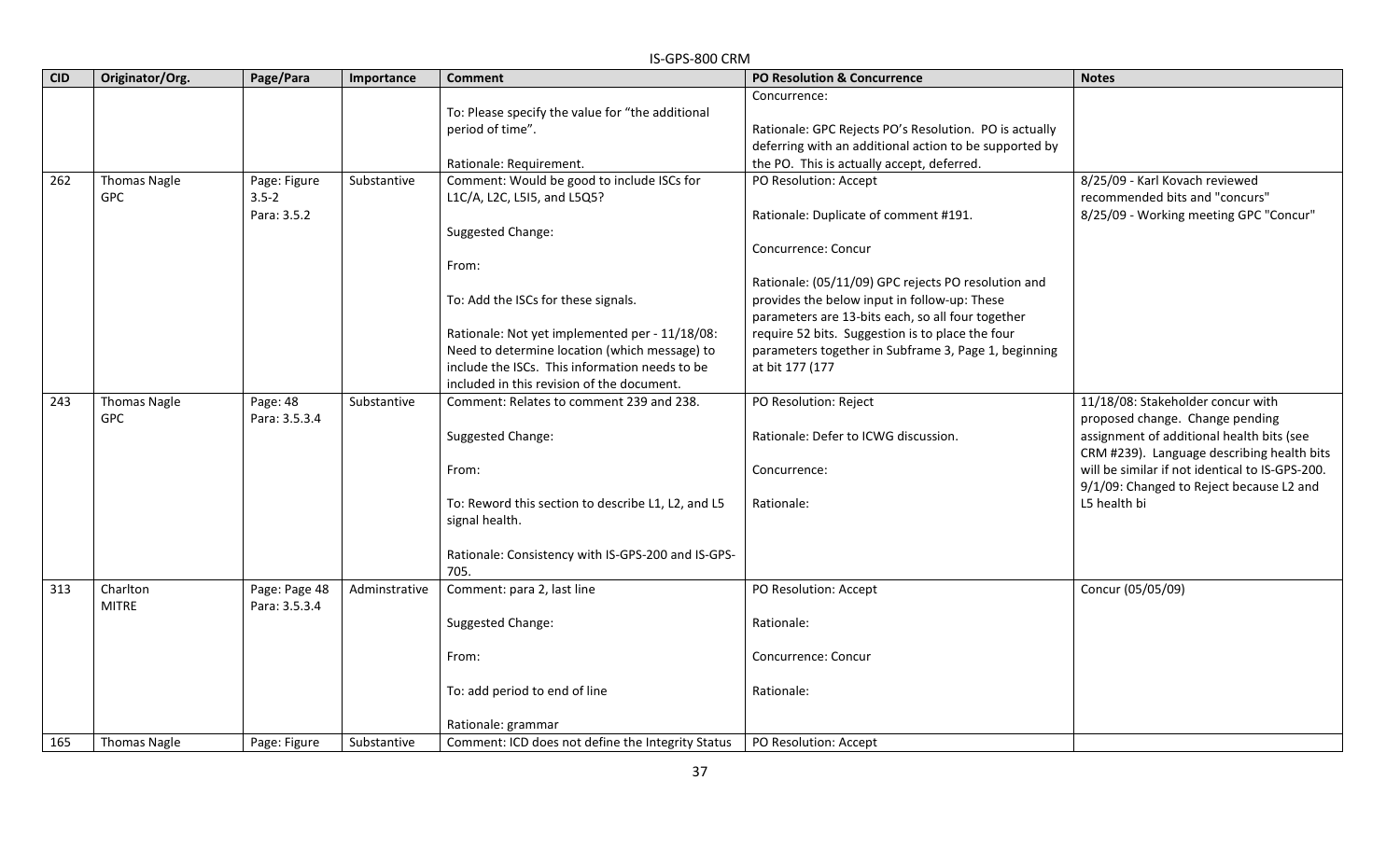|                                 | IS-GPS-800 CRM                   |               |                                                                                                                                                                                                                                                   |                                                                                                           |                   |  |  |  |  |  |
|---------------------------------|----------------------------------|---------------|---------------------------------------------------------------------------------------------------------------------------------------------------------------------------------------------------------------------------------------------------|-----------------------------------------------------------------------------------------------------------|-------------------|--|--|--|--|--|
| <b>CID</b><br>Originator/Org.   | Page/Para                        | Importance    | <b>Comment</b>                                                                                                                                                                                                                                    | <b>PO Resolution &amp; Concurrence</b>                                                                    | <b>Notes</b>      |  |  |  |  |  |
| <b>GPC</b>                      | $3.5 - 1$<br>Para: 3.5.2         |               | Flag.<br>Suggested Change:                                                                                                                                                                                                                        | Rationale: Accept comment and will incorporate into<br>document. However, a working group will be created |                   |  |  |  |  |  |
|                                 |                                  |               | From:                                                                                                                                                                                                                                             | to discuss further.<br>Concurrence: Concur                                                                |                   |  |  |  |  |  |
|                                 |                                  |               | To: Modify figure 30-1 to show the Integrity Status<br>Flag as shown in the attached draft PIRN-800-                                                                                                                                              | Rationale:                                                                                                |                   |  |  |  |  |  |
|                                 |                                  |               | XXX(ISF).                                                                                                                                                                                                                                         |                                                                                                           |                   |  |  |  |  |  |
|                                 |                                  |               | Rationale: The Integrity Status Flag is an<br>authenticated requirement specified in SS-SYS-800,<br>SS-CS-800, and SS-SS-800. Failure to include the<br>ISF in this ICD before the next OCX RFP will result in<br>cost impact to the OCX program. |                                                                                                           |                   |  |  |  |  |  |
| Chris Sedgwick<br>355<br>2SOPS  | Page: SV<br>Accuracy             | Adminstrative | Comment: Are URAoe negative URA values unique<br>only to L1C? If so, recommend stating so in IS-GPS-                                                                                                                                              | PO Resolution: Reject                                                                                     | Concur, 1 May 09  |  |  |  |  |  |
|                                 | URA data                         |               | 800 because IS-GPS-200 (20.3.3.3.1.3 SV Accuracy)                                                                                                                                                                                                 | Rationale: Negative URA index values apply to CNAV                                                        |                   |  |  |  |  |  |
|                                 | Para: 3.5.3.5                    |               | makes no reference to negative URA values (same                                                                                                                                                                                                   | and CNAV-2 type messages. See IS-GPS-200 section                                                          |                   |  |  |  |  |  |
|                                 |                                  |               | applies for page 54 URA information as well).                                                                                                                                                                                                     | 30.3.3.1.1.4.                                                                                             |                   |  |  |  |  |  |
|                                 |                                  |               | Suggested Change:                                                                                                                                                                                                                                 | Concurrence: Concur                                                                                       |                   |  |  |  |  |  |
|                                 |                                  |               | From:                                                                                                                                                                                                                                             | Rationale:                                                                                                |                   |  |  |  |  |  |
|                                 |                                  |               | To: Awaiting response                                                                                                                                                                                                                             |                                                                                                           |                   |  |  |  |  |  |
|                                 |                                  |               | Rationale:                                                                                                                                                                                                                                        |                                                                                                           |                   |  |  |  |  |  |
| 314<br>Charlton<br><b>MITRE</b> | Page: Page 50<br>Para: 3.5.3.6.1 | Adminstrative | Comment: line 3                                                                                                                                                                                                                                   | PO Resolution: Defer                                                                                      | Concur (05/05/09) |  |  |  |  |  |
|                                 |                                  |               | Suggested Change:                                                                                                                                                                                                                                 | Rationale: Need to determine if the users need this<br>information or if the information can be removed.  |                   |  |  |  |  |  |
|                                 |                                  |               | From:                                                                                                                                                                                                                                             |                                                                                                           |                   |  |  |  |  |  |
|                                 |                                  |               |                                                                                                                                                                                                                                                   | Concurrence: Concur                                                                                       |                   |  |  |  |  |  |
|                                 |                                  |               | To: Investigate whether these are truly generated                                                                                                                                                                                                 |                                                                                                           |                   |  |  |  |  |  |
|                                 |                                  |               | onboard the SV as implied here. If they are                                                                                                                                                                                                       | Rationale:                                                                                                |                   |  |  |  |  |  |
|                                 |                                  |               | generated by the CS, uploaded, and then<br>transmitted as part of the nav message, this should                                                                                                                                                    |                                                                                                           |                   |  |  |  |  |  |
|                                 |                                  |               |                                                                                                                                                                                                                                                   |                                                                                                           |                   |  |  |  |  |  |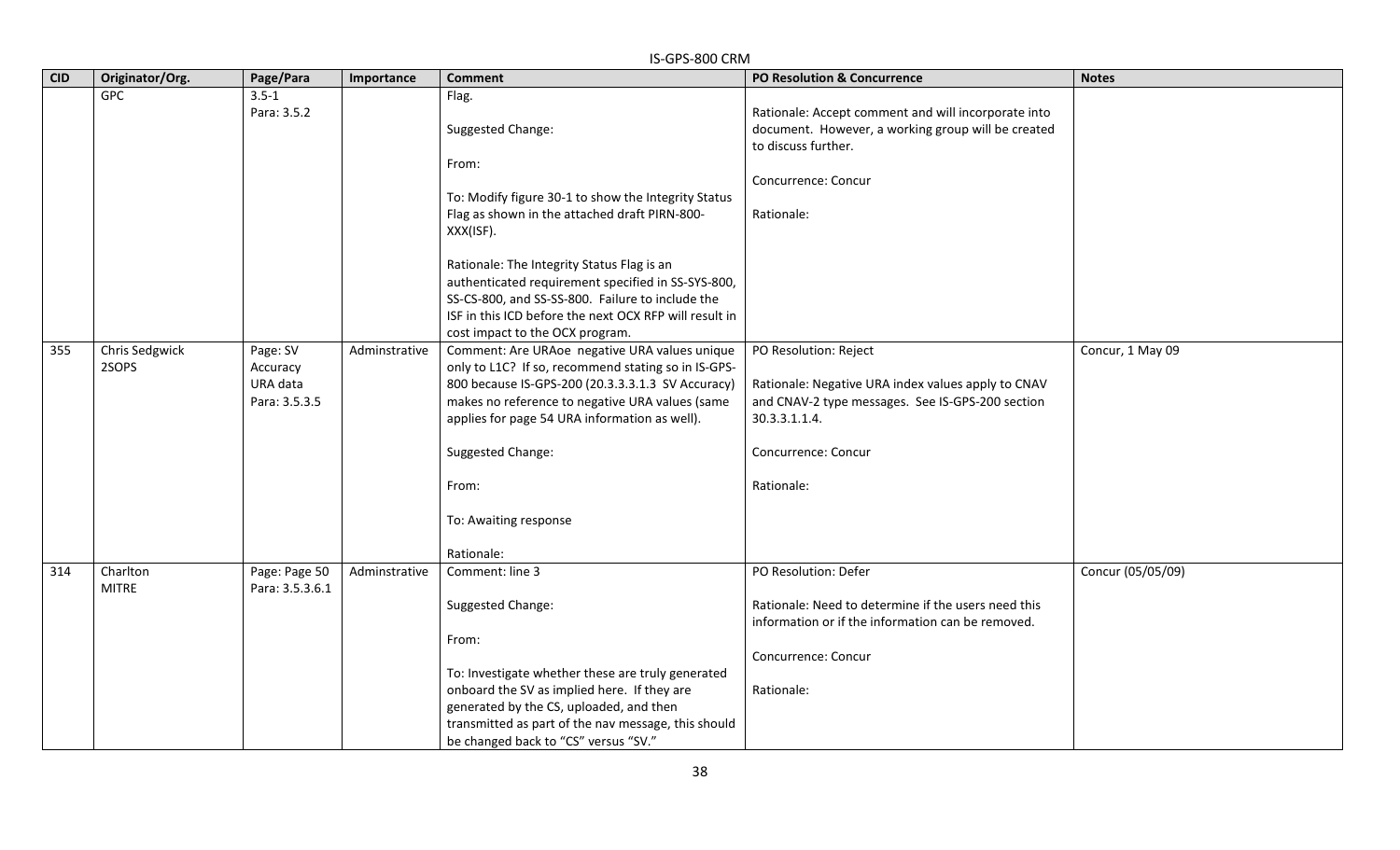|            | IS-GPS-800 CRM                    |                                          |               |                                                                                                                                                                                                                                                                                                                            |                                                                                                                                   |                                                                                                                                                                                                                                                                                  |  |  |  |
|------------|-----------------------------------|------------------------------------------|---------------|----------------------------------------------------------------------------------------------------------------------------------------------------------------------------------------------------------------------------------------------------------------------------------------------------------------------------|-----------------------------------------------------------------------------------------------------------------------------------|----------------------------------------------------------------------------------------------------------------------------------------------------------------------------------------------------------------------------------------------------------------------------------|--|--|--|
| <b>CID</b> | Originator/Org.                   | Page/Para                                | Importance    | <b>Comment</b>                                                                                                                                                                                                                                                                                                             | <b>PO Resolution &amp; Concurrence</b>                                                                                            | <b>Notes</b>                                                                                                                                                                                                                                                                     |  |  |  |
|            |                                   |                                          |               | Rationale: Insure document reflects actual<br>operation                                                                                                                                                                                                                                                                    |                                                                                                                                   |                                                                                                                                                                                                                                                                                  |  |  |  |
| 244        | <b>Thomas Nagle</b><br><b>GPC</b> | Page: 53<br>Para: 3.5.3.7.1              | Adminstrative | Comment: Clarify the dual frequency users.<br>Suggested Change:<br>From: "the dual-frequency users must apply<br>additional terms to the SV clock correction<br>equations."<br>To: "the dual-frequency (L1C and L2C) users must<br>apply additional terms to the SV clock correction<br>equations."<br>Rationale: Clarity  | PO Resolution: Accept<br>Rationale:<br>Concurrence: Concur<br>Rationale:                                                          | See comment 352.                                                                                                                                                                                                                                                                 |  |  |  |
| 315        | Charlton<br><b>MITRE</b>          | Page: Page 53<br>Para: 3.5.3.7.1         | Adminstrative | Comment: line 5<br>Suggested Change:<br>From:<br>To: make "users" singular  "user"<br>Rationale: grammar                                                                                                                                                                                                                   | PO Resolution: Accept<br>Rationale:<br>Concurrence: Concur<br>Rationale:                                                          | Concur (05/05/09)                                                                                                                                                                                                                                                                |  |  |  |
| 191        | <b>Thomas Nagle</b><br><b>GPC</b> | Page: Figure<br>$3.5 - 2$<br>Para: 3.5.2 | Substantive   | Comment: Would be good to include ISCs for<br>L1C/A, L2C, L5I5, and L5Q5.<br>Suggested Change:<br>From:<br>To:<br>Rationale: In case the data channels in the L2C and<br>L5 are RFI-interfered, but their receivers still track<br>their pilot channels. The navigation parameters of<br>the SV on L1C signal can be used. | PO Resolution: Accept<br>Rationale: This is a good candidate for the ICWG.<br>Concurrence: Concur<br>Rationale: See comment #262. | 11/18/08: Need to determine location<br>(which message) to include the ISCs. This<br>information needs to be included in this<br>revision of the document. Action assigned to<br>Karl K. and Chris H. to determine location.<br>8/13/09: Kogus to follow up with Hagerty.<br>see |  |  |  |
| 200        | <b>Thomas Nagle</b>               | Page:                                    | Substantive   | Comment: No guidance is provided for determining   PO Resolution: Accept                                                                                                                                                                                                                                                   |                                                                                                                                   | 11/18/08: comment deferred; action                                                                                                                                                                                                                                               |  |  |  |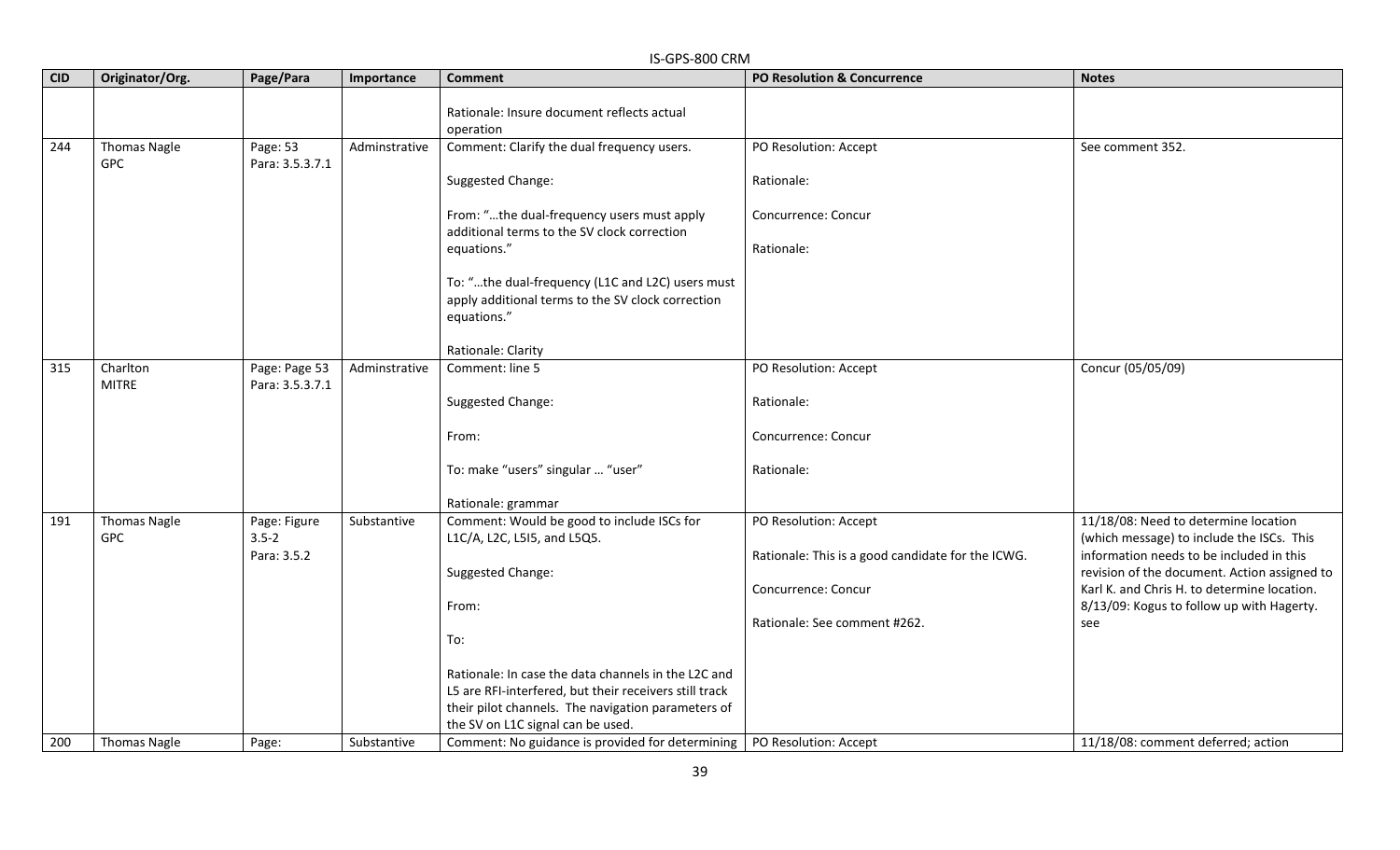|            | IS-GPS-800 CRM                    |                                          |               |                                                                                                                                                                                                                                                                                                                                                                             |                                                                                                                                                                                                          |                                                                                                                                                           |  |  |
|------------|-----------------------------------|------------------------------------------|---------------|-----------------------------------------------------------------------------------------------------------------------------------------------------------------------------------------------------------------------------------------------------------------------------------------------------------------------------------------------------------------------------|----------------------------------------------------------------------------------------------------------------------------------------------------------------------------------------------------------|-----------------------------------------------------------------------------------------------------------------------------------------------------------|--|--|
| <b>CID</b> | Originator/Org.                   | Page/Para                                | Importance    | <b>Comment</b>                                                                                                                                                                                                                                                                                                                                                              | PO Resolution & Concurrence                                                                                                                                                                              | <b>Notes</b>                                                                                                                                              |  |  |
|            | <b>GPC</b>                        | Para: 3.5.3.8                            |               | the overall URA from URAoc and URAoe. Is URA =<br>URAoc + URAoe? Are both URAoc and URAoe<br>integrity assured when the integrity status flag is<br>set? These issues should be described in the IS.<br>Suggested Change:<br>From:<br>To:<br>Rationale: Provide clarification on how the overall<br>URA should be computed from the individual clock<br>and ephemeris URAs. | Rationale: Defer to PSICA Working Group.<br>New Section 3.5.3.10 will address this concern.<br>Concurrence:<br>Rationale:                                                                                | assigned to PSICA WG.<br>8/13/09: Jeffris to follow up with PSICA WG<br>8/26/09: Change to "reject" as New Section<br>3.5.3.10 will address this concern. |  |  |
| 240        | <b>Thomas Nagle</b><br><b>GPC</b> | Page: Figure<br>$3.5 - 4$<br>Para: 3.5.2 | Substantive   | Comment: Mislabeled T_oa<br>Suggested Change:<br>From: T_oa<br>To: t_oa<br>Rationale: Correction                                                                                                                                                                                                                                                                            | PO Resolution: Accept<br>Rationale:<br>Concurrence: Concur<br>Rationale:                                                                                                                                 | 11/18/08: Stakeholders concur with<br>proposed change.                                                                                                    |  |  |
| 198        | <b>Thomas Nagle</b><br>GPC        | Page:<br>Para: 3.5.3.8                   | Substantive   | Comment: Correction to the second equation.<br>Suggested Change:<br>From: + URAoc1 $(t - top) + $<br>To: + URAoc1 $(t - top - 93,600) + $<br>Rationale: Correction                                                                                                                                                                                                          | PO Resolution: Reject<br>Rationale: This equation is identical to the one found in<br>IS-GPS-200 and will require community discussion<br>before making a revision.<br>Concurrence: Concur<br>Rationale: | 11/18/08: comment was withdrawn.<br>9/1/09: updated to "Reject" and "concur"                                                                              |  |  |
| 316        | Charlton<br><b>MITRE</b>          | Page: Page 55<br>Para: 3.5.3.8           | Adminstrative | Comment: throughout page<br>Suggested Change:<br>From:<br>To: Add period following each instance where "N"                                                                                                                                                                                                                                                                  | PO Resolution: Accept<br>Rationale:<br>Concurrence: Concur<br>Rationale:                                                                                                                                 | Concur (05/05/09)                                                                                                                                         |  |  |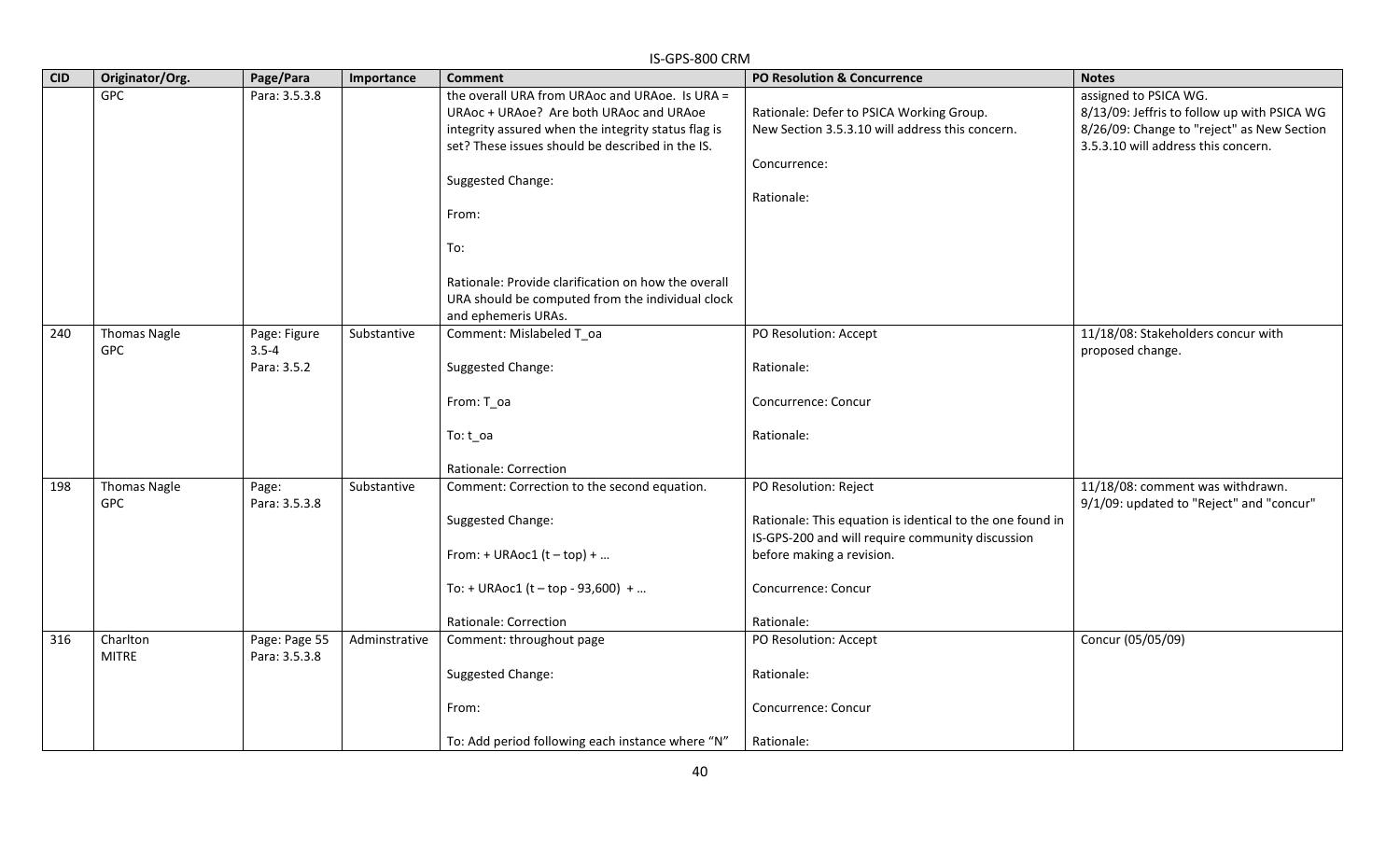|     | IS-GPS-800 CRM  |                 |               |                                                    |                                                          |                                            |  |  |  |  |
|-----|-----------------|-----------------|---------------|----------------------------------------------------|----------------------------------------------------------|--------------------------------------------|--|--|--|--|
| CID | Originator/Org. | Page/Para       | Importance    | <b>Comment</b>                                     | <b>PO Resolution &amp; Concurrence</b>                   | <b>Notes</b>                               |  |  |  |  |
|     |                 |                 |               | is defined.                                        |                                                          |                                            |  |  |  |  |
|     |                 |                 |               |                                                    |                                                          |                                            |  |  |  |  |
|     |                 |                 |               | Rationale: grammar                                 |                                                          |                                            |  |  |  |  |
| 353 | Rhonda Slattery | Page:           | Critical      | Comment: Where do errors that do not fall cleanly  | PO Resolution: Accept                                    | 9/9/09: Sent email to Rhonda for           |  |  |  |  |
|     | Aerospace       | Para: 3.5.3.8   |               | into clock or ephemeris get added to UDRA (e.g.,   |                                                          | concrrence. Proposed adding UDRA in the    |  |  |  |  |
|     |                 |                 |               | ISC errors, and all the other components of the    | Rationale: Will forward to the space IPT for resolution. | definitions.                               |  |  |  |  |
|     |                 |                 |               | URE)?                                              |                                                          | 9/30/09: Email to Kogus corrects the       |  |  |  |  |
|     |                 |                 |               |                                                    | Concurrence:                                             | original CRM (from UDRA to URA). Language  |  |  |  |  |
|     |                 |                 |               | Suggested Change:                                  |                                                          | incorporated in to section 3.5.3.8 answers |  |  |  |  |
|     |                 |                 |               |                                                    | Rationale: This is in the requirement set for OCX block  | this question.                             |  |  |  |  |
|     |                 |                 |               | From:                                              | 1, as well as GPS III SS. We need to know this data      |                                            |  |  |  |  |
|     |                 |                 |               |                                                    | today, and it's not just a SV problem. (05/06/09)        |                                            |  |  |  |  |
|     |                 |                 |               | To: Clarify what errors are included in clock and  |                                                          |                                            |  |  |  |  |
|     |                 |                 |               | ephemeris UDRA to show users that all errors are   |                                                          |                                            |  |  |  |  |
|     |                 |                 |               | covered as described in the 800 specifications.    |                                                          |                                            |  |  |  |  |
|     |                 |                 |               | Rationale: Current definition of UDRA does not     |                                                          |                                            |  |  |  |  |
|     |                 |                 |               | cover all the IIIA and OCX errors.                 |                                                          |                                            |  |  |  |  |
| 318 | Charlton        | Page: Page 56   | Adminstrative | Comment: line 2                                    | PO Resolution: A/C                                       | Concur (05/05/09)                          |  |  |  |  |
|     | <b>MITRE</b>    | Para: 3.5.3.9   |               |                                                    |                                                          |                                            |  |  |  |  |
|     |                 |                 |               | Suggested Change:                                  | Rationale: Will need to verify that the proposed         |                                            |  |  |  |  |
|     |                 |                 |               |                                                    | language is appropriate for each situation.              |                                            |  |  |  |  |
|     |                 |                 |               | From:                                              |                                                          |                                            |  |  |  |  |
|     |                 |                 |               |                                                    | Concurrence: Concur                                      |                                            |  |  |  |  |
|     |                 |                 |               | To: Change wording throughout document, in each    |                                                          |                                            |  |  |  |  |
|     |                 |                 |               | instance used, to read "The bit lengths, scale     | Rationale:                                               |                                            |  |  |  |  |
|     |                 |                 |               | factors, ranges, and units of these parameters are |                                                          |                                            |  |  |  |  |
|     |                 |                 |               | given "                                            |                                                          |                                            |  |  |  |  |
|     |                 |                 |               |                                                    |                                                          |                                            |  |  |  |  |
|     |                 |                 |               | Rationale: Standardize wording throughout          |                                                          |                                            |  |  |  |  |
|     |                 |                 |               | document to match that used in para 3.5.4.1.1.     |                                                          |                                            |  |  |  |  |
|     |                 |                 |               | Many variations in current document.               |                                                          |                                            |  |  |  |  |
| 319 | Charlton        | Page: Page 56   | Adminstrative | Comment: line containing "ISCL1CD = $tL1P(Y)$ -    | PO Resolution: Accept                                    | Concur (05/05/09)                          |  |  |  |  |
|     | <b>MITRE</b>    | Para: 3.5.3.9.1 |               | tL1CD."                                            |                                                          |                                            |  |  |  |  |
|     |                 |                 |               |                                                    | Rationale:                                               |                                            |  |  |  |  |
|     |                 |                 |               | Suggested Change:                                  |                                                          |                                            |  |  |  |  |
|     |                 |                 |               |                                                    | Concurrence: Concur                                      |                                            |  |  |  |  |
|     |                 |                 |               | From:                                              |                                                          |                                            |  |  |  |  |
|     |                 |                 |               |                                                    | Rationale:                                               |                                            |  |  |  |  |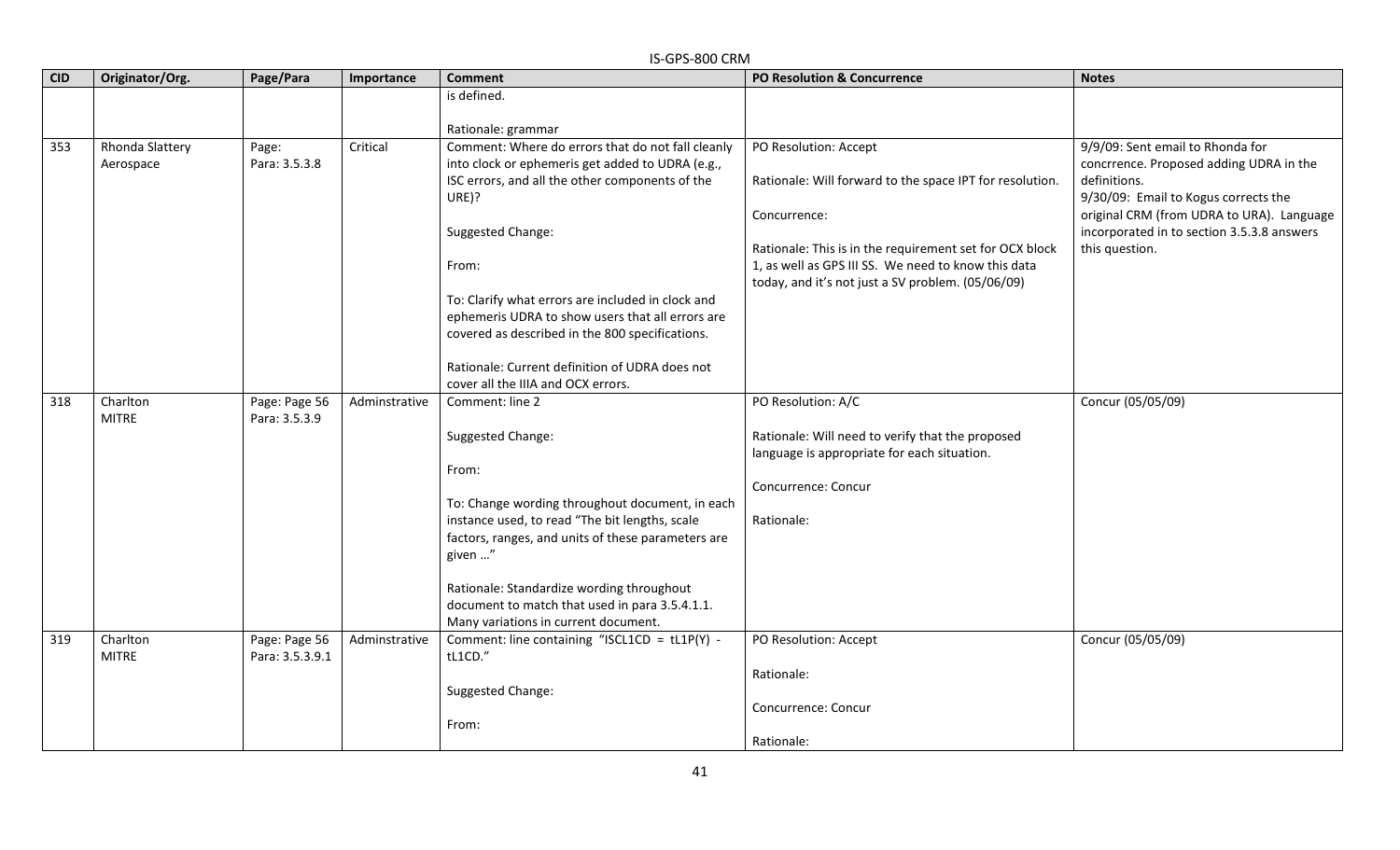|            | IS-GPS-800 CRM                    |                                  |               |                                                                                                                                                                                                                                                                                                  |                                                                                                                                                                                                                                                                              |                                                                                                                                                                                                                                                                                      |  |  |
|------------|-----------------------------------|----------------------------------|---------------|--------------------------------------------------------------------------------------------------------------------------------------------------------------------------------------------------------------------------------------------------------------------------------------------------|------------------------------------------------------------------------------------------------------------------------------------------------------------------------------------------------------------------------------------------------------------------------------|--------------------------------------------------------------------------------------------------------------------------------------------------------------------------------------------------------------------------------------------------------------------------------------|--|--|
| <b>CID</b> | Originator/Org.                   | Page/Para                        | Importance    | <b>Comment</b>                                                                                                                                                                                                                                                                                   | PO Resolution & Concurrence                                                                                                                                                                                                                                                  | <b>Notes</b>                                                                                                                                                                                                                                                                         |  |  |
|            |                                   |                                  |               | To: change period at end of "ISCL1CD = $tL1P(Y)$ -<br>tL1CD" to a comma and delete comma following<br>"where" on next line. Delete "is" following<br>parentheses.<br>Rationale: grammar/readability                                                                                              |                                                                                                                                                                                                                                                                              |                                                                                                                                                                                                                                                                                      |  |  |
| 320        | Charlton                          | Page: Page 57                    | Adminstrative | Comment:                                                                                                                                                                                                                                                                                         | PO Resolution: A/C                                                                                                                                                                                                                                                           | Concur (05/05/09)                                                                                                                                                                                                                                                                    |  |  |
|            | <b>MITRE</b>                      | Para: 3.5.3.9.2                  |               | Suggested Change:<br>From:<br>To: delete colon, change beginning of second<br>sentence to "and the" and delete comma after<br>"where"                                                                                                                                                            | Rationale: Will delete colon after each"relationship"<br>and add period following each equation on page.<br>Will Add "for the preceding equations, the following<br>definitions apply:" for consistency.<br>Will line up equal signs for readability.<br>Concurrence: Concur |                                                                                                                                                                                                                                                                                      |  |  |
|            |                                   |                                  |               | Rationale: grammar/readability                                                                                                                                                                                                                                                                   | Rationale:                                                                                                                                                                                                                                                                   |                                                                                                                                                                                                                                                                                      |  |  |
| 246        | <b>Thomas Nagle</b><br><b>GPC</b> | Page: 58<br>Para: 3.5.3.9.3      | Substantive   | Comment: There are errors in the "PR" equations.<br>Suggested Change:<br>From: " + SSV_L5 - "<br>To: " + C SSV_L5 - " in the 2nd, 4th, 6th, and 8th<br>equations.<br>Rationale: SSV_L5 is the delay bias, therefore, need<br>to convert to the range by multiplying by the speed<br>of light, c. | PO Resolution: Reject<br>Rationale: Defer. Need LM input.<br>Concurrence: Concur<br>Rationale:                                                                                                                                                                               | 11/18/08: Action to GPSW/GPC to<br>determine where the equations and<br>parameters should be located. Remove<br>these equations and SSV discusion from this<br>document. Provide a reference/pointer to<br>the <tbd> location for this information.<br/>Stakeholders concur. V</tbd> |  |  |
| 322        | Charlton<br><b>MITRE</b>          | Page: Page 57<br>Para: 3.5.3.9.3 | Adminstrative | Comment:<br>Suggested Change:<br>From:<br>To: Delete colon after each "relationship" and add<br>period following each equation on page. Delete<br>"where" and replace with "For the preceding<br>equations, the following definitions apply:"                                                    | PO Resolution: Accept<br>Rationale:<br>Concurrence: Concur<br>Rationale:                                                                                                                                                                                                     | Concur (05/05/09)                                                                                                                                                                                                                                                                    |  |  |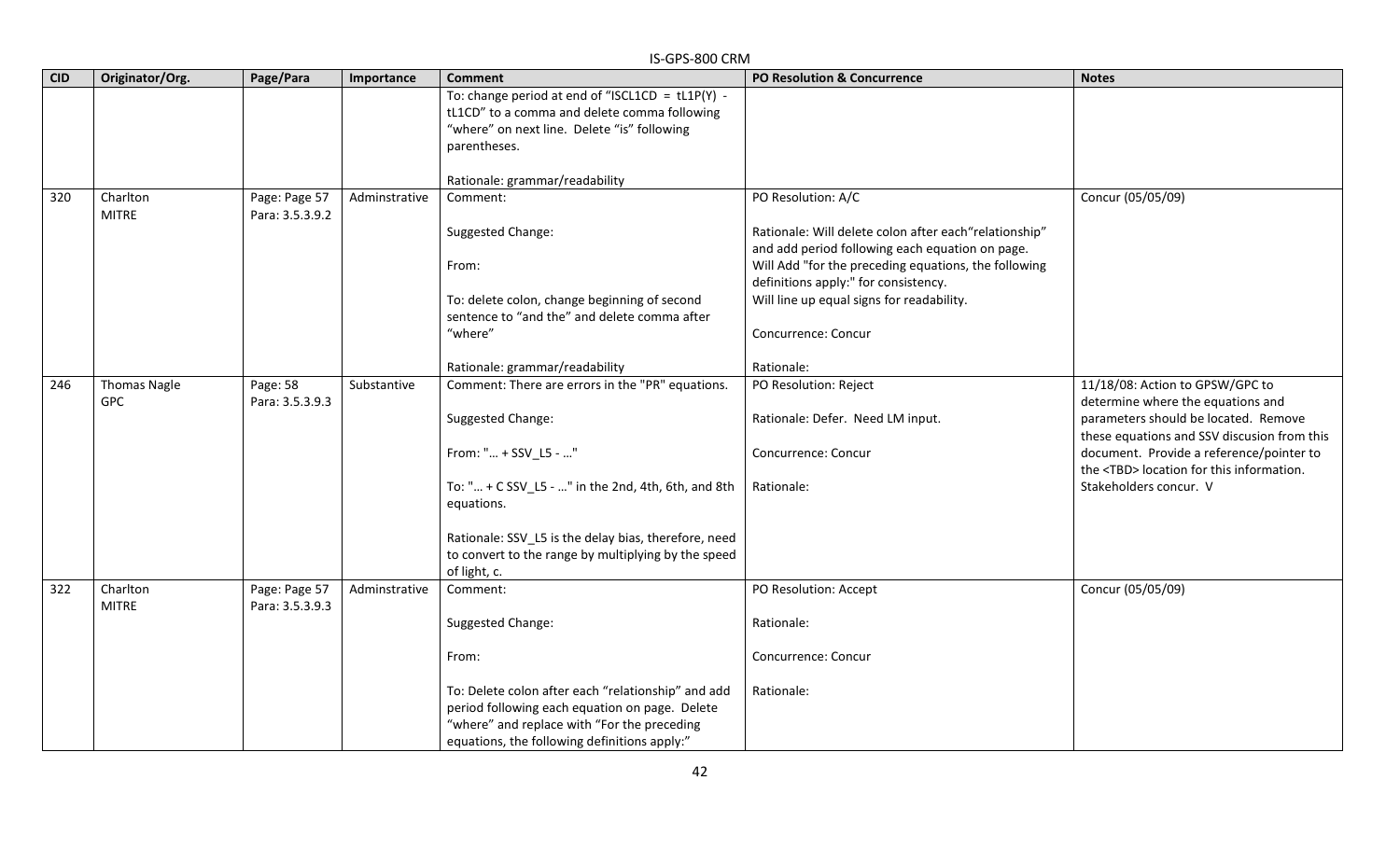|            | IS-GPS-800 CRM           |                                  |               |                                                                                        |                                                                                                             |                   |  |  |  |
|------------|--------------------------|----------------------------------|---------------|----------------------------------------------------------------------------------------|-------------------------------------------------------------------------------------------------------------|-------------------|--|--|--|
| <b>CID</b> | Originator/Org.          | Page/Para                        | Importance    | <b>Comment</b>                                                                         | <b>PO Resolution &amp; Concurrence</b>                                                                      | <b>Notes</b>      |  |  |  |
|            |                          |                                  |               | Rationale: grammar/readability                                                         |                                                                                                             |                   |  |  |  |
| 323        | Charlton<br><b>MITRE</b> | Page: Page 57<br>Para: 3.5.3.9.3 | Adminstrative | Comment:                                                                               | PO Resolution: Accept                                                                                       | Concur (05/05/09) |  |  |  |
|            |                          |                                  |               | Suggested Change:                                                                      | Rationale:                                                                                                  |                   |  |  |  |
|            |                          |                                  |               | From:                                                                                  | Concurrence: Concur                                                                                         |                   |  |  |  |
|            |                          |                                  |               | To: delete "where" in final definition                                                 | Rationale:                                                                                                  |                   |  |  |  |
|            |                          |                                  |               | Rationale: readability                                                                 |                                                                                                             |                   |  |  |  |
| 324        | Charlton<br><b>MITRE</b> | Page: Page 59<br>Para: 3.5.4     | Adminstrative | Comment: para 2, line 1                                                                | PO Resolution: Accept                                                                                       | Concur (05/05/09) |  |  |  |
|            |                          |                                  |               | Suggested Change:                                                                      | Rationale:                                                                                                  |                   |  |  |  |
|            |                          |                                  |               | From:                                                                                  | Concurrence: Concur                                                                                         |                   |  |  |  |
|            |                          |                                  |               | To: change "pages" to singular and "begin" to<br>"begins"                              | Rationale:                                                                                                  |                   |  |  |  |
|            |                          |                                  |               | Rationale: grammar/readability                                                         |                                                                                                             |                   |  |  |  |
| 325        | Charlton<br><b>MITRE</b> | Page: Page 59<br>Para: 3.5.4     | Adminstrative | Comment: para 2, line 2                                                                | PO Resolution: A/C                                                                                          | Concur (05/05/09) |  |  |  |
|            |                          |                                  |               | Suggested Change:                                                                      | Rationale: The sentence wiil read as follows: "Each<br>subframe 3 page is identified by a 6-bit page number |                   |  |  |  |
|            |                          |                                  |               | From:                                                                                  | provided in bits 9 through 14".                                                                             |                   |  |  |  |
|            |                          |                                  |               | To: change " bits 9 through 14 of subframe 3." to<br>" bits 9 through 14 of the page." | Concurrence: Concur                                                                                         |                   |  |  |  |
|            |                          |                                  |               | Rationale: clarity                                                                     | Rationale:                                                                                                  |                   |  |  |  |
| 327        | Charlton<br><b>MITRE</b> | Page: Page 59<br>Para: 3.5.4     | Adminstrative | Comment: throughout document                                                           | PO Resolution: A/C                                                                                          | Concur (05/05/09) |  |  |  |
|            |                          |                                  |               | Suggested Change:                                                                      | Rationale: Will need to verify that the proposed<br>language is appropriate for each situation.             |                   |  |  |  |
|            |                          |                                  |               | From:                                                                                  |                                                                                                             |                   |  |  |  |
|            |                          |                                  |               |                                                                                        | Concurrence: Concur                                                                                         |                   |  |  |  |
|            |                          |                                  |               | To: make all usage in document consistent with                                         |                                                                                                             |                   |  |  |  |
|            |                          |                                  |               | respect to "subframe x page y"  currently it is                                        | Rationale:                                                                                                  |                   |  |  |  |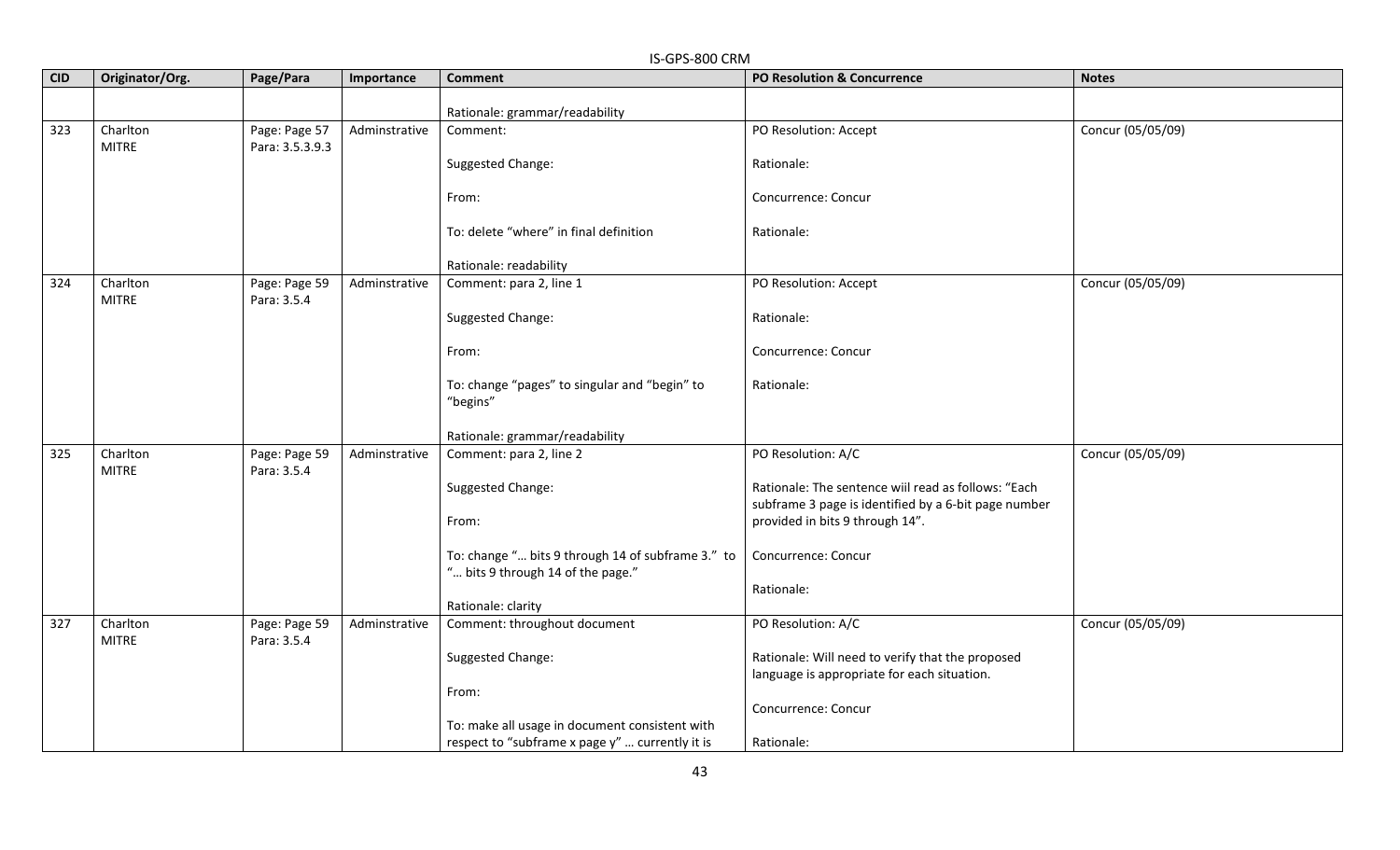|            | IS-GPS-800 CRM           |                                  |               |                                                                                                                   |                                        |                   |  |  |
|------------|--------------------------|----------------------------------|---------------|-------------------------------------------------------------------------------------------------------------------|----------------------------------------|-------------------|--|--|
| <b>CID</b> | Originator/Org.          | Page/Para                        | Importance    | <b>Comment</b>                                                                                                    | <b>PO Resolution &amp; Concurrence</b> | <b>Notes</b>      |  |  |
|            |                          |                                  |               | capitalized in some places and not in others, it<br>appears with commas in some places and not in<br>others, etc. |                                        |                   |  |  |
|            |                          |                                  |               | Rationale: consistency, various formats currently<br>used throughout document                                     |                                        |                   |  |  |
| 326        | Charlton<br><b>MITRE</b> | Page: Page 59<br>Para: 3.5.4.1   | Adminstrative | Comment: line 1                                                                                                   | PO Resolution: Accept                  | Concur (05/05/09) |  |  |
|            |                          |                                  |               | Suggested Change:                                                                                                 | Rationale:                             |                   |  |  |
|            |                          |                                  |               | From:                                                                                                             | Concurrence: Concur                    |                   |  |  |
|            |                          |                                  |               | To: change first line to read "As depicted in Figure<br>3.5-2, subframe 3 page 1 contains the UTC "               | Rationale:                             |                   |  |  |
|            |                          |                                  |               | Rationale: readability/clarity                                                                                    |                                        |                   |  |  |
| 328        | Charlton<br><b>MITRE</b> | Page: Page 60<br>Para:           | Adminstrative | Comment: line 5                                                                                                   | PO Resolution: Accept                  | Concur (05/05/09) |  |  |
|            |                          | 3.5.4.1.1.1                      |               | Suggested Change:                                                                                                 | Rationale:                             |                   |  |  |
|            |                          |                                  |               | From:                                                                                                             | Concurrence: Concur                    |                   |  |  |
|            |                          |                                  |               | To: change period at end to colon and place period<br>after equation                                              | Rationale:                             |                   |  |  |
|            |                          |                                  |               | Rationale: grammar                                                                                                |                                        |                   |  |  |
| 330        | Charlton<br><b>MITRE</b> | Page: Page 62<br>Para: 3.5.4.2.1 | Adminstrative | Comment: line 2                                                                                                   | PO Resolution: Accept                  | Concur (05/05/09) |  |  |
|            |                          |                                  |               | Suggested Change:                                                                                                 | Rationale:                             |                   |  |  |
|            |                          |                                  |               | From:                                                                                                             | Concurrence: Concur                    |                   |  |  |
|            |                          |                                  |               | To: add hyphen to read "GPS-like"                                                                                 | Rationale:                             |                   |  |  |
|            |                          |                                  |               | Rationale: grammar/readability                                                                                    |                                        |                   |  |  |
| 331        | Charlton<br><b>MITRE</b> | Page: Page 62<br>Para: 3.5.4.2.1 | Adminstrative | Comment: line 9                                                                                                   | PO Resolution: Accept                  | Concur (05/05/09) |  |  |
|            |                          |                                  |               | Suggested Change:                                                                                                 | Rationale:                             |                   |  |  |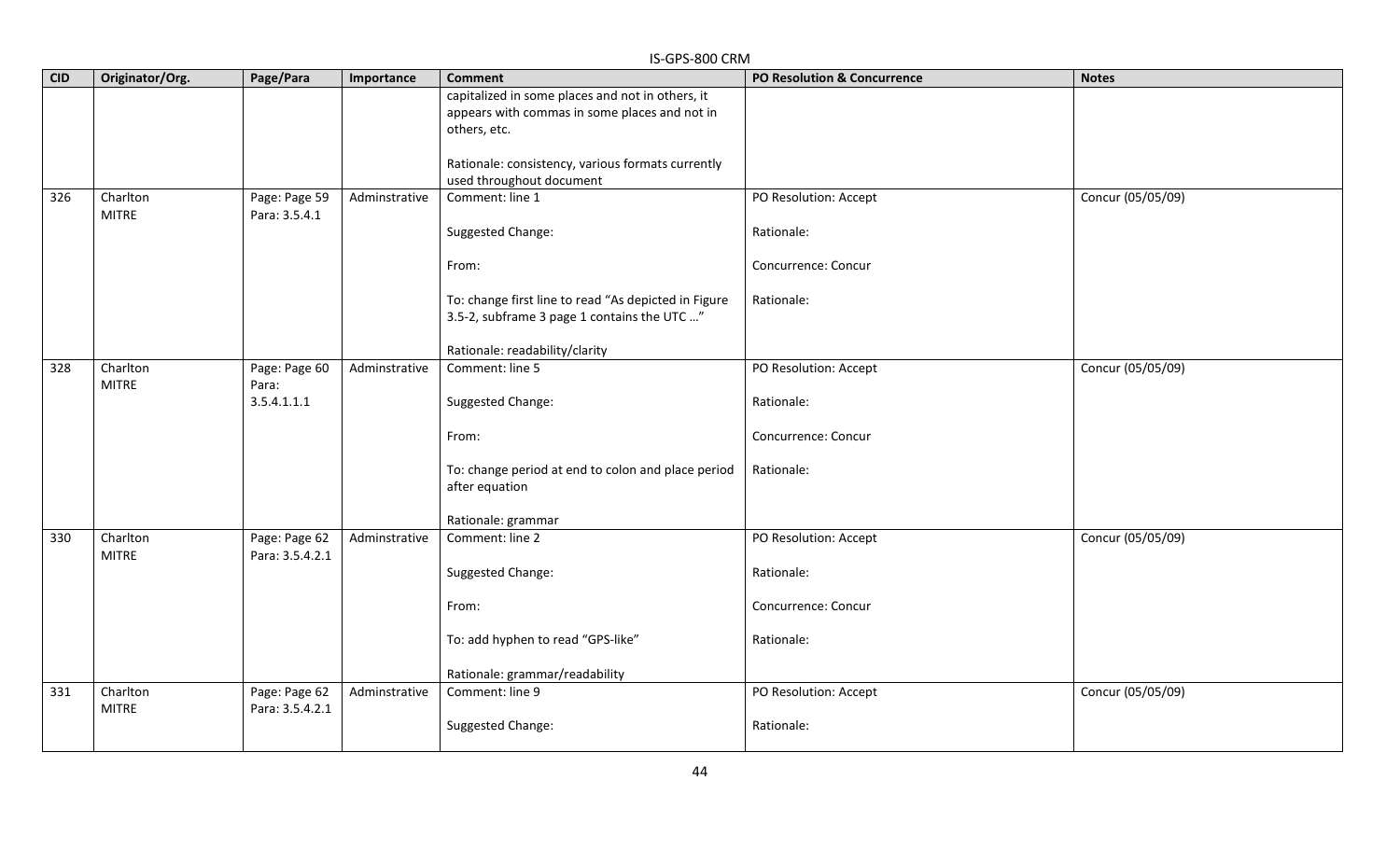|            | IS-GPS-800 CRM                    |                                  |               |                                                                                    |                                                                                                               |                                                                               |  |  |  |
|------------|-----------------------------------|----------------------------------|---------------|------------------------------------------------------------------------------------|---------------------------------------------------------------------------------------------------------------|-------------------------------------------------------------------------------|--|--|--|
| <b>CID</b> | Originator/Org.                   | Page/Para                        | Importance    | <b>Comment</b>                                                                     | <b>PO Resolution &amp; Concurrence</b>                                                                        | <b>Notes</b>                                                                  |  |  |  |
|            |                                   |                                  |               | From:                                                                              | Concurrence: Concur                                                                                           |                                                                               |  |  |  |
|            |                                   |                                  |               | To: make "the number of bits, the " match the<br>language used in 3.5.4.1.2        | Rationale:                                                                                                    |                                                                               |  |  |  |
|            |                                   |                                  |               | Rationale: consistency throughout document                                         |                                                                                                               |                                                                               |  |  |  |
| 247        | <b>Thomas Nagle</b><br><b>GPC</b> | Page: 62<br>Para:<br>3.5.4.2.1.1 | Substantive   | Comment: In the equation, term "WN" is not<br>defined in the CNAV-2 message types. | PO Resolution: Reject<br>Rationale: Need ICWG discussion. WN and WNn are                                      | 11/18/08: comment was withdrawn.                                              |  |  |  |
|            |                                   |                                  |               | Suggested Change:                                                                  | both used in this document. Per this document, WN is<br>defined in section 20.3.3.5.2.4 of IS-GPS-200. WNn is |                                                                               |  |  |  |
|            |                                   |                                  |               | From: "WN"                                                                         | not defined, but assumed from the context to be the<br>13 MSBs of WN.                                         |                                                                               |  |  |  |
|            |                                   |                                  |               | To: "WNn"                                                                          |                                                                                                               |                                                                               |  |  |  |
|            |                                   |                                  |               |                                                                                    | Concurrence: Concur                                                                                           |                                                                               |  |  |  |
|            |                                   |                                  |               | Rationale: Correction                                                              | Rationale:                                                                                                    |                                                                               |  |  |  |
| 332        | Charlton<br><b>MITRE</b>          | Page: Page 63<br>Para: 3.5.4.2.2 | Adminstrative | Comment: line 3                                                                    | PO Resolution: A/C                                                                                            | Concur (05/05/09)                                                             |  |  |  |
|            |                                   |                                  |               | Suggested Change:                                                                  | Rationale: Also change "contain" to "account" for<br>readability.                                             |                                                                               |  |  |  |
|            |                                   |                                  |               | From:                                                                              | Concurrence: Concur                                                                                           |                                                                               |  |  |  |
|            |                                   |                                  |               | To: make "the number of bits, the " match the                                      |                                                                                                               |                                                                               |  |  |  |
|            |                                   |                                  |               | language used in 3.5.4.1.2                                                         | Rationale:                                                                                                    |                                                                               |  |  |  |
|            |                                   |                                  |               | Rationale: consistency throughout document                                         |                                                                                                               |                                                                               |  |  |  |
| 241        | <b>Thomas Nagle</b><br><b>GPC</b> | Page: Figure<br>$3.5 - 5$        | Substantive   | Comment: Mislabeled T_oa                                                           | PO Resolution: Accept                                                                                         | 11/18/08: Stakeholders concur with<br>proposed change.                        |  |  |  |
|            |                                   | Para: 3.5.2                      |               | Suggested Change:                                                                  | Rationale:                                                                                                    |                                                                               |  |  |  |
|            |                                   |                                  |               | From: T_oa                                                                         | Concurrence: Concur                                                                                           |                                                                               |  |  |  |
|            |                                   |                                  |               | To: t_oa                                                                           | Rationale:                                                                                                    |                                                                               |  |  |  |
|            |                                   |                                  |               | Rationale: Correction                                                              |                                                                                                               |                                                                               |  |  |  |
| 242        | <b>Thomas Nagle</b><br><b>GPC</b> | Page: 44<br>Para: 3.5.3          | Substantive   | Comment: Reaplce "will" with "shall" in the fourth<br>paragraph.                   | PO Resolution: Accept                                                                                         | 11/18/08: Stakeholder concur with<br>proposed change with some modification - |  |  |  |
|            |                                   |                                  |               |                                                                                    | Rationale: Defer for ICWG discussion.                                                                         | add some language relating to timeframe                                       |  |  |  |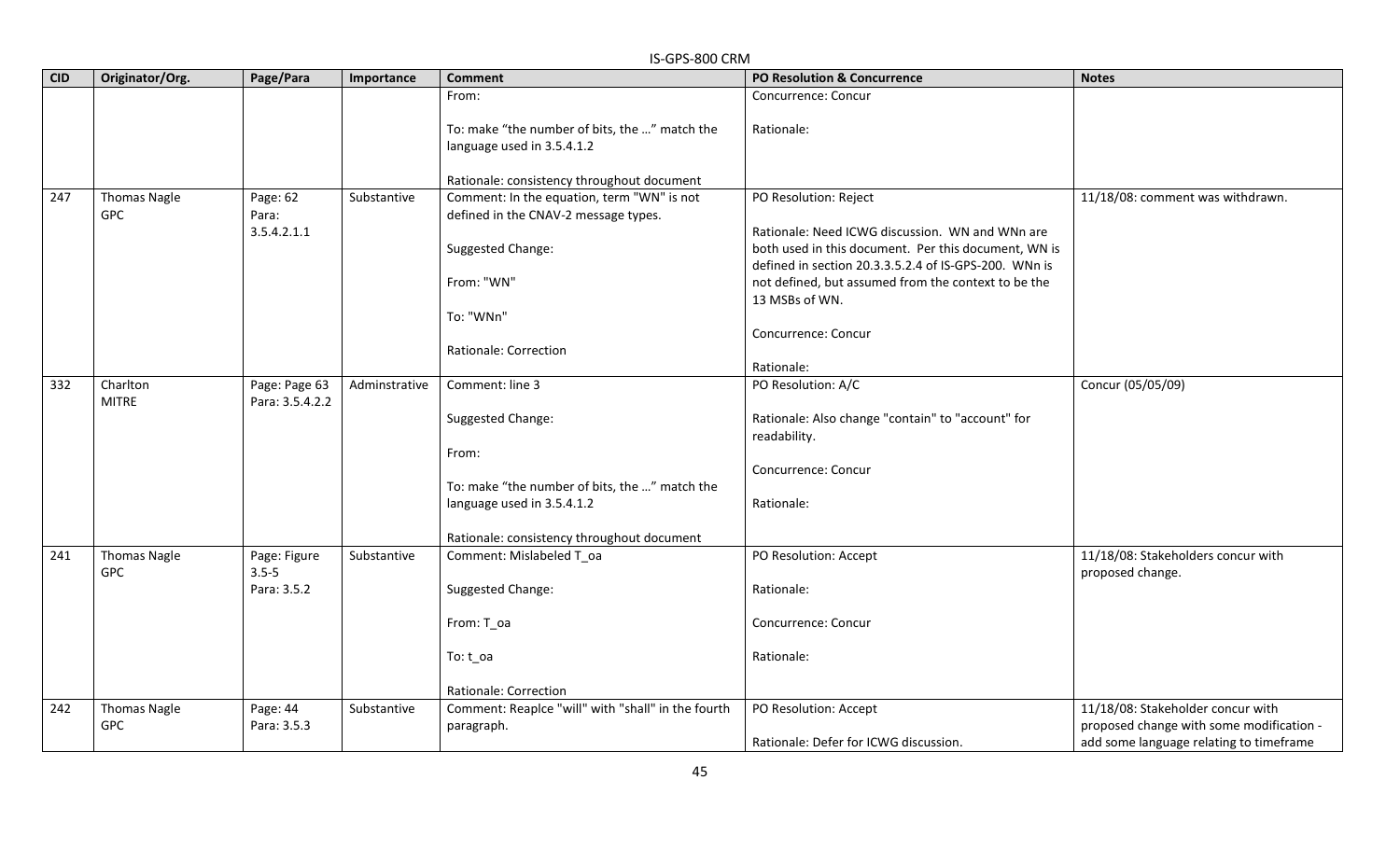|            | IS-GPS-800 CRM           |                                |               |                                                                                                                                                                                                                                                                                                                                                                                                                                    |                                                                                                                                                                        |                                                                                                                                           |  |  |  |
|------------|--------------------------|--------------------------------|---------------|------------------------------------------------------------------------------------------------------------------------------------------------------------------------------------------------------------------------------------------------------------------------------------------------------------------------------------------------------------------------------------------------------------------------------------|------------------------------------------------------------------------------------------------------------------------------------------------------------------------|-------------------------------------------------------------------------------------------------------------------------------------------|--|--|--|
| <b>CID</b> | Originator/Org.          | Page/Para                      | Importance    | <b>Comment</b>                                                                                                                                                                                                                                                                                                                                                                                                                     | <b>PO Resolution &amp; Concurrence</b>                                                                                                                                 | <b>Notes</b>                                                                                                                              |  |  |  |
|            |                          |                                |               | Suggested Change:<br>From: Any change in the subframe 2 ephemeris<br>and clock data will be accomplished with a<br>simultaneous change in the toe value. The SV will<br>assure<br>To: Any change in the subframe 2 ephemeris and<br>clock data shall be accomplished with a<br>simultaneous change in the toe value. The SV shall<br>assure<br>Rationale: Tighten specs for new message type and<br>new signal/system.             | Concurrence: Concur<br>Rationale:                                                                                                                                      | constraints. Changes made in real-time<br>during ICWG.                                                                                    |  |  |  |
| 334        | Charlton<br><b>MITRE</b> | Page: Page 65<br>Para: 3.5.4.3 | Adminstrative | Comment: undefined acronym<br>Suggested Change:<br>From:<br>To: Define "Midi" at first use in text or in acronym<br>listing<br>Rationale: readability/clarity                                                                                                                                                                                                                                                                      | PO Resolution: Reject<br>Rationale: Midi is not an acronym. 05/01/09: Defer.<br>Will bring to ICWG for definition.<br>Concurrence: Concur<br>Rationale:                | Concur (05/05/09)                                                                                                                         |  |  |  |
| 356        | Chris Sedgwick<br>2SOPS  | Page:<br>Para: 3.5.4.3.4       | Adminstrative | Comment: The following statement reads<br>incomplete and may leave the user in question of<br>how to apply the information<br>Suggested Change:<br>From: "For each health indicator, a "0" signifies<br>that all navigation data are valid and "1" signifies<br>that some or all navigation data are invalid."<br>To: Reword sentence to add specific information<br>on what "some" refers to (i.e Subframe 1, 2, 3)<br>Rationale: | PO Resolution: Reject<br>Rationale: Need to verify whether or not "some" can<br>be consistently tied to a specific subframe, etc.<br>Concurrence: Concur<br>Rationale: | Concur, 1 May 09<br>9/30/09: The "some" in this context refers to<br>any of the data in the message that might be<br>important for users. |  |  |  |
| 336        | Charlton                 | Page: Page 66                  | Adminstrative | Comment: line 4                                                                                                                                                                                                                                                                                                                                                                                                                    | PO Resolution: Accept                                                                                                                                                  | Concur (05/05/09)                                                                                                                         |  |  |  |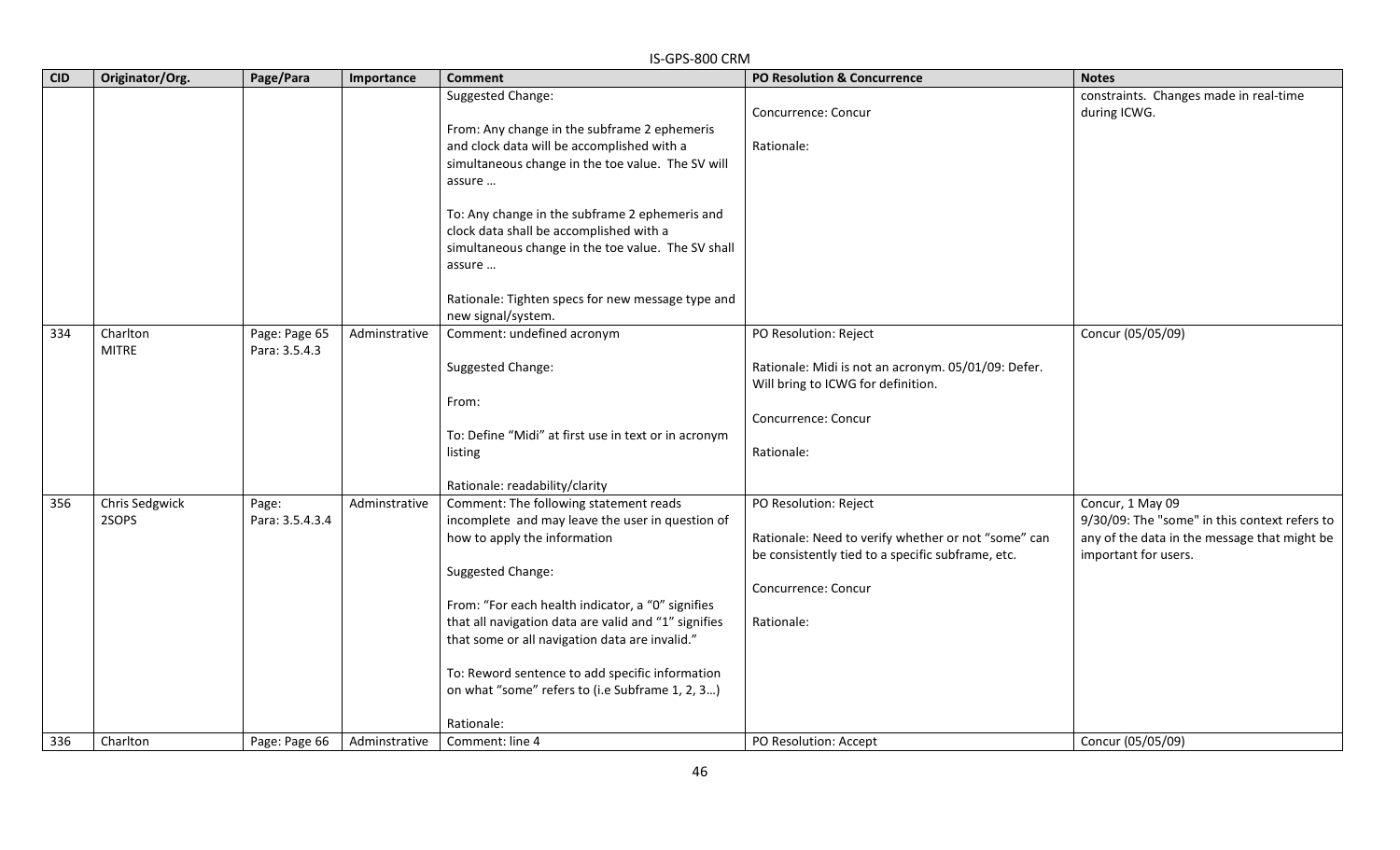|            | IS-GPS-800 CRM                    |                                  |               |                                                                                                                                                                                                                                             |                                                                                                                                                                                     |                                                                                                                                                                                                                                                                             |  |  |
|------------|-----------------------------------|----------------------------------|---------------|---------------------------------------------------------------------------------------------------------------------------------------------------------------------------------------------------------------------------------------------|-------------------------------------------------------------------------------------------------------------------------------------------------------------------------------------|-----------------------------------------------------------------------------------------------------------------------------------------------------------------------------------------------------------------------------------------------------------------------------|--|--|
| <b>CID</b> | Originator/Org.                   | Page/Para                        | Importance    | <b>Comment</b>                                                                                                                                                                                                                              | <b>PO Resolution &amp; Concurrence</b>                                                                                                                                              | <b>Notes</b>                                                                                                                                                                                                                                                                |  |  |
|            | <b>MITRE</b>                      | Para: 3.5.4.3.5                  |               | Suggested Change:                                                                                                                                                                                                                           | Rationale:                                                                                                                                                                          |                                                                                                                                                                                                                                                                             |  |  |
|            |                                   |                                  |               | From:                                                                                                                                                                                                                                       | Concurrence: Concur                                                                                                                                                                 |                                                                                                                                                                                                                                                                             |  |  |
|            |                                   |                                  |               | To: make "the number of bits, the " match the<br>language used in 3.5.4.1.2                                                                                                                                                                 | Rationale:                                                                                                                                                                          |                                                                                                                                                                                                                                                                             |  |  |
|            |                                   |                                  |               | Rationale: consistency throughout document                                                                                                                                                                                                  |                                                                                                                                                                                     |                                                                                                                                                                                                                                                                             |  |  |
| 337        | Charlton<br><b>MITRE</b>          | Page: Page 69<br>Para: 3.5.4.4.1 | Adminstrative | Comment: line 2                                                                                                                                                                                                                             | PO Resolution: Accept                                                                                                                                                               | Concur (05/05/09)                                                                                                                                                                                                                                                           |  |  |
|            |                                   |                                  |               | Suggested Change:                                                                                                                                                                                                                           | Rationale:                                                                                                                                                                          |                                                                                                                                                                                                                                                                             |  |  |
|            |                                   |                                  |               | From:                                                                                                                                                                                                                                       | Concurrence: Concur                                                                                                                                                                 |                                                                                                                                                                                                                                                                             |  |  |
|            |                                   |                                  |               | To: add "as depicted in" before "Figure"                                                                                                                                                                                                    | Rationale:                                                                                                                                                                          |                                                                                                                                                                                                                                                                             |  |  |
|            |                                   |                                  |               | Rationale: readability/clarity                                                                                                                                                                                                              |                                                                                                                                                                                     |                                                                                                                                                                                                                                                                             |  |  |
| 205        | <b>Thomas Nagle</b><br><b>GPC</b> | Page:<br>Para: 3.5.4.4.4         | Substantive   | Comment: The IS states that User Differential<br>Range Accuracy (UDRA) and UDRA-dot enable<br>users to estimate the accuracy obtained after<br>corrections are applied. Will these parameters be<br>integrity assured?<br>Suggested Change: | PO Resolution: Reject<br>Rationale: Defer to PSICA Working Group.<br>UDRA is not integrity assured. 3.5.3.10 explains how<br>URA is assured when status flag is on.<br>Concurrence: | 11/18/08: comment deferred; action<br>assigned to PSICA WG.<br>8/13/09: Jeffris to follow up with PSICA WG<br>8/26/09: Changed to "reject" based on<br>PSICA WG position: UDRA is not integrity<br>assured. 3.5.3.10 explains how URA is<br>assured when status flag is on. |  |  |
|            |                                   |                                  |               | From:                                                                                                                                                                                                                                       | Rationale:                                                                                                                                                                          |                                                                                                                                                                                                                                                                             |  |  |
|            |                                   |                                  |               | To:                                                                                                                                                                                                                                         |                                                                                                                                                                                     |                                                                                                                                                                                                                                                                             |  |  |
|            |                                   |                                  |               | Rationale: If UDRA and UDRA-dot are to be                                                                                                                                                                                                   |                                                                                                                                                                                     |                                                                                                                                                                                                                                                                             |  |  |
|            |                                   |                                  |               | integrity assured, then the IS should state so.                                                                                                                                                                                             |                                                                                                                                                                                     |                                                                                                                                                                                                                                                                             |  |  |
| 338        | Charlton<br><b>MITRE</b>          | Page: Page 70<br>Para:           | Adminstrative | Comment: line 1                                                                                                                                                                                                                             | PO Resolution: A/C                                                                                                                                                                  | Concur (05/05/09)                                                                                                                                                                                                                                                           |  |  |
|            |                                   | 3.5.4.4.4.1                      |               | Suggested Change:                                                                                                                                                                                                                           | Rationale: Pages may shift upon accepting/rejection of<br>changes to the document. Will make changes prior to                                                                       |                                                                                                                                                                                                                                                                             |  |  |
|            |                                   |                                  |               | From:                                                                                                                                                                                                                                       | finalization of the document.                                                                                                                                                       |                                                                                                                                                                                                                                                                             |  |  |
|            |                                   |                                  |               | To: replace "of" before "Figure" with "as depicted                                                                                                                                                                                          | Concurrence: Concur                                                                                                                                                                 |                                                                                                                                                                                                                                                                             |  |  |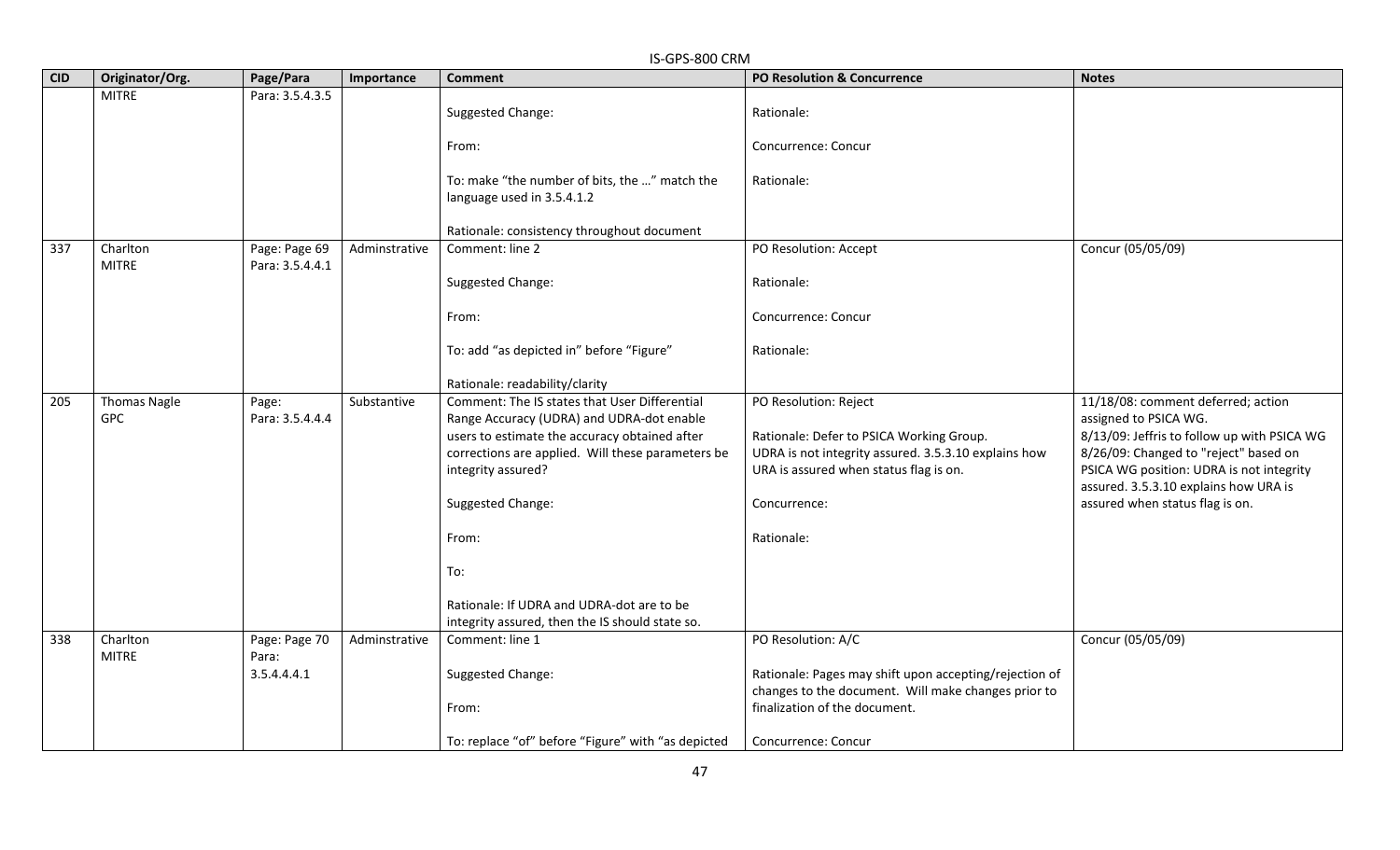|            | IS-GPS-800 CRM           |                                |               |                                                                                                                                          |                                                         |                                        |  |  |  |  |
|------------|--------------------------|--------------------------------|---------------|------------------------------------------------------------------------------------------------------------------------------------------|---------------------------------------------------------|----------------------------------------|--|--|--|--|
| <b>CID</b> | Originator/Org.          | Page/Para                      | Importance    | <b>Comment</b>                                                                                                                           | <b>PO Resolution &amp; Concurrence</b>                  | <b>Notes</b>                           |  |  |  |  |
|            |                          |                                |               | in<br>Rationale: readability/clarity                                                                                                     | Rationale:                                              |                                        |  |  |  |  |
| 339        | Charlton<br><b>MITRE</b> | Page: Page 72<br>Para: 3.5.4.5 | Adminstrative | Comment: line 1                                                                                                                          | PO Resolution: Accept                                   | Concur (05/05/09)                      |  |  |  |  |
|            |                          |                                |               | Suggested Change:                                                                                                                        | Rationale:                                              |                                        |  |  |  |  |
|            |                          |                                |               | From:                                                                                                                                    | Concurrence: Concur                                     |                                        |  |  |  |  |
|            |                          |                                |               | To: add "as depicted in" before "Figure" and add<br>the word "the" so as to read "The specific contents<br>of the text message will be " | Rationale:                                              |                                        |  |  |  |  |
|            |                          |                                |               | Rationale: readability/clarity                                                                                                           |                                                         |                                        |  |  |  |  |
| 340        | Charlton<br><b>MITRE</b> | Page: Page 73<br>Para: 3.5.5.1 | Adminstrative | Comment: last line                                                                                                                       | PO Resolution: Accept                                   | Concur (05/05/09)                      |  |  |  |  |
|            |                          |                                |               | Suggested Change:                                                                                                                        | Rationale:                                              |                                        |  |  |  |  |
|            |                          |                                |               | From:                                                                                                                                    | Concurrence: Concur                                     |                                        |  |  |  |  |
|            |                          |                                |               | To: delete "a" from " set of a newly uploaded "                                                                                          | Rationale:                                              |                                        |  |  |  |  |
|            |                          |                                |               | Rationale: readability                                                                                                                   |                                                         |                                        |  |  |  |  |
| 265        | <b>Thomas Nagle</b>      | Page:                          | Critical      | Comment: Definition of URA should be expanded                                                                                            | PO Resolution: Accept                                   | 8/13/09: Use the same definition being |  |  |  |  |
|            | <b>GPC</b>               | Para: 6.2.1                    |               | to be consistent with the expanded definition in                                                                                         |                                                         | developed by SYS-800 team.             |  |  |  |  |
|            |                          |                                |               | the GPS III SS-SYS-800, SS-SS-800, and SS-CS-800                                                                                         | Rationale: Language needs to be ERB/CCB approved at     |                                        |  |  |  |  |
|            |                          |                                |               | specifications.                                                                                                                          | the requirements level prior to or concurrent with      |                                        |  |  |  |  |
|            |                          |                                |               |                                                                                                                                          | changes being made to the interface document. Will      |                                        |  |  |  |  |
|            |                          |                                |               | Suggested Change:                                                                                                                        | coordinate with the Requirements lead.                  |                                        |  |  |  |  |
|            |                          |                                |               | From: 6.2.1 User Range Accuracy. User range<br>accuracy (URA) is a statistical indicator of the                                          | Concurrence:                                            |                                        |  |  |  |  |
|            |                          |                                |               | ranging accuracies obtainable with a specific SV.                                                                                        | Rationale: (05/11/09) GPC rejects with PO's resolution. |                                        |  |  |  |  |
|            |                          |                                |               | URA is a one-sigma estimate of the user range                                                                                            | Why didn't PO coordinate with "Requirements Lead", a    |                                        |  |  |  |  |
|            |                          |                                |               | errors in the navigation data for the transmitting                                                                                       | Wing level and local entity, prior to deferring our     |                                        |  |  |  |  |
|            |                          |                                |               | satellite. It includes all errors for which the Space                                                                                    | input? ERB and CCB are forthcoming, and isn't the       |                                        |  |  |  |  |
|            |                          |                                |               | and Control Segments are responsible. It does not                                                                                        | objective of the CRM review process to get all commen   |                                        |  |  |  |  |
|            |                          |                                |               | include any errors introduced in the user set or the                                                                                     |                                                         |                                        |  |  |  |  |
|            |                          |                                |               | transmission media. While the URA may vary over                                                                                          |                                                         |                                        |  |  |  |  |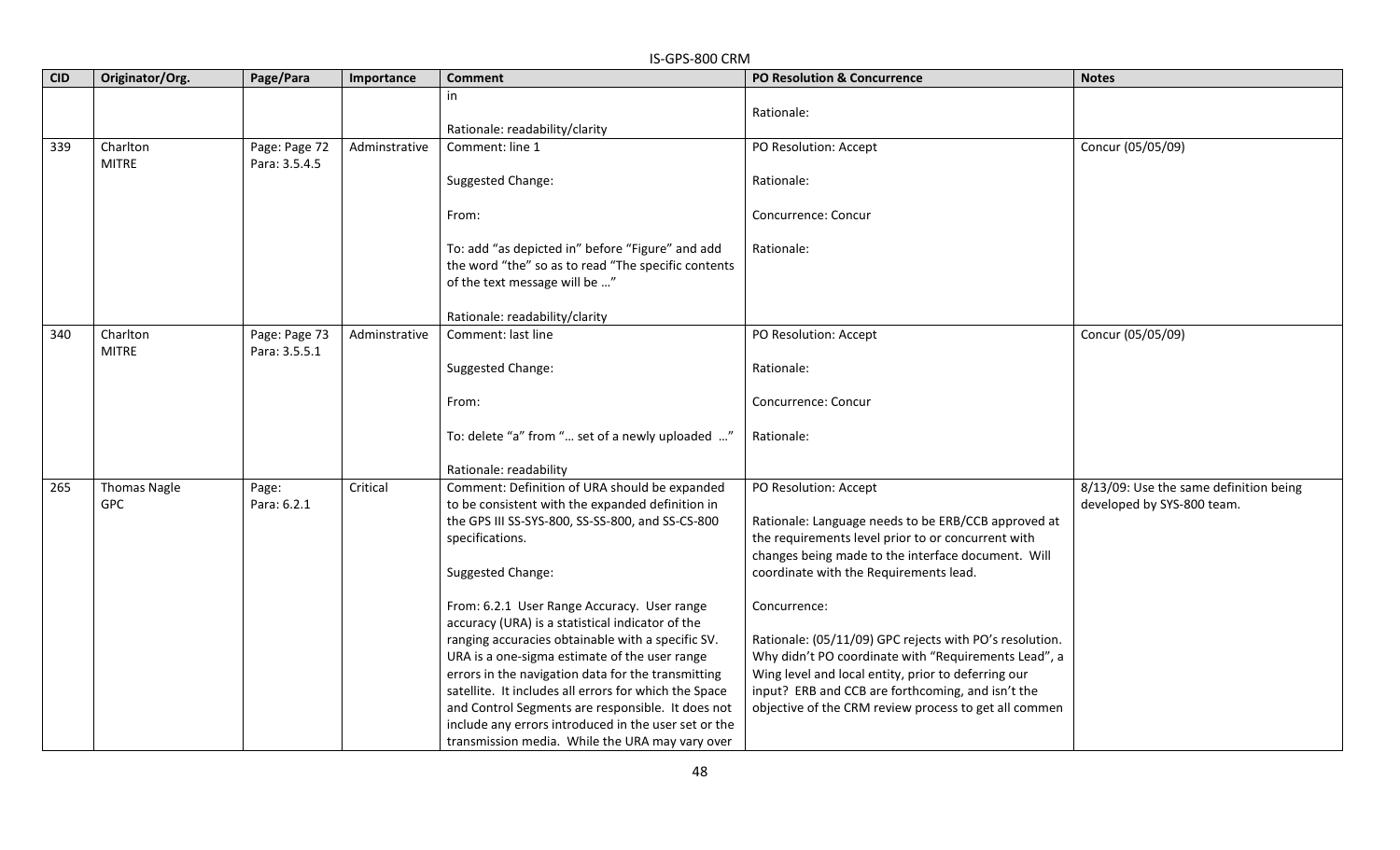|            |                           |                          |             | IS-GPS-800 CRM                                                                                                                                                                                                                                                                                                                          |                                                                                                                                                                                                                                                   |                                                                                                                                                                                        |
|------------|---------------------------|--------------------------|-------------|-----------------------------------------------------------------------------------------------------------------------------------------------------------------------------------------------------------------------------------------------------------------------------------------------------------------------------------------|---------------------------------------------------------------------------------------------------------------------------------------------------------------------------------------------------------------------------------------------------|----------------------------------------------------------------------------------------------------------------------------------------------------------------------------------------|
| <b>CID</b> | Originator/Org.           | Page/Para                | Importance  | <b>Comment</b>                                                                                                                                                                                                                                                                                                                          | <b>PO Resolution &amp; Concurrence</b>                                                                                                                                                                                                            | <b>Notes</b>                                                                                                                                                                           |
|            |                           |                          |             | a given subframe fit interval, the URA index (N)<br>reported in the NAV message corresponds to the<br>maximum value of URA anticipated over the fit<br>interval.                                                                                                                                                                        |                                                                                                                                                                                                                                                   |                                                                                                                                                                                        |
|            |                           |                          |             | To: The term "overbound" means that for each<br>value of range error, the cumulative probability on<br>the Gaussian distribution defined by the URA is<br>greater than or equal to the corresponding<br>probability on the URE distribution, out to and<br>including a specified v<br>Rationale: Definition of URA should be consistent |                                                                                                                                                                                                                                                   |                                                                                                                                                                                        |
|            |                           |                          |             | between the GPS III specifications and the<br>interface documents. The current definition of<br>URA in this document lacks specificity.                                                                                                                                                                                                 |                                                                                                                                                                                                                                                   |                                                                                                                                                                                        |
| 166        | <b>Thomas Nagle</b>       | Page:                    | Substantive | Comment: ICD does not define the Integrity Status                                                                                                                                                                                                                                                                                       | PO Resolution: Accept                                                                                                                                                                                                                             |                                                                                                                                                                                        |
|            | <b>GPC</b>                | Para: 3.5.3.10           |             | Flag.<br>Suggested Change:<br>From:<br>To: Add paragraph 3.5.3.10 to describe the<br>Integrity Status Flag as shown in the attached draft<br>PIRN-800-XXX(ISF).<br>Rationale: The Integrity Status Flag is an<br>authenticated requirement specified in SS-SYS-800,<br>SS-CS-800, and SS-SS-800. Failure to include the                 | Rationale: 5/22/08: Accept comment and will<br>incorporate into document. However, a working group<br>will be created to discuss further.<br>02/19/09: Integrity Flag was incorporated; see<br>comment #196.<br>Concurrence: Concur<br>Rationale: |                                                                                                                                                                                        |
|            |                           |                          |             | ISF in this ICD before the next OCX RFP will result in<br>cost impact to the OCX program.                                                                                                                                                                                                                                               |                                                                                                                                                                                                                                                   |                                                                                                                                                                                        |
| 226        | T. Kawakami<br><b>GPD</b> | Page: 108<br>Para: 6.3.1 | Critical    | Comment: The description of the additional PRN<br>sequences is not consistent between IS-GPS-200,<br>IS-GPS-705 and IS-GPS-800. When the previous<br>version of IS-GPS-800 was approved, the ICC<br>assured that all three of the public ISs would<br>contain the same description. T                                                   | PO Resolution: Defer<br>Rationale: Defer for ICWG discussion.<br>Concurrence: Concur<br>Rationale:                                                                                                                                                | 11/18/08: comment is in work. Action to<br>Mike Munoz. Will remain open.<br>9/30/09: This will be resolved with the new<br>constellation expansion language to be<br>provided by Karl. |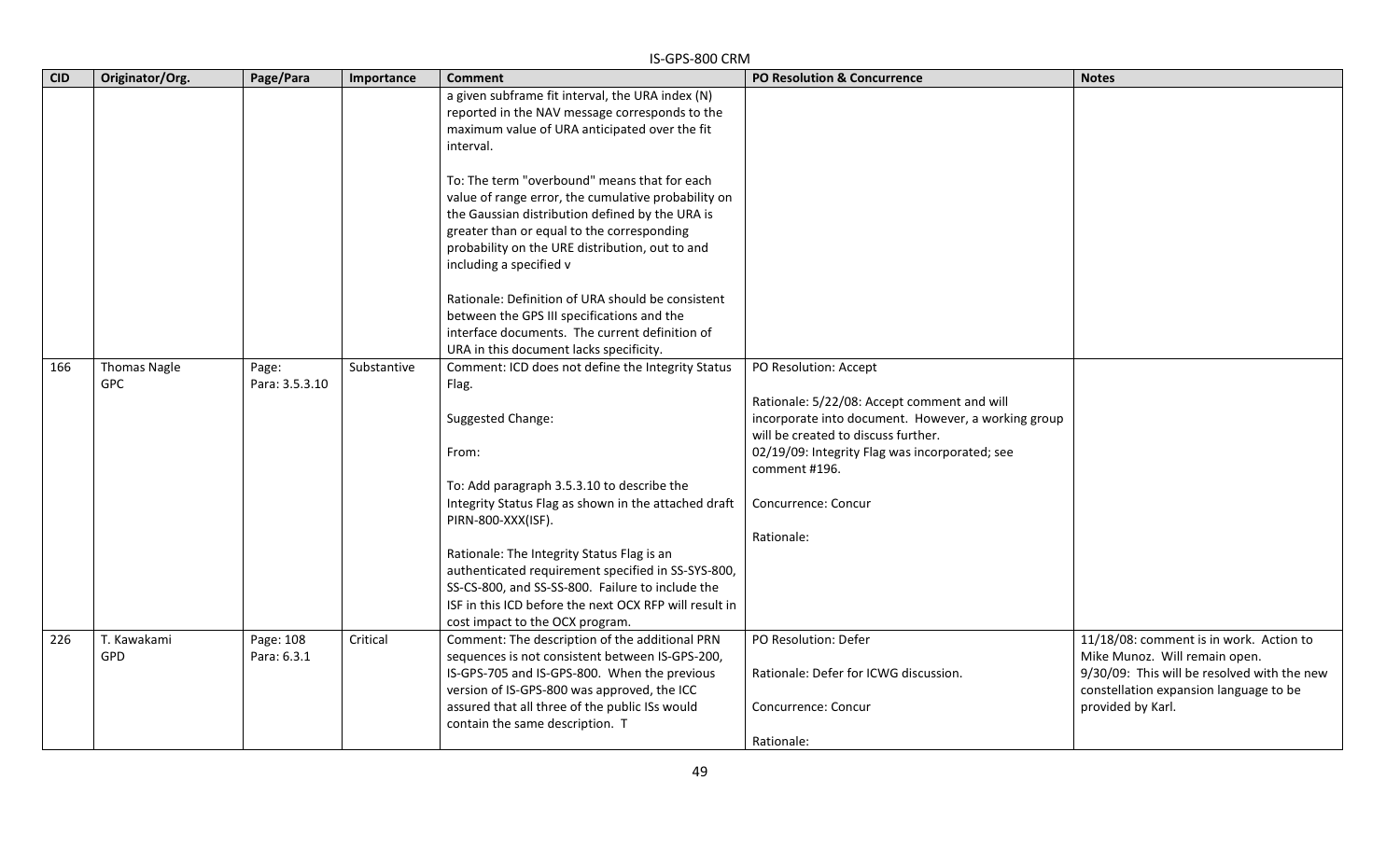|            | IS-GPS-800 CRM           |                                    |               |                                                                                                                                                                                                                                                                                                                                                                                                                                                                                                                          |                                                                           |                                            |  |  |
|------------|--------------------------|------------------------------------|---------------|--------------------------------------------------------------------------------------------------------------------------------------------------------------------------------------------------------------------------------------------------------------------------------------------------------------------------------------------------------------------------------------------------------------------------------------------------------------------------------------------------------------------------|---------------------------------------------------------------------------|--------------------------------------------|--|--|
| <b>CID</b> | Originator/Org.          | Page/Para                          | Importance    | <b>Comment</b>                                                                                                                                                                                                                                                                                                                                                                                                                                                                                                           | <b>PO Resolution &amp; Concurrence</b>                                    | <b>Notes</b>                               |  |  |
| 344        | Kawakami                 | Page:                              | Critical      | Suggested Change:<br>From:<br>To: Decide which description will be used and then<br>consistenly use it. Additionally, recommend<br>consultation with M. Dash (GPA) for discussions<br>from previous CCB and ICWG meetings pertaining<br>to additional PRN sequences.<br>Rationale:<br>Comment: The description of the additional PRN                                                                                                                                                                                     | PO Resolution: Reject                                                     | Concur (04/30/09)                          |  |  |
|            | GPD                      | Para: 6.3.1                        |               | sequences is not consistent between IS-GPS-200,<br>IS-GPS-705 and IS-GPS-800. When the previous<br>version of IS-GPS-800 was approved, the ICC<br>assured that all three of the public ISs would<br>contain the same description.<br>Suggested Change:<br>From:<br>To: decide which description will be used and then<br>consistently use it. Additionally, recommend<br>consultation with M. Dash (GPA) for discussions<br>from previous CCB and ICWG meetings pertaining<br>to additional PRN sequences.<br>Rationale: | Rationale: Duplicate of comment #226<br>Concurrence: Concur<br>Rationale: |                                            |  |  |
| 341        | Charlton<br><b>MITRE</b> | Page: Page<br>108<br>Para: 6.3.1.1 | Adminstrative | Comment: title<br>Suggested Change:<br>From:<br>To: change "Codes" to "Code" in title<br>Rationale: grammar/readability                                                                                                                                                                                                                                                                                                                                                                                                  | PO Resolution: Accept<br>Rationale:<br>Concurrence: Concur<br>Rationale:  | Concur (05/05/09)                          |  |  |
| 196        | <b>Thomas Nagle</b>      | Page:                              | Critical      | Comment: SS-SYS-800 states that the system is to                                                                                                                                                                                                                                                                                                                                                                                                                                                                         | PO Resolution: Accept                                                     | 8/13/09 - Mike Munoz to generate top-level |  |  |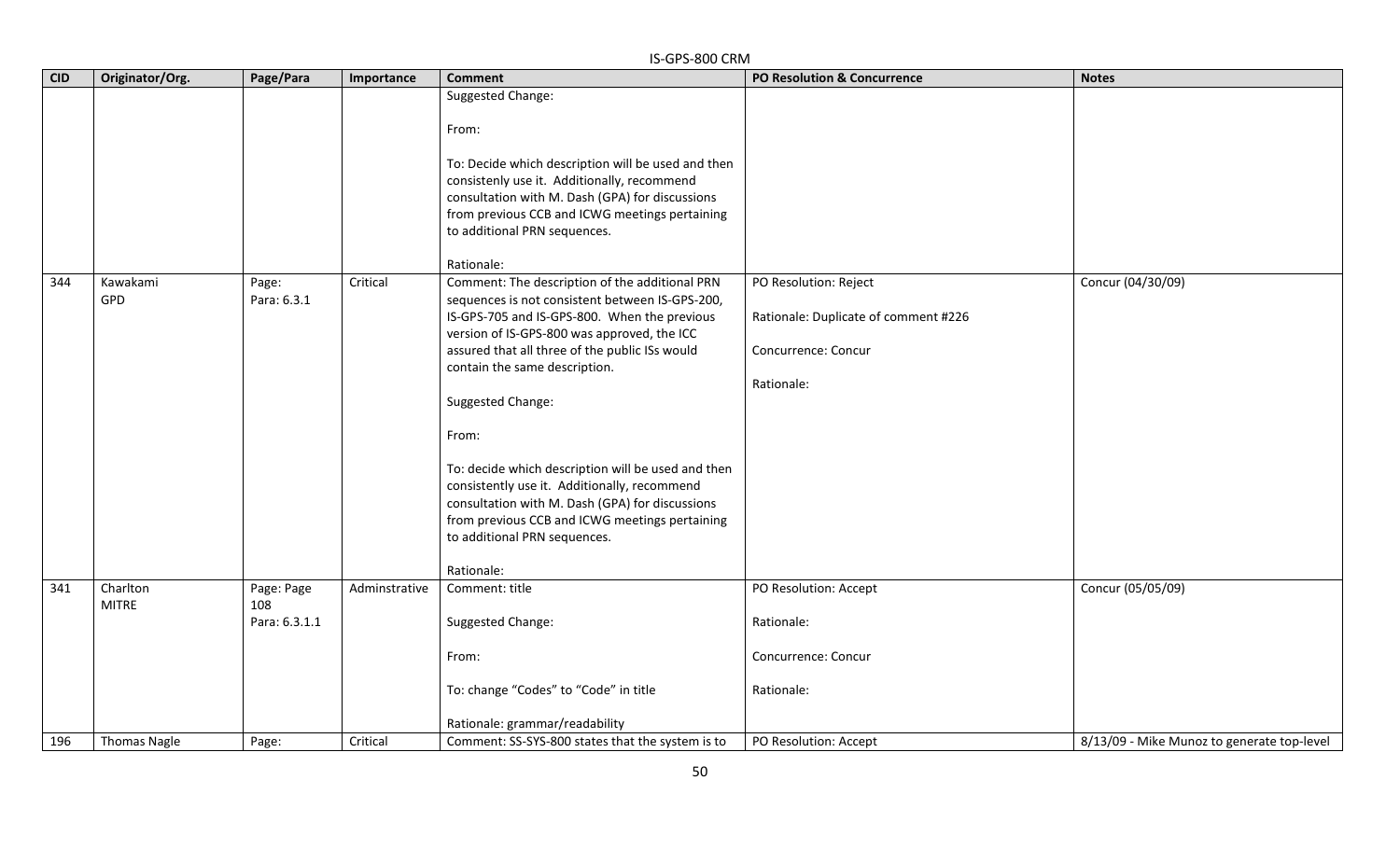|            |                                     |                                              |               | IS-GPS-800 CRM                                                                                                                                                                                                                                                                                                                                                      |                                                                                                                                                                                                                                                                                                                                                                                                                                                                                  |                                                                                                                                                                                                                                    |
|------------|-------------------------------------|----------------------------------------------|---------------|---------------------------------------------------------------------------------------------------------------------------------------------------------------------------------------------------------------------------------------------------------------------------------------------------------------------------------------------------------------------|----------------------------------------------------------------------------------------------------------------------------------------------------------------------------------------------------------------------------------------------------------------------------------------------------------------------------------------------------------------------------------------------------------------------------------------------------------------------------------|------------------------------------------------------------------------------------------------------------------------------------------------------------------------------------------------------------------------------------|
| <b>CID</b> | Originator/Org.                     | Page/Para                                    | Importance    | <b>Comment</b>                                                                                                                                                                                                                                                                                                                                                      | <b>PO Resolution &amp; Concurrence</b>                                                                                                                                                                                                                                                                                                                                                                                                                                           | <b>Notes</b>                                                                                                                                                                                                                       |
|            | <b>GPC</b>                          | Para: 3.5.3.10                               |               | provide an integrity assurance URA with an<br>integrity status flag. There is no mention of an<br>integrity assured URA in this section nor is there<br>mention of an integrity status flag. Since the L1C<br>signal is expected<br>Suggested Change:<br>From:<br>To: Add an integrity Status Flag to subframe 2. Add<br>material concerning integrity assured URA. | Rationale: Defer. This is a SYS-800 effectivity 40<br>requirement; this CCB is focused on effectivity 15. Only<br>the identification of the Integrity Status Flag bits within<br>the message is needed for effectivity 15. However, the<br>bits have not been vetted with the communi<br>Concurrence:<br>Rationale: 11/18/08: Integrity Status Flag information<br>has been added to section 3.5.3.10. Need section title<br>- currently "reserved." Change to "Integrity Status | verbiage (something along the lines of "URA<br>is integrity-assured") to add into section<br>3.5.3.5.<br>9/10/09: sent email for concurrence to GPC.<br>9/30/09: Updated real time in ICWG and<br>added "enhanced level" for clari |
|            |                                     |                                              |               | 9/9/09: Add:<br>x.x.x.x Integrity Assurance<br>In this mode of operation, the L1C message will<br>contain information that allows users to operate<br>under an integrity assure<br>Rationale:                                                                                                                                                                       | Flag." May need to move this information to 3.5.3.5.<br>Action assigned to Karl Kovach to coordinate pro                                                                                                                                                                                                                                                                                                                                                                         |                                                                                                                                                                                                                                    |
| 352        | <b>Rhonda Slattery</b><br>Aerospace | Page:<br>Para: 3.5.3.7.1                     | Substantive   | Comment: 3.5.3.9 discusses both L1/L2 and L1/L5.<br>Why did you limit this paragraph to only L1/L2?<br>Suggested Change:<br>From:<br>To: Add back L1/L5 or remove limiting addition.<br>Rationale: Correctness                                                                                                                                                      | PO Resolution: A/C<br>Rationale: The sentence will read as "(L1/L2 and<br>L1/L5)''.<br>Concurrence: Concur<br>Rationale:                                                                                                                                                                                                                                                                                                                                                         | Concur (05/06/09)                                                                                                                                                                                                                  |
| 235        | <b>Thomas Nagle</b><br><b>GPC</b>   | Page: Figure<br>$3.2 - 2$<br>Para: 3.2.2.1.2 | Adminstrative | Comment: Add "m11" to S1 polynomial to<br>matched labels on this figure.<br>Suggested Change:<br>From: " $+ x11$<br>To: $"$ + m11x11<br>Rationale: Clarity                                                                                                                                                                                                          | PO Resolution: Reject<br>Rationale: Reject. Note that m11 is always one, if it<br>wasn't there would be no 11th state. Adding m11 to<br>the equation implies that m11 could have a value of<br>zero.<br>Concurrence: Concur<br>Rationale:                                                                                                                                                                                                                                        | 9/30/09: Removed a comma from table 3.2-<br>3 for consistency with the notes section at<br>the bottom of the table                                                                                                                 |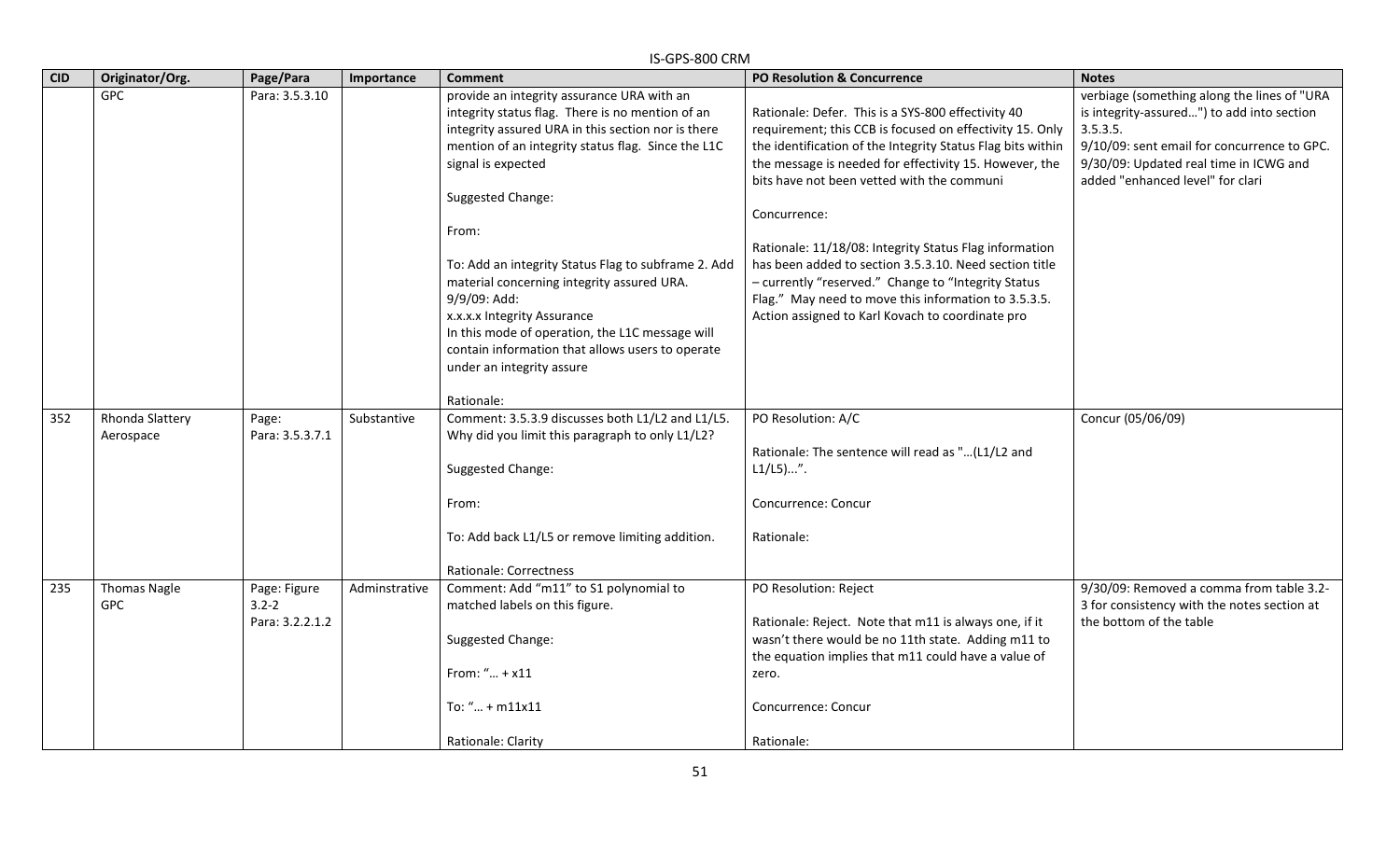| <b>CID</b> | Originator/Org.                   | Page/Para              | Importance  | <b>Comment</b>                                                                                                                          | PO Resolution & Concurrence                                        | <b>Notes</b>                                                                                               |
|------------|-----------------------------------|------------------------|-------------|-----------------------------------------------------------------------------------------------------------------------------------------|--------------------------------------------------------------------|------------------------------------------------------------------------------------------------------------|
| 199        | <b>Thomas Nagle</b><br><b>GPC</b> | Page:<br>Para: 3.5.3.8 | Substantive | Comment: The paragraph is not clear whether the<br>URA accounts for errors in the inter-signal group<br>delay differential corrections. | PO Resolution: A/C<br>Rationale: Defer to PSICA Working Group.     | 11/18/08: comment deferred; action<br>assigned to PSICA WG.<br>8/13/09: Jeffris to follow up with PSICA WG |
|            |                                   |                        |             | Suggested Change:                                                                                                                       | Concurrence:                                                       | 8/26/09: JP fernow to work with Karl Kovach<br>to develop language giving examples of what                 |
|            |                                   |                        |             | From:                                                                                                                                   | Rationale:                                                         | failures are included.<br>9/8/09: Emailed Purvis for concurrence.                                          |
|            |                                   |                        |             | To: 9/1/09: JP Fernow recommends adding the<br>following language:                                                                      |                                                                    |                                                                                                            |
|            |                                   |                        |             | "Clock-related URA (URAoc) accounts for signal-in-                                                                                      |                                                                    |                                                                                                            |
|            |                                   |                        |             | space contributions to user range error that                                                                                            |                                                                    |                                                                                                            |
|            |                                   |                        |             | include, but are not limited to, the following:                                                                                         |                                                                    |                                                                                                            |
|            |                                   |                        |             | the net effect of clock parameter and code phase e                                                                                      |                                                                    |                                                                                                            |
|            |                                   |                        |             | Rationale: Recommend that the IS make clear                                                                                             |                                                                    |                                                                                                            |
|            |                                   |                        |             | whether the URA terms account for errors in the                                                                                         |                                                                    |                                                                                                            |
|            |                                   |                        |             | inter-signal group delay differential corrections.                                                                                      |                                                                    |                                                                                                            |
| 239        | <b>Thomas Nagle</b>               | Page: Figure           | Substantive | Comment: Would be good to add "L2 and L5 health                                                                                         | PO Resolution: Reject                                              | 11/18/08: Stakeholders concur with                                                                         |
|            | <b>GPC</b>                        | $3.5 - 1$              |             | bits"?                                                                                                                                  |                                                                    | proposed change. Add two bits for L2 and                                                                   |
|            |                                   | Para: 3.5.2            |             |                                                                                                                                         | Rationale: Need ICWG discussion. Not clear on the                  | L5 health bits. Additional bit assignments                                                                 |
|            |                                   |                        |             | Suggested Change:                                                                                                                       | OPSCON, between SIS health and NSC usage. How are                  | will need to be taken back through ICWG.                                                                   |
|            |                                   |                        |             |                                                                                                                                         | the health bits used in the field?                                 |                                                                                                            |
|            |                                   |                        |             | From:                                                                                                                                   | 9/1/09: See Figure 3.5-5. Subframe 3, Page 4 - Midi                |                                                                                                            |
|            |                                   |                        |             | To: Add "L2 and L5 health bits."                                                                                                        | Almanac for L1, L2, and L5 health bits.                            |                                                                                                            |
|            |                                   |                        |             |                                                                                                                                         | Concurrence: Concur                                                |                                                                                                            |
|            |                                   |                        |             | Rationale: Consistency with messages from L2c and                                                                                       |                                                                    |                                                                                                            |
|            |                                   |                        |             | L5 signals in IS-GPS-200 and IS-GPS-705,                                                                                                | Rationale:                                                         |                                                                                                            |
|            |                                   |                        |             | respectively.                                                                                                                           |                                                                    |                                                                                                            |
| 238        | <b>Thomas Nagle</b>               | Page: Figure           | Substantive | Comment: "Bit 33 indicates the L1C health" can                                                                                          | PO Resolution: Reject                                              | 11/18/08: Stakeholders concur with                                                                         |
|            | <b>GPC</b>                        | $3.5 - 1$              |             | complicate the integrity issues. Message from L2c                                                                                       |                                                                    | proposed change. Change L1C health flag to                                                                 |
|            |                                   | Para: 3.5.2            |             | and L5 signals as well as legacy message use a                                                                                          | Rationale: Need ICWG discussion. The general L1 flag               | L1 health flag.                                                                                            |
|            |                                   |                        |             | general "L1 health" for all signals modulated with                                                                                      | makes sense if all users must receive L1C/A, but does              | 9/1/09: Figure 3.5-5 illustrates health bits for                                                           |
|            |                                   |                        |             | L1 RF carrier. What to do when L1 health flag and                                                                                       | not makes sense for the newer signals which can be                 | L1, L2, and L5.                                                                                            |
|            |                                   |                        |             | L1C health flag a                                                                                                                       | acquired stand-alone.                                              |                                                                                                            |
|            |                                   |                        |             | Suggested Change:                                                                                                                       | 9/1/09: Figure 3.5-5 illustrates health bits for L1, L2,<br>and L5 |                                                                                                            |
|            |                                   |                        |             |                                                                                                                                         |                                                                    |                                                                                                            |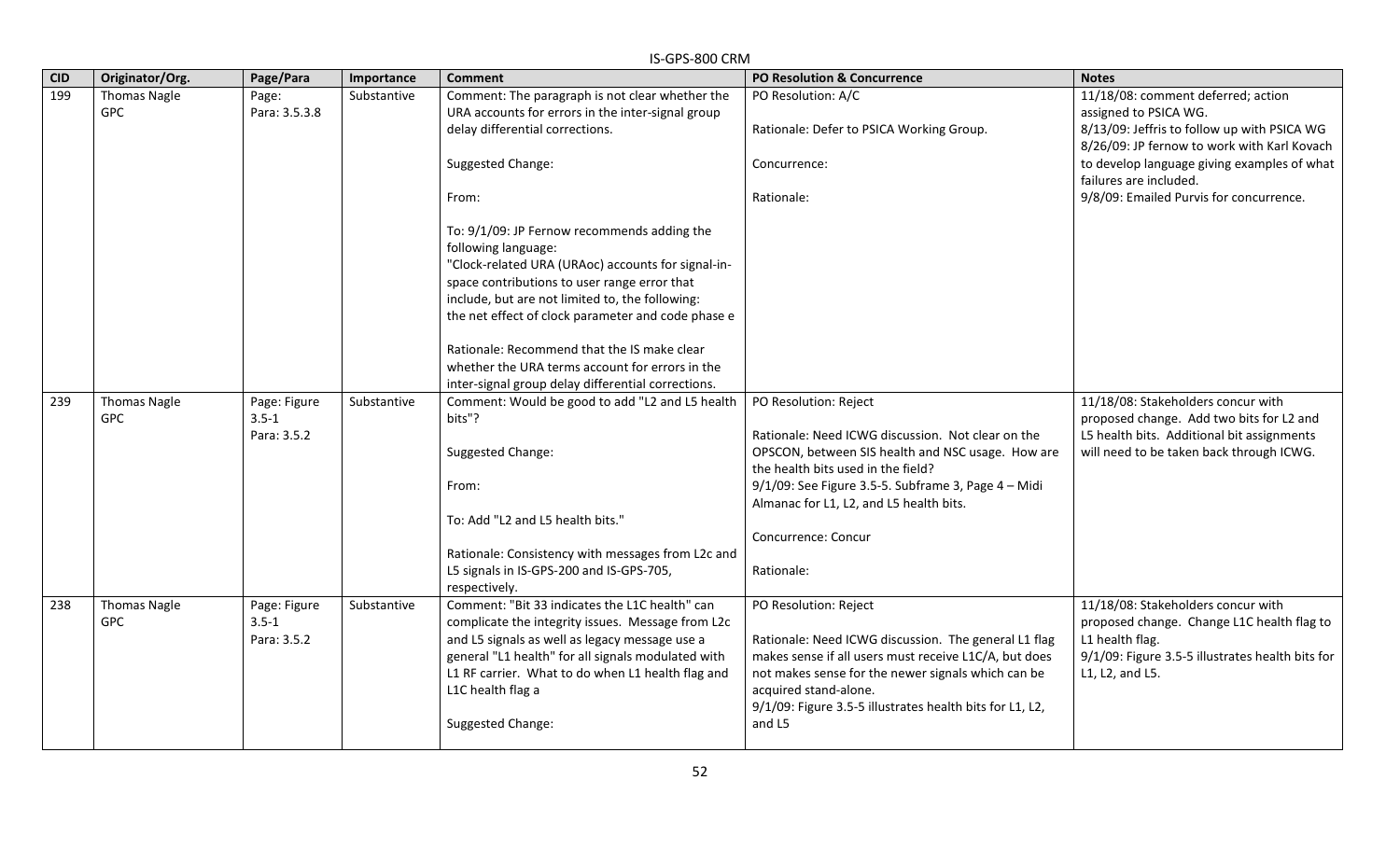|            | IS-GPS-800 CRM               |                          |             |                                                                                                                                                                                                                                                                                                           |                                                                                                                                                                                                                                                                                                                  |                                                                                                                                                          |  |  |
|------------|------------------------------|--------------------------|-------------|-----------------------------------------------------------------------------------------------------------------------------------------------------------------------------------------------------------------------------------------------------------------------------------------------------------|------------------------------------------------------------------------------------------------------------------------------------------------------------------------------------------------------------------------------------------------------------------------------------------------------------------|----------------------------------------------------------------------------------------------------------------------------------------------------------|--|--|
| <b>CID</b> | Originator/Org.              | Page/Para                | Importance  | <b>Comment</b>                                                                                                                                                                                                                                                                                            | <b>PO Resolution &amp; Concurrence</b>                                                                                                                                                                                                                                                                           | <b>Notes</b>                                                                                                                                             |  |  |
|            |                              |                          |             | From:                                                                                                                                                                                                                                                                                                     | Concurrence: Concur                                                                                                                                                                                                                                                                                              |                                                                                                                                                          |  |  |
|            |                              |                          |             | To: Use "L1 health" for Bit 33.                                                                                                                                                                                                                                                                           | Rationale:                                                                                                                                                                                                                                                                                                       |                                                                                                                                                          |  |  |
|            |                              |                          |             | Rationale: Integrity issues arise with different L1<br>health flag and L1C health flag.                                                                                                                                                                                                                   |                                                                                                                                                                                                                                                                                                                  |                                                                                                                                                          |  |  |
| 345        | Kawakami<br><b>GPD</b>       | Page:<br>Para: 3.5.4.2.2 | Critical    | Comment: Confirm with John Berg (Aerospace)<br>that ECEF to ECI equations, values and descriptions<br>are correct and reflect what will be implemented<br>by GPSIII and OCX. There is ongoing work within<br>multiple groups that will require CNAV and MNAV<br>messages to be updat<br>Suggested Change: | PO Resolution: Reject<br>Rationale: Commenter must provide information that<br>proves that the equations are incorrect and provide<br>Was/Is suggested language. If there is concern, then a<br>separate meeting (e.g. - TIM) should be created to<br>address concern.<br>04/30/09: PO Resolution Update - Accep | Concur (04/30/09)<br>8/27/09 - change from "Defer" to "Reject"<br>because of new tech note insertion in IS-<br>GPS-200 (which the IS-GPS-800 points to). |  |  |
|            |                              |                          |             | From:<br>To:                                                                                                                                                                                                                                                                                              | Concurrence: Concur<br>Rationale:                                                                                                                                                                                                                                                                                |                                                                                                                                                          |  |  |
| 261        | <b>Thomas Nagle</b>          | Page: Figure             | Substantive | Rationale:<br>Comment: Would be good to add "L2 and L5 health                                                                                                                                                                                                                                             | PO Resolution: Reject                                                                                                                                                                                                                                                                                            | Concur (05/21/09)                                                                                                                                        |  |  |
|            | <b>GPC</b>                   | $3.5 - 1$<br>Para: 3.5.2 |             | bits"?<br>Suggested Change:<br>From:                                                                                                                                                                                                                                                                      | Rationale: Duplicate of comment #239. The resolution<br>was accepted but stakeholders agreed that the bit<br>assignments would need to go through the ICWG prior<br>to adding the bits to the document.                                                                                                          |                                                                                                                                                          |  |  |
|            |                              |                          |             | To: Add "L2 and L5 health bits"                                                                                                                                                                                                                                                                           | Concurrence: Concur                                                                                                                                                                                                                                                                                              |                                                                                                                                                          |  |  |
|            |                              |                          |             | Rationale: Not yet added per - 11/18/08:<br>Stakeholders concur with proposed change. Add<br>two bits for L2 and L5 health bits. Additional bit<br>assignments will need to be taken back through<br>ICWG.                                                                                                | Rationale:                                                                                                                                                                                                                                                                                                       |                                                                                                                                                          |  |  |
| 354        | Rhonda Slattery<br>Aerospace | Page:<br>Para: 3.5.4.2.2 | Critical    | Comment: Coordinate transformations in the user<br>equipment are using the technical note 21<br>conventions. OCX and all SVs are switching to the<br>technical note 32 conventions.                                                                                                                       | PO Resolution: Reject<br>Rationale: The commenter is encouraged to present<br>the coordinate transformations at the Public ICWG.<br>05/05/09: Accept with comment. Will incorporate                                                                                                                              | 9/9/09: Sent email to Rhonda for<br>concrrence. Tech note updates to be made<br>to IS-GPS-200 and IS-GPS-800 just points to<br>that document.            |  |  |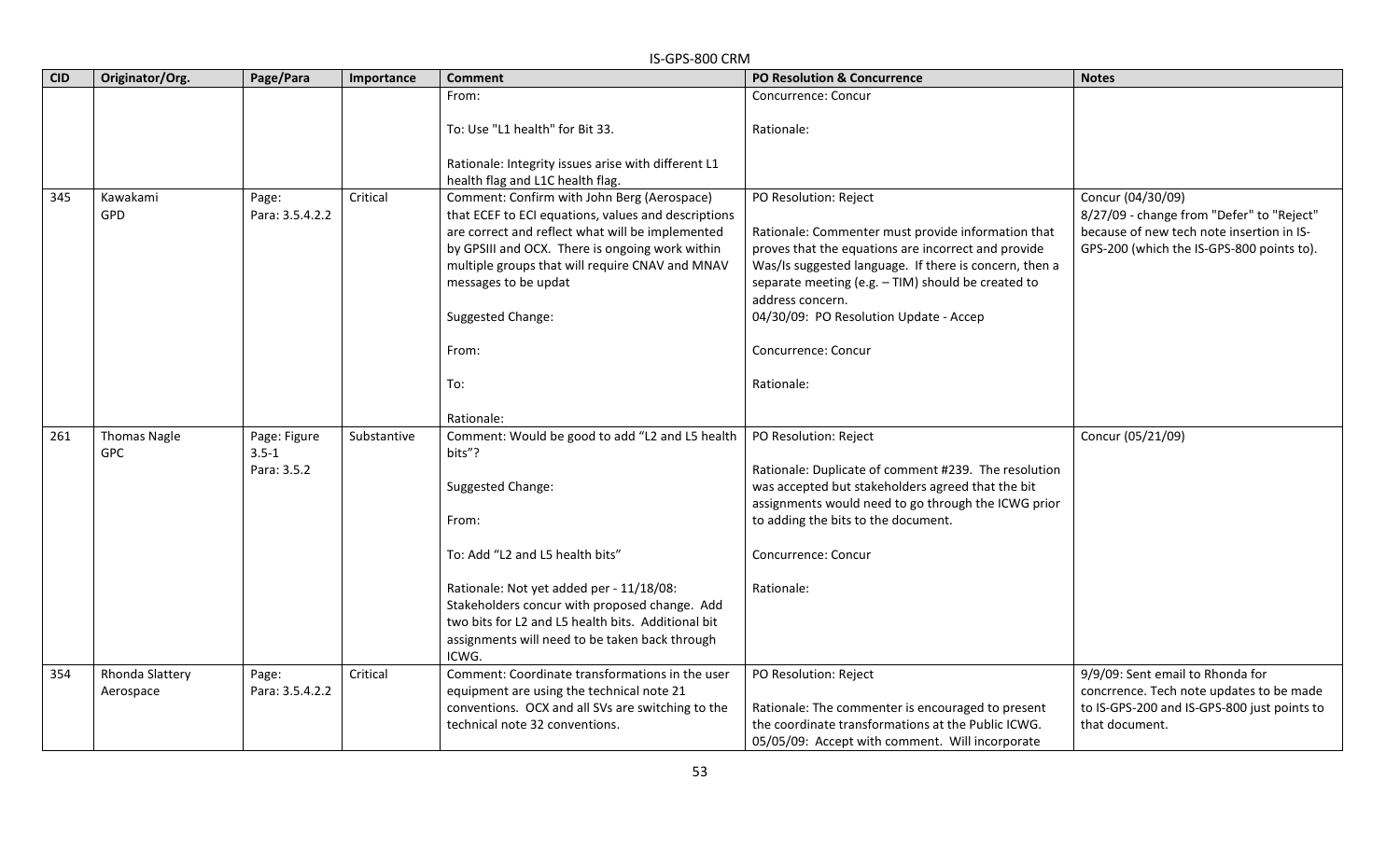|            | IS-GPS-800 CRM      |               |               |                                                                          |                                                          |                                            |  |  |
|------------|---------------------|---------------|---------------|--------------------------------------------------------------------------|----------------------------------------------------------|--------------------------------------------|--|--|
| <b>CID</b> | Originator/Org.     | Page/Para     | Importance    | <b>Comment</b>                                                           | <b>PO Resolution &amp; Concurrence</b>                   | <b>Notes</b>                               |  |  |
|            |                     |               |               | Suggested Change:                                                        | suggested change upon finalization of technical note     |                                            |  |  |
|            |                     |               |               |                                                                          | 32 conventions.                                          |                                            |  |  |
|            |                     |               |               | From:                                                                    | 9/9/09: no updates necessary for IS-GPS-800 as           |                                            |  |  |
|            |                     |               |               | To: At least insert a note to inform users that this is                  | Concurrence: Concur                                      |                                            |  |  |
|            |                     |               |               | coming. Preferably, incorporate both sets of                             |                                                          |                                            |  |  |
|            |                     |               |               | equations along with the note and a defined                              | Rationale: This is in the requirement set for OCX block  |                                            |  |  |
|            |                     |               |               | switchover notice.                                                       | 1. Even without the technical details, the data          |                                            |  |  |
|            |                     |               |               |                                                                          | contained in the ICD is incorrect and needs to be fixed. |                                            |  |  |
|            |                     |               |               | Rationale: Complete update for IIIA and OCX                              | (05/06/09)                                               |                                            |  |  |
| 342        | David Lee           | Page: Figure  | Adminstrative | Comment: Unexplained character in row 1, starting                        | PO Resolution: Reject                                    |                                            |  |  |
|            | A5P                 | 3.5-4 & 3.5-5 |               | bit 28                                                                   |                                                          |                                            |  |  |
|            |                     | Para: 3.5.2   |               |                                                                          | Rationale: The ICC POC was unable to find any unusual    |                                            |  |  |
|            |                     |               |               | Suggested Change:                                                        | characters in the figure. If the commenter would like to |                                            |  |  |
|            |                     |               |               |                                                                          | resubmit the comment, then he/she should provide         |                                            |  |  |
|            |                     |               |               | From:                                                                    | more specific detail. 05/05/09 - Accept with             |                                            |  |  |
|            |                     |               |               |                                                                          | comment. The ICC POC will ensure that the final PDF      |                                            |  |  |
|            |                     |               |               | To: Check font/symbol                                                    | vers                                                     |                                            |  |  |
|            |                     |               |               | Rationale: Clarity                                                       | Concurrence: Concur                                      |                                            |  |  |
|            |                     |               |               |                                                                          | Rationale:                                               |                                            |  |  |
| 267        | <b>Thomas Nagle</b> | Page:         | Substantive   | Comment: The definition of URA in this section is                        | PO Resolution: Accept                                    | Concur (05/21/09)                          |  |  |
|            | <b>GPC</b>          | Para: 6.2.1   |               | inconsistent with that in SS-SYS-800C. Here URA is                       |                                                          | 8/13/09: See comment 265.                  |  |  |
|            |                     |               |               | defined as "with a specific SV" while SS-SYS-800C                        | Rationale: Project Officer Resolution: Accept            |                                            |  |  |
|            |                     |               |               | (SYS1065) defines URA as "with a specific signal                         |                                                          |                                            |  |  |
|            |                     |               |               | and SV".                                                                 | Concurrence: Concur                                      |                                            |  |  |
|            |                     |               |               | Suggested Change:                                                        | Rationale:                                               |                                            |  |  |
|            |                     |               |               | From: Change "with a specific SV" to "with a<br>specific signal and SV". |                                                          |                                            |  |  |
|            |                     |               |               |                                                                          |                                                          |                                            |  |  |
|            |                     |               |               | To:                                                                      |                                                          |                                            |  |  |
|            |                     |               |               | Rationale: Consistency and correctness.                                  |                                                          |                                            |  |  |
| 269        | M Dash              | Page:         | Critical      | Comment: As part of the 200/705/800 ICWG                                 | PO Resolution: Reject                                    | 8/13/09: team maintains position to reject |  |  |
|            | GPA                 | Para: Gen     |               | comments I submitted was the following:                                  |                                                          | comment due to SE&I resource limitations.  |  |  |
|            |                     |               |               | "Comment: There is no document identifying the                           | Rationale: Duplicate of GPC comment #268                 |                                            |  |  |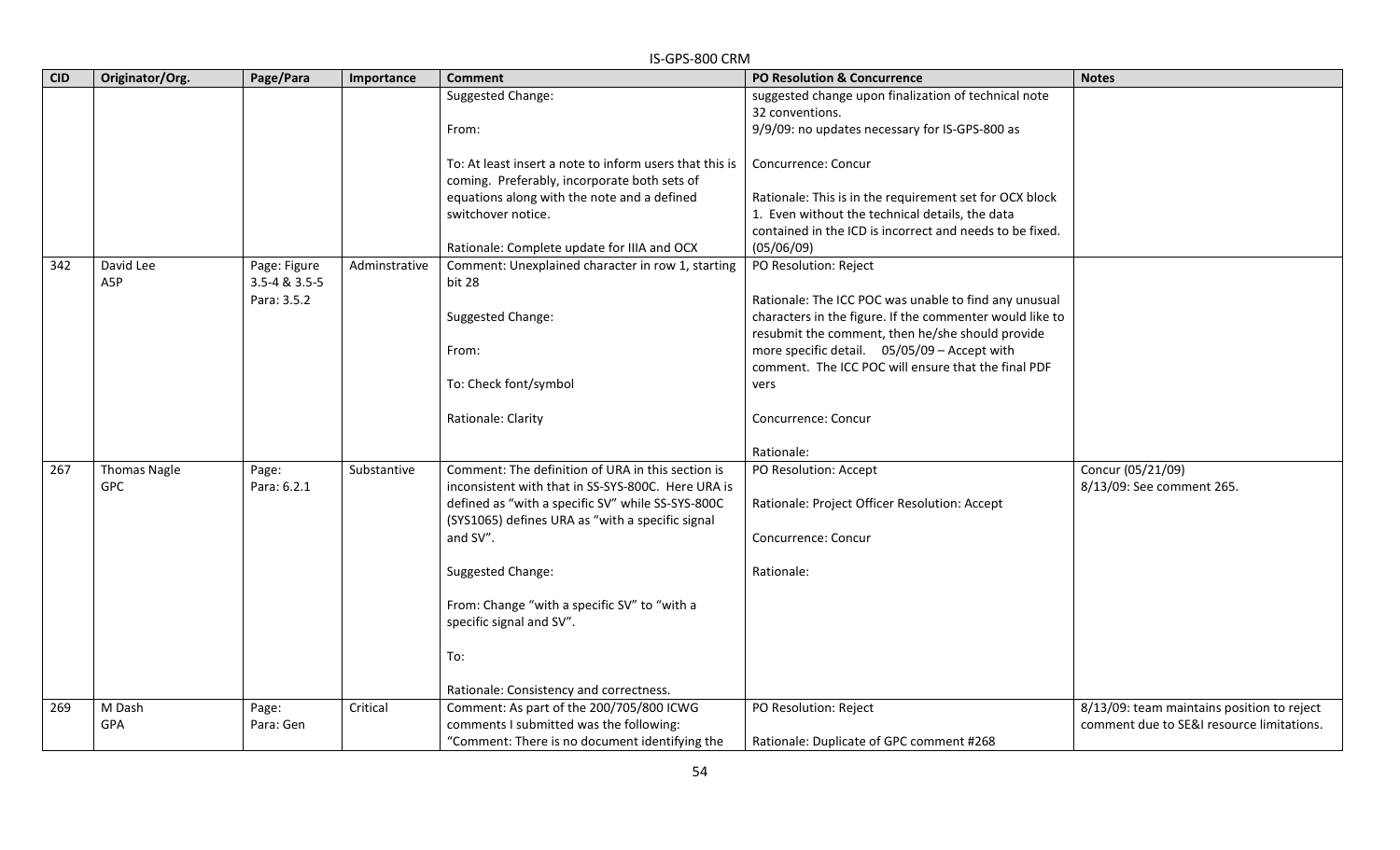### IS-GPS-800 CRM **CID Originator/Org. Page/Para Importance Comment PO Resolution & Concurrence Notes** requirements redundantly repeated in 200/705/800 documents. Suggested Change: Provide a document of some kind identifying common/redund Suggested Change: From: To: Rationale: It's critical that changes to IS-GPS-200 originate in the IS-GPS-200 ICWG process, and not first initiated as part of a change to 705 or 800. The only way to ensure this does not happen is to modify the wording in 705 and 800 to refer to 200 to the maxim Concurrence: Non-concur Rationale: 266  $\vert$  T. Nagle GPC Page: Para: NEW Critical Comment: Add new paragraph (3.5.1.1) that describes the OCX assumptions regarding UE correlation characteristics used to make pseudorange measurements and a disclaimer that UE using different correlation characteristics may experience small additional User Range E Suggested Change: From: NEW To: The pseudorange-related parameters provided in this navigation message are defined at zero age of data assuming that the UE is making pseudorange measurements using a signal correlation function with the following characteristics: an early-late discrimin Rationale: This is consistent with the assumptions and definition of URE in the GPS III -800 series of specifications. At this time, the Control Segment is not required to account for multiple UE correlation PO Resolution: Defer Rationale: Project Officer Resolution: The OCX assumptions do not belong in the document. However, will add as a placeholder until a better document is identified pending ICWG approval. Concurrence: Rationale: (05/11/09) GPC notes that PO resolution is actually a rejection of GPC's comment, and will be worked again at a later date and within a different document. GPC thus recommends the PO to reject our comment, while GPC in advance of this recommended action 8/13/09: Change from "Accept with change" to "Defer". Mike Munoz to look for best place to capture a placeholder for OCX assumptions. 9/30/09: Accepted by ICWG, but this will get incorporated into the next IRN with the following modification: The correc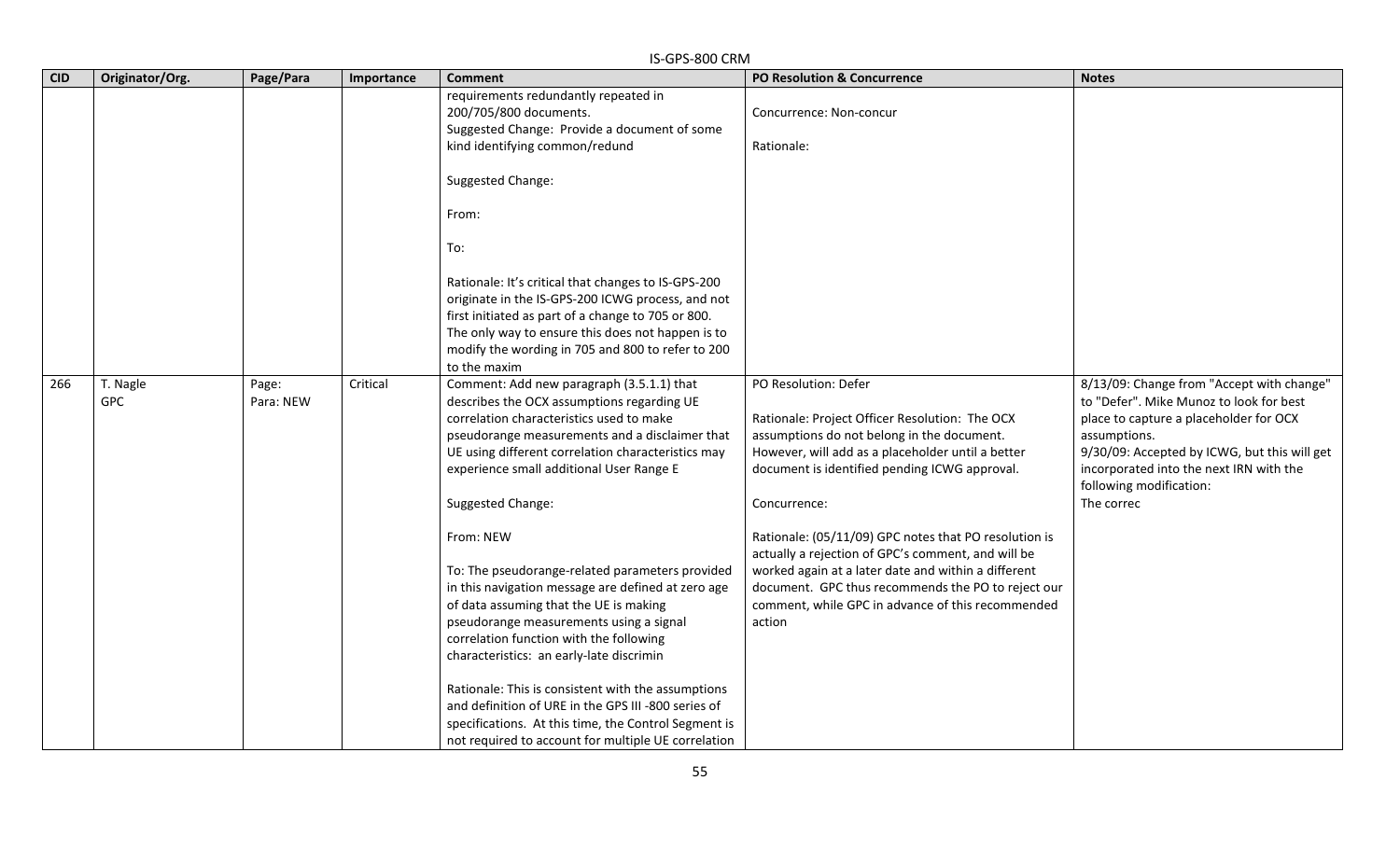| <b>CID</b> | Originator/Org. |                 |               | יווט טטט כווט כו<br><b>Comment</b>                | PO Resolution & Concurrence                            | <b>Notes</b>      |
|------------|-----------------|-----------------|---------------|---------------------------------------------------|--------------------------------------------------------|-------------------|
|            |                 | Page/Para       | Importance    |                                                   |                                                        |                   |
|            |                 |                 |               | characteristics or provide multiple sets of data, |                                                        |                   |
|            |                 |                 |               | there                                             |                                                        |                   |
| 292        | Charlton        | Page: Page 26   | Adminstrative | Comment: extraneous white space at bottom of      | PO Resolution: A/C                                     | Concur (05/05/09) |
|            | <b>MITRE</b>    | Para: 3.2.3.3   |               | page                                              |                                                        |                   |
|            |                 |                 |               |                                                   | Rationale: Pages may shift upon accepting/rejection of |                   |
|            |                 |                 |               | Suggested Change:                                 | changes to the document. Will make changes prior to    |                   |
|            |                 |                 |               |                                                   | finalization of the document.                          |                   |
|            |                 |                 |               | From:                                             |                                                        |                   |
|            |                 |                 |               |                                                   | Concurrence: Concur                                    |                   |
|            |                 |                 |               | To: eliminate extraneous white space at bottom of |                                                        |                   |
|            |                 |                 |               | page                                              | Rationale:                                             |                   |
|            |                 |                 |               |                                                   |                                                        |                   |
|            |                 |                 |               | Rationale: readability                            |                                                        |                   |
| 317        | Charlton        | Page: Page 55   | Adminstrative | Comment: extraneous white space on page           | PO Resolution: A/C                                     | Concur (05/05/09) |
|            | <b>MITRE</b>    | Para: 3.5.3.9.1 |               |                                                   |                                                        |                   |
|            |                 |                 |               | Suggested Change:                                 | Rationale: Pages may shift upon accepting/rejection of |                   |
|            |                 |                 |               |                                                   | changes to the document. Will make changes prior to    |                   |
|            |                 |                 |               | From:                                             | finalization of the document.                          |                   |
|            |                 |                 |               |                                                   |                                                        |                   |
|            |                 |                 |               | To: eliminate extraneous white space on page      | Concurrence: Concur                                    |                   |
|            |                 |                 |               |                                                   |                                                        |                   |
|            |                 |                 |               | Rationale: readability                            | Rationale:                                             |                   |
| 321        | Charlton        | Page: Page 57   | Adminstrative | Comment: extraneous white space at bottom of      | PO Resolution: A/C                                     | Concur (05/05/09) |
|            | <b>MITRE</b>    | Para: 3.5.3.9.3 |               | page and format errors                            |                                                        |                   |
|            |                 |                 |               |                                                   | Rationale: Pages may shift upon accepting/rejection of |                   |
|            |                 |                 |               | Suggested Change:                                 | changes to the document. Will make changes prior to    |                   |
|            |                 |                 |               |                                                   | finalization of the document.                          |                   |
|            |                 |                 |               | From:                                             |                                                        |                   |
|            |                 |                 |               |                                                   | Concurrence: Concur                                    |                   |
|            |                 |                 |               | To: delete extraneous white space at bottom of    |                                                        |                   |
|            |                 |                 |               | page and delete colon after each "relationship"   | Rationale:                                             |                   |
|            |                 |                 |               | and add period following each equation on page    |                                                        |                   |
|            |                 |                 |               |                                                   |                                                        |                   |
|            |                 |                 |               | Rationale: grammar/readability                    |                                                        |                   |
| 333        | Charlton        | Page: Page 63   | Adminstrative | Comment: extraneous white space on page           | PO Resolution: A/C                                     | Concur (05/05/09) |
|            | <b>MITRE</b>    | Para: 3.5.4.3.4 |               |                                                   |                                                        |                   |
|            |                 |                 |               | Suggested Change:                                 | Rationale: Pages may shift upon accepting/rejection of |                   |
|            |                 |                 |               |                                                   | changes to the document. Will make changes prior to    |                   |
|            |                 |                 |               | From:                                             | finalization of the document.                          |                   |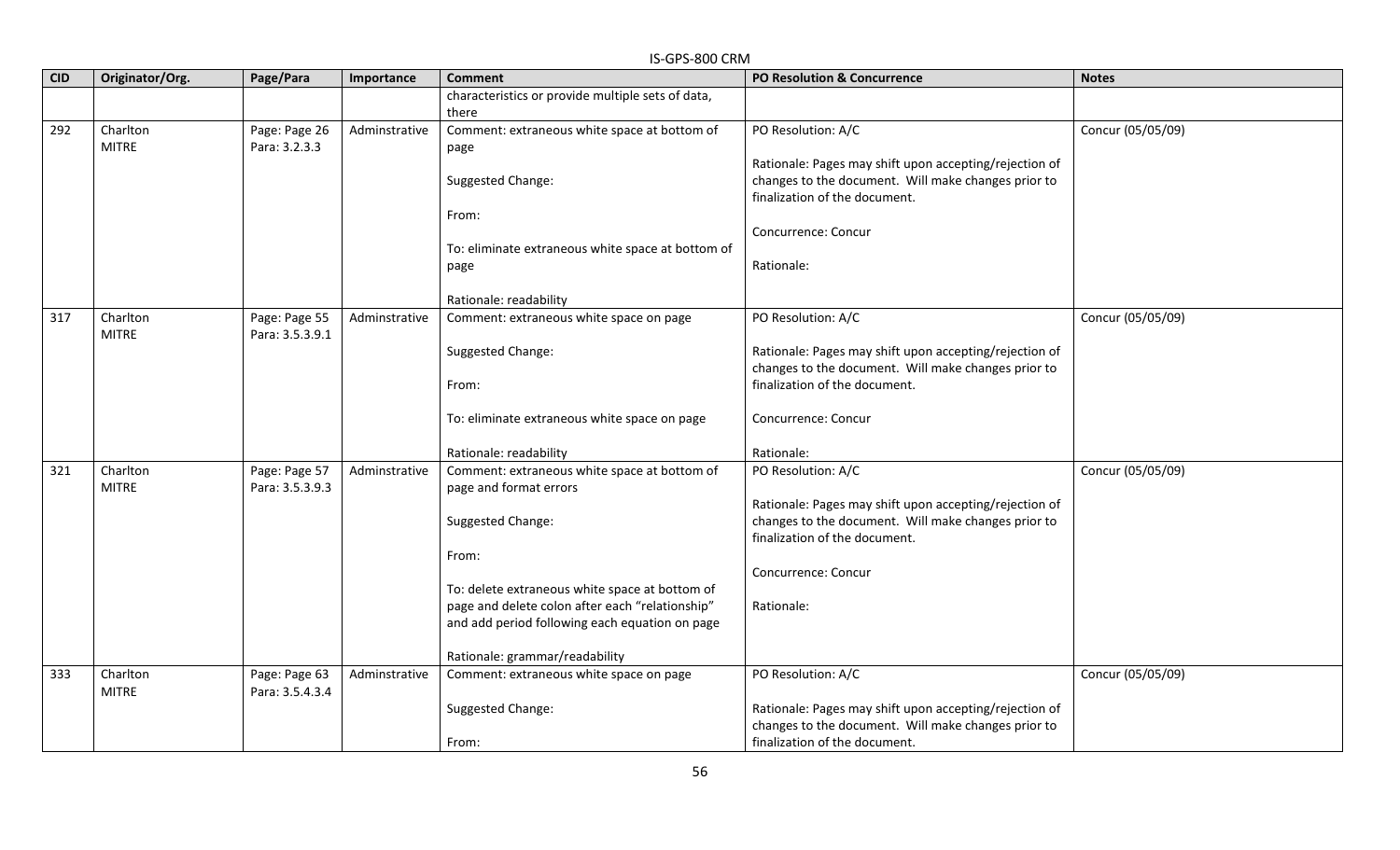#### IS-GPS-800 CRM **CID Originator/Org. Page/Para Importance Comment PO Resolution & Concurrence Notes** To: eliminate extraneous white space on page Rationale: readability Concurrence: Concur Rationale: 335 Charlton MITRE Page: Page 65 Para: 3.5.4.3.5.1.1 Adminstrative  $\vert$  Comment: extraneous white space on page Suggested Change: From: To: eliminate extraneous white space on page Rationale: readability PO Resolution: A/C Rationale: Pages may shift upon accepting/rejection of changes to the document. Will make changes prior to finalization of the document. Concurrence: Concur Rationale: Concur (05/05/09) 158 | Thomas Nagle GPC Page: Para: 6.3.1 Substantive | Comment: Suggested Change: From: To: Remove all tables documenting PRN codes and develop a new document for all PRN codes (Example attached) Rationale: the title of the interface document is Space Segment to user. Many of the documented codes are not part of from the space segment and when doing this make sure all text is identical for all signals unless there is some unique requirement that must be met. PO Resolution: A/C Rationale: 5/22/08: : ICWG consensus has determined to remove the 2nd paragraph from section 6.3.1 and still leaving the table 6.3-1 below. Recommendation to place a reference to the Public approved PRN. Some members did not agree and more discussion is needed. Concurrence: Concur Rationale: 11/18/08: Karl Kovach provided approach at ICWG and has action to product language for IS. 8/13/09: Ben Kogus to follow up with Karl Kovach. 9/1/09: Kogus, Gopal and Kovach discussed. Decided the "reference to the Publicapproved PRNs" would not be feas 329 Charlton MITRE Page: Table 3.5-3 Para: 3.5.4.1.1.1 Adminstrative  $\vert$  Comment: table placement Suggested Change: From: To: move Table 3.5-3 to top of page 60 so as to appear immediately after reference in para 3.5.4.1.1 PO Resolution: Reject Rationale: The paragraph applies to para 3.5.4.1.1.1 also; no need to move the Table. Concurrence: Concur Rationale: Concur (05/05/09)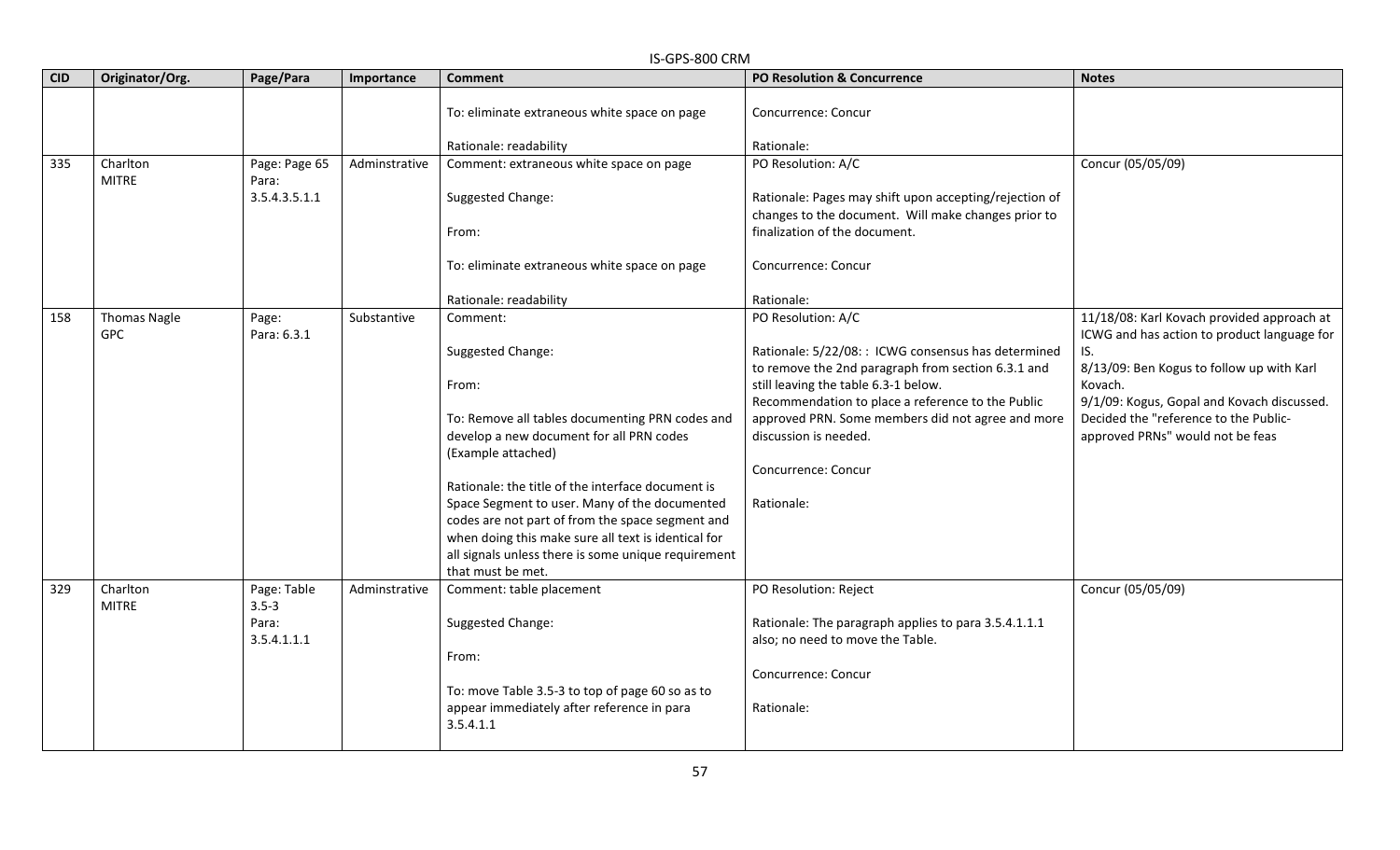### IS-GPS-800 CRM **CID Originator/Org. Page/Para Importance Comment PO Resolution & Concurrence Notes** Rationale: Table should appear as soon after reference in text as practical 171 | Thomas Nagle GPC Page: Para: Gen Adminstrative | Comment: Please change "NAV" or "CNAV" appropriate instances throughout the document to "CNAV-2". For example, in section 3.2.1.8.2 (last sentence), CNAV-2 message should be used in place of NAV message. Suggested Change: From: Corrections for the bias components of the group delay differential are provided to users in the CNAV-2 message To: Rationale: Correction PO Resolution: Defer Rationale: Reject as Substantive; Accept as Administrative. "NAV" was used as an abbreviation for navigation and to refer to legacy navigation messages; the two meanings have been clarified. Concurrence: Concur Rationale: 94 John Clark (for Raj Aggarwal) GPV Page: Para: Gen Substantive | Comment: I did not see any mechanism to ensure that position solutions derived from L1 C/A and L1C would be identical (or at least consistent) and, in fact, in a more general sense, that the geodesy used in the two systems (GPS and Galileo) must be nearly identica Suggested Change: From: To: Rationale: PO Resolution: Reject Rationale: Outside of scope of this document. Concurrence: Rationale: 9/1/09: sent email requesting concurrence. 9/8/09: John Clark has no recollection of comments. Sent email to Raj Agarwal. 227 Kawakami GPD Page: viii Para: 3.2.1.8.3 Adminstrative  $\vert$  Comment: 3.2.1.8.3 is not listed in the table of contents Suggested Change: From: To: include 3.2.1.8.3 PO Resolution: A/C Rationale: The table of contents will be changed upon ICWG acceptance of the new paragraph. 2/19/09: TOC has been updated. Concurrence: Concur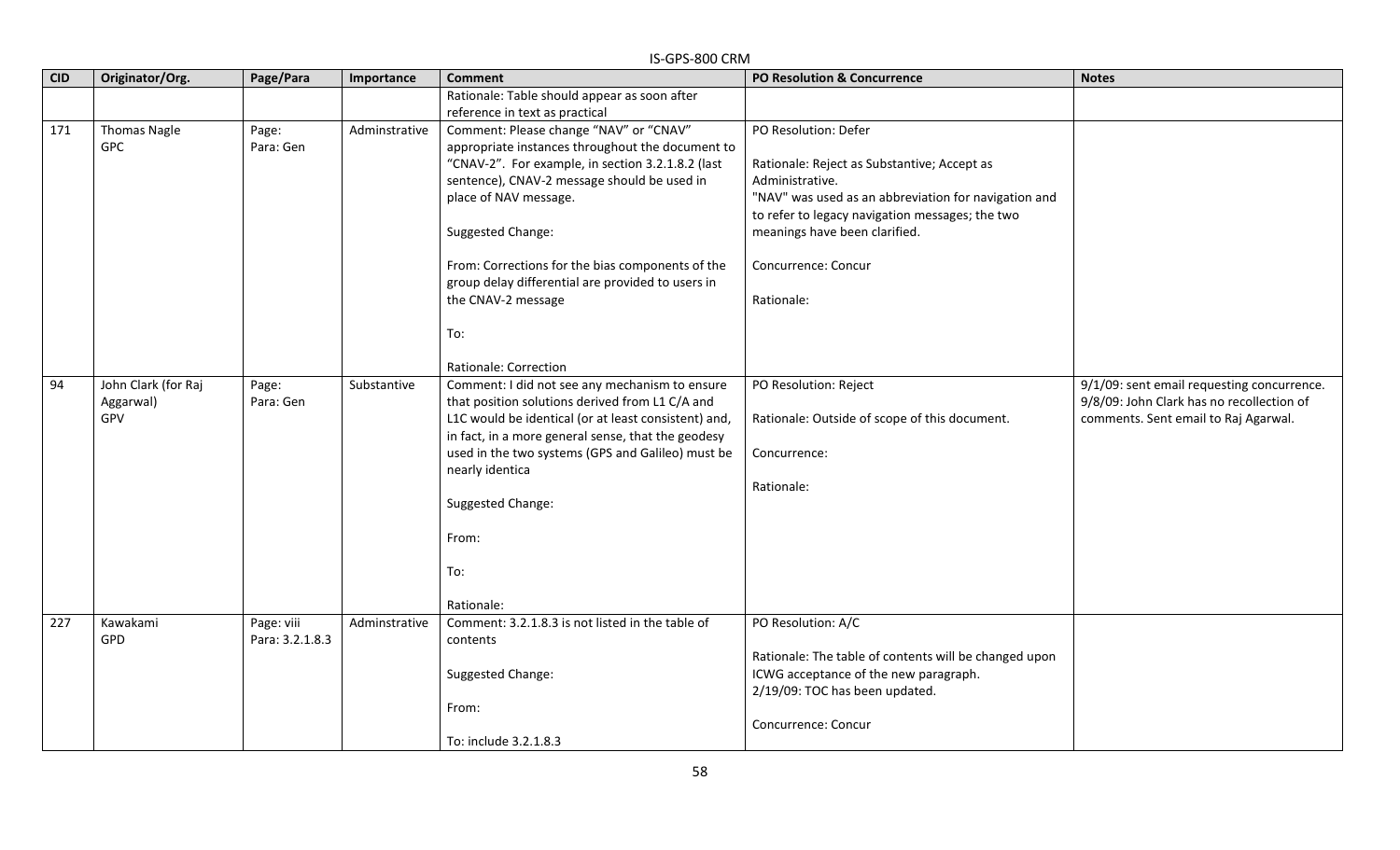### **CID Originator/Org. Page/Para Importance Comment PO Resolution & Concurrence Notes** Rationale: Correctness Rationale: 357 Bruce Peetz Stuart Riley Ann Cignaner Trimble 408 481-8052 408 481-8696 408 481-8096 External Page: Para: 3.2.1.6 Substantive Comment: Explicitly fix phase relationships of L1C and C/A signals. Suggested Change: From: To: Restore language from previous draft to this paragraph that reads "Carriers of the two L1C components shall be in the same phase (within +/- 100 milliradians) as the C/A code-carrier phase." Rationale: Fixing the phase between L1C and C/A components is essential to allow precision users to adopt L1C over time by mixing networks of receivers. Failure to fix the phase will impede, or possibly prevent such a transition from occurring. The current -200 an PO Resolution: Reject Rationale: 9/30/09: Ann Cignar mentioned she would "withdraw" the comment if the chnages as described Concurrence: Rationale: 8/31/09: received comment. 358 M. Jones/ITT/ 280.451.7248 Raytheon (OCX) Page: Para: 3.5.3.7.1 Substantive | Comment: Time scale primary pair, clarity and consistency with CS-800. Suggested Change: From: The algorithms defined in paragraph 20.3.3.3.3.1 of IS-GPS-200 allow all users to correct the code phase time received from the SV with respect to both SV code phase offset and relativistic effects. However, since the SV clock corrections of equations in paragraph 20.3.3.3.3.1 of IS-GPS-200 are currently estimated by the CS using dual frequency L1 P(Y) and L2 P(Y) code measurements, the single-frequency L1 user and the dual-frequency (L1C and L2C) users must apply additional terms to the SV clock correction equations. These terms are described in paragraph 3.5.3.9. In addition, users shall use toe, provided in bits 39 through 49 of subframe 2, to replace toc in PO Resolution: New Rationale: Concurrence: Rationale: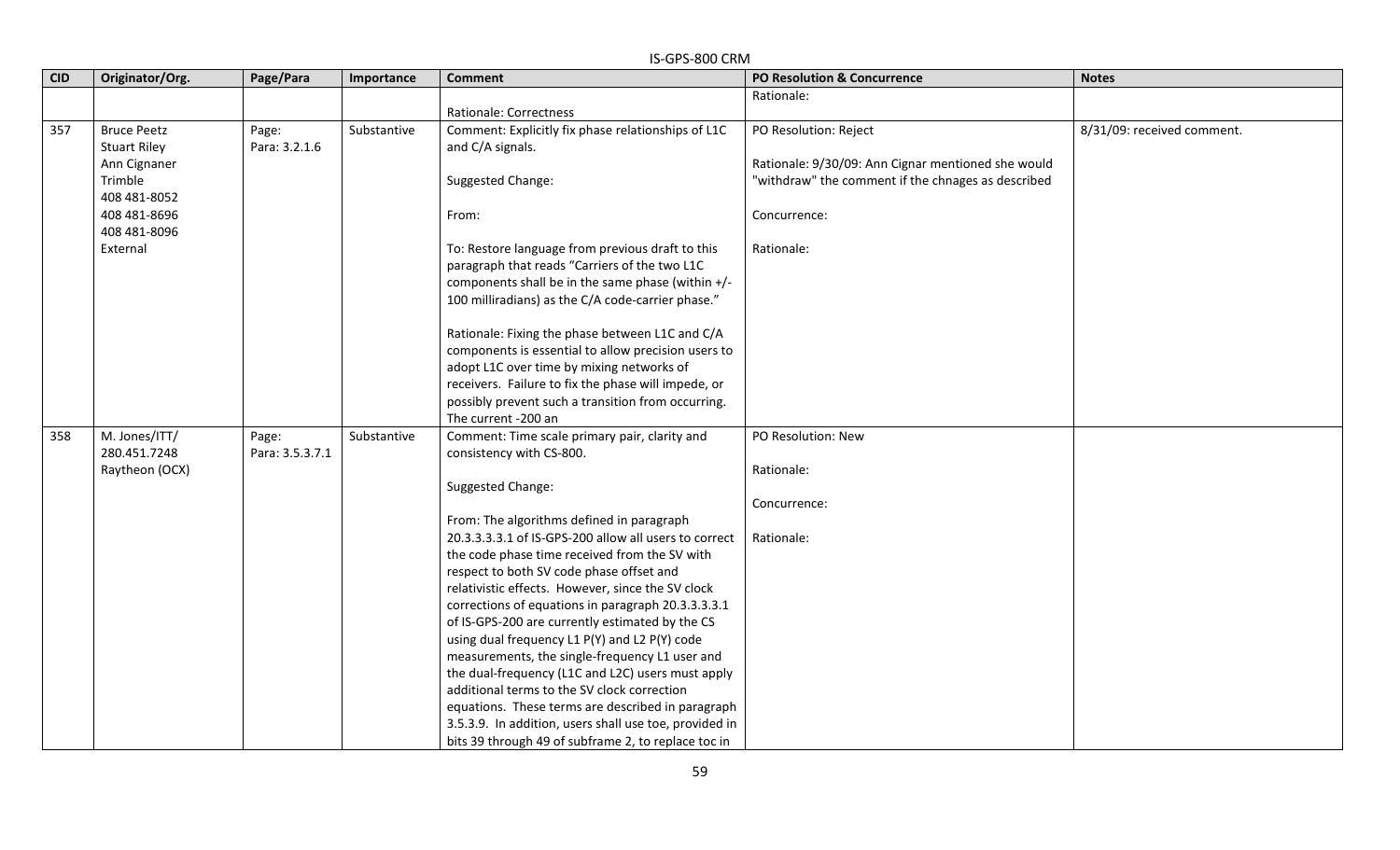|            | IS-GPS-800 CRM                                  |                          |               |                                                                                                                                                                                                                                                                                                                                                                                                                                                                                                                                 |                                                                          |              |  |
|------------|-------------------------------------------------|--------------------------|---------------|---------------------------------------------------------------------------------------------------------------------------------------------------------------------------------------------------------------------------------------------------------------------------------------------------------------------------------------------------------------------------------------------------------------------------------------------------------------------------------------------------------------------------------|--------------------------------------------------------------------------|--------------|--|
| <b>CID</b> | Originator/Org.                                 | Page/Para                | Importance    | <b>Comment</b>                                                                                                                                                                                                                                                                                                                                                                                                                                                                                                                  | <b>PO Resolution &amp; Concurrence</b>                                   | <b>Notes</b> |  |
|            |                                                 |                          |               | the algorithms in paragraph 20.3.3.3.3.1 of IS-GPS-<br>200.<br>To:<br>Rationale: SS-CS-800 stipulates the primary signal<br>pair should be selectable (i.e., other than just L1<br>$P(Y)$ and L2 $P(Y)$ ),.                                                                                                                                                                                                                                                                                                                     |                                                                          |              |  |
| 359        | M. Jones/ITT/<br>280.451.7248<br>Raytheon (OCX) | Page:<br>Para: 3.5.3.6.1 | Adminstrative | Comment: SS algorithm implementation specific<br>info not appropriate for UE ICD<br>Suggested Change:<br>From: The ephemeris parameters are Keplerian in<br>appearance; however, the values of these<br>parameters are produced by the SV via a least<br>squares curve fit of the predicted ephemeris of the<br>SV APC (time-position quadruples: t, x, y, z<br>expressed in ECEF coordinates).<br>To:<br>Rationale: Details of algorithm are subject to SS<br>contractor design trades and not needed for UE to<br>do its job. | PO Resolution: New<br>Rationale:<br>Concurrence:<br>Rationale:           |              |  |
| 361        | Steve Brown<br>LMCO                             | Page:<br>Para: 3.2.1.7.2 | Critical      | Comment: LM cost impact. Was previously 10<br>nanoseconds and then changed to 1 nanosecond<br>for unclear reasons. 1 nanosecond has a huge cost<br>impact so LM proposed 5 nanoseconds.<br>Suggested Change:<br>From: 1 nanosecond<br>To: 5 nanoseconds<br>Rationale: LMCO study shows 1 ns cost prohibitive.                                                                                                                                                                                                                   | PO Resolution: Accept<br>Rationale:<br>Concurrence: Concur<br>Rationale: |              |  |
| 362        | Karl Kovach<br>Aerospace                        | Page:<br>Para: 3.2.1.8.2 | Substantive   | Comment: Since IS-GPS-800 only applies to the L1C<br>signal, group delay differential (as defined in the IS-                                                                                                                                                                                                                                                                                                                                                                                                                    | PO Resolution: Accept                                                    |              |  |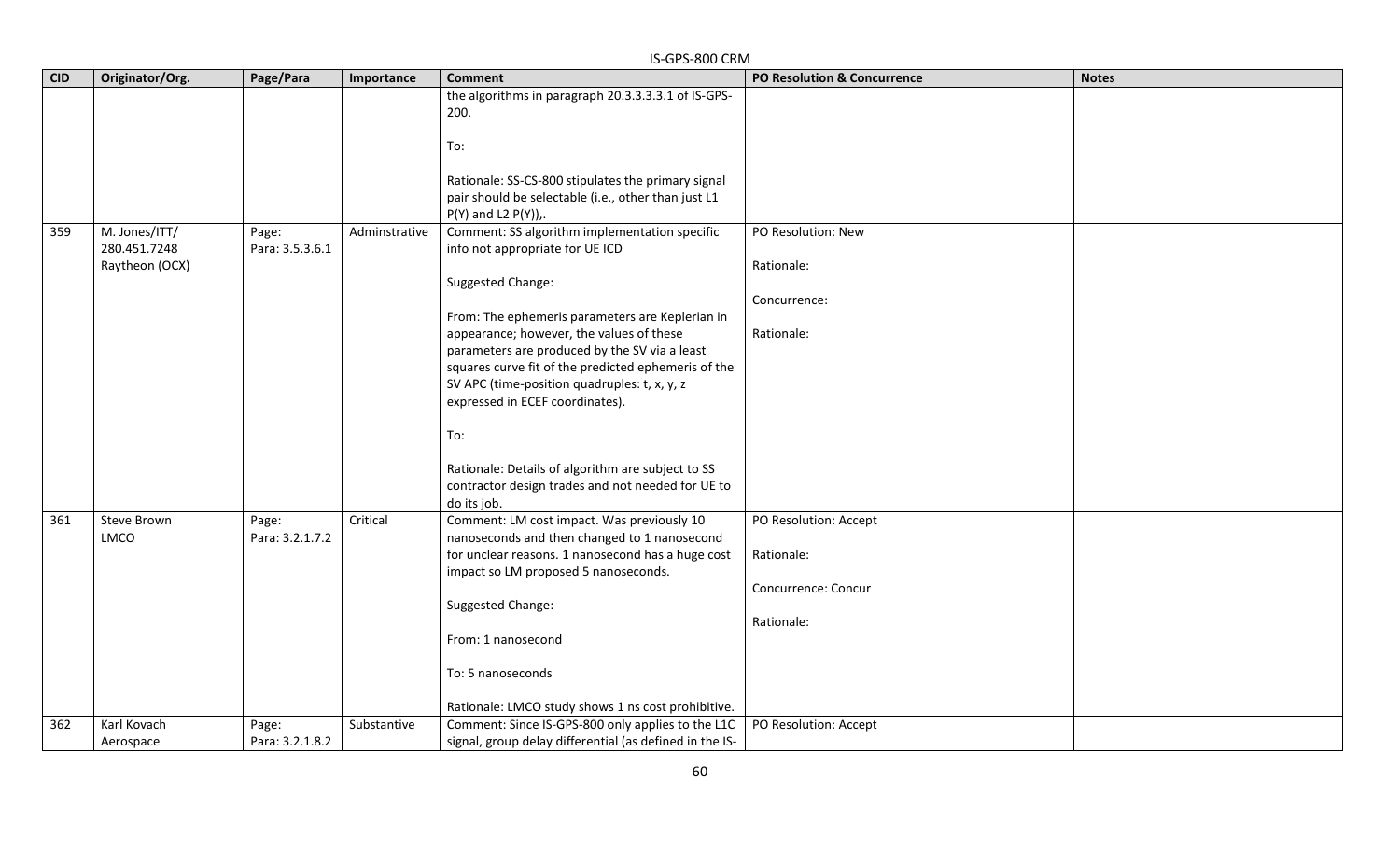| Rationale: 9/30/09: Implemented real time at ICWG.<br>GPS-200 and IS-GPS-705 pertaining to multiple<br>signals) does not apply.<br>Concurrence: Concur<br>Suggested Change:<br>Rationale: 9/30/09: Implemented real time at ICWG.<br>From: The reference for group delay differential for<br>GPS signals is the L1 P(Y) signal. The group delay<br>differential between the radiated signals (i.e. L1<br>P(Y) and L1CD; L1 P(Y) and L1CP) is specified as |
|-----------------------------------------------------------------------------------------------------------------------------------------------------------------------------------------------------------------------------------------------------------------------------------------------------------------------------------------------------------------------------------------------------------------------------------------------------------|
|                                                                                                                                                                                                                                                                                                                                                                                                                                                           |
|                                                                                                                                                                                                                                                                                                                                                                                                                                                           |
|                                                                                                                                                                                                                                                                                                                                                                                                                                                           |
|                                                                                                                                                                                                                                                                                                                                                                                                                                                           |
|                                                                                                                                                                                                                                                                                                                                                                                                                                                           |
|                                                                                                                                                                                                                                                                                                                                                                                                                                                           |
|                                                                                                                                                                                                                                                                                                                                                                                                                                                           |
|                                                                                                                                                                                                                                                                                                                                                                                                                                                           |
|                                                                                                                                                                                                                                                                                                                                                                                                                                                           |
| consisting of random plus bias components. The                                                                                                                                                                                                                                                                                                                                                                                                            |
| mean differential is defined as the bias component                                                                                                                                                                                                                                                                                                                                                                                                        |
| and will be either positive or negative. For a given                                                                                                                                                                                                                                                                                                                                                                                                      |
| navigation payload configuration, the absolute                                                                                                                                                                                                                                                                                                                                                                                                            |
| value of the mean differential delay shall not                                                                                                                                                                                                                                                                                                                                                                                                            |
| exceed 15.0 nanoseconds. The random variations                                                                                                                                                                                                                                                                                                                                                                                                            |
| about the mean shall not exceed 1.0 nanoseconds                                                                                                                                                                                                                                                                                                                                                                                                           |
| (two sigma). The random variation requirement                                                                                                                                                                                                                                                                                                                                                                                                             |
| shall be valid for signal measurement/averaging                                                                                                                                                                                                                                                                                                                                                                                                           |
| times of 10 milliseconds to 1 day. Corrections for                                                                                                                                                                                                                                                                                                                                                                                                        |
| the bias components of the group delay                                                                                                                                                                                                                                                                                                                                                                                                                    |
| differential are provided to users in the navigation                                                                                                                                                                                                                                                                                                                                                                                                      |
| message.                                                                                                                                                                                                                                                                                                                                                                                                                                                  |
|                                                                                                                                                                                                                                                                                                                                                                                                                                                           |
| To: Not applicable. See Sections 3.2.1.7.1 (Signal                                                                                                                                                                                                                                                                                                                                                                                                        |
| Coherence) and 3.5.3.9.1 (Inter-Signal Group Delay                                                                                                                                                                                                                                                                                                                                                                                                        |
| Differential Correction).                                                                                                                                                                                                                                                                                                                                                                                                                                 |
|                                                                                                                                                                                                                                                                                                                                                                                                                                                           |
| Rationale: Deleted Group Delay Differential                                                                                                                                                                                                                                                                                                                                                                                                               |
| requirement and replaced with N/A since this is                                                                                                                                                                                                                                                                                                                                                                                                           |
| covered in the signal coherence section.                                                                                                                                                                                                                                                                                                                                                                                                                  |
| PO Resolution: A/C<br>363<br><b>Steve Brown</b><br>Critical<br>Comment: Suggest change to LM text. LM text<br>9/30/09: see comment 138.<br>Page: 16                                                                                                                                                                                                                                                                                                       |
| LMCO<br>Para: 3.2.1.3<br>produces no cost or schedule impact                                                                                                                                                                                                                                                                                                                                                                                              |
| Rationale: See comment 138.                                                                                                                                                                                                                                                                                                                                                                                                                               |
| Suggested Change:                                                                                                                                                                                                                                                                                                                                                                                                                                         |
| Concurrence: Concur<br>From: 3.2.1.3 Carrier Phase Noise (TBR)                                                                                                                                                                                                                                                                                                                                                                                            |
| The phase noise spectral density of the<br>Rationale:                                                                                                                                                                                                                                                                                                                                                                                                     |
| unmodulated carrier shall not exceed the                                                                                                                                                                                                                                                                                                                                                                                                                  |
| magnitude of a straight line (on a log-log plot)                                                                                                                                                                                                                                                                                                                                                                                                          |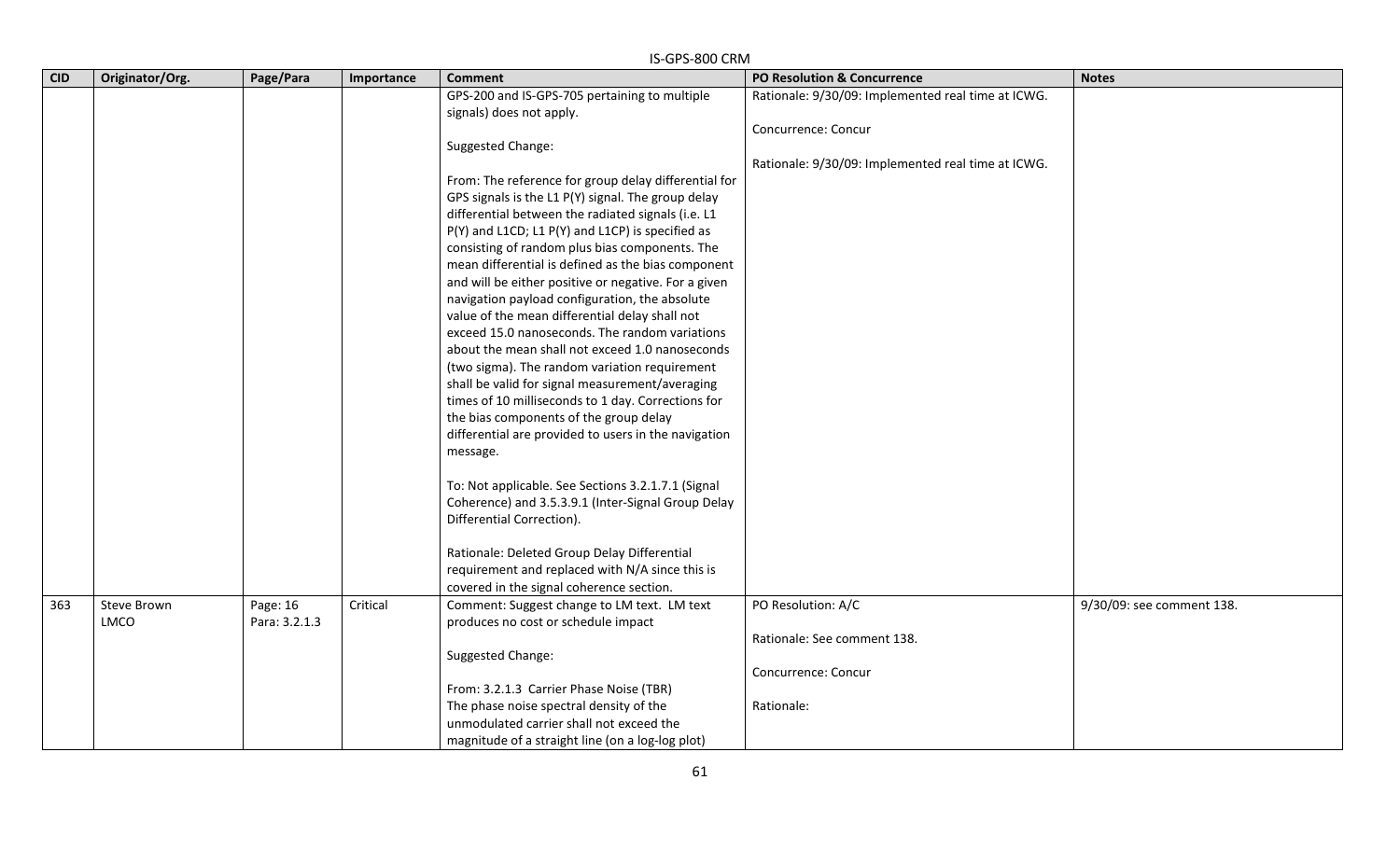|            |                                   |                             |             | IS-GPS-800 CRM                                                                                                                                                                                                                                                                                                                                                                                                                                                                                                                                                                                                          |                                                                                                                                                                                                                                                                                                                                |                                                                                                                                                                                                                                                                                  |
|------------|-----------------------------------|-----------------------------|-------------|-------------------------------------------------------------------------------------------------------------------------------------------------------------------------------------------------------------------------------------------------------------------------------------------------------------------------------------------------------------------------------------------------------------------------------------------------------------------------------------------------------------------------------------------------------------------------------------------------------------------------|--------------------------------------------------------------------------------------------------------------------------------------------------------------------------------------------------------------------------------------------------------------------------------------------------------------------------------|----------------------------------------------------------------------------------------------------------------------------------------------------------------------------------------------------------------------------------------------------------------------------------|
| <b>CID</b> | Originator/Org.                   | Page/Para                   | Importance  | <b>Comment</b>                                                                                                                                                                                                                                                                                                                                                                                                                                                                                                                                                                                                          | PO Resolution & Concurrence                                                                                                                                                                                                                                                                                                    | <b>Notes</b>                                                                                                                                                                                                                                                                     |
|            |                                   |                             |             | between -30 dBc/Hz at 1 Hz and -6070 dBc/Hz at 1<br>x 10 ^4Hz, and another straight line between -60<br>dBc/Hz at 10 Hz and -90 dBc/Hz at 10 KHz. (The<br>the one-sided integrated phase noise spectrum<br>between 1 Hz and 10 KHz, when integrated as<br>linear values, multiplied by two and square rooted,<br>is equal to .034 radians rms.) Also, the spurskHz<br>shall not exceed -40 dBc0.01 radians rms.                                                                                                                                                                                                         |                                                                                                                                                                                                                                                                                                                                |                                                                                                                                                                                                                                                                                  |
|            |                                   |                             |             | To: The phase noise spectral density of the<br>unmodulated carrier shall be better than -<br>60dBc/Hz at 10Hz off carrier with a -10dB/decade<br>slope to 1KHz with a slope between 1KHz to<br>100KHz that allows the phase noise integrated<br>between 10 Hz and 100 KHz to remain<br>Rationale:                                                                                                                                                                                                                                                                                                                       |                                                                                                                                                                                                                                                                                                                                |                                                                                                                                                                                                                                                                                  |
| 364        | <b>Steve Brown</b><br><b>LMCO</b> | Page: 18<br>Para: 3.2.1.8.1 | Critical    | Comment: Update with 1.5 ns and updated text<br>from other Iss<br>Suggested Change:<br>From: 3.2.1.8.1 Group Delay Uncertainty<br>The effective uncertainty of the group delay shall<br>not exceed 1.0 nanoseconds (two sigma). The<br>uncertainty requirement shall be valid for signal<br>measurement/averaging times of 10 milliseconds<br>to 1 day.<br>To: 3.2.1.8.1 Group Delay Uncertainty<br>The effective uncertainty of group delay shall not<br>exceed 1.5ns (two sigma), when including<br>consideration of the temperature and antenna<br>effect changes during a vehicle orbital revolution.<br>Rationale: | PO Resolution: A/C<br>Rationale: 9/30/09: Changed real time during ICWG:<br>The effective uncertainty of the group delay shall not<br>exceed 1.5 nanoseconds (95% probability).<br>Also, remove second sentence as it was ICWG<br>consensus that it was extraneous and did not provide<br>value.<br>Concurrence:<br>Rationale: | May 09: comment recieved through TIM<br>meetings<br>9/11/09: Vimal emailed out study. Rhonda<br>to review.<br>9/30/09: 95% probability works when a large<br>number of samples is used. Two sigma is<br>preferable when there is a small number of<br>samples. With this measure |
| 365        | <b>Steve Brown</b><br><b>LMCO</b> | Page: 19<br>Para: 3.2.1.8.2 | Substantive | Comment:                                                                                                                                                                                                                                                                                                                                                                                                                                                                                                                                                                                                                | PO Resolution: Reject                                                                                                                                                                                                                                                                                                          | 10/14/2009: Email from Steve Brown<br>withdrawing comment.                                                                                                                                                                                                                       |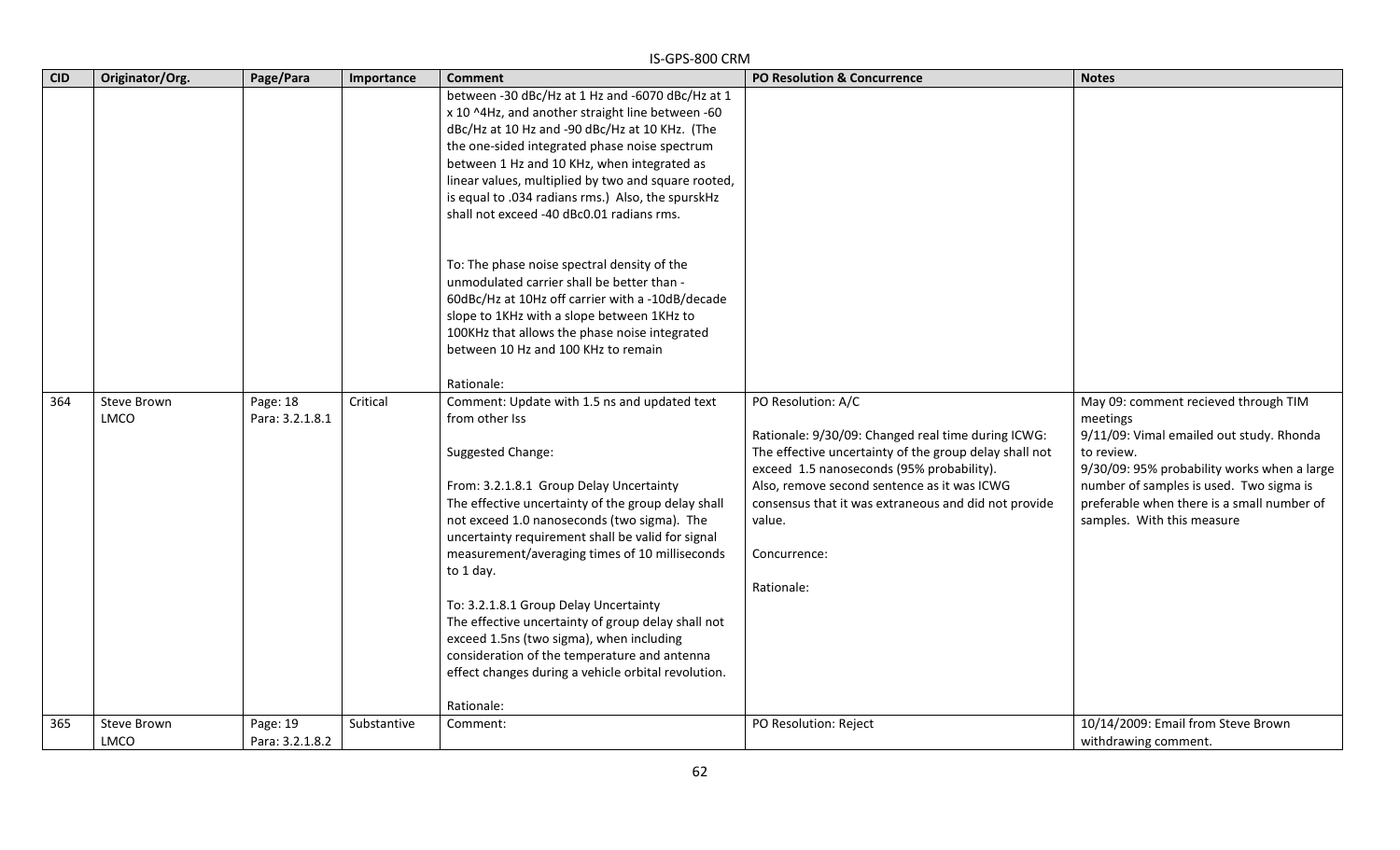|            |                 |               |            | IS-GPS-800 CRM                                       |                                        |              |
|------------|-----------------|---------------|------------|------------------------------------------------------|----------------------------------------|--------------|
| <b>CID</b> | Originator/Org. | Page/Para     | Importance | <b>Comment</b>                                       | <b>PO Resolution &amp; Concurrence</b> | <b>Notes</b> |
|            |                 |               |            | Suggested Change:                                    | Rationale: Typo. No proposed chnages.  |              |
|            |                 |               |            |                                                      |                                        |              |
|            |                 |               |            | From: 3.2.1.8.2 Group Delay Differential             | Concurrence: Concur                    |              |
|            |                 |               |            | The reference for group delay differential for GPS   |                                        |              |
|            |                 |               |            | signals is the L1 P(Y) signal. The group delay       | Rationale: Comment withdrawn.          |              |
|            |                 |               |            | differential between the radiated signals (i.e. L1   |                                        |              |
|            |                 |               |            | P(Y) and L1CD; L1 P(Y) and L1CP) is specified as     |                                        |              |
|            |                 |               |            | consisting of random plus bias components. The       |                                        |              |
|            |                 |               |            | mean differential is defined as the bias component   |                                        |              |
|            |                 |               |            | and will be either positive or negative. For a given |                                        |              |
|            |                 |               |            | navigation payload configuration, the absolute       |                                        |              |
|            |                 |               |            | value of the mean differential delay shall not       |                                        |              |
|            |                 |               |            | exceed 15.0 nanoseconds. The random variations       |                                        |              |
|            |                 |               |            | about the mean shall not exceed 1.0 nanoseconds      |                                        |              |
|            |                 |               |            | (two sigma). The random variation requirement        |                                        |              |
|            |                 |               |            | shall be valid for signal measurement/averaging      |                                        |              |
|            |                 |               |            | times of 10 milliseconds to 1 day. Corrections for   |                                        |              |
|            |                 |               |            | the bias components of the group delay               |                                        |              |
|            |                 |               |            | differential are provided to users in the navigation |                                        |              |
|            |                 |               |            | message.                                             |                                        |              |
|            |                 |               |            |                                                      |                                        |              |
|            |                 |               |            | To: 3.2.1.8.2 Group Delay Differential               |                                        |              |
|            |                 |               |            | The reference for group delay differential for GPS   |                                        |              |
|            |                 |               |            | signals is the L1 P(Y) signal. The group delay       |                                        |              |
|            |                 |               |            | differential between the radiated signals (i.e. L1   |                                        |              |
|            |                 |               |            | P(Y) and L1CD; L1 P(Y) and L1CP) is specified as     |                                        |              |
|            |                 |               |            | consisting of random                                 |                                        |              |
|            |                 |               |            |                                                      |                                        |              |
|            |                 |               |            | Rationale:                                           |                                        |              |
| 366        | Steve Brown     | Page:         | Critical   | Comment: This new requirement may not be             | PO Resolution: Reject                  |              |
|            | <b>LMCO</b>     | Para: 3.2.1.6 |            | compatible with current GPS III baseline. Could      |                                        |              |
|            |                 |               |            | result in cost or schedule impact                    | Rationale:                             |              |
|            |                 |               |            |                                                      |                                        |              |
|            |                 |               |            | Suggested Change:                                    | Concurrence: Concur                    |              |
|            |                 |               |            |                                                      |                                        |              |
|            |                 |               |            | From: 3.2.1.6.2 Phase Continuity                     | Rationale:                             |              |
|            |                 |               |            | While a satellite is broadcasting standard L1CP      |                                        |              |
|            |                 |               |            | code and standard L1CD code signals with data        |                                        |              |

## 63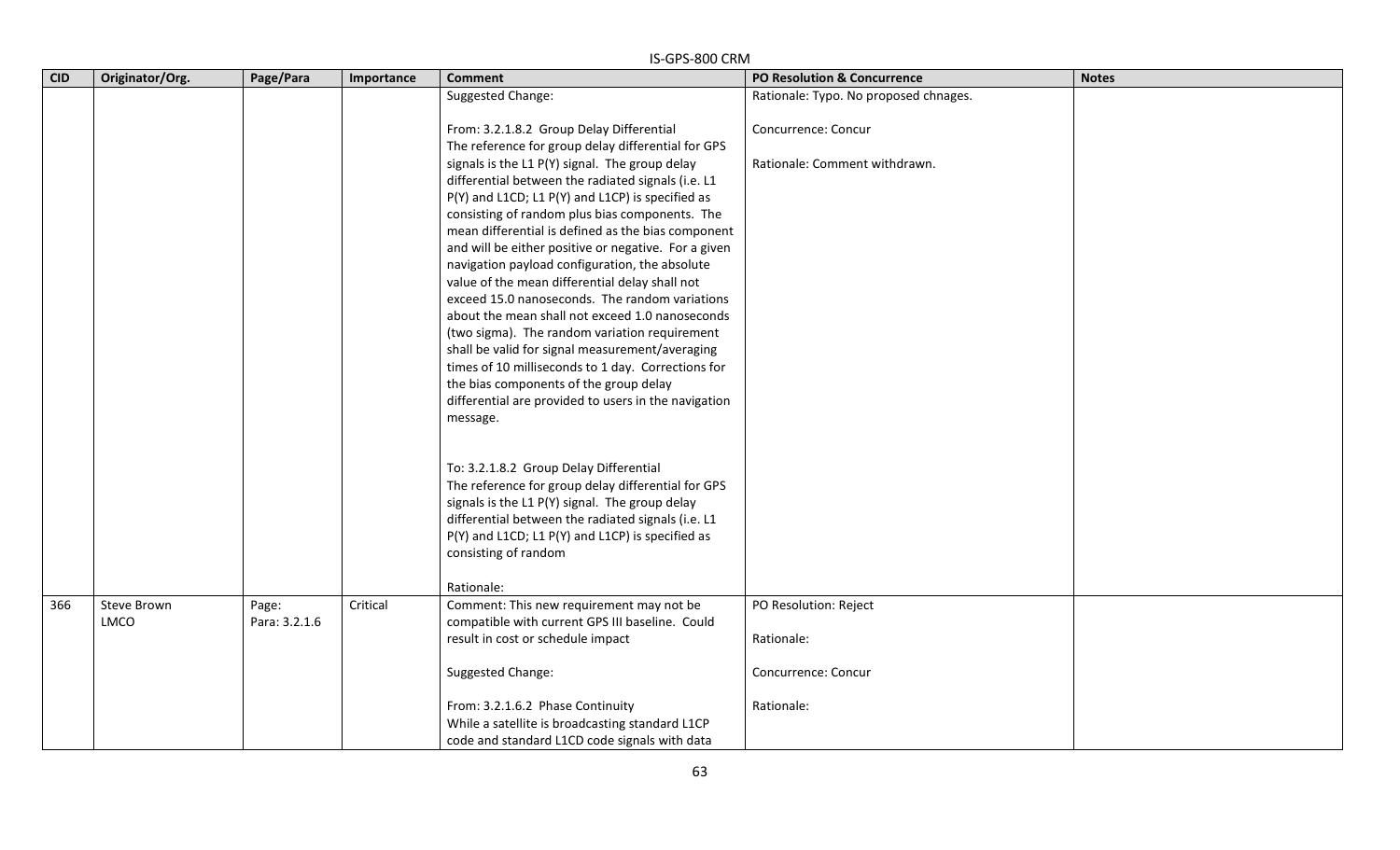### IS-GPS-800 CRM **CID Originator/Org. Page/Para Importance Comment PO Resolution & Concurrence Notes** which indicates L1C signal health is OK, there shall be no intentional discontinuities in the respective L1CP or L1CD carrier phase other than those attributable to the binary state of the modulating signals. To: Do not add to document Rationale: 367 | Steve Brown LMCO Page: Para: 3.2.1.9 Substantive | Comment: Include the 99.5% requirement from SS-SS-800D Suggested Change: From: 3.2.1.9 Signal Power Levels The SV shall provide an L1C signal strength at Endof-Life (EOL), worst-case, in order to meet the minimum effective received signal levels specified in Table 3.2-1. For terrestrial users, the minimum effective received signal power is measured at the output of a 3 dBi linearly polarized user receiving antenna (located near ground) at worst normal orientation, when the SV elevation angle is higher than 5 degrees and assuming 0.5 dB atmospheric loss. For orbital users, the minimum effective received signal power is measured at the output of a 0 dBi ideal right-hand circularly polarized (i.e. 0 dB ellipticity) user receiving antenna (in geosynchronous orbit) at 23.5 degrees off nadir and using 0 dB atmospheric loss. The received signal levels are observed within the in-band allocation defined in Para. 3.2.1.1. The effective received signal power is referenced to a receiver whose correlation outputs are calibrated against an RF signal without combining loss. The combining loss is compensated by increasing the SV transmitted power and thus should be transparent to the users if the users measure signal PO Resolution: A/C Rationale: Added note to table 3.2-1 and added asterik to orbital values: \* Over 99.5% of the solid angle inside a cone with a 23.5 degree half-angle with its apex at the SV and measured from 0 degrees at the center of the Earth. Concurrence: Concur Rationale: 9/30/09: Real time at ICWG. 9/30/09: Changed real time at ICWG to be consistent with other public interface documents.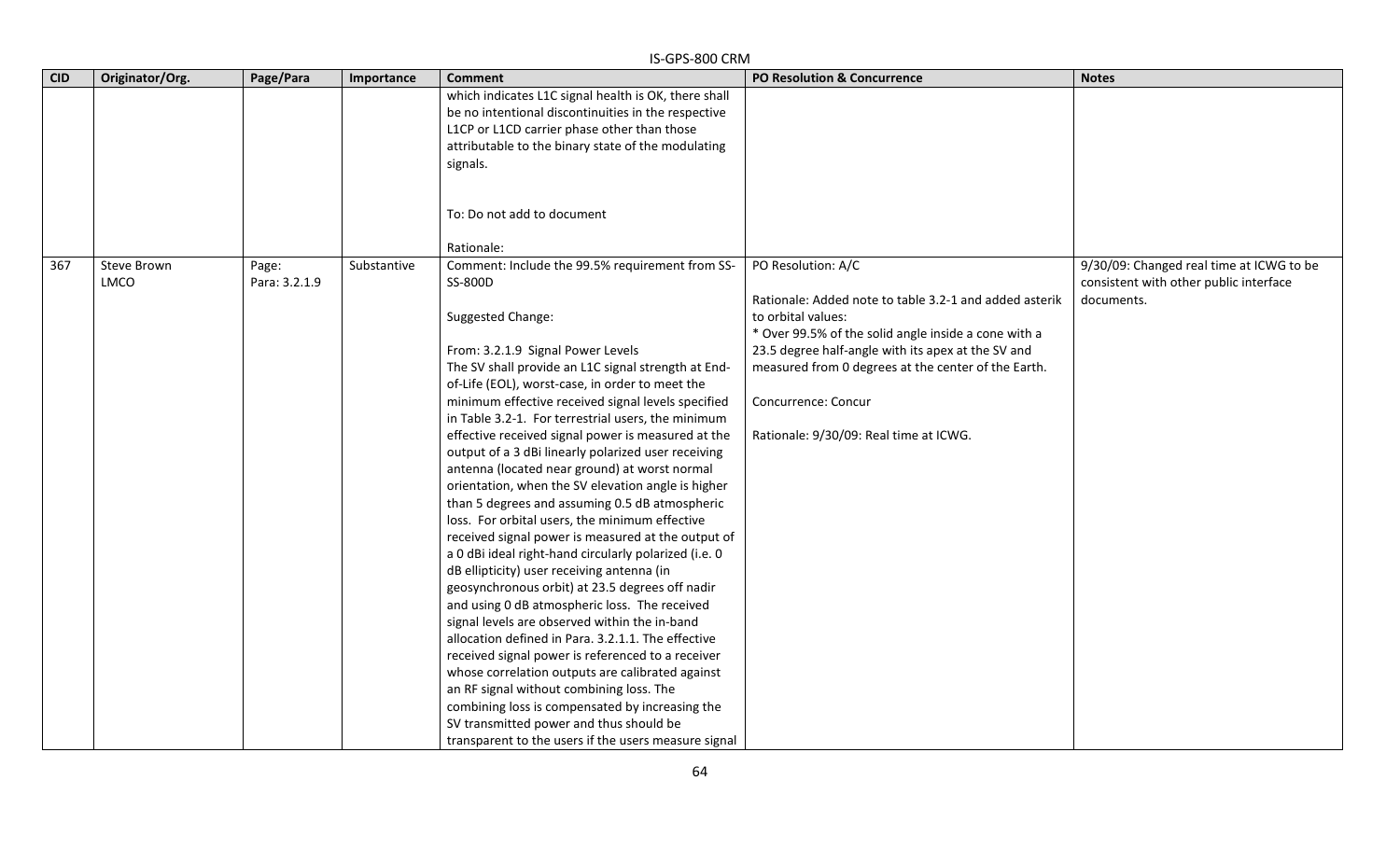| <b>CID</b> | Originator/Org.   | Page/Para                                                | Importance    | <b>Comment</b>                                                                                                                                                                                                                                                                                                                                                                                                                                                                           | <b>PO Resolution &amp; Concurrence</b>                                                                 | <b>Notes</b> |
|------------|-------------------|----------------------------------------------------------|---------------|------------------------------------------------------------------------------------------------------------------------------------------------------------------------------------------------------------------------------------------------------------------------------------------------------------------------------------------------------------------------------------------------------------------------------------------------------------------------------------------|--------------------------------------------------------------------------------------------------------|--------------|
|            |                   |                                                          |               | performance at the correlator outputs. Measuring<br>the actual received power at the antenna will<br>result in a measurement that is slightly higher than<br>the true "useful" power.<br>To: 3.2.1.9 Signal Power Levels<br>The SV shall provide an L1C signal strength at End-<br>of-Life (EOL), worst-case, in order to meet the<br>minimum effective received signal levels specified<br>in Table 3.2-1 over 99.5% of the solid angle indise a<br>cone. For terrestrial<br>Rationale: |                                                                                                        |              |
| 368        | Ben Kogus<br>SE&I | Page:<br>Para: 2.1                                       | Adminstrative | Comment: Aesthetic formats<br>Suggested Change:<br>From:<br>To: Formatting Changes:<br>-Left align "None"<br>-Add parantheses to document dates<br>-Lower case "c" on "Current"<br>Rationale: ICC discretion                                                                                                                                                                                                                                                                             | PO Resolution: Accept<br>Rationale: ICC discretion<br>Concurrence: Concur<br>Rationale: ICC discretion |              |
| 369        | Ben Kogus<br>SE&I | Page:<br>Para: Cover<br>Page and<br>Table of<br>Contents | Adminstrative | Comment: Update Cover Page and Table of<br>Contents<br>Suggested Change:<br>From:<br>To: Update Cover Page and Table of Contents<br>Rationale: Accuracy.                                                                                                                                                                                                                                                                                                                                 | PO Resolution: Accept<br>Rationale: ICC discretion<br>Concurrence: Concur<br>Rationale: ICC discretion |              |
| 370        | Ben Kogus<br>SE&I | Page:<br>Para: 3.1                                       | Adminstrative | Comment: Correct subscript<br>Suggested Change:                                                                                                                                                                                                                                                                                                                                                                                                                                          | PO Resolution: Accept<br>Rationale: ICC discretion                                                     |              |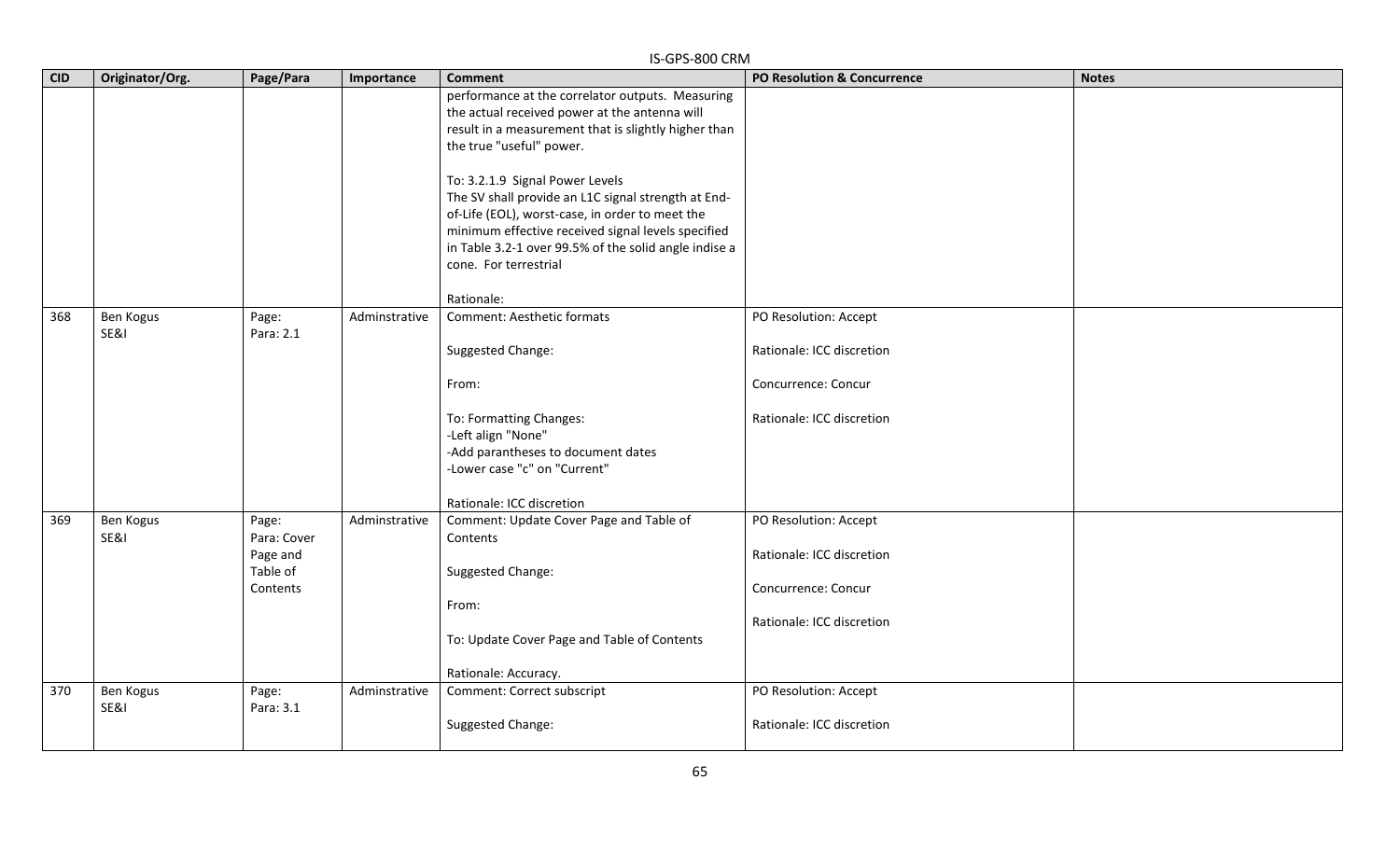| <b>CID</b><br>Originator/Org.<br>Page/Para<br>PO Resolution & Concurrence<br><b>Comment</b><br><b>Notes</b><br>Importance<br>From: L1Cp<br>Concurrence: Concur<br>Rationale: ICC discretion<br>To: L1Cp<br>Rationale: Accuracy.<br>371<br>Adminstrative<br>Comment: Delete extraneous spaces and add<br>Ben Kogus<br>PO Resolution: Accept<br>Page:<br>SE&I<br>comma after "clock rates" and " located in SV"<br>Para: 3.2.1.1<br>Rationale: ICC discretion<br>Suggested Change:<br>Concurrence: Concur<br>From: The nominal frequency of this source -- as it<br>appears to an observer on the ground -- is 10.23<br>Rationale: ICC discretion<br>MHz. The SV carrier frequency and clock rates -- as<br>they would appear to an observer located in the SV<br>-- are offset to compensate for relativistic effects.<br>To: The nominal frequency of this source as it<br>appears to an observer on the ground is 10.23<br>MHz. The SV carrier frequency and clock rates, as<br>they would appear to an observer located in the<br>SV, are offset to compensate for relativistic effects.<br>Rationale: ICC discretion<br>372<br>Steve Brown<br>Page:<br>Adminstrative<br>Comment: SV clock rate updated to reflect all<br>PO Resolution: Accept<br>Para: 3.2.1.1<br><b>LMCO</b><br>significant digits<br>Rationale: Accuracy.<br>Suggested Change:<br>Concurrence: Concur<br>From: 1.02299999954 MHz<br>Rationale: Accuracy.<br>To: 1.02299999954326 MHz<br>Rationale: SV clock rate updated to reflect all<br>significant digits | IS-GPS-800 CRM |  |  |  |  |  |  |
|-------------------------------------------------------------------------------------------------------------------------------------------------------------------------------------------------------------------------------------------------------------------------------------------------------------------------------------------------------------------------------------------------------------------------------------------------------------------------------------------------------------------------------------------------------------------------------------------------------------------------------------------------------------------------------------------------------------------------------------------------------------------------------------------------------------------------------------------------------------------------------------------------------------------------------------------------------------------------------------------------------------------------------------------------------------------------------------------------------------------------------------------------------------------------------------------------------------------------------------------------------------------------------------------------------------------------------------------------------------------------------------------------------------------------------------------------------------------------------------------------------------------------------------|----------------|--|--|--|--|--|--|
|                                                                                                                                                                                                                                                                                                                                                                                                                                                                                                                                                                                                                                                                                                                                                                                                                                                                                                                                                                                                                                                                                                                                                                                                                                                                                                                                                                                                                                                                                                                                     |                |  |  |  |  |  |  |
|                                                                                                                                                                                                                                                                                                                                                                                                                                                                                                                                                                                                                                                                                                                                                                                                                                                                                                                                                                                                                                                                                                                                                                                                                                                                                                                                                                                                                                                                                                                                     |                |  |  |  |  |  |  |
|                                                                                                                                                                                                                                                                                                                                                                                                                                                                                                                                                                                                                                                                                                                                                                                                                                                                                                                                                                                                                                                                                                                                                                                                                                                                                                                                                                                                                                                                                                                                     |                |  |  |  |  |  |  |
|                                                                                                                                                                                                                                                                                                                                                                                                                                                                                                                                                                                                                                                                                                                                                                                                                                                                                                                                                                                                                                                                                                                                                                                                                                                                                                                                                                                                                                                                                                                                     |                |  |  |  |  |  |  |
|                                                                                                                                                                                                                                                                                                                                                                                                                                                                                                                                                                                                                                                                                                                                                                                                                                                                                                                                                                                                                                                                                                                                                                                                                                                                                                                                                                                                                                                                                                                                     |                |  |  |  |  |  |  |
|                                                                                                                                                                                                                                                                                                                                                                                                                                                                                                                                                                                                                                                                                                                                                                                                                                                                                                                                                                                                                                                                                                                                                                                                                                                                                                                                                                                                                                                                                                                                     |                |  |  |  |  |  |  |
|                                                                                                                                                                                                                                                                                                                                                                                                                                                                                                                                                                                                                                                                                                                                                                                                                                                                                                                                                                                                                                                                                                                                                                                                                                                                                                                                                                                                                                                                                                                                     |                |  |  |  |  |  |  |
|                                                                                                                                                                                                                                                                                                                                                                                                                                                                                                                                                                                                                                                                                                                                                                                                                                                                                                                                                                                                                                                                                                                                                                                                                                                                                                                                                                                                                                                                                                                                     |                |  |  |  |  |  |  |
|                                                                                                                                                                                                                                                                                                                                                                                                                                                                                                                                                                                                                                                                                                                                                                                                                                                                                                                                                                                                                                                                                                                                                                                                                                                                                                                                                                                                                                                                                                                                     |                |  |  |  |  |  |  |
|                                                                                                                                                                                                                                                                                                                                                                                                                                                                                                                                                                                                                                                                                                                                                                                                                                                                                                                                                                                                                                                                                                                                                                                                                                                                                                                                                                                                                                                                                                                                     |                |  |  |  |  |  |  |
|                                                                                                                                                                                                                                                                                                                                                                                                                                                                                                                                                                                                                                                                                                                                                                                                                                                                                                                                                                                                                                                                                                                                                                                                                                                                                                                                                                                                                                                                                                                                     |                |  |  |  |  |  |  |
|                                                                                                                                                                                                                                                                                                                                                                                                                                                                                                                                                                                                                                                                                                                                                                                                                                                                                                                                                                                                                                                                                                                                                                                                                                                                                                                                                                                                                                                                                                                                     |                |  |  |  |  |  |  |
|                                                                                                                                                                                                                                                                                                                                                                                                                                                                                                                                                                                                                                                                                                                                                                                                                                                                                                                                                                                                                                                                                                                                                                                                                                                                                                                                                                                                                                                                                                                                     |                |  |  |  |  |  |  |
|                                                                                                                                                                                                                                                                                                                                                                                                                                                                                                                                                                                                                                                                                                                                                                                                                                                                                                                                                                                                                                                                                                                                                                                                                                                                                                                                                                                                                                                                                                                                     |                |  |  |  |  |  |  |
|                                                                                                                                                                                                                                                                                                                                                                                                                                                                                                                                                                                                                                                                                                                                                                                                                                                                                                                                                                                                                                                                                                                                                                                                                                                                                                                                                                                                                                                                                                                                     |                |  |  |  |  |  |  |
|                                                                                                                                                                                                                                                                                                                                                                                                                                                                                                                                                                                                                                                                                                                                                                                                                                                                                                                                                                                                                                                                                                                                                                                                                                                                                                                                                                                                                                                                                                                                     |                |  |  |  |  |  |  |
|                                                                                                                                                                                                                                                                                                                                                                                                                                                                                                                                                                                                                                                                                                                                                                                                                                                                                                                                                                                                                                                                                                                                                                                                                                                                                                                                                                                                                                                                                                                                     |                |  |  |  |  |  |  |
|                                                                                                                                                                                                                                                                                                                                                                                                                                                                                                                                                                                                                                                                                                                                                                                                                                                                                                                                                                                                                                                                                                                                                                                                                                                                                                                                                                                                                                                                                                                                     |                |  |  |  |  |  |  |
|                                                                                                                                                                                                                                                                                                                                                                                                                                                                                                                                                                                                                                                                                                                                                                                                                                                                                                                                                                                                                                                                                                                                                                                                                                                                                                                                                                                                                                                                                                                                     |                |  |  |  |  |  |  |
|                                                                                                                                                                                                                                                                                                                                                                                                                                                                                                                                                                                                                                                                                                                                                                                                                                                                                                                                                                                                                                                                                                                                                                                                                                                                                                                                                                                                                                                                                                                                     |                |  |  |  |  |  |  |
|                                                                                                                                                                                                                                                                                                                                                                                                                                                                                                                                                                                                                                                                                                                                                                                                                                                                                                                                                                                                                                                                                                                                                                                                                                                                                                                                                                                                                                                                                                                                     |                |  |  |  |  |  |  |
|                                                                                                                                                                                                                                                                                                                                                                                                                                                                                                                                                                                                                                                                                                                                                                                                                                                                                                                                                                                                                                                                                                                                                                                                                                                                                                                                                                                                                                                                                                                                     |                |  |  |  |  |  |  |
|                                                                                                                                                                                                                                                                                                                                                                                                                                                                                                                                                                                                                                                                                                                                                                                                                                                                                                                                                                                                                                                                                                                                                                                                                                                                                                                                                                                                                                                                                                                                     |                |  |  |  |  |  |  |
|                                                                                                                                                                                                                                                                                                                                                                                                                                                                                                                                                                                                                                                                                                                                                                                                                                                                                                                                                                                                                                                                                                                                                                                                                                                                                                                                                                                                                                                                                                                                     |                |  |  |  |  |  |  |
|                                                                                                                                                                                                                                                                                                                                                                                                                                                                                                                                                                                                                                                                                                                                                                                                                                                                                                                                                                                                                                                                                                                                                                                                                                                                                                                                                                                                                                                                                                                                     |                |  |  |  |  |  |  |
|                                                                                                                                                                                                                                                                                                                                                                                                                                                                                                                                                                                                                                                                                                                                                                                                                                                                                                                                                                                                                                                                                                                                                                                                                                                                                                                                                                                                                                                                                                                                     |                |  |  |  |  |  |  |
|                                                                                                                                                                                                                                                                                                                                                                                                                                                                                                                                                                                                                                                                                                                                                                                                                                                                                                                                                                                                                                                                                                                                                                                                                                                                                                                                                                                                                                                                                                                                     |                |  |  |  |  |  |  |
|                                                                                                                                                                                                                                                                                                                                                                                                                                                                                                                                                                                                                                                                                                                                                                                                                                                                                                                                                                                                                                                                                                                                                                                                                                                                                                                                                                                                                                                                                                                                     |                |  |  |  |  |  |  |
|                                                                                                                                                                                                                                                                                                                                                                                                                                                                                                                                                                                                                                                                                                                                                                                                                                                                                                                                                                                                                                                                                                                                                                                                                                                                                                                                                                                                                                                                                                                                     |                |  |  |  |  |  |  |
|                                                                                                                                                                                                                                                                                                                                                                                                                                                                                                                                                                                                                                                                                                                                                                                                                                                                                                                                                                                                                                                                                                                                                                                                                                                                                                                                                                                                                                                                                                                                     |                |  |  |  |  |  |  |
|                                                                                                                                                                                                                                                                                                                                                                                                                                                                                                                                                                                                                                                                                                                                                                                                                                                                                                                                                                                                                                                                                                                                                                                                                                                                                                                                                                                                                                                                                                                                     |                |  |  |  |  |  |  |
|                                                                                                                                                                                                                                                                                                                                                                                                                                                                                                                                                                                                                                                                                                                                                                                                                                                                                                                                                                                                                                                                                                                                                                                                                                                                                                                                                                                                                                                                                                                                     |                |  |  |  |  |  |  |
| Comment: Delete "attitude errors, mechanical<br>373<br>Ben Kogus<br>Adminstrative<br>PO Resolution: Accept<br>Page:                                                                                                                                                                                                                                                                                                                                                                                                                                                                                                                                                                                                                                                                                                                                                                                                                                                                                                                                                                                                                                                                                                                                                                                                                                                                                                                                                                                                                 |                |  |  |  |  |  |  |
| SE&I<br>Para: 3.2.1.9<br>alignment errors"                                                                                                                                                                                                                                                                                                                                                                                                                                                                                                                                                                                                                                                                                                                                                                                                                                                                                                                                                                                                                                                                                                                                                                                                                                                                                                                                                                                                                                                                                          |                |  |  |  |  |  |  |
| Rationale: Accuracy.                                                                                                                                                                                                                                                                                                                                                                                                                                                                                                                                                                                                                                                                                                                                                                                                                                                                                                                                                                                                                                                                                                                                                                                                                                                                                                                                                                                                                                                                                                                |                |  |  |  |  |  |  |
| Suggested Change:<br>Concurrence: Concur                                                                                                                                                                                                                                                                                                                                                                                                                                                                                                                                                                                                                                                                                                                                                                                                                                                                                                                                                                                                                                                                                                                                                                                                                                                                                                                                                                                                                                                                                            |                |  |  |  |  |  |  |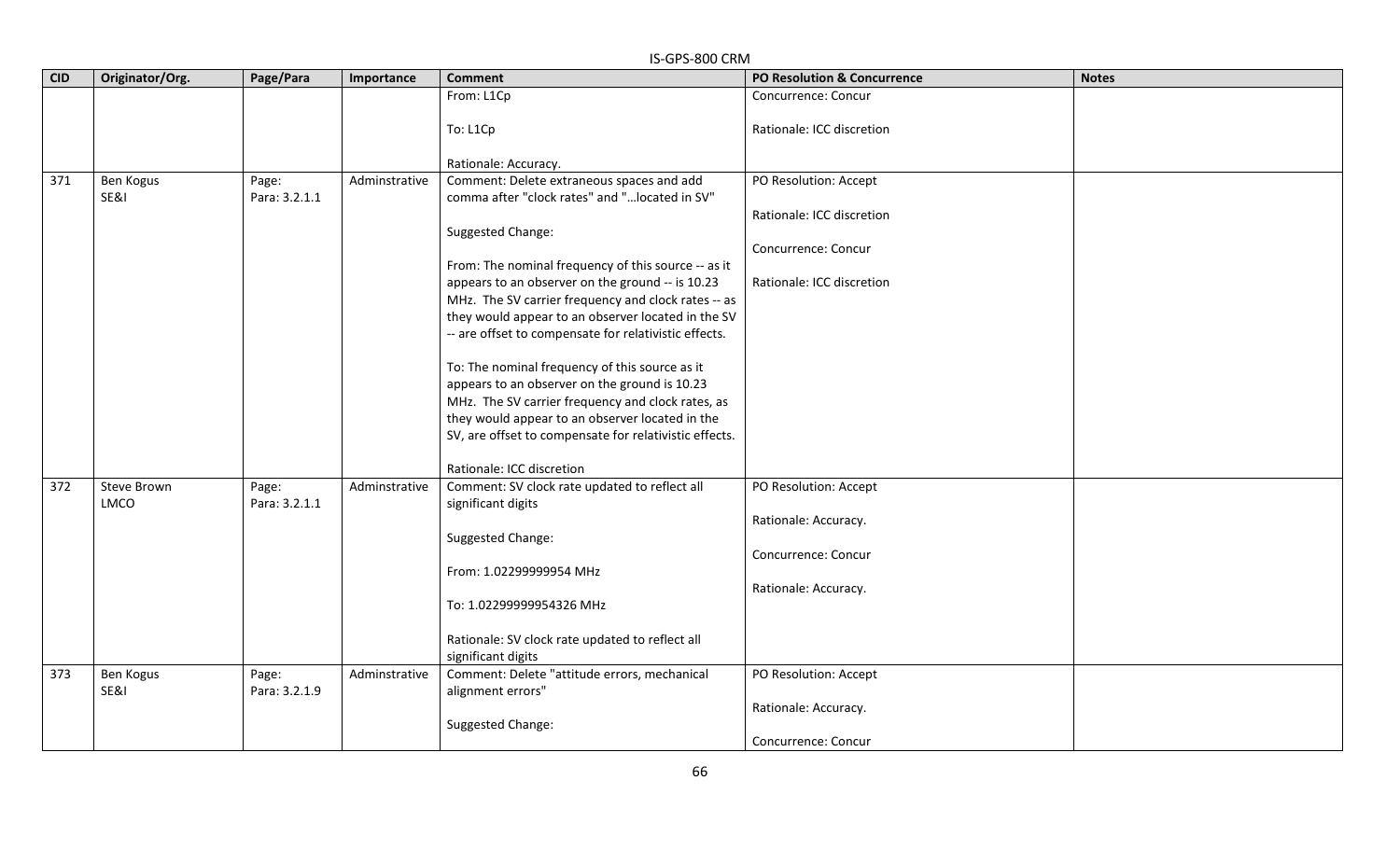|            | IS-GPS-800 CRM             |                        |               |                                                                                                                                                                                                                                                                                                                                                                                                                                                                                                                                                |                                                                                                                                                                                                                                                                                                                                     |              |  |
|------------|----------------------------|------------------------|---------------|------------------------------------------------------------------------------------------------------------------------------------------------------------------------------------------------------------------------------------------------------------------------------------------------------------------------------------------------------------------------------------------------------------------------------------------------------------------------------------------------------------------------------------------------|-------------------------------------------------------------------------------------------------------------------------------------------------------------------------------------------------------------------------------------------------------------------------------------------------------------------------------------|--------------|--|
| <b>CID</b> | Originator/Org.            | Page/Para              | Importance    | <b>Comment</b>                                                                                                                                                                                                                                                                                                                                                                                                                                                                                                                                 | <b>PO Resolution &amp; Concurrence</b>                                                                                                                                                                                                                                                                                              | <b>Notes</b> |  |
|            |                            |                        |               | From:<br>To: Delete "attitude errors, mechanical alignment<br>errors"<br>Rationale: TIM discussions highlighted the fact<br>other factors listed are more accurate to describe<br>reasons for higher signal levels.                                                                                                                                                                                                                                                                                                                            | Rationale: Accuracy.                                                                                                                                                                                                                                                                                                                |              |  |
| 187        | Thomas Nagle<br><b>GPC</b> | Page:<br>Para: 3.2.3.1 | Adminstrative | Comment: The first sentence states that<br>subframes, frames and superframes are shown in<br>Figure 3.2-3, but there are no superframes<br>illustrated in this figure. To fix this problem<br>recommend that sentence be split into two parts:<br>The first two sentences would be "<br>Suggested Change:<br>From:<br>To: Replace first sentence of this paragraph with<br>"The message modulated onto the L1CD signal<br>consists of subframe, frame and superframe.<br>Subframe and frame are shown in Figure 3.2-3."<br>Rationale: Clarity. | PO Resolution: A/C<br>Rationale: The message modulated onto the L1CD<br>signal consists of subframes and frames, as shown in<br>Figure 3.2-3. A frame is divided into three subframes<br>of varying length. Multiple frames are required to<br>broadcast a complete data message set to users.<br>Concurrence: Concur<br>Rationale: |              |  |
| 374        | Ben Kogus<br>SE&I          | Page:<br>Para: 3.2.3.3 | Adminstrative | Comment: Remove 1), 2), 3), 4), 5), a), b) for<br>clarity.<br>Suggested Change:<br>From:<br>To: Remove 1), 2), 3), 4), 5), a), b) for clarity.<br>Rationale: readability                                                                                                                                                                                                                                                                                                                                                                       | PO Resolution: Accept<br>Rationale:<br>Concurrence: Concur<br>Rationale:                                                                                                                                                                                                                                                            | Concur       |  |
| 375        | Ben Kogus<br>SE&I          | Page:<br>Para: 3.2.3.5 | Adminstrative | Comment: Improve readability.<br>Suggested Change:                                                                                                                                                                                                                                                                                                                                                                                                                                                                                             | PO Resolution: Accept<br>Rationale:                                                                                                                                                                                                                                                                                                 |              |  |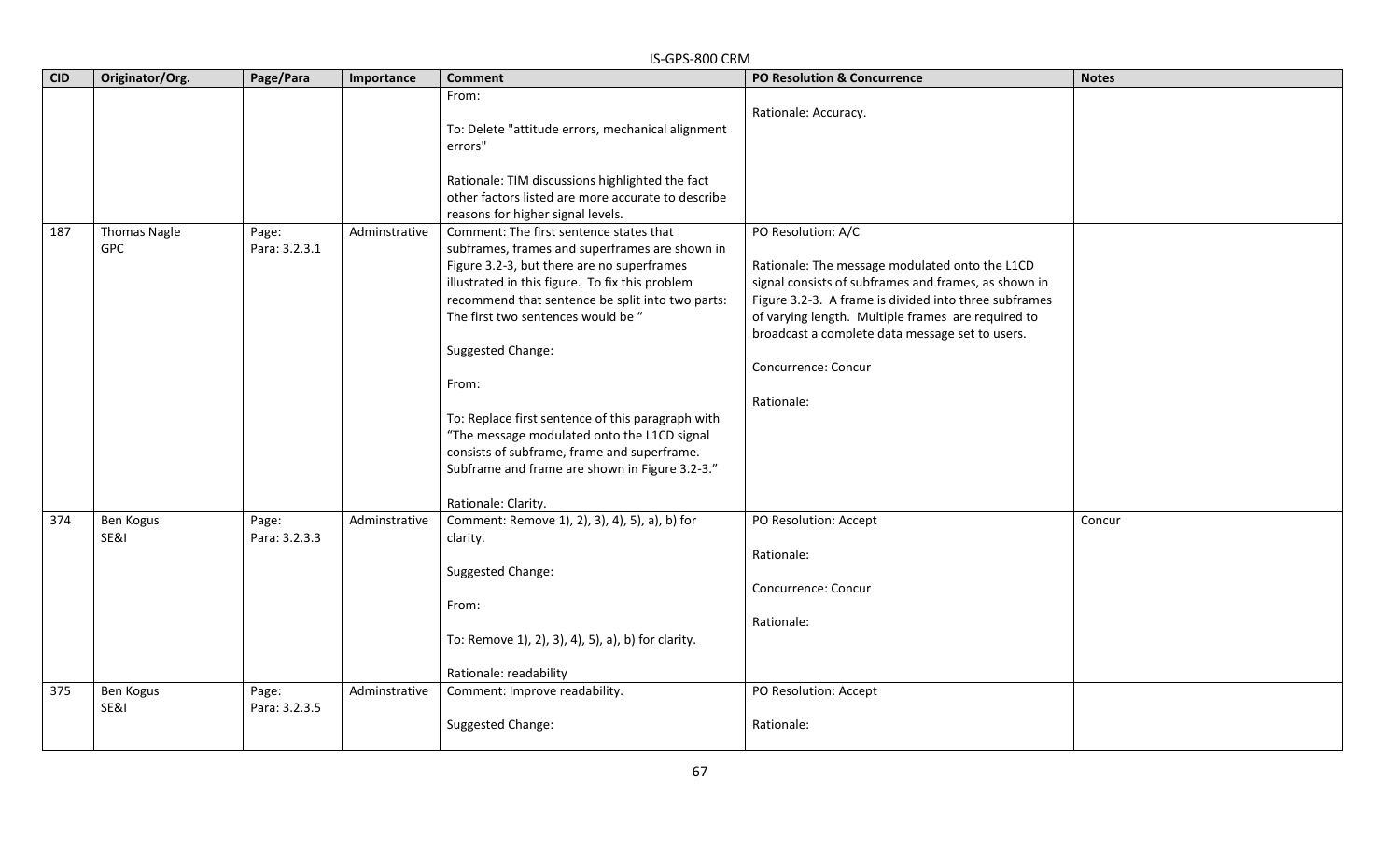| <b>CID</b> | Originator/Org.          | Page/Para                | Importance    | ואוורט טטט־כ זט־כו<br><b>Comment</b>                | <b>PO Resolution &amp; Concurrence</b> | <b>Notes</b> |
|------------|--------------------------|--------------------------|---------------|-----------------------------------------------------|----------------------------------------|--------------|
|            |                          |                          |               | From: After reading out the last (38th) symbol in   | Concurrence: Concur                    |              |
|            |                          |                          |               | Column 1, Column 2 symbols are read out from top    |                                        |              |
|            |                          |                          |               | to bottom and this process continues until the last | Rationale:                             |              |
|            |                          |                          |               | symbol (38th) of the last column (46th) is read     |                                        |              |
|            |                          |                          |               | out.                                                |                                        |              |
|            |                          |                          |               | To: After reading out the last symbol of the 38th   |                                        |              |
|            |                          |                          |               | row in Column 1, Column 2 symbols are read out      |                                        |              |
|            |                          |                          |               | from top to bottom and this process continues       |                                        |              |
|            |                          |                          |               | until the last symbol in the 38th row of the last   |                                        |              |
|            |                          |                          |               | column (46th) is read out.                          |                                        |              |
|            |                          |                          |               | Rationale: Readability.                             |                                        |              |
| 376        | Ben Kogus                | Page:                    | Adminstrative | Comment: Remove a., b., c., d. for clarity.         | PO Resolution: Accept                  | Concur       |
|            | SE&I                     | Para: 3.4.2              |               |                                                     |                                        |              |
|            |                          |                          |               | Suggested Change:                                   | Rationale:                             |              |
|            |                          |                          |               | From:                                               | Concurrence: Concur                    |              |
|            |                          |                          |               |                                                     |                                        |              |
|            |                          |                          |               | To: Remove a., b., c., d. for clarity.              | Rationale:                             |              |
|            |                          |                          |               |                                                     |                                        |              |
|            |                          |                          |               | Rationale: Readability.                             |                                        |              |
| 377        | Ben Kogus                | Page:                    | Adminstrative | Comment: insert comma                               | PO Resolution: Accept                  | Concur       |
|            | SE&I                     | Para: 3.5.3.4            |               |                                                     |                                        |              |
|            |                          |                          |               | Suggested Change:                                   | Rationale:                             |              |
|            |                          |                          |               | From: subframe 3 pages 3 and 4.                     | Concurrence: Concur                    |              |
|            |                          |                          |               |                                                     |                                        |              |
|            |                          |                          |               | To: subframe 3, pages 3 and 4.                      | Rationale:                             |              |
|            |                          |                          |               |                                                     |                                        |              |
|            |                          |                          |               | Rationale: Readability.                             |                                        |              |
| 378        | <b>Ben Kogus</b><br>SE&I | Page:<br>Para: 3.5.3.6.1 | Adminstrative | Comment: Action performed by SV, not the CS         | PO Resolution: Accept                  | Concur       |
|            |                          |                          |               | Suggested Change:                                   | Rationale:                             |              |
|            |                          |                          |               |                                                     |                                        |              |
|            |                          |                          |               | From: CS via least squares                          | Concurrence: Concur                    |              |
|            |                          |                          |               |                                                     |                                        |              |
|            |                          |                          |               | To: SV via least squares                            | Rationale:                             |              |
|            |                          |                          |               |                                                     |                                        |              |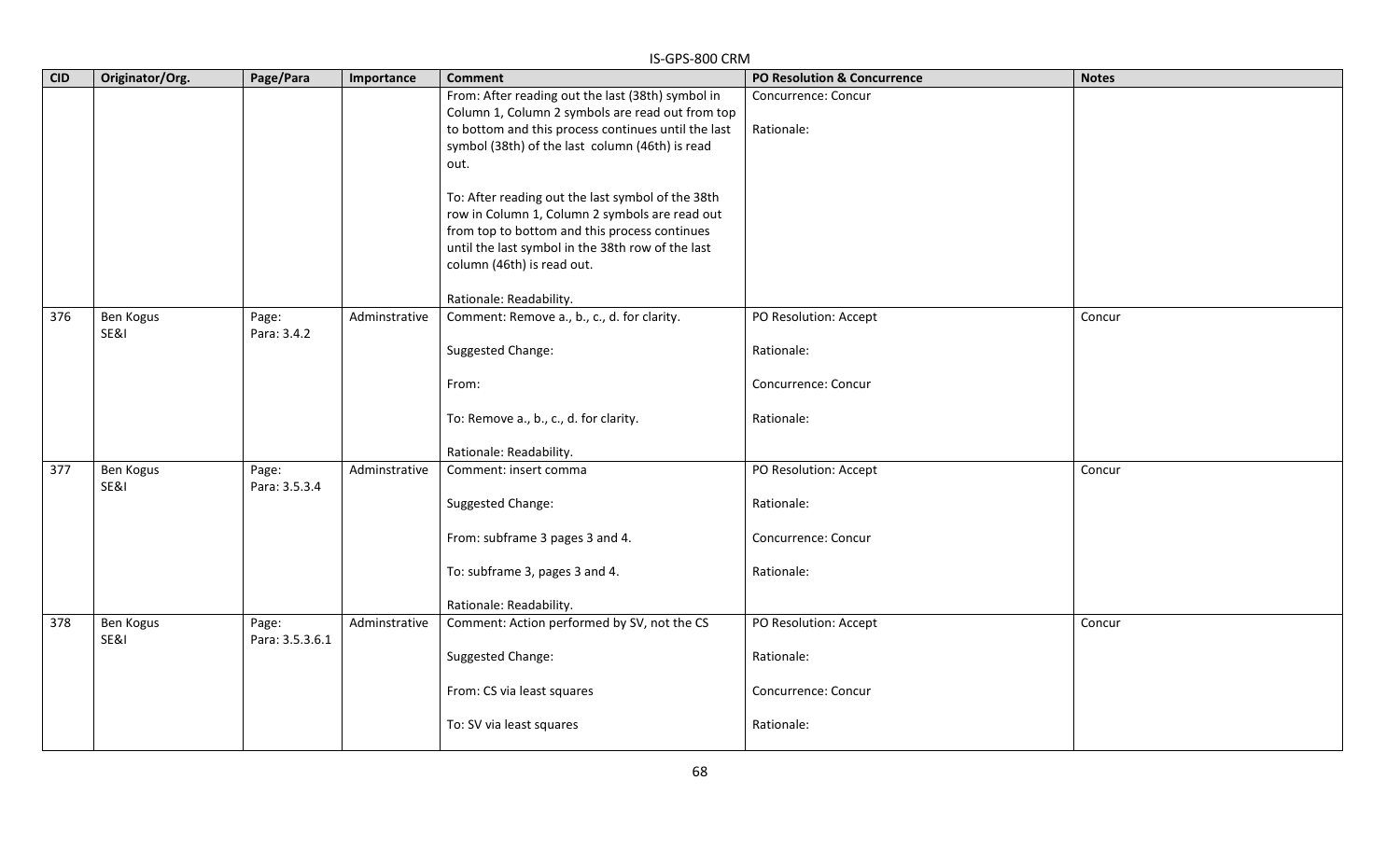|     |                 |                 |               | יוויט טטט כי וט כו                                   |                                        |              |
|-----|-----------------|-----------------|---------------|------------------------------------------------------|----------------------------------------|--------------|
| CID | Originator/Org. | Page/Para       | Importance    | <b>Comment</b>                                       | <b>PO Resolution &amp; Concurrence</b> | <b>Notes</b> |
|     |                 |                 |               | Rationale: Accuracy.                                 |                                        |              |
| 379 | Ben Kogus       | Page:           | Adminstrative | Comment: Fix Capitalization errors                   | PO Resolution: Accept                  | Concur       |
|     | SE&I            | Para: 3.5.4.1.1 |               |                                                      |                                        |              |
|     |                 |                 |               | Suggested Change:                                    | Rationale:                             |              |
|     |                 |                 |               |                                                      |                                        |              |
|     |                 |                 |               | From: Page                                           | Concurrence: Concur                    |              |
|     |                 |                 |               | Subframe                                             |                                        |              |
|     |                 |                 |               |                                                      | Rationale:                             |              |
|     |                 |                 |               | To: page                                             |                                        |              |
|     |                 |                 |               | subframe                                             |                                        |              |
|     |                 |                 |               | Rationale: Accuracy.                                 |                                        |              |
| 380 | Ben Kogus       | Page:           | Adminstrative | Comment: insert comma                                | PO Resolution: Accept                  | Concur       |
|     | SE&I            | Para: 3.5.4.1.2 |               |                                                      |                                        |              |
|     |                 |                 |               | Suggested Change:                                    | Rationale:                             |              |
|     |                 |                 |               |                                                      |                                        |              |
|     |                 |                 |               | From: subframe 3 pages 1                             | Concurrence: Concur                    |              |
|     |                 |                 |               |                                                      |                                        |              |
|     |                 |                 |               | To: subframe 3, pages 1                              | Rationale:                             |              |
|     |                 |                 |               |                                                      |                                        |              |
|     |                 |                 |               | Rationale: Readability.                              |                                        |              |
| 381 | Ben Kogus       | Page:           | Adminstrative | Comment: insert comma and "as depicted"              | PO Resolution: Accept                  | Concur       |
|     | SE&I            | Para: 3.5.4.2   |               |                                                      |                                        |              |
|     |                 |                 |               | Suggested Change:                                    | Rationale:                             |              |
|     |                 |                 |               |                                                      |                                        |              |
|     |                 |                 |               | From: Subframe 3 page 2, Figure 3.5-3,               | Concurrence: Concur                    |              |
|     |                 |                 |               | To: Subframe 3, page 2, as depicted in Figure 3.5-3, | Rationale:                             |              |
|     |                 |                 |               |                                                      |                                        |              |
|     |                 |                 |               | Rationale: Readability.                              |                                        |              |
| 382 | Ben Kogus       | Page:           | Adminstrative | Comment: improve readability                         | PO Resolution: Accept                  | Concur       |
|     | SE&I            | Para:           |               |                                                      |                                        |              |
|     |                 | 3.5.4.3.5.1.1   |               | Suggested Change:                                    | Rationale:                             |              |
|     |                 |                 |               |                                                      |                                        |              |
|     |                 |                 |               | From: of the subframe 2                              | Concurrence: Concur                    |              |
|     |                 |                 |               |                                                      |                                        |              |
|     |                 |                 |               | To: in subframe 2                                    | Rationale:                             |              |
|     |                 |                 |               |                                                      |                                        |              |
|     |                 |                 |               | Rationale: Readability.                              |                                        |              |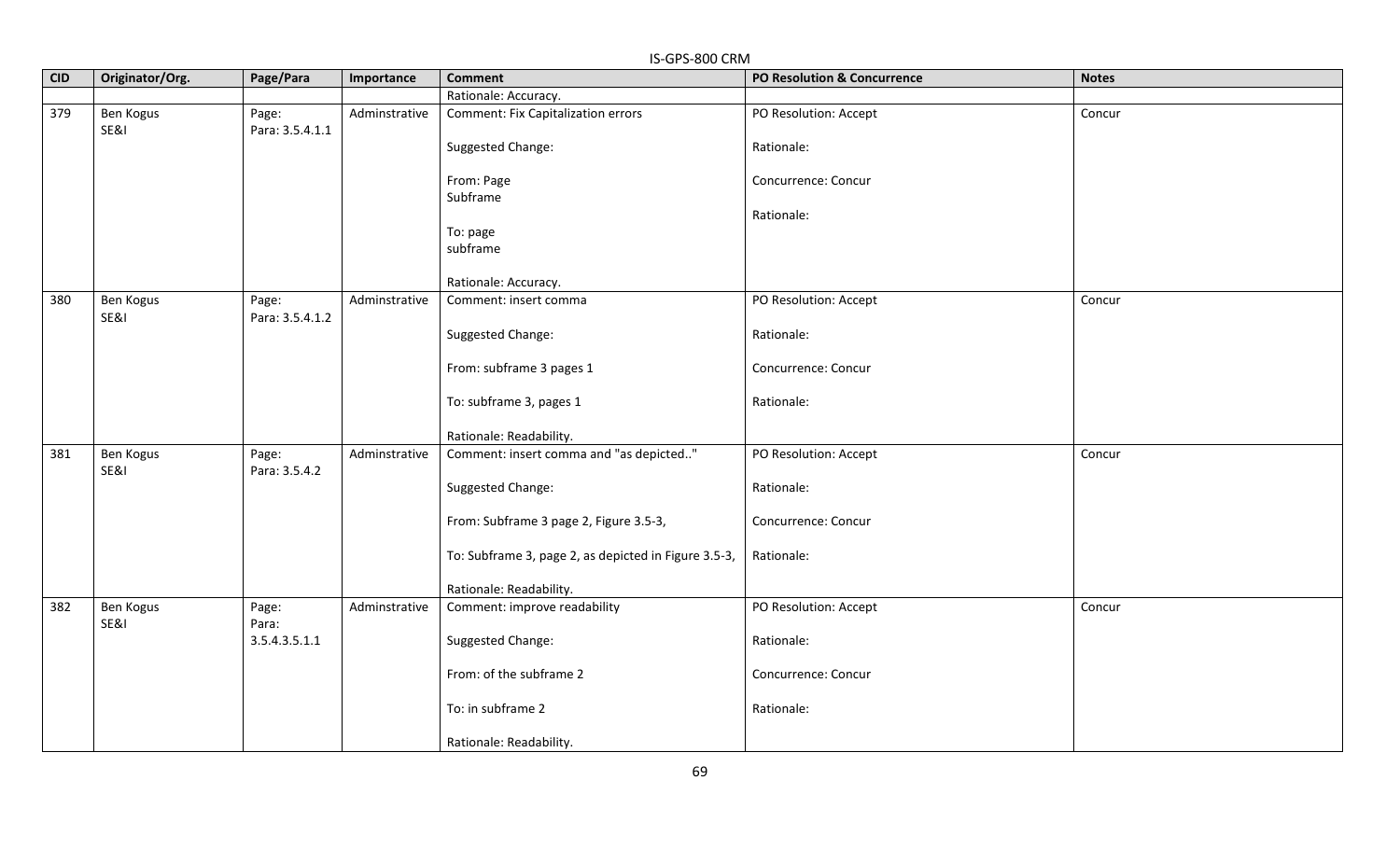|            | IS-GPS-800 CRM    |                 |               |                                                        |                                                       |              |  |  |
|------------|-------------------|-----------------|---------------|--------------------------------------------------------|-------------------------------------------------------|--------------|--|--|
| <b>CID</b> | Originator/Org.   | Page/Para       | Importance    | <b>Comment</b>                                         | <b>PO Resolution &amp; Concurrence</b>                | <b>Notes</b> |  |  |
| 401        | <b>B.</b> Carroll | Page: 136       | Substantive   | Comment:                                               | PO Resolution: Accept                                 |              |  |  |
|            | A5P               | Para: 6.3.2     |               |                                                        |                                                       |              |  |  |
|            |                   |                 |               | Suggested Change:                                      | Rationale: The intent of the paragraph is preserved   |              |  |  |
|            |                   |                 |               |                                                        | even with this newly suggested language. This         |              |  |  |
|            |                   |                 |               | From: 6.3.7 Pre-Operational Use. Before Initial        | comment is almost administrative in nature.           |              |  |  |
|            |                   |                 |               | Operational Capability (IOC) is declared for any       |                                                       |              |  |  |
|            |                   |                 |               | new signal or group of signals (e.g., L2C, L5, M, L1C, | Concurrence: Concur                                   |              |  |  |
|            |                   |                 |               | etcetera), the availability of and/or the              |                                                       |              |  |  |
|            |                   |                 |               | configuration of the broadcast signal or group of      | Rationale:                                            |              |  |  |
|            |                   |                 |               | signals may not comply with all requirements of        |                                                       |              |  |  |
|            |                   |                 |               | the relevant IS or ICD. For example, the pre-IOC       |                                                       |              |  |  |
|            |                   |                 |               | broadcast of L2C signals from the IIR-M satellites     |                                                       |              |  |  |
|            |                   |                 |               | did not include any NAV or CNAV data as required       |                                                       |              |  |  |
|            |                   |                 |               | by IS-GPS-200. Pre-IOC use of any new signal or        |                                                       |              |  |  |
|            |                   |                 |               | group of signals is at the users own risk.             |                                                       |              |  |  |
|            |                   |                 |               | To: 6.3.7 Pre-Operational Use. Before any new          |                                                       |              |  |  |
|            |                   |                 |               | signal or group of signals (e.g., L1C, L2C, L5, or M)  |                                                       |              |  |  |
|            |                   |                 |               | is declared operational, the availability of and/or    |                                                       |              |  |  |
|            |                   |                 |               | the configuration of the broadcast signal or group     |                                                       |              |  |  |
|            |                   |                 |               | of signals may not comply with all requirements of     |                                                       |              |  |  |
|            |                   |                 |               | th                                                     |                                                       |              |  |  |
|            |                   |                 |               | Rationale: AFSPC/A3 does not declare IOC or FOC        |                                                       |              |  |  |
|            |                   |                 |               | on signals, only capabilities. Both the decision and   |                                                       |              |  |  |
|            |                   |                 |               | declaration that signals are operational               |                                                       |              |  |  |
|            |                   |                 |               | (monitoring in place, trained crews, etc.) will be     |                                                       |              |  |  |
|            |                   |                 |               | made by USSTRATCOM/ JFCC SPACE.                        |                                                       |              |  |  |
| 402        | <b>B.</b> Bakeman | Page:           | Adminstrative | Comment:                                               | PO Resolution: Reject                                 |              |  |  |
|            | Aerospace         | Para: 3.2.1.8.1 |               |                                                        |                                                       |              |  |  |
|            |                   |                 |               | Suggested Change:                                      | Rationale: Currently, the language in the IS-GPS-200, |              |  |  |
|            |                   |                 |               |                                                        | 705 is consistent with 800.                           |              |  |  |
|            |                   |                 |               | From: The effective                                    |                                                       |              |  |  |
|            |                   |                 |               |                                                        | Concurrence: Concur                                   |              |  |  |
|            |                   |                 |               | To: Add the phrase, "when including consideration      |                                                       |              |  |  |
|            |                   |                 |               | of the temperature and antenna during a vehicle        | Rationale:                                            |              |  |  |
|            |                   |                 |               | orbital revolution.                                    |                                                       |              |  |  |
|            |                   |                 |               | Rationale: To clarify requirement to be consistent     |                                                       |              |  |  |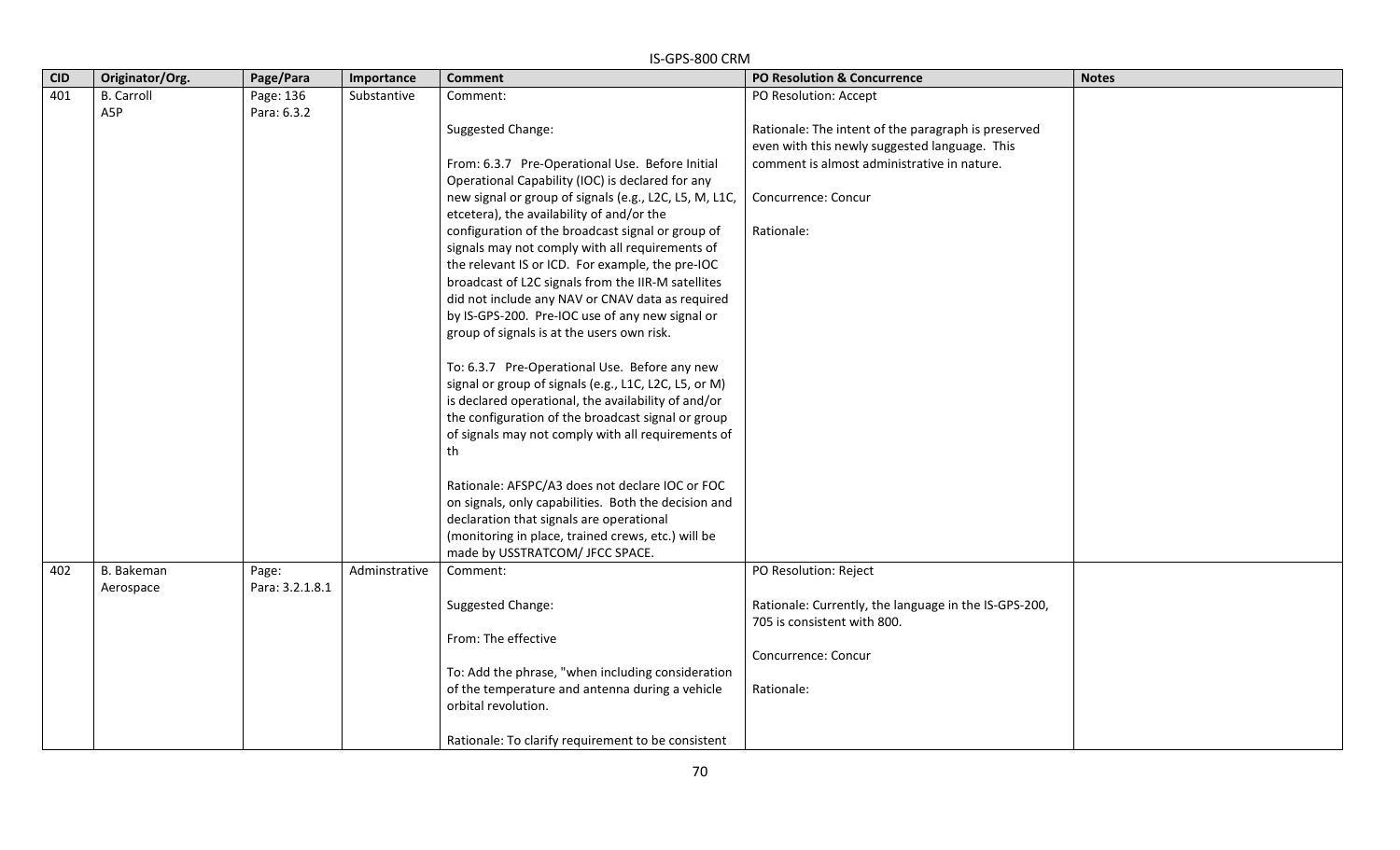| <b>CID</b> | Originator/Org. | Page/Para       | Importance  | יווט טטט־ט וט־טו<br><b>Comment</b>                                                               | PO Resolution & Concurrence                              | <b>Notes</b>              |
|------------|-----------------|-----------------|-------------|--------------------------------------------------------------------------------------------------|----------------------------------------------------------|---------------------------|
|            |                 |                 |             | with IS-200 and IS-800.                                                                          |                                                          |                           |
| 403        | Soon Yi         | Page:           | Substantive | Comment:                                                                                         | PO Resolution: Accept                                    |                           |
|            | Aerospace       | Para: 3.2.1.6.2 |             |                                                                                                  |                                                          |                           |
|            |                 |                 |             | Suggested Change:                                                                                | Rationale:                                               |                           |
|            |                 |                 |             |                                                                                                  |                                                          |                           |
|            |                 |                 |             | From: 3.2.1.6.2 Phase Continuity                                                                 | Concurrence: Concur                                      |                           |
|            |                 |                 |             | While a satellite is broadcasting standard L1CP                                                  |                                                          |                           |
|            |                 |                 |             | code and standard L1CD code signals with data                                                    | Rationale:                                               |                           |
|            |                 |                 |             | which indicates L1C signal health is OK, the CS/SS                                               |                                                          |                           |
|            |                 |                 |             | will not command an operation causing an                                                         |                                                          |                           |
|            |                 |                 |             | intentional phase discontinuity. This does not apply                                             |                                                          |                           |
|            |                 |                 |             | to phase discontinuities caused by signal                                                        |                                                          |                           |
|            |                 |                 |             | modulation.                                                                                      |                                                          |                           |
|            |                 |                 |             |                                                                                                  |                                                          |                           |
|            |                 |                 |             |                                                                                                  |                                                          |                           |
|            |                 |                 |             | To: 3.2.1.6.2 Phase Continuity                                                                   |                                                          |                           |
|            |                 |                 |             | While a satellite is broadcasting standard L1CP<br>code and standard L1CD code signals with data |                                                          |                           |
|            |                 |                 |             | which indicates L1C signal health is OK, there will                                              |                                                          |                           |
|            |                 |                 |             | not be any commanded operation causing an                                                        |                                                          |                           |
|            |                 |                 |             | intentional phase discontinuity. This d                                                          |                                                          |                           |
|            |                 |                 |             |                                                                                                  |                                                          |                           |
|            |                 |                 |             | Rationale: The original text is ambiguous and                                                    |                                                          |                           |
|            |                 |                 |             | confusing in that it identifies Space Segment (SS)                                               |                                                          |                           |
|            |                 |                 |             | but appears to not impose any requirement (i.e.                                                  |                                                          |                           |
|            |                 |                 |             | "will"). If such is the case, then the text should not                                           |                                                          |                           |
|            |                 |                 |             | even mention SS (to avoid confusion) since the SS                                                |                                                          |                           |
|            |                 |                 |             | has no responsi                                                                                  |                                                          |                           |
| 404        | Soon Yi         | Page:           | Critical    | Comment:                                                                                         | PO Resolution: A/C                                       | Will discuss at next ICWG |
|            | Aerospace       | Para: 3.2.1.8.2 |             |                                                                                                  |                                                          |                           |
|            |                 |                 |             | Suggested Change:                                                                                | Rationale: Originally had rejected this comment,         |                           |
|            |                 |                 |             |                                                                                                  | however, spoke with the commentor and we agreed to       |                           |
|            |                 |                 |             | From: Not applicable. See Sections 3.2.1.7.1 (Signal                                             | remove all references to group delay differential in the |                           |
|            |                 |                 |             | Coherence) and 3.5.3.9.1 (Inter-Signal Group Delay                                               | document and replace with ISC as appropriate.            |                           |
|            |                 |                 |             | Differential Correction).                                                                        |                                                          |                           |
|            |                 |                 |             |                                                                                                  | Concurrence: Concur                                      |                           |
|            |                 |                 |             | To: Revert back to the original text in the baseline                                             |                                                          |                           |
|            |                 |                 |             | IS-GPS-800 with an appropriate update for the                                                    | Rationale:                                               |                           |
|            |                 |                 |             | random variation requirement.                                                                    |                                                          |                           |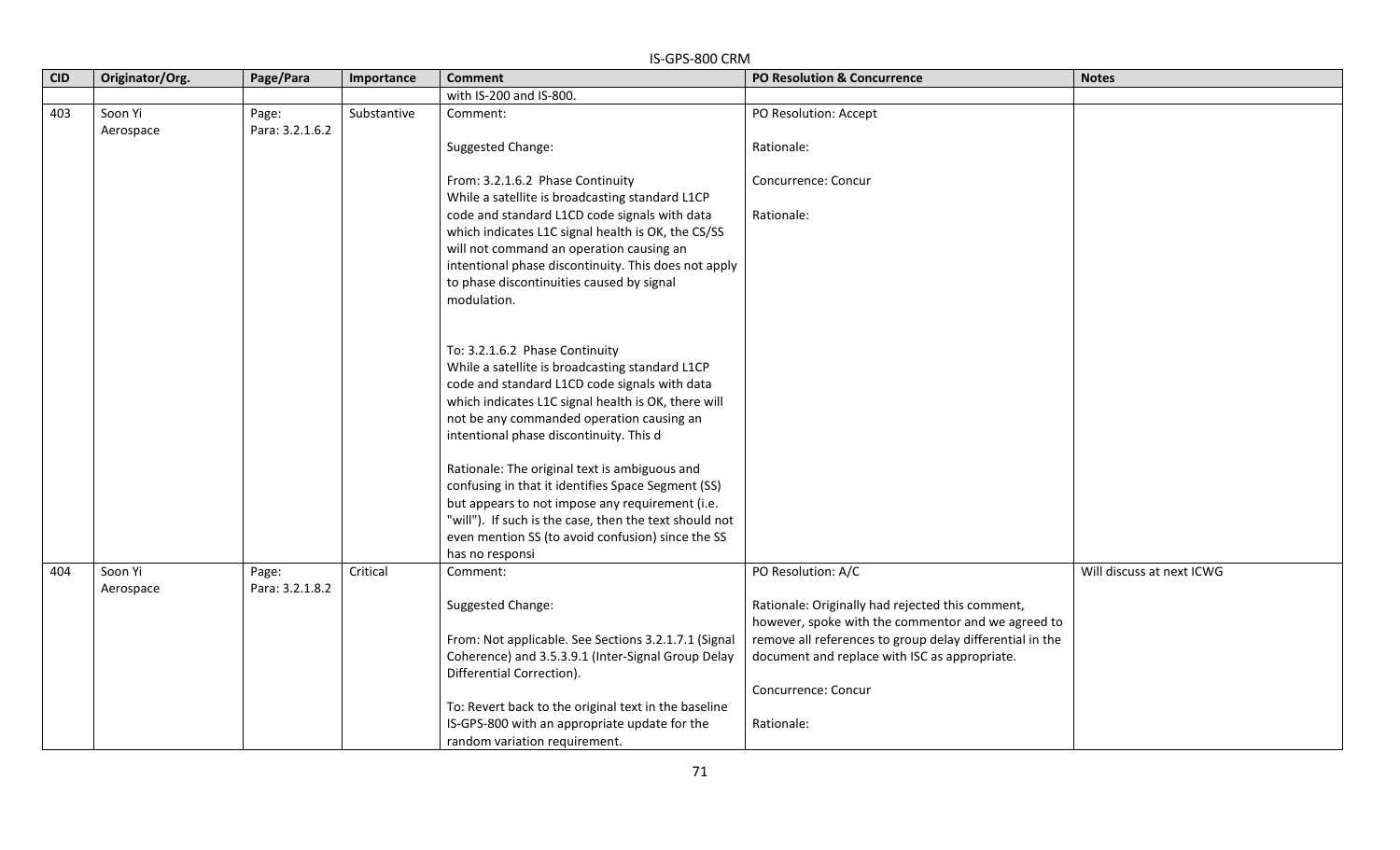|            | IS-GPS-800 CRM       |                          |               |                                                                                                                                                                                                                                                                                                                                                                                                                                                                                                                                                                                                                         |                                                                                                                                                                                                                                                                                                                                                      |                           |  |  |
|------------|----------------------|--------------------------|---------------|-------------------------------------------------------------------------------------------------------------------------------------------------------------------------------------------------------------------------------------------------------------------------------------------------------------------------------------------------------------------------------------------------------------------------------------------------------------------------------------------------------------------------------------------------------------------------------------------------------------------------|------------------------------------------------------------------------------------------------------------------------------------------------------------------------------------------------------------------------------------------------------------------------------------------------------------------------------------------------------|---------------------------|--|--|
| <b>CID</b> | Originator/Org.      | Page/Para                | Importance    | <b>Comment</b>                                                                                                                                                                                                                                                                                                                                                                                                                                                                                                                                                                                                          | PO Resolution & Concurrence                                                                                                                                                                                                                                                                                                                          | <b>Notes</b>              |  |  |
|            |                      |                          |               | "The reference for group delay differential for GPS<br>signals is the L1 P(Y) signal. The group delay<br>differential between the radia<br>Rationale: The rationale ("NA for IS-GPS-800 since<br>it only covers one signal, L1C") for deleting this<br>requirement is not correct. This requirement<br>specifies the delay requirement between L1P(Y)<br>and L1C D (and others) which is irrelevant to the<br>stated rationale for                                                                                                                                                                                      |                                                                                                                                                                                                                                                                                                                                                      |                           |  |  |
| 405        | Soon Yi<br>Aerospace | Page:<br>Para: 3.2.1.8.3 | Substantive   | Comment:<br>Suggested Change:<br>From: 3.2.1.8.3 Space Service Volume Group Delay<br>Differential<br>Not applicable. See Sections 3.2.1.7.1 (Signal<br>Coherence) and 3.5.3.9.1 (Inter-Signal Group Delay<br>Differential Correction).<br>To: Either identify and specify the "new"<br>requirement or delete this paragraph.<br>Rationale: This paragraph was not in the original<br>baseline IS-GPS-800. It is unclear why a new<br>paragraph is being added and then not specify any<br>requirement associated with this paragraph. The<br>other referenced paragraph 3.2.1.7.1 is for signal<br>coherence requiremen | PO Resolution: Defer<br>Rationale: Originally, had rejected this, however spoke<br>with the commentor. Commentor stated that this<br>section may be in conflict with SS-SS-800D. The ICC is<br>unable to find evidence of such a conflict, however, will<br>agree to review further. Disposition changed to<br>Concurrence: Non-concur<br>Rationale: | Will discuss at next ICWG |  |  |
| 406        | T Tam<br>Aerospace   | Page:<br>Para: 3.2.1.7.1 | Adminstrative | Comment:<br>Suggested Change:<br>From: All transmitted signals for a particular SV<br>shall be coherently derived from the same on-<br>board frequency standard. On the L1 carrier, the<br>chip transitions of the two modulating signals,<br>L1Cd and L1Cp, shall be such that the average time                                                                                                                                                                                                                                                                                                                        | PO Resolution: Accept<br>Rationale:<br>Concurrence: Concur<br>Rationale:                                                                                                                                                                                                                                                                             |                           |  |  |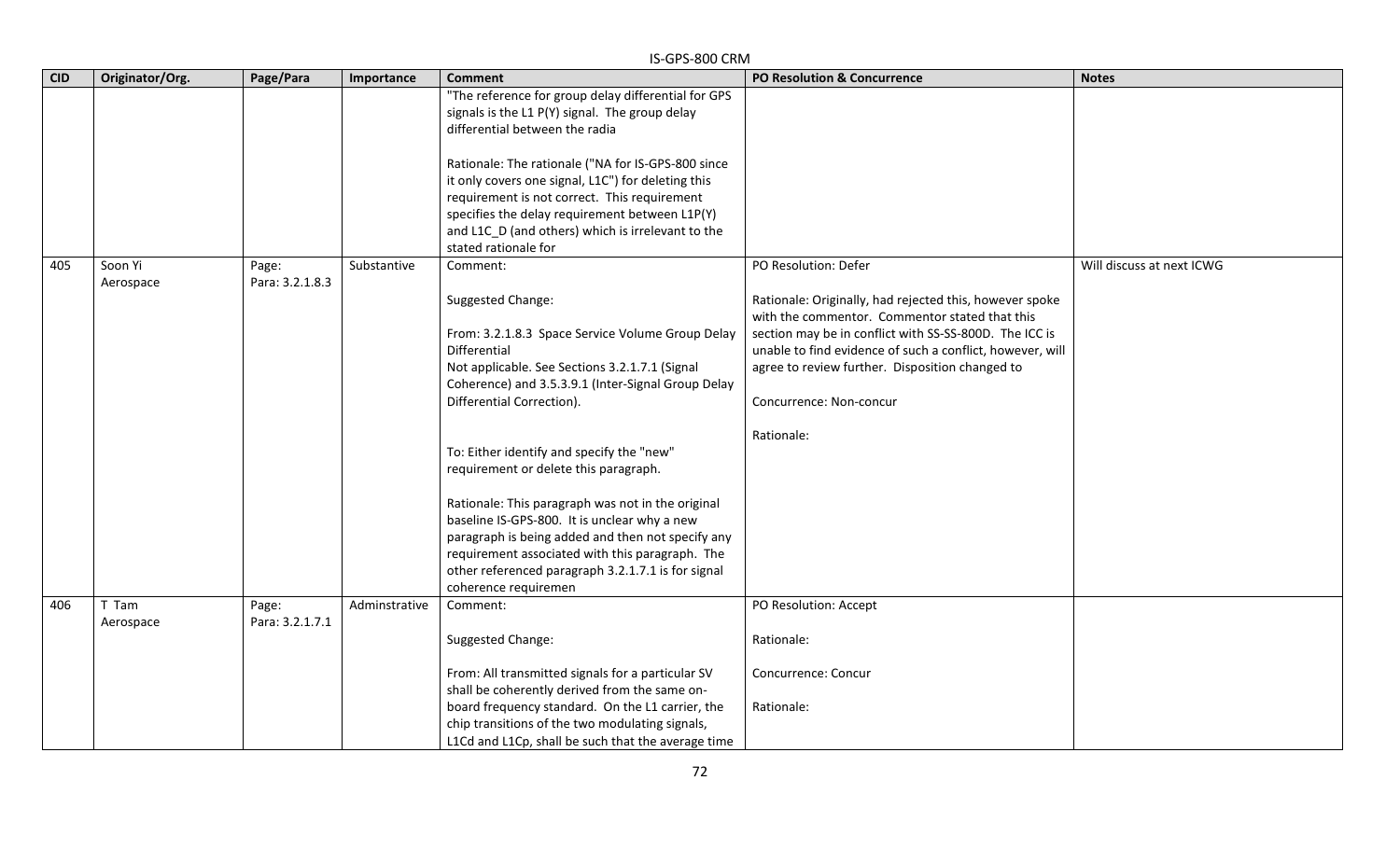|            | IS-GPS-800 CRM         |                                           |               |                                                                                                                                                                                                                                                                                                                                                                                                                                                                                                                                                                                                                                                                                                                                                                                                                                                                                                                                                          |                                                                          |              |  |  |
|------------|------------------------|-------------------------------------------|---------------|----------------------------------------------------------------------------------------------------------------------------------------------------------------------------------------------------------------------------------------------------------------------------------------------------------------------------------------------------------------------------------------------------------------------------------------------------------------------------------------------------------------------------------------------------------------------------------------------------------------------------------------------------------------------------------------------------------------------------------------------------------------------------------------------------------------------------------------------------------------------------------------------------------------------------------------------------------|--------------------------------------------------------------------------|--------------|--|--|
| <b>CID</b> | Originator/Org.        | Page/Para                                 | Importance    | <b>Comment</b>                                                                                                                                                                                                                                                                                                                                                                                                                                                                                                                                                                                                                                                                                                                                                                                                                                                                                                                                           | PO Resolution & Concurrence                                              | <b>Notes</b> |  |  |
| 407        | John Fong              | Page: all                                 | Adminstrative | difference between them, and between each and<br>the transitions of L1P(Y) and C/A, do not exceed 10<br>nanoseconds. The variable time difference shall<br>not exceed 1 nanosecond (95% probability), when<br>including consideration of the temperature and<br>antenna effect changes during a vehicle orbital<br>revolution. Corrections for the bias components of<br>the time difference are provided to the US in the<br>CNAV-2 message using parameters designated as<br>ISCs (reference paragraph 3.5.3.9.1<br>To: All transmitted signals for a particular SV shall<br>be coherently derived from the same on-board<br>frequency standard. On the L1 carrier, the chip<br>transitions of the two modulating signals, L1Cd and<br>L1Cp, shall be such that the average time<br>difference betwee<br>Rationale: It is the temp and antenna effects that<br>are inlcuded not the 'consideration" of the temp<br>and antenna FOR CLARITY<br>Comment: | PO Resolution: Accept                                                    |              |  |  |
|            | Aerospace              | Para:                                     |               | Suggested Change:<br>From: No page numbers on pages<br>To: Add page number to each page<br>Rationale: Hard to find specific page without page<br>numbers                                                                                                                                                                                                                                                                                                                                                                                                                                                                                                                                                                                                                                                                                                                                                                                                 | Rationale:<br>Concurrence: Concur<br>Rationale:                          |              |  |  |
| 408        | John Fong<br>Aerospace | Page: 5<br>Para: Under<br>Section 3.2.1.6 | Adminstrative | Comment:<br>Suggested Change:<br>From: Missing entry - Section 3.2.1.6.1 Phase<br>Relationship P. 17<br>To: Add missing "Section 3.2.1.6.' Phase                                                                                                                                                                                                                                                                                                                                                                                                                                                                                                                                                                                                                                                                                                                                                                                                         | PO Resolution: Accept<br>Rationale:<br>Concurrence: Concur<br>Rationale: |              |  |  |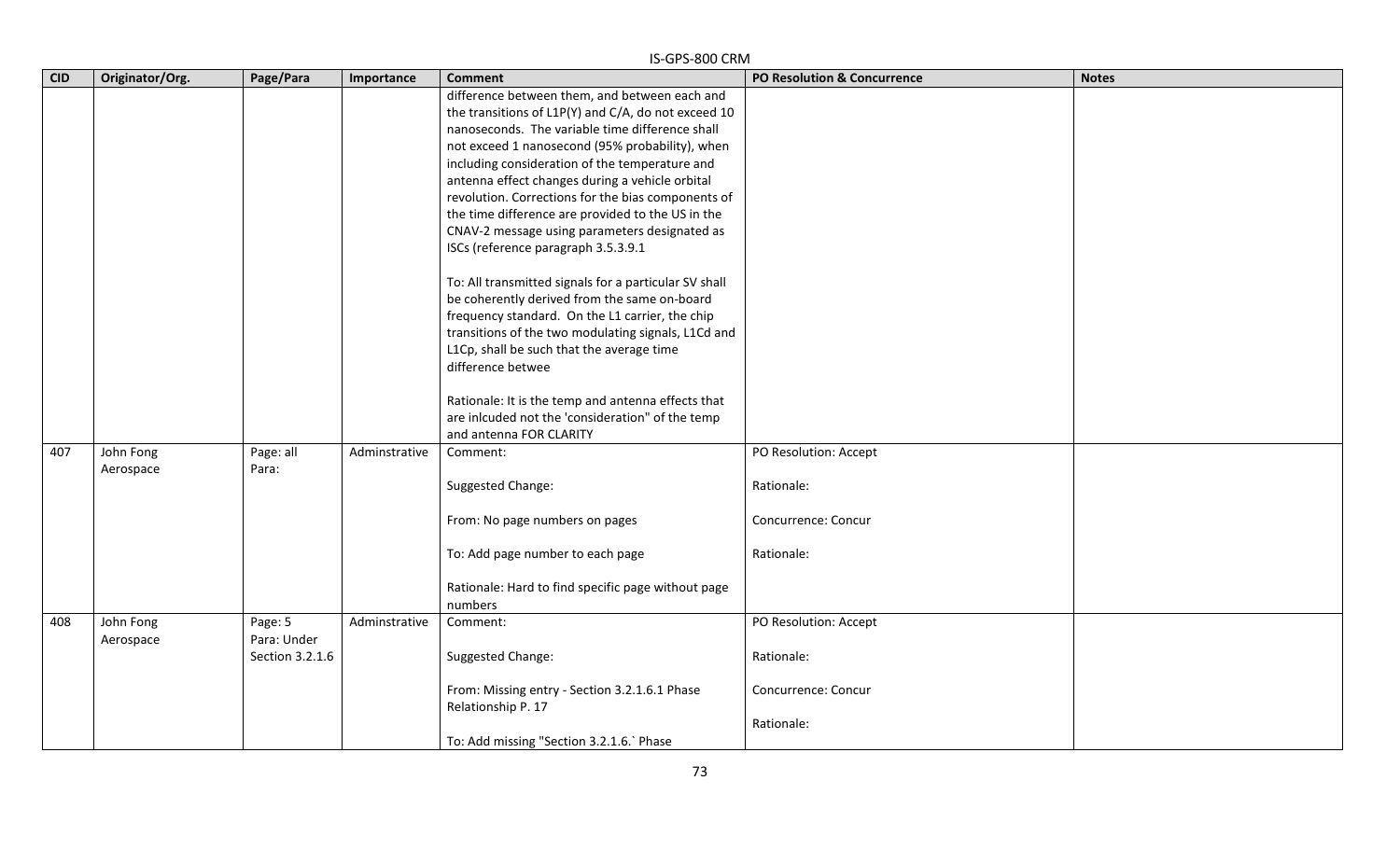|            | IS-GPS-800 CRM         |                           |               |                                                                                              |                                                                                   |              |  |
|------------|------------------------|---------------------------|---------------|----------------------------------------------------------------------------------------------|-----------------------------------------------------------------------------------|--------------|--|
| <b>CID</b> | Originator/Org.        | Page/Para                 | Importance    | <b>Comment</b>                                                                               | <b>PO Resolution &amp; Concurrence</b>                                            | <b>Notes</b> |  |
|            |                        |                           |               | Relationship" to Table of Contents                                                           |                                                                                   |              |  |
|            |                        |                           |               | Rationale: Missing TOC entry                                                                 |                                                                                   |              |  |
| 409        | John Fong<br>Aerospace | Page: 5<br>Para: Under    | Adminstrative | Comment:                                                                                     | PO Resolution: Accept                                                             |              |  |
|            |                        | Section 3.5.3.9           |               | Suggested Change:                                                                            | Rationale:                                                                        |              |  |
|            |                        |                           |               | From: Missing entry - Section 3.5.2.9.10 Integrity<br>Assurance P. 164                       | Concurrence: Concur                                                               |              |  |
|            |                        |                           |               |                                                                                              | Rationale:                                                                        |              |  |
|            |                        |                           |               | To: Add missing "Section 3.5.3.10 Integrity<br>Assurance" to Table of Contents               |                                                                                   |              |  |
|            |                        |                           |               | Rationale: Missing TOC entry                                                                 |                                                                                   |              |  |
| 410        | John Fong<br>Aerospace | Page: 17<br>Para: Section | Adminstrative | Comment:                                                                                     | PO Resolution: Accept                                                             |              |  |
|            |                        | 3.2.1.6.1                 |               | Suggested Change:                                                                            | Rationale:                                                                        |              |  |
|            |                        |                           |               | From: Text following Section 3.2.1.6.1 heading<br>should start on a new line                 | Concurrence: Concur                                                               |              |  |
|            |                        |                           |               | To: Start text of Section 3.2.1.6.1 on a new line,                                           | Rationale:                                                                        |              |  |
|            |                        |                           |               | Rationale: Consistancy with other paragraphs                                                 |                                                                                   |              |  |
| 411        | John Fong<br>Aerospace | Page: 19<br>Para: Table   | Substantive   | Comment:                                                                                     | PO Resolution: Defer                                                              |              |  |
|            |                        | $3.2 - 1$                 |               | Suggested Change:                                                                            | Rationale: This is a valid point and will be considered<br>for the next revision. |              |  |
|            |                        |                           |               | From: The Signal Strength values have varying                                                |                                                                                   |              |  |
|            |                        |                           |               | number of significant digits which implies differing                                         | Concurrence: Concur                                                               |              |  |
|            |                        |                           |               | degrees of accuracy involved for each spec                                                   |                                                                                   |              |  |
|            |                        |                           |               | number. Some have 5 significant digit, implying a                                            | Rationale:                                                                        |              |  |
|            |                        |                           |               | measurement accuracy of .01 dB. Two others have                                              |                                                                                   |              |  |
|            |                        |                           |               | only 3 significant digits, implying a measurement<br>accuracy of 1 dB. There should be great |                                                                                   |              |  |
|            |                        |                           |               | consistency in these values or the required                                                  |                                                                                   |              |  |
|            |                        |                           |               | accuracy added for each spec value.                                                          |                                                                                   |              |  |
|            |                        |                           |               | To: Decide to what accuracy the RF signal strength                                           |                                                                                   |              |  |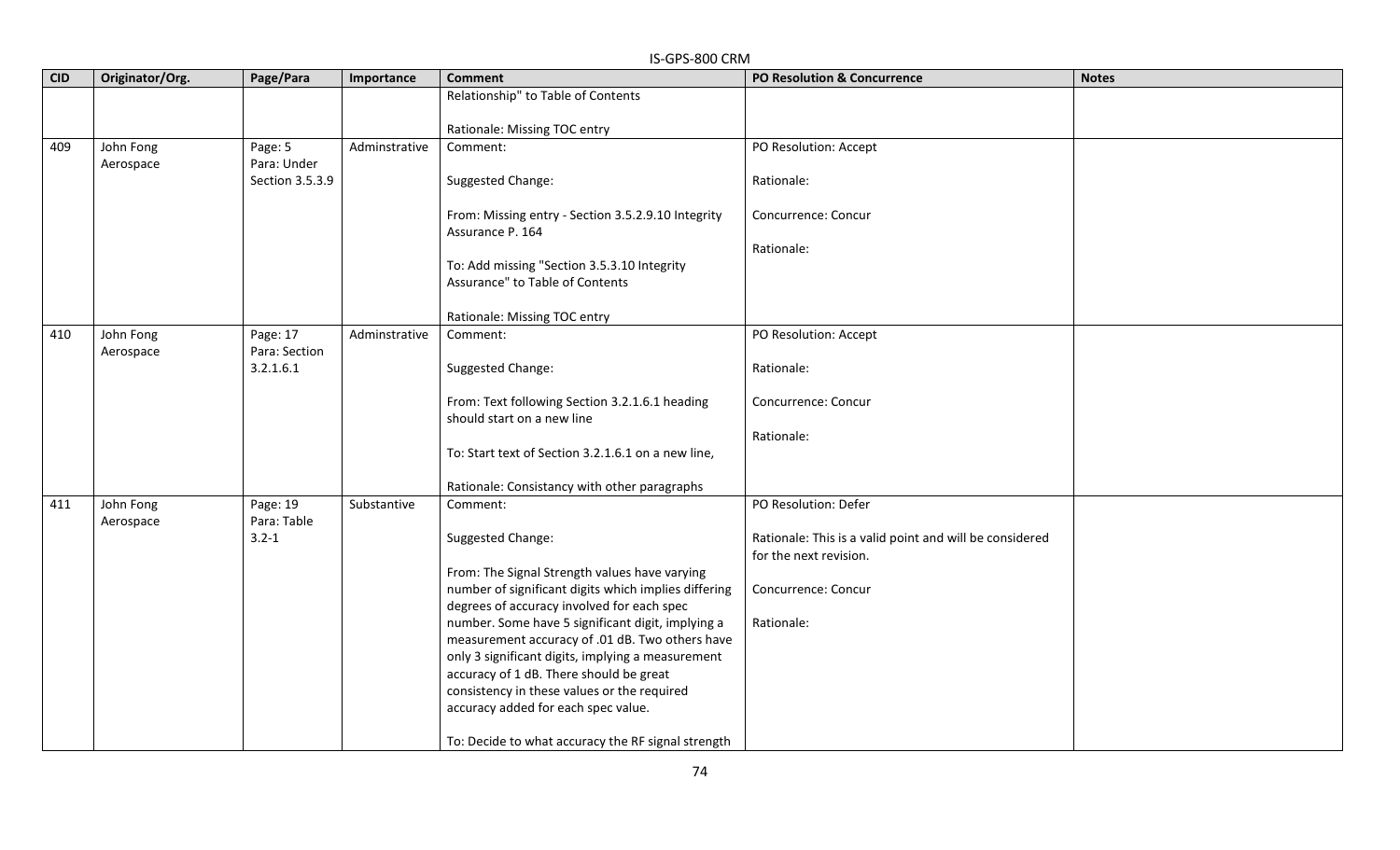|     | IS-GPS-800 CRM         |                          |               |                                                                                                                                                                                                                                                                                           |                                     |              |  |  |
|-----|------------------------|--------------------------|---------------|-------------------------------------------------------------------------------------------------------------------------------------------------------------------------------------------------------------------------------------------------------------------------------------------|-------------------------------------|--------------|--|--|
| CID | Originator/Org.        | Page/Para                | Importance    | <b>Comment</b>                                                                                                                                                                                                                                                                            | PO Resolution & Concurrence         | <b>Notes</b> |  |  |
|     |                        |                          |               | values should be specified to.                                                                                                                                                                                                                                                            |                                     |              |  |  |
|     |                        |                          |               | Rationale: The number of significant digits implys a<br>measurement accuracy, which should be the same<br>for all the of the RF signal strength.                                                                                                                                          |                                     |              |  |  |
| 412 | T. Nagle<br><b>GPC</b> | Page:<br>Para: 3.2.1.6   | Critical      | Comment:                                                                                                                                                                                                                                                                                  | PO Resolution: Accept               |              |  |  |
|     |                        |                          |               | Suggested Change:                                                                                                                                                                                                                                                                         | Rationale:                          |              |  |  |
|     |                        |                          |               | From: 3.2.1.6.2 Phase Continuity while a satellite is<br>broadcasting standard L1CP code and standard                                                                                                                                                                                     | Concurrence: Concur                 |              |  |  |
|     |                        |                          |               | L1CD code signals with data which indicates L1C<br>signal health is OK, the CS/SS will not command an<br>operation causing an intentional phase<br>discontinuity. This does not apply to phase<br>discontinuities caused by signal modulation.                                            | Rationale:                          |              |  |  |
|     |                        |                          |               | To: 3.2.1.6.2 Phase Continuity while a satellite is<br>broadcasting standard L1CP code and standard<br>L1CD code signals with data which indicates L1C                                                                                                                                    |                                     |              |  |  |
|     |                        |                          |               | signal health is OK, the CS/SS will not command an<br>operation causing an intentional phase<br>discontinuity. This do                                                                                                                                                                    |                                     |              |  |  |
|     |                        |                          |               | Rationale: We're really not as concerned about<br>what the "phase relationship" is, as long as it is<br>defined and constant. "Phase continuity" is,<br>however, critical to many precision GPS users. The<br>important point is that it is not enough to set a<br>satellite unhealthy wh |                                     |              |  |  |
| 413 | T. Nagle<br>GPC        | Page:<br>Para: 3.2.1.6.1 | Adminstrative | Comment: Add a <return> after "Phase<br/>Relationship" to create a section title and an<br/>editorial change to L1 P(Y)-code carrier.</return>                                                                                                                                            | PO Resolution: Accept<br>Rationale: |              |  |  |
|     |                        |                          |               | Suggested Change:                                                                                                                                                                                                                                                                         | Concurrence: Concur                 |              |  |  |
|     |                        |                          |               | From:  as the P(Y)-code carrier.                                                                                                                                                                                                                                                          | Rationale:                          |              |  |  |
|     |                        |                          |               | To:  as the L1 P(Y)-code carrier.                                                                                                                                                                                                                                                         |                                     |              |  |  |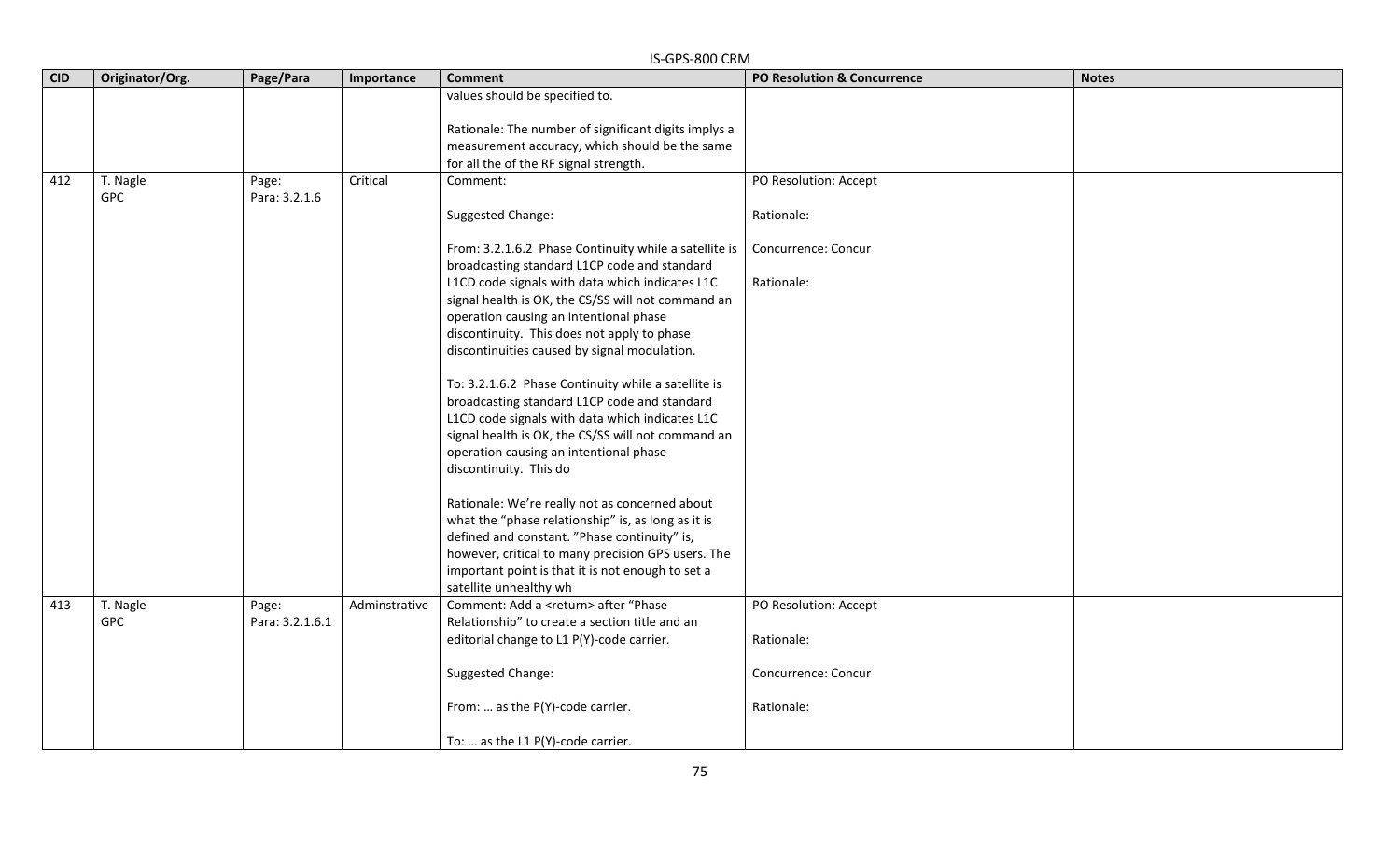|            | IS-GPS-800 CRM         |                          |               |                                                                                                         |                                                           |              |  |
|------------|------------------------|--------------------------|---------------|---------------------------------------------------------------------------------------------------------|-----------------------------------------------------------|--------------|--|
| <b>CID</b> | Originator/Org.        | Page/Para                | Importance    | <b>Comment</b>                                                                                          | <b>PO Resolution &amp; Concurrence</b>                    | <b>Notes</b> |  |
|            |                        |                          |               | Rationale: Clarity                                                                                      |                                                           |              |  |
| 414        | T. Nagle<br><b>GPC</b> | Page:<br>Para: 3.2.1.7.1 | Adminstrative | Comment:                                                                                                | PO Resolution: Accept                                     |              |  |
|            |                        |                          |               | Suggested Change:                                                                                       | Rationale:                                                |              |  |
|            |                        |                          |               | From: On the L1 carrier, the chip transitions of the<br>two modulating signals, L1Cd and L1Cp, shall be | Concurrence: Concur                                       |              |  |
|            |                        |                          |               | such that the average time difference between<br>them, and between each and the transitions of          | Rationale:                                                |              |  |
|            |                        |                          |               | $L1P(Y)$                                                                                                |                                                           |              |  |
|            |                        |                          |               | To: On the L1 carrier, the chip transitions of the<br>two modulating signals, L1CD and L1CP, shall be   |                                                           |              |  |
|            |                        |                          |               | such that the average time difference between<br>them, and between each and the transitions of L1       |                                                           |              |  |
|            |                        |                          |               | P(Y)                                                                                                    |                                                           |              |  |
|            |                        |                          |               | Rationale: Editorial                                                                                    |                                                           |              |  |
| 415        | T. Nagle<br><b>GPC</b> | Page:<br>Para: 3.2.1.8.1 | Critical      | Comment:                                                                                                | PO Resolution: Defer                                      |              |  |
|            |                        |                          |               | Suggested Change:                                                                                       | Rationale: This will be considered for the next revision. |              |  |
|            |                        |                          |               | From: The effective uncertainty of the group delay<br>shall not exceed 1.5 nanoseconds (95%             | Concurrence: Concur                                       |              |  |
|            |                        |                          |               | probability).                                                                                           | Rationale:                                                |              |  |
|            |                        |                          |               | To: The effective uncertainty of the group delay<br>shall not exceed 1.0 nanoseconds (two sigma). The   |                                                           |              |  |
|            |                        |                          |               | uncertainty requirement shall be valid for signal<br>measurement/averaging times of 1 to 24 hours.      |                                                           |              |  |
|            |                        |                          |               | Rationale: Relaxation of this spec to lower than                                                        |                                                           |              |  |
|            |                        |                          |               | current performance (although better than                                                               |                                                           |              |  |
|            |                        |                          |               | previous spec) would be harmful to precision                                                            |                                                           |              |  |
|            |                        |                          |               | users. We don't know where the 10 millisecond to                                                        |                                                           |              |  |
|            |                        |                          |               | 1 day validity interval comes from. We'd be ok with<br>a 1 hour to 24 hour validity                     |                                                           |              |  |
| 416        | T. Nagle               | Page:                    | Adminstrative | Comment:                                                                                                | PO Resolution: Reject                                     |              |  |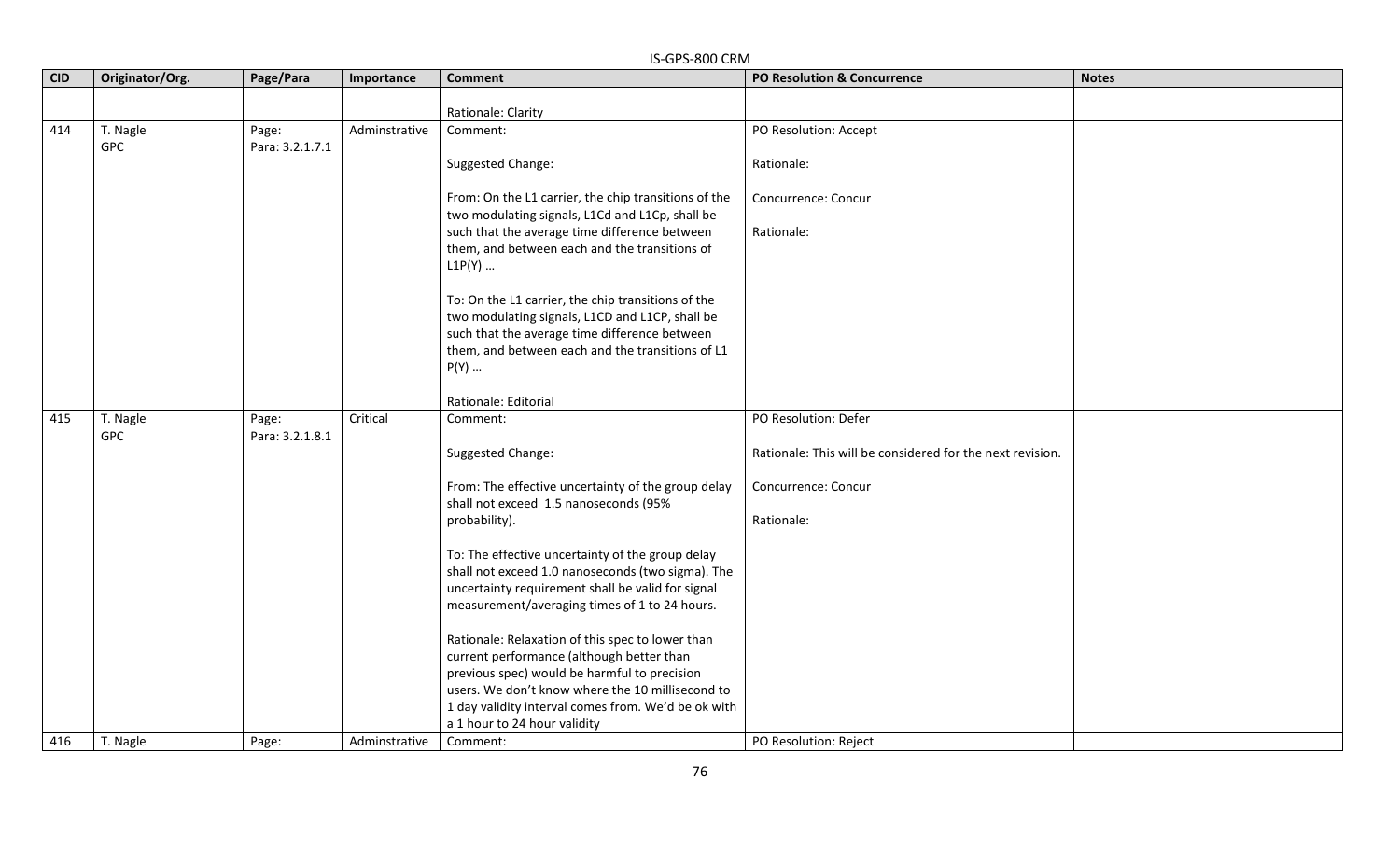|            | IS-GPS-800 CRM  |                           |            |                                                                                                                                                                                                                                                                                                                                                                                                                                                                                         |                                                                                                                                                                                                                                                                                                                                                         |              |  |
|------------|-----------------|---------------------------|------------|-----------------------------------------------------------------------------------------------------------------------------------------------------------------------------------------------------------------------------------------------------------------------------------------------------------------------------------------------------------------------------------------------------------------------------------------------------------------------------------------|---------------------------------------------------------------------------------------------------------------------------------------------------------------------------------------------------------------------------------------------------------------------------------------------------------------------------------------------------------|--------------|--|
| <b>CID</b> | Originator/Org. | Page/Para                 | Importance | <b>Comment</b>                                                                                                                                                                                                                                                                                                                                                                                                                                                                          | <b>PO Resolution &amp; Concurrence</b>                                                                                                                                                                                                                                                                                                                  | <b>Notes</b> |  |
|            | GPC             | Para: 3.3.1.5.1           |            | Suggested Change:<br>From: +/- 100 milliradians                                                                                                                                                                                                                                                                                                                                                                                                                                         | Rationale: This may be true, however, this unit<br>(milliradians) has been used since the inception of the<br>document and could add confusion if it is changed.                                                                                                                                                                                        |              |  |
|            |                 |                           |            | To: $+/- 5.7$ degrees                                                                                                                                                                                                                                                                                                                                                                                                                                                                   | Concurrence: Concur                                                                                                                                                                                                                                                                                                                                     |              |  |
|            |                 |                           |            | Rationale: Signal phasing (quadrature) is described<br>in terms of degrees                                                                                                                                                                                                                                                                                                                                                                                                              | Rationale:                                                                                                                                                                                                                                                                                                                                              |              |  |
| 417        | T. Nagle<br>GPC | Page: 60<br>Para: 3.5.3.8 | Critical   | Comment: Provide a more clear and direct<br>definition for the term URAocb used in equation<br>calculating URAoc.<br>Following the words "where, " insert the words<br>"URAoc $b =$ " and include the clear and direct<br>definition.<br>Suggested Change:<br>From:<br>To:<br>Rationale: Use of the term URAocb without a<br>succinct definition results in ambiguity for readers<br>and inconsistent application of the algorithm. The<br>current discussion is unclear and ambiguous. | PO Resolution: Reject<br>Rationale: The section goes on to state, "The user may<br>use the upper bound value in the URAocb range<br>corresponding to the broadcast index, thereby<br>calculating the maximum URAoc that is equal to or<br>greater than the CS predicted URAoc, or the user may<br>use the lower bo<br>Concurrence: Concur<br>Rationale: |              |  |
| 418        | M. Dash<br>GPA  | Page:<br>Para:            | Critical   | Comment: IS-GPS-800 needs to be scrubbed for<br>interface parameters that are common with IS-<br>GPS-200, and in all cases where this occurs get<br>modified to refer to IS-GPS-200.<br>Suggested Change:<br>From:<br>To:<br>Rationale:                                                                                                                                                                                                                                                 | PO Resolution: Reject<br>Rationale: This will be considered for the next revision.<br>Concurrence: Non-concur<br>Rationale:                                                                                                                                                                                                                             |              |  |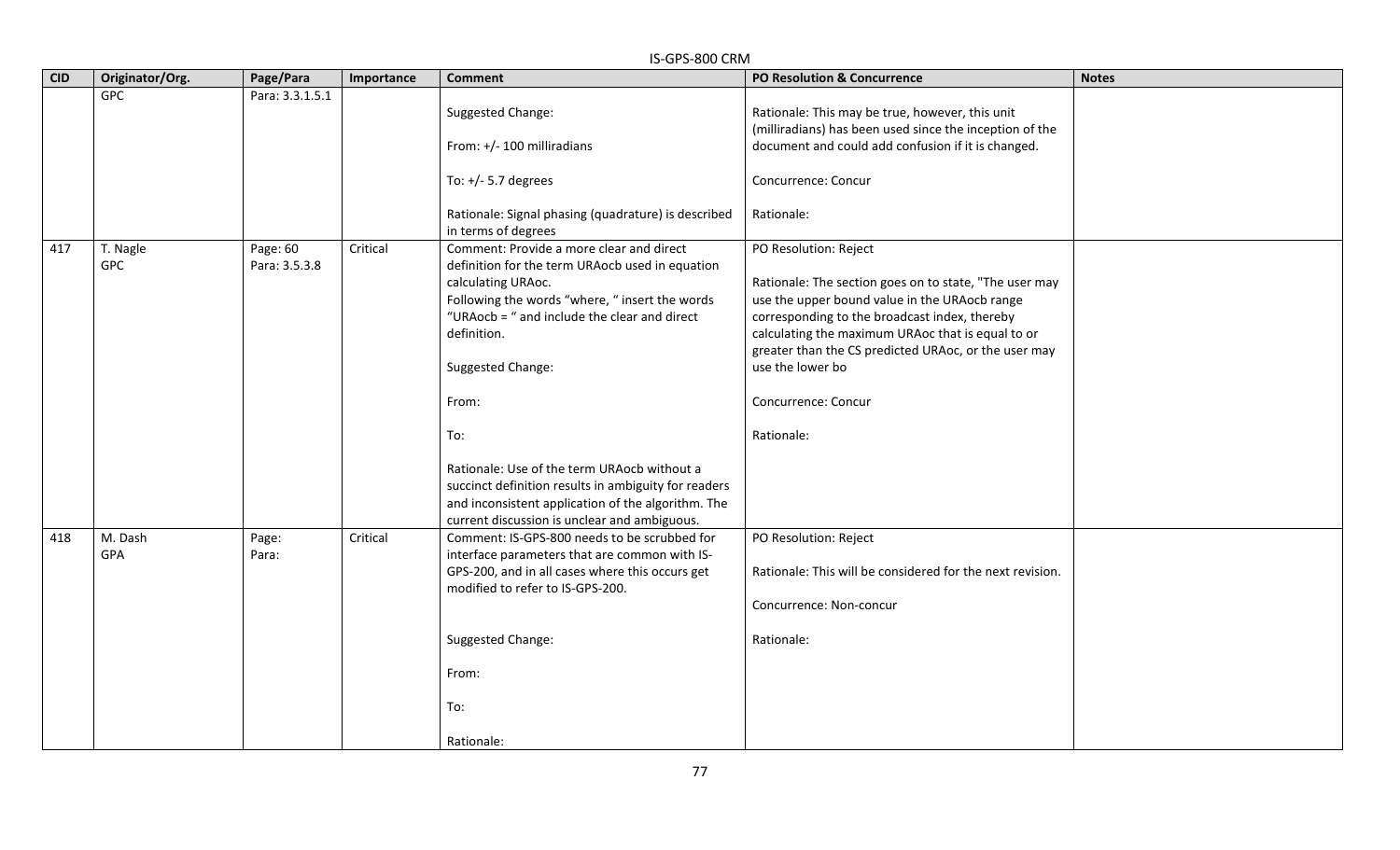| <b>CID</b> | Originator/Org.   | Page/Para          | Importance    | עוורט טטט־כרער<br><b>Comment</b>                    | PO Resolution & Concurrence                           | <b>Notes</b> |
|------------|-------------------|--------------------|---------------|-----------------------------------------------------|-------------------------------------------------------|--------------|
| 419        | R. Hilario        |                    |               | Comment: Many of the statements in the              | PO Resolution: Defer                                  |              |
|            | GPV               | Page:              | Substantive   |                                                     |                                                       |              |
|            |                   | Para:              |               | requirements section, Section 3, contain            |                                                       |              |
|            |                   |                    |               | statements that are rather descriptive as opposed   | Rationale: The comment is true. The ICC agrees that a |              |
|            |                   |                    |               | to being prescriptive. Therefore, a lot of material | "restructuring" of the interface documents may        |              |
|            |                   |                    |               | in Section 3 tend to sound like a tutorial rather   | significantly enhance the document. However, such a   |              |
|            |                   |                    |               | than requirements.                                  | task is a major effort and cannot be done in this     |              |
|            |                   |                    |               | Revise state                                        | review.                                               |              |
|            |                   |                    |               | Suggested Change:                                   | Concurrence: Concur                                   |              |
|            |                   |                    |               | From:                                               | Rationale:                                            |              |
|            |                   |                    |               | To:                                                 |                                                       |              |
|            |                   |                    |               | Rationale: Distinguishes those that are             |                                                       |              |
|            |                   |                    |               | requirements. See also para. 4.6.6 of MIL-STD-      |                                                       |              |
|            |                   |                    |               | 961E.                                               |                                                       |              |
| 420        | R. Hilario<br>GPV | Page:<br>Para: 6.1 | Adminstrative | Comment: GPSW definition needs to be corrected.     | PO Resolution: Accept                                 |              |
|            |                   |                    |               | Suggested Change:                                   | Rationale:                                            |              |
|            |                   |                    |               | From:                                               | Concurrence: Concur                                   |              |
|            |                   |                    |               | To: Global Positioning Systems Wing                 | Rationale:                                            |              |
|            |                   |                    |               | Rationale:                                          |                                                       |              |
| 421        | R. Hilario        | Page:              | Adminstrative | Comment: Define all "TBDs" (revision page and       | PO Resolution: Defer                                  |              |
|            | GPV               | Para:              |               | Approval page, for example) then delete TBD from    |                                                       |              |
|            |                   |                    |               | the Acronyms list in section 6.1.                   | Rationale: The SSV group delay parameters will be     |              |
|            |                   |                    |               |                                                     | included as part of the next revision.                |              |
|            |                   |                    |               | Suggested Change:                                   |                                                       |              |
|            |                   |                    |               |                                                     | Concurrence: Concur                                   |              |
|            |                   |                    |               | From:                                               |                                                       |              |
|            |                   |                    |               |                                                     | Rationale:                                            |              |
|            |                   |                    |               | To:                                                 |                                                       |              |
|            |                   |                    |               | Rationale: Define requirements and include in the   |                                                       |              |
|            |                   |                    |               | acronyms list only those used in the document.      |                                                       |              |
| 422        | R. Hilario        | Page:              | Adminstrative | Comment: Provide headers or footers to indicate,    | PO Resolution: Accept                                 |              |